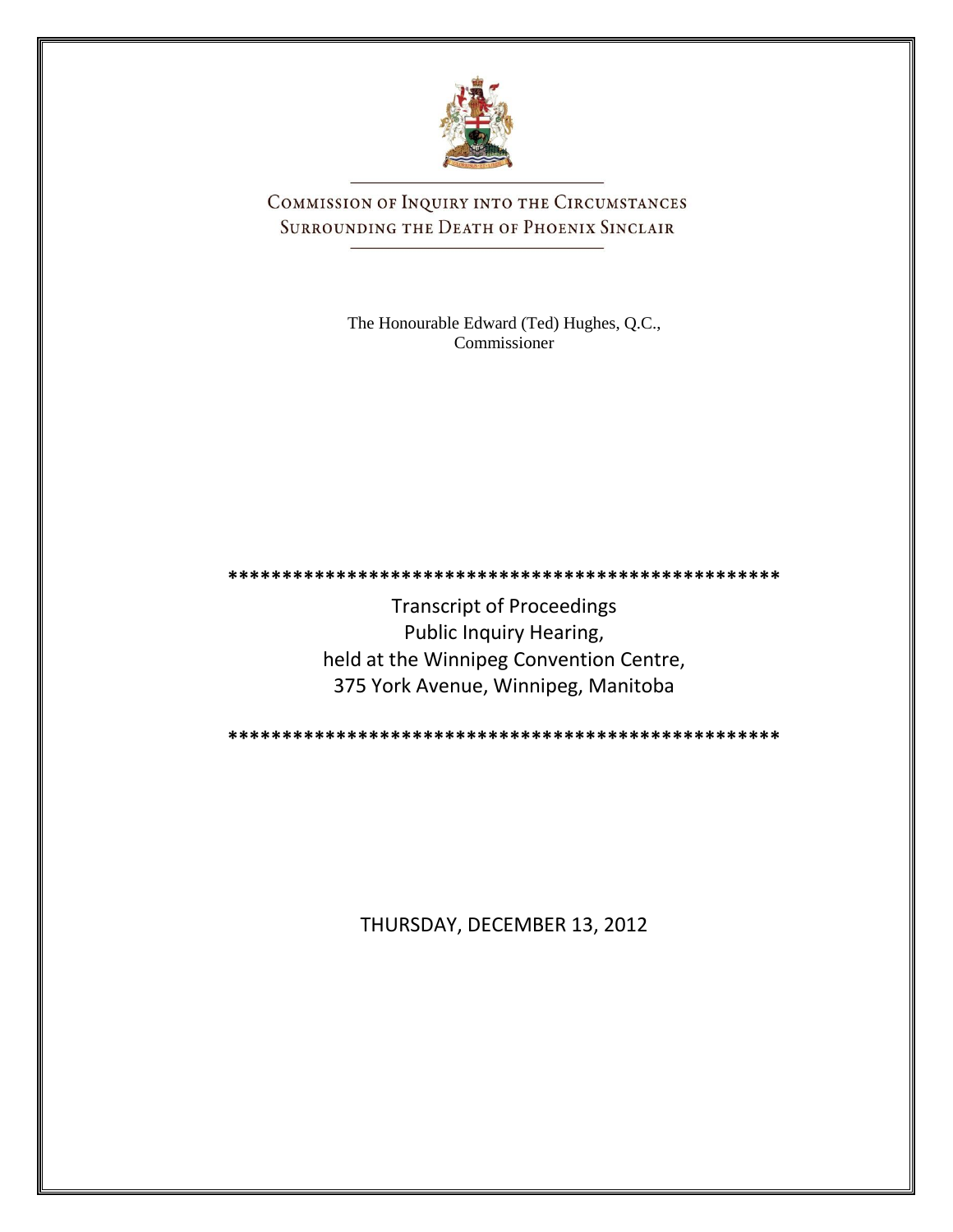## **APPEARANCES**

**MS. S. WALSH,** Commission Counsel **MR. D. OLSON,** Senior Associate Commission Counsel **MS. K. MCCANDLESS**, Associate Commission Counsel **MR. N. GLOBERMAN,** Associate Commission Counsel **MR. R. MASCARENHAS**, Associate Commission Counsel

**MR. G. MCKINNON** and **MR. S. PAUL,** for Department of Family Services and Labour

**MR. T. RAY,** for Manitoba Government and General Employees Union

**MR. K. SAXBERG** and **MR. L. BERNAS,** for General Child and Family Services Authority, First Nations of Northern Manitoba Child and Family Services Authority, First Nations of Southern Manitoba Child and Family Services Authority and Child and Family All Nation Coordinated Response Network

**MR. H. KHAN,** for Intertribal Child and Family Services

**MR. J. GINDIN** and **MR. D. IRELAND,** for Mr. Nelson Draper Steve Sinclair**,** and Ms. Kimberly-Ann Edwards

**MR. J. FUNKE** and **MS. J. SAUNDERS,** for Assembly of Manitoba Chiefs and Southern Chiefs Organization Inc.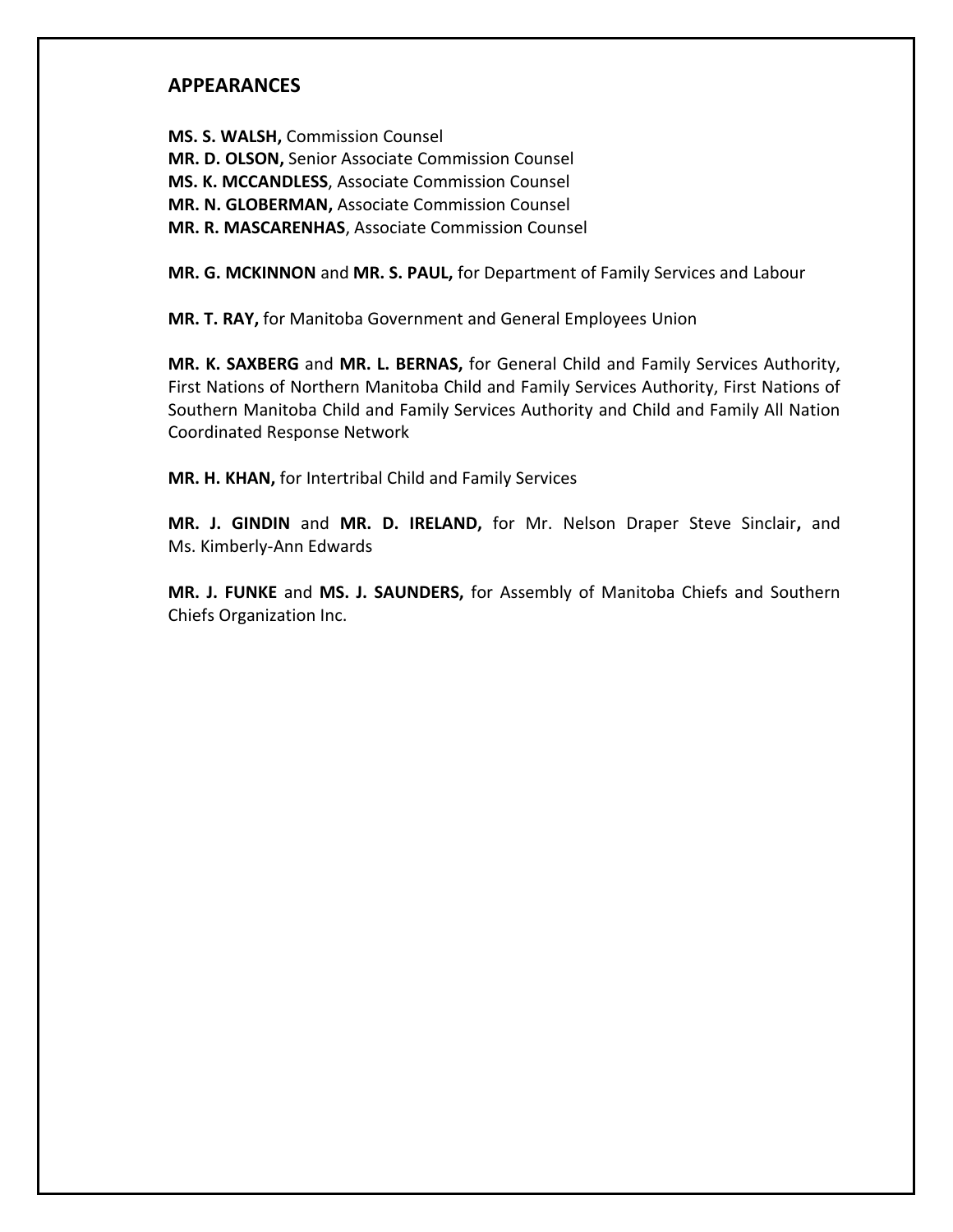# **INDEX**

## **Page**

| PROCEEDINGS |  |  |
|-------------|--|--|
|             |  |  |

### **WITNESSES**:

KIMBERLY-ANN EDWARDS

| Cross-Examination | (McKinnon) |     |
|-------------------|------------|-----|
| Cross-Examination | (Saxberg)  | 119 |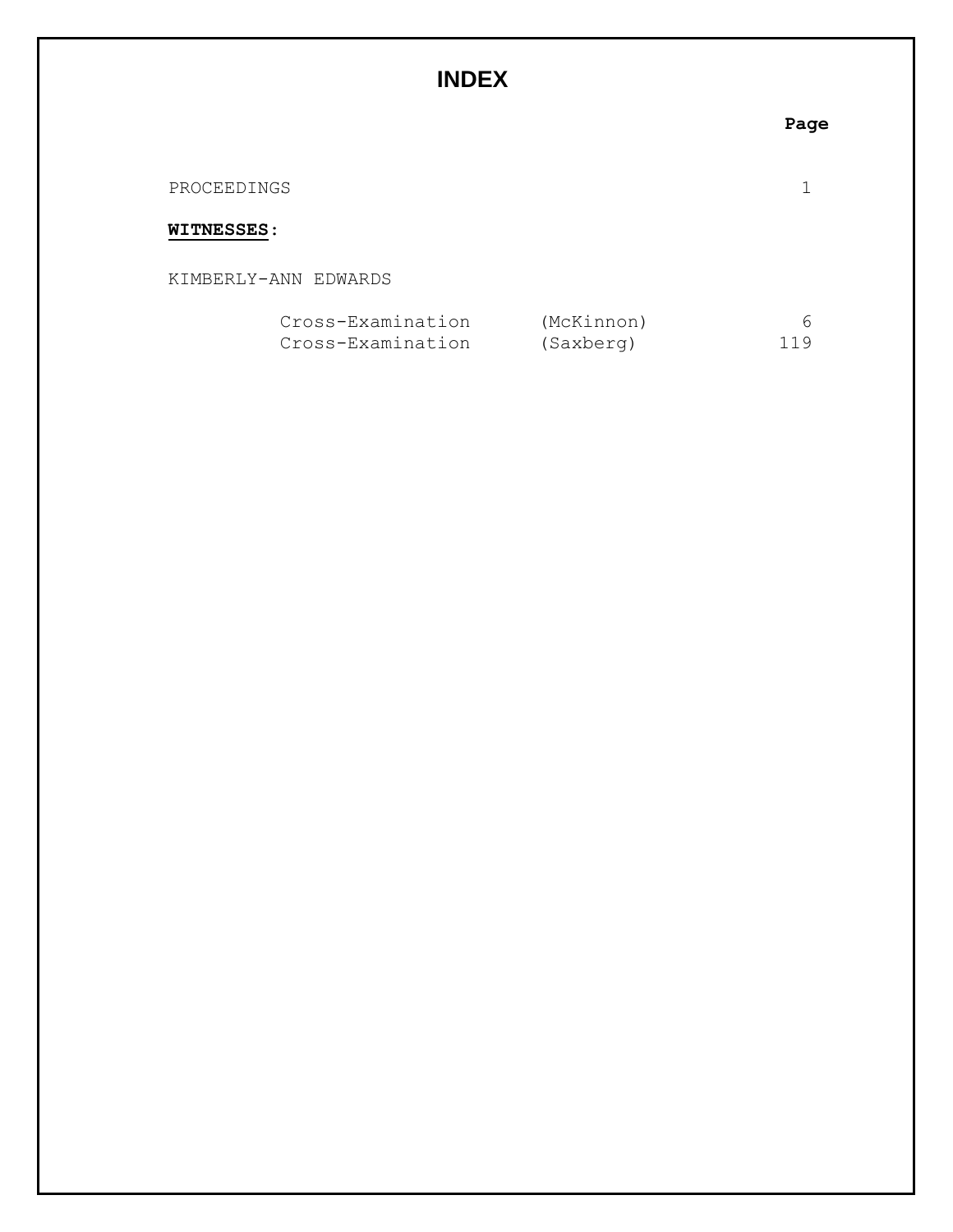PROCEEDINGS DECEMBER 13, 2012

DECEMBER 13, 2012

 PROCEEDINGS CONTINUED FROM DECEMBER 12, 2012 THE CLERK: This hearing is now open. THE COURT: Now, Ms. Walsh, did you get the matter clarified with respect to documentation? MS. WALSH: I did, Mr. Commissioner, but before I speak to that, Mr. Gindin has something that he would like to address. 10 THE COURT: All right. MR. GINDIN: Good morning, Mr. Commissioner. My client has advised me to state on the record that she meant no disrespect to you, sir, for having left early or in the manner in which she left. She was, for obvious reasons, upset. THE COURT: Oh, I took absolutely no objection or 17 offence to that and I, I quite understood. 18 MR. GINDIN: Thank you. THE COMMISSIONER: No, no problem. I understand. 20 THE WITNESS: Thank you. 21 THE COMMISSIONER: All right, Ms. Walsh, what about the documents? MS. WALSH: So just, I just wanted to speak to the issue of the scope of the order because you'll recall -- of Justice Joyal's order, because you'll recall, Mr.

 $- 1 -$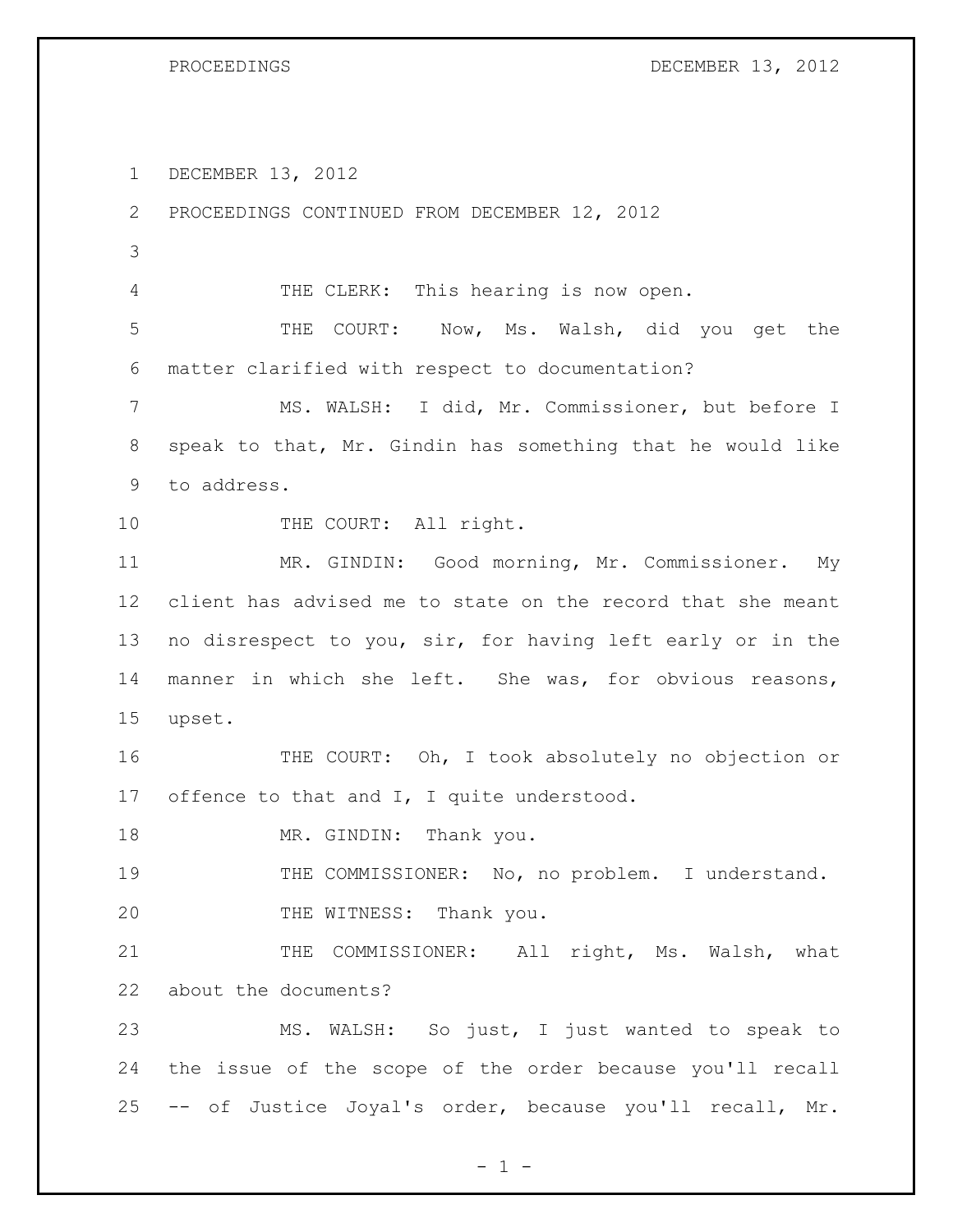Commissioner, that at the end of the day yesterday there was some discussion about what that order covered. And I just want to clarify for the record and for all participants that you'll recall that I identified, at the standing hearings in June of 2011, that many of the documents and the information that this Commission would be required to review were subject to the confidentiality provisions of the Child and Family Services Act relating to Child and Family Services protection records in general and records relating to sealed child-in-care files in particular.

 One of the first matters of business for the Commission, therefore, was to seek an order from the Court of Queen's Bench which would allow the Commission, in particular you, Mr. Commissioner, as applicant, to receive and make use of those records and the information they contained. Before we could make that application, various record holders, including some of the parties, identified to us the relevant records which were subject to the statutory confidentiality provisions. It was those records which were the subject of the application and ultimately the order of Justice Joyal signed December 2nd, 2011. I should point out as well that the subjects of the relevant records, the people about whom those records were made, were all served with notice of that application.

 $- 2 -$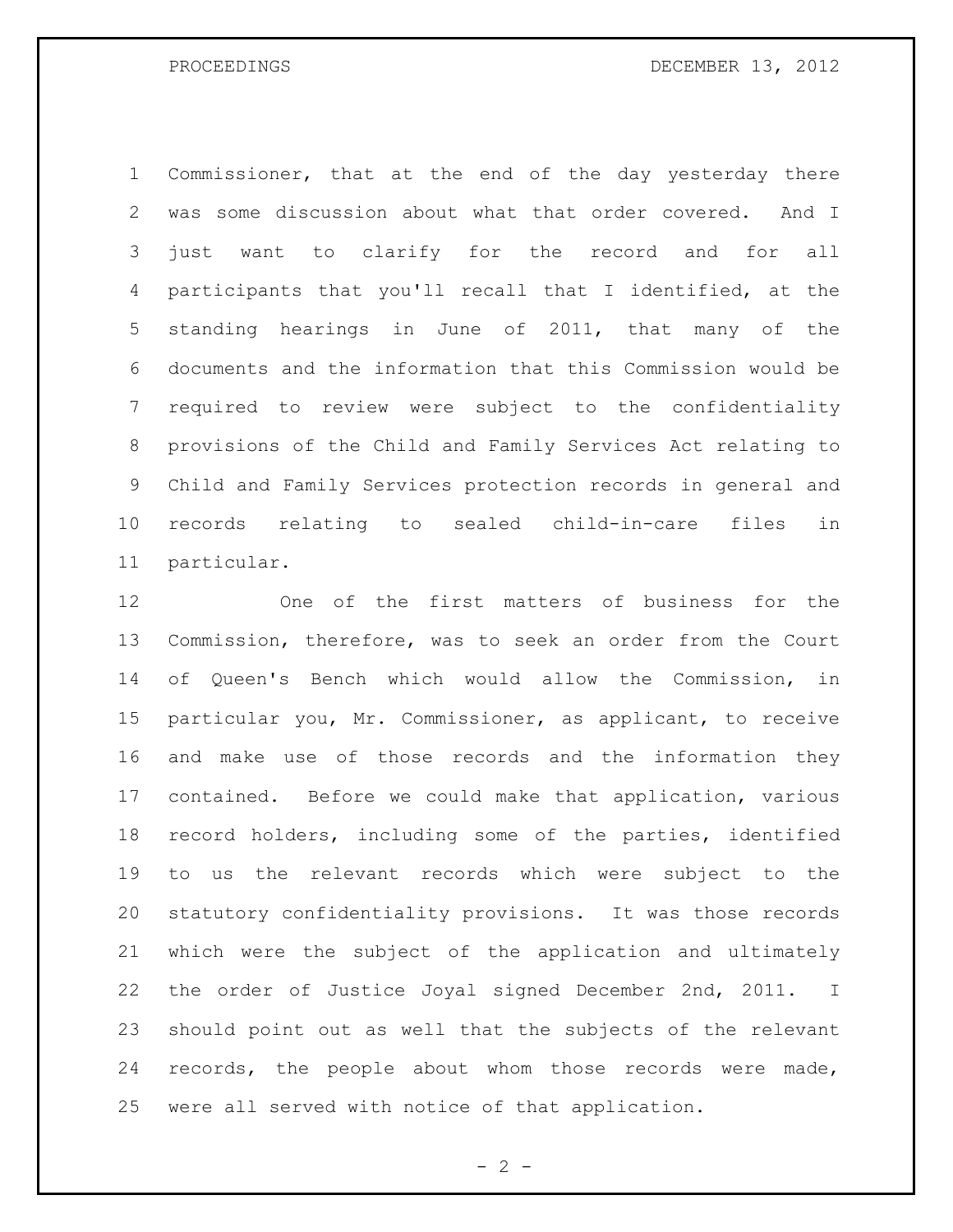PROCEEDINGS DECEMBER 13, 2012

| $\mathbf 1$     | Ms. Edwards' records were not part of that                  |
|-----------------|-------------------------------------------------------------|
| $\mathbf{2}$    | application nor was she served with notice of any request   |
| 3               | for such documents. I simply want to confirm, to preserve   |
| 4               | integrity of the Commission's work, that only the<br>the    |
| 5               | records and information which were the subject of Justice   |
| 6               | Joyal's order are records which the Commission is entrusted |
| $7\phantom{.0}$ | with and which we are entitled to make use of.              |
| $8\,$           | COMMISSIONER: And the documents requested<br>THE            |
| 9               | by, that Mr. Saxberg says that he has in his possession are |
| 10              | not included in that order?                                 |
| 11              | MS. WALSH: That is correct.                                 |
| 12              | THE WITNESS: He has my records.                             |
| 13              | THE COURT: Any, any response you want to make to            |
| 14              | that, Mr. Saxberg?                                          |
| 15              | MR. SAXBERG:<br>$\mathbb N\circ$ .                          |
| 16              | THE COURT: Well, then I assume you'll return                |
| 17              | them to the party from whom you got them.                   |
| 18              | MR. SAXBERG: (Inaudible).                                   |
| 19              | THE COURT: You'd better come up to the                      |
| 20              | microphone so you can get on the record.                    |
| 21              | MR. SAXBERG: When I said "we", I was speaking of            |
| 22              | the CFS in general, the CFS system. I personally had never  |
| 23              | had the file and never seen it.                             |
| 24              | THE COURT: Oh, I thought you --                             |
| 25              | MR. SAXBERG: But when I said --                             |

- 3 -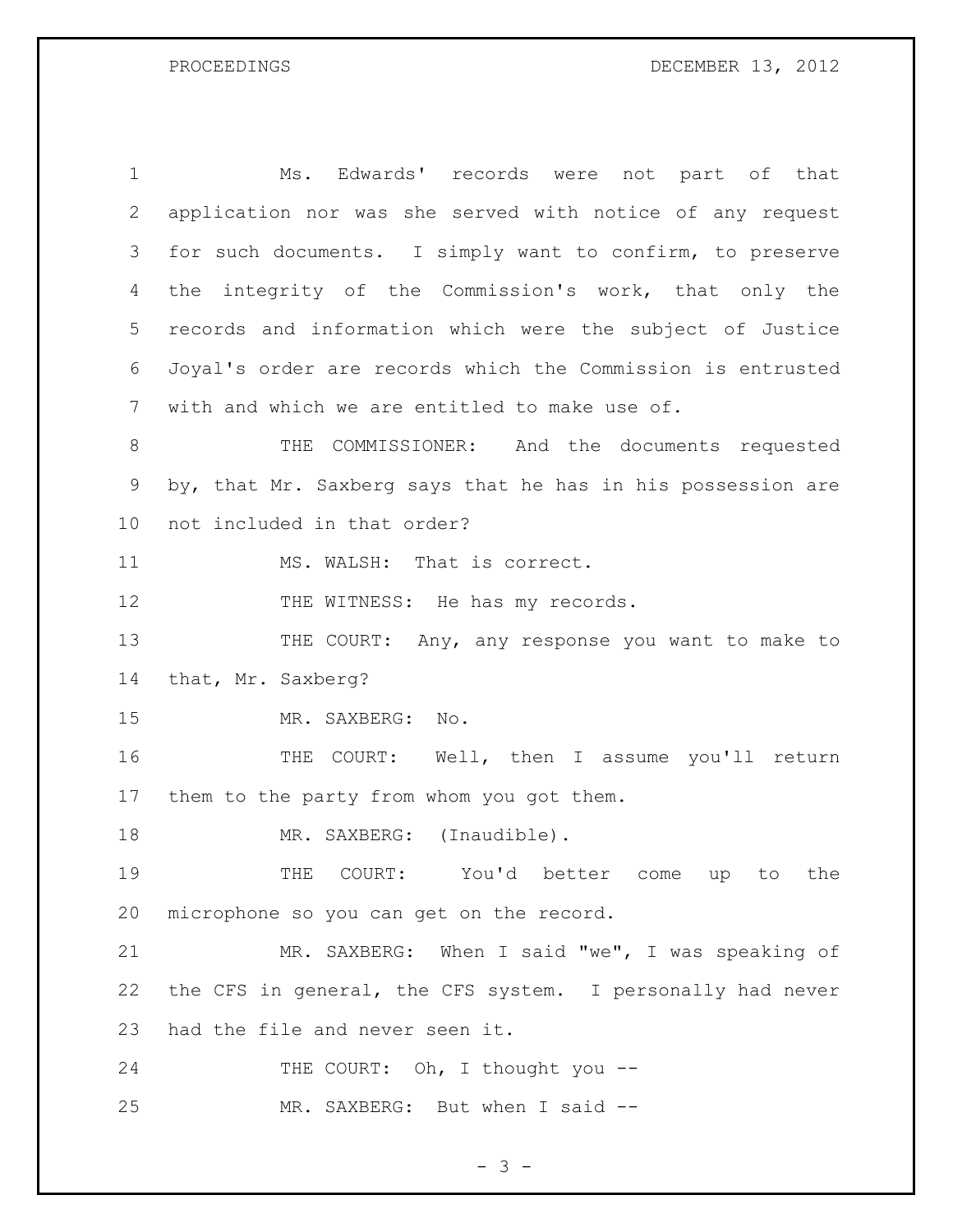1 THE COURT: -- I thought you said you had them and were ready to distribute them to your colleagues on my direction. MR. SAXBERG: Right. CFS had, has them, Winnipeg CFS had the file. THE COURT: Well, then it will stay there. MR. SAXBERG: Right. You know, of course, the overlap that I act for the general authority, which is a governing body of Winnipeg CFS. 10 THE COURT: I understand. MR. SAXBERG: But it was Winnipeg CFS specifically that had the document. 13 THE COURT: I understand that. 14 MR. SAXBERG: And I've never seen it and -- THE COMMISSIONER: But I'd understood you to say yesterday, CFS had physically handed you the documents. MR. SAXBERG: Oh, no. Sorry, I didn't mean to convey that. That's not the case. 19 THE COURT: All right. Well, then they'll stay where they are. Because unless anyone takes any objection to what Commission counsel has said, they are to remain confidential documents unless and until a justice of the Court of Queen's Bench rules otherwise. Thank you. MR. SAXBERG: Thank you, Mr. Commissioner. THE COURT: Now, just a minute, now about your

 $- 4 -$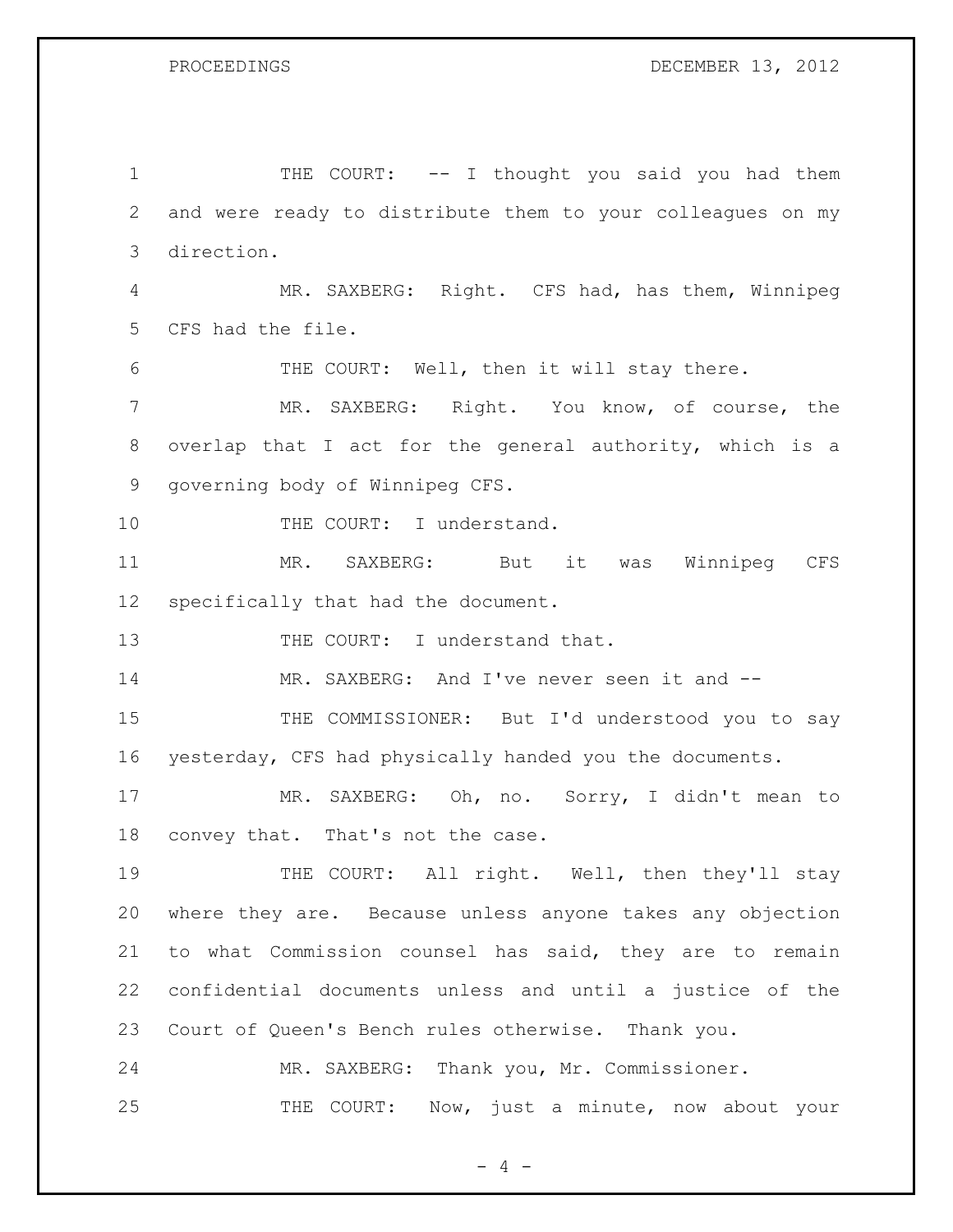subpoena ...

MR. SAXBERG: Yes.

 THE COURT: The reason that I thought you were requesting an adjournment to cross-examine this witness, because I had assumed that you were requesting those, the employment and income documents for the purpose of putting them to the witness. And what I hear you saying is that you would be putting them in without context, and if that's so, I really question the, the probative value of, of them. But if you are, persist in your application, then I'll give it further consideration and rule on it next week.

12 MR. SAXBERG: I thought that the appropriate thing to do would be to finish the cross-examinations and hear what the witness has to say about matters, and if the issue is still alive, then I could make the request for, for those records and, and a witness could be called to speak to what the records are.

18 THE COURT: Oh, I'm not enthused by requiring this witness to return to the stand. So do you want to leave your application, then, till the end of the day and speak to it or ...

 MR. SAXBERG: What I'm saying is that the, the witness that would speak to the EIA records would be someone from EIA. I'll ask her about what she told them and then we'll see where the records are at subsequent

 $- 5 -$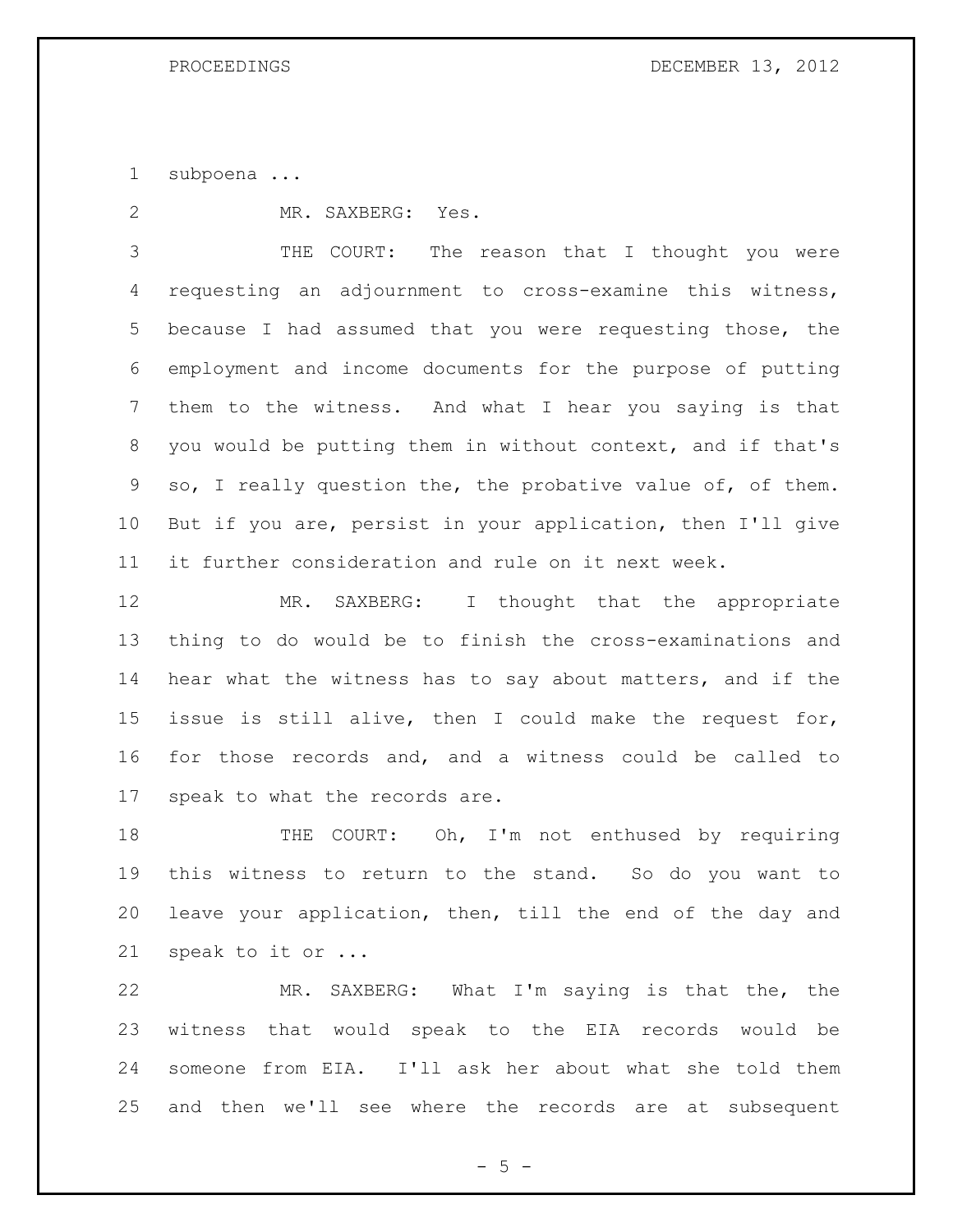point. THE COURT: So then I, I take it your request for the subpoena is still before me? MR. SAXBERG: Yes. THE COMMISSIONER: All right. I'll rule on it orally next week. MR. SAXBERG: Okay. Thank you, Mr. Commissioner. 8 THE COMMISSIONER: All right. Mr. McKinnon. MR. MCKINNON: Thank you, Mr. Commissioner. **KIMBERLY-ANN EDWARDS**, previously sworn, testified as follows: CROSS-EXAMINATION BY MR. MCKINNON: Q Ms. Edwards, my name is Gordon McKinnon and I believe you know I represent Winnipeg CFS and the department? A Yes, I do. Q Let me commence by saying to you that to the best of my knowledge no one here doubts your love and affection for Phoenix and that's not an issue in these proceedings. A I understand that. Q But you are probably, with the possible exceptions of Steve and your former husband, Ron, you're probably the person that knew the most about what was

 $- 6 -$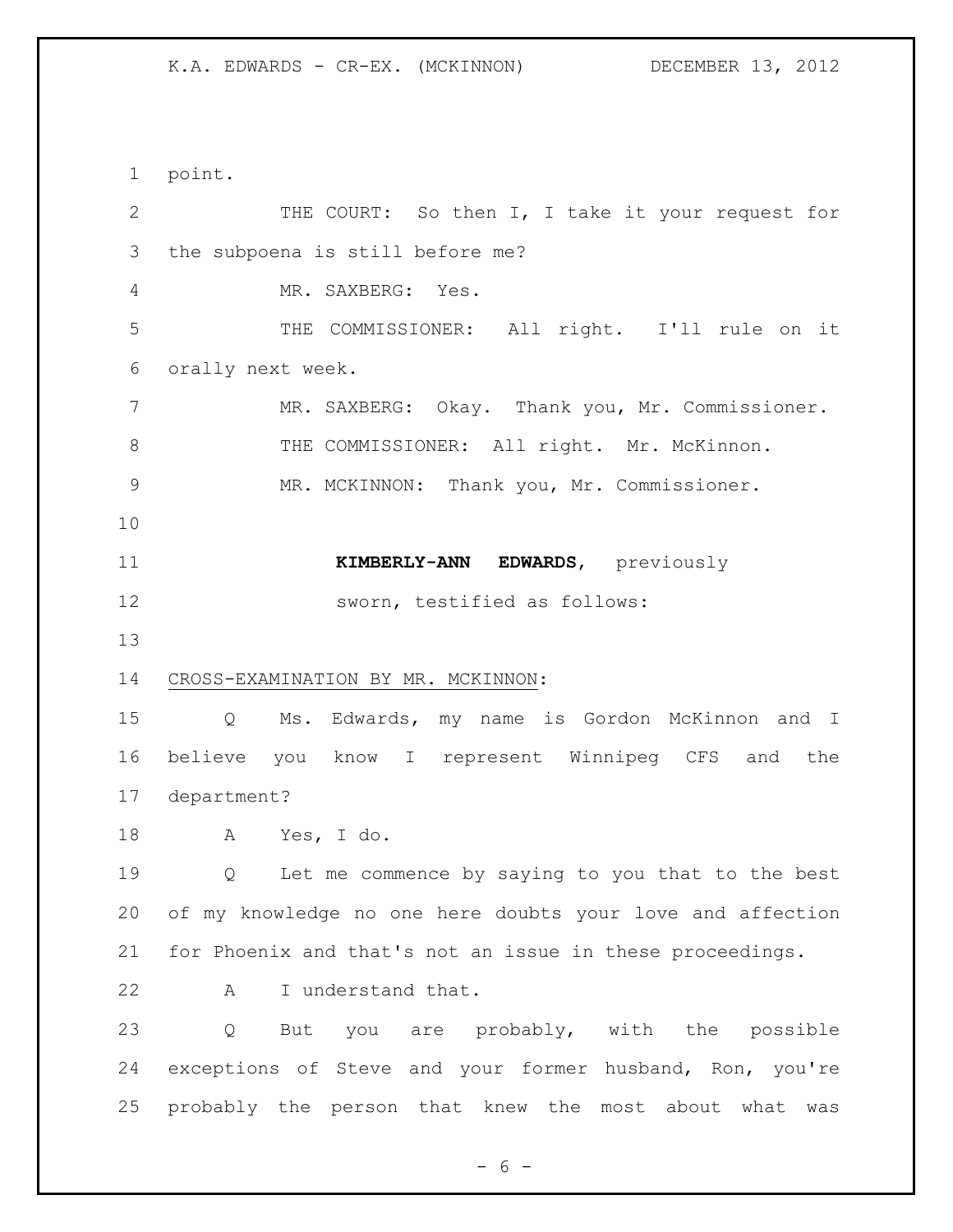happening to Phoenix and with Phoenix in the first three or four years of her life.

A Yes.

 Q And because of that, I'm going to have to ask you some difficult questions. You --

A I understand.

7 O -- understand that?

8 A Absolutely.

 Q Now, I want to start out by trying to clarify in my own mind some basic what CFS calls demographic information, okay.

A Okay.

 Q Am I correct in my understanding that for most of the time we're talking about from 2000 to 2004 that, not including Phoenix, there were three children living with you and Ron at 1331 Selkirk Avenue?

 A There were three children living with me at 331 (sic) Selkirk Avenue. Ron had a different address. He lived in McMunn for a while. I believe he went out of province for a while as well.

 Q Okay. Was Ron commuting in from the country to do his job at Ten Ten Sinclair throughout this period of time?

A From 2000 to 2004?

Q Yes.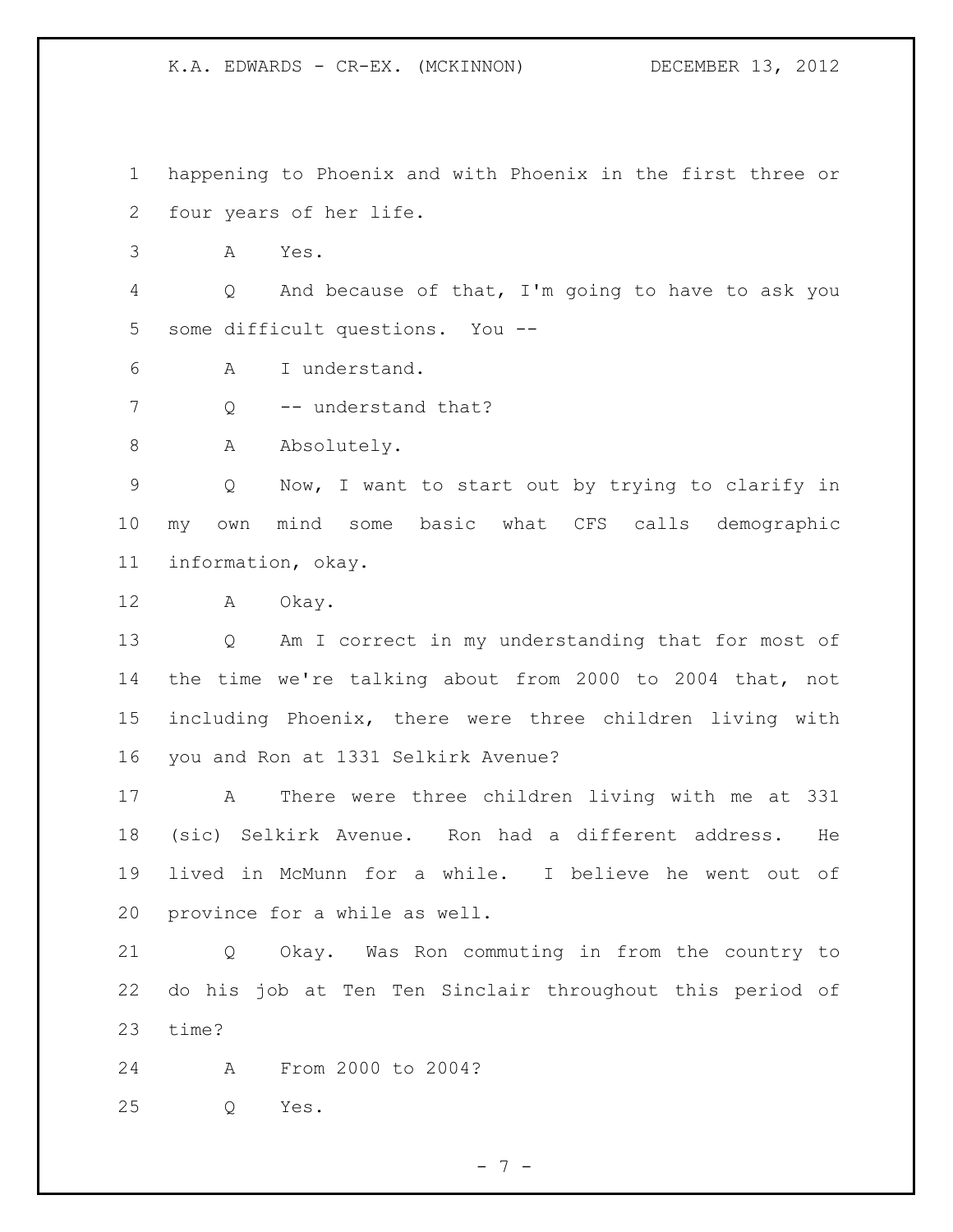| 1           | A | Part of that time, the latter part of that time           |
|-------------|---|-----------------------------------------------------------|
| 2           |   | he had -- he was working, he had a job.                   |
| 3           | Q | When approximately was that?                              |
| 4           | А | The, the latter years. I can't give you a date.           |
| 5           | Q | So $'03$ , $'04$ , in that time period?                   |
| 6           | Α | Yeah.                                                     |
| 7           | Q | '02, '03, '04?                                            |
| 8           | Α | $Mid-103, 104. Not --$                                    |
| $\mathsf 9$ | Q | And $--$                                                  |
| 10          | Α | I'm sorry.                                                |
| 11          | Q | Sorry. And in terms of your three children,               |
| 12          |   | then, there was a daughter born in 1986?                  |
| 13          | Α | Yes.                                                      |
| 14          | Q | And there was a son born in 1987?                         |
| 15          | Α | '89.                                                      |
| 16          | Q | '89. And there was a son born in 1991?                    |
| 17          | A | Yes.                                                      |
| 18          | Q | And were the first two of those three children            |
| 19          |   | the children of your first husband?                       |
| 20          | A | The first one?                                            |
| 21          | Q | I'm trying to get an understanding.                       |
| 22          | Α | Okay. My, my, my $--$                                     |
| 23          | Q | You had a daughter and a son?                             |
| 24          | Α | My first two children, my daughter and my son,            |
| 25          |   | are not the biological children of Ron but he raised them |

- 8 -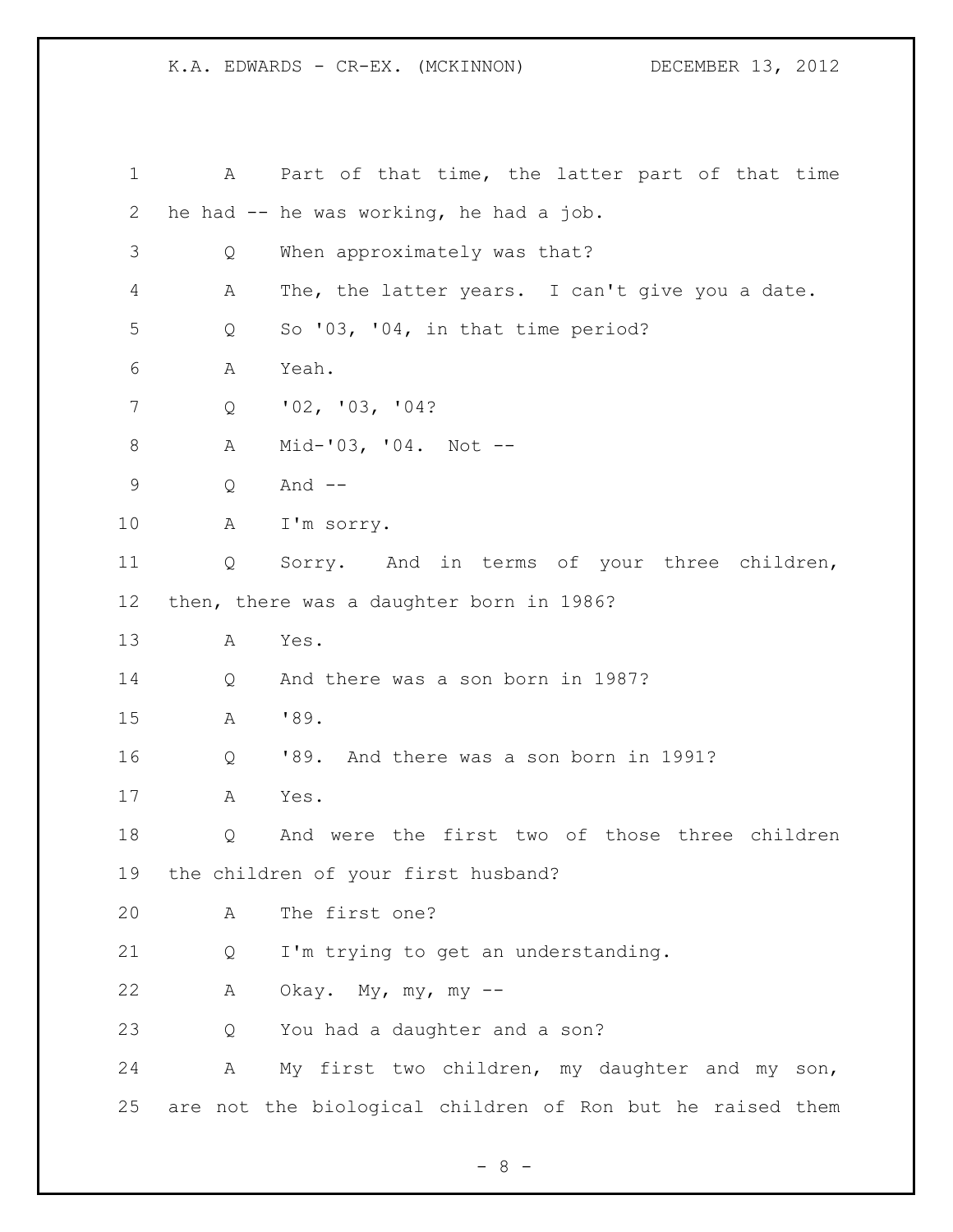from a very young age. And Paul Stephenson, my son, is his biological.

Q Okay. So you have one child together?

A Yes.

Q Okay. Thank you.

A You're welcome.

 Q Now, again, my notes are confused on this so please help me, but my notes say you began your relationship with Ron in 1989; is that correct?

 A I got together as a couple with Rohan in 1989. I met him when I was 16, just after I had my daughter. So in '86 is when we actually met and became friends.

 Q Okay. Now, you testified that you met Steve Sinclair when he was 17 or 18 years old.

A Yeah. I met him in late summer of, of '98.

 Q And we know that he was born in 1980 so he would have been about 18 years old?

18 A Yeah, about that, yes.

 Q Now, again, according to my notes, you testified that you were married but separated when you met Steve in 1998?

A Yes.

 Q Who were you separated from when you, when said that? Was that from your first husband or was that from Ron, or both?

- 9 -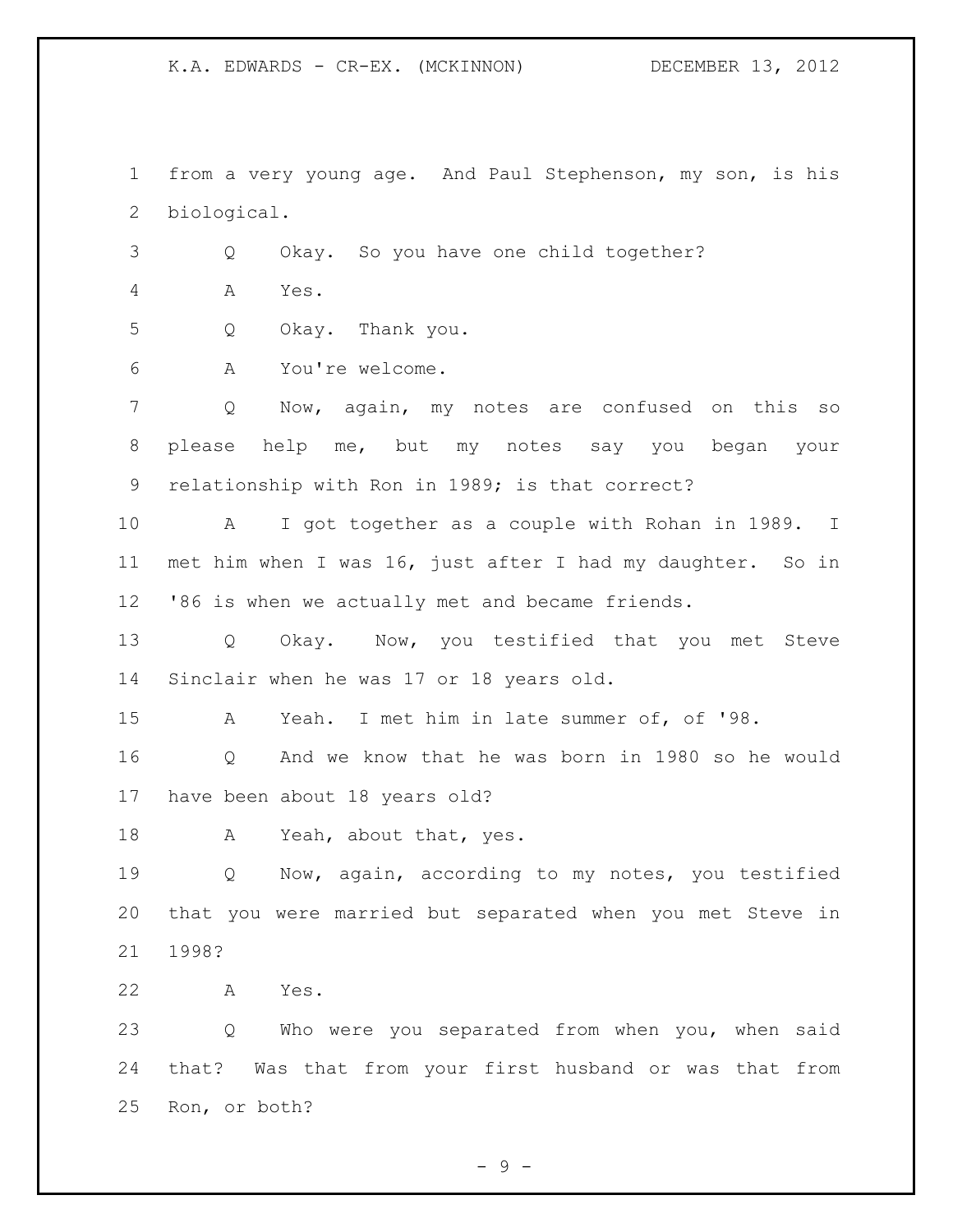1 A Ron is my first husband. Q Oh, I see. So were you separated from Ron when you met Steve in 1998? A Yes. We'd been separated, I would say about a year, 11 months or so. Q You have been separated for about a year? A Yes. We were married in '86 and we separated -- late eighty, late eighty -- '96 we were married. We went to Jamaica, and within months after our return we were separated. Q Okay. A We didn't get married under the, the most wisest 13 of circumstances, Your Honour. We were together for a very long time. And we broke up and we got together, and we broke up and we got together. And his whole entire family couldn't state this. Q So you had been married to Ron for a year or two when you met Steve but you were separated already; that's your evidence? A Yeah. I was married to Ron in November of 1996. Q Right. A We went to Jamaica for a month and a half. And by the summer of 2007, we were separated. Q Okay. So that -- A But we got back together about four months later,

 $- 10 -$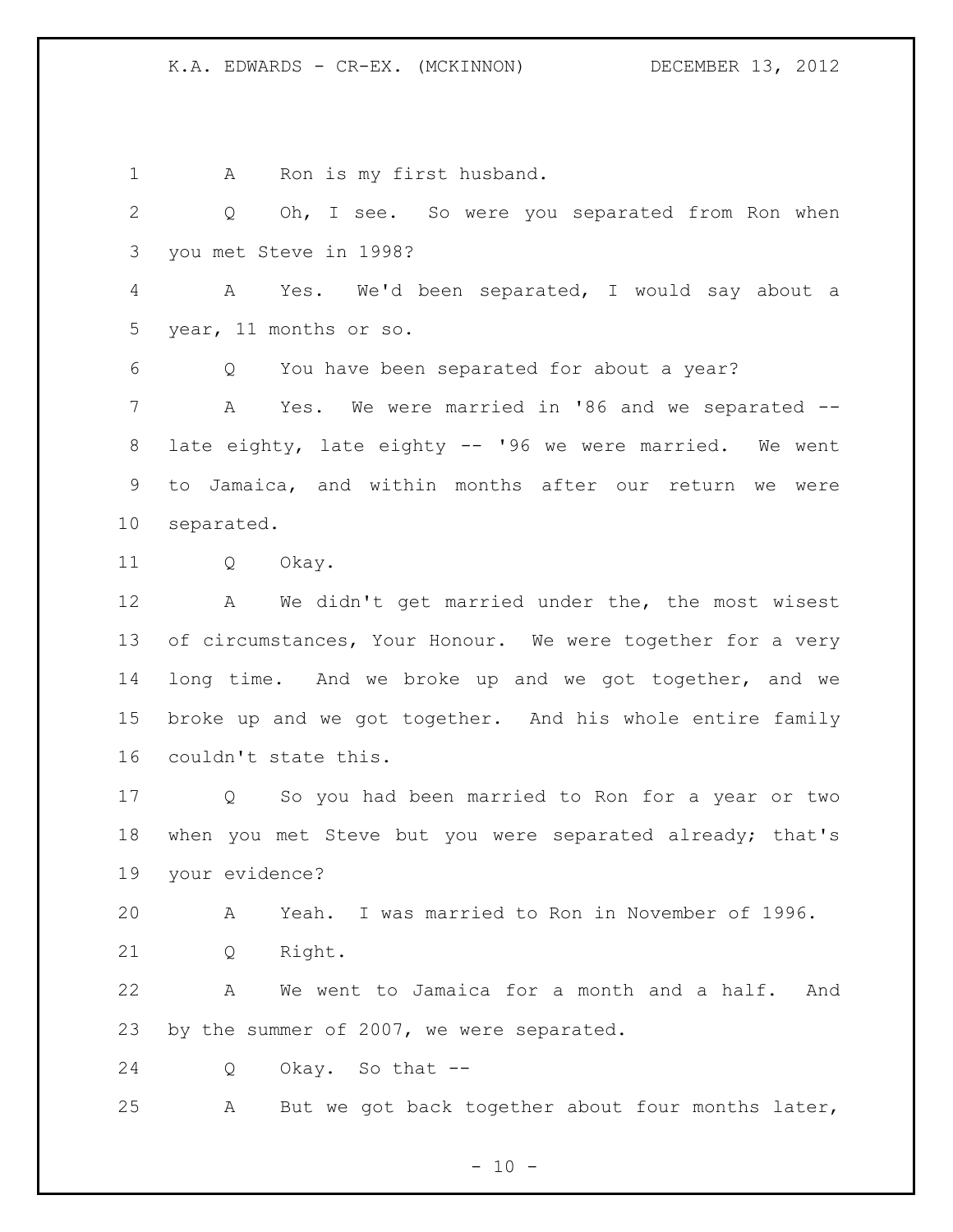and separated again.

| 2               | But I quess, I quess the point I was trying to<br>Q         |
|-----------------|-------------------------------------------------------------|
| 3               | clarify, just in my own mind, is when you testified         |
| 4               | yesterday that when you met Steve you were separated, you   |
| 5               | were talking about your separation from Ron?                |
| 6               | Yes, I was separated from Ron at that point when<br>A       |
| 7               | I met Steve. We had got back together for a little while    |
| 8               | and, and we have family, and I come from a very broken      |
| 9               | family, a family where choices have to be made as to        |
| 10 <sub>o</sub> | whether you want to be, have a mom or dad because one is so |
| 11              | full of hate.                                               |
| 12              | Okay. And I don't want to --<br>Q                           |
| 13              | No, you need to know this.<br>A                             |
| 14              | I don't want to probe.<br>Q                                 |
| 15              | And Ron and I promised our children and promised<br>A       |
| 16              | ourselves we would not do this, and that's what you have to |
| 17              | understand about the dynamics of our relationship.          |
| 18              | And when you say, promised we would not do this,<br>Q       |
| 19              | I'm not sure I know what you're saying.                     |
| 20              | Fight, argue, have animosity towards each other;<br>Α       |
| 21              | if you fall out of love with me and I fall out of love with |
| 22              | you, we walk away, and that is what we did.                 |
| 23              | Let me get back to your meeting with Steve.<br>He<br>Q      |
| 24              | would have been about 18 and you would have been about 10   |
| 25              | years older?                                                |
|                 |                                                             |

 $- 11 -$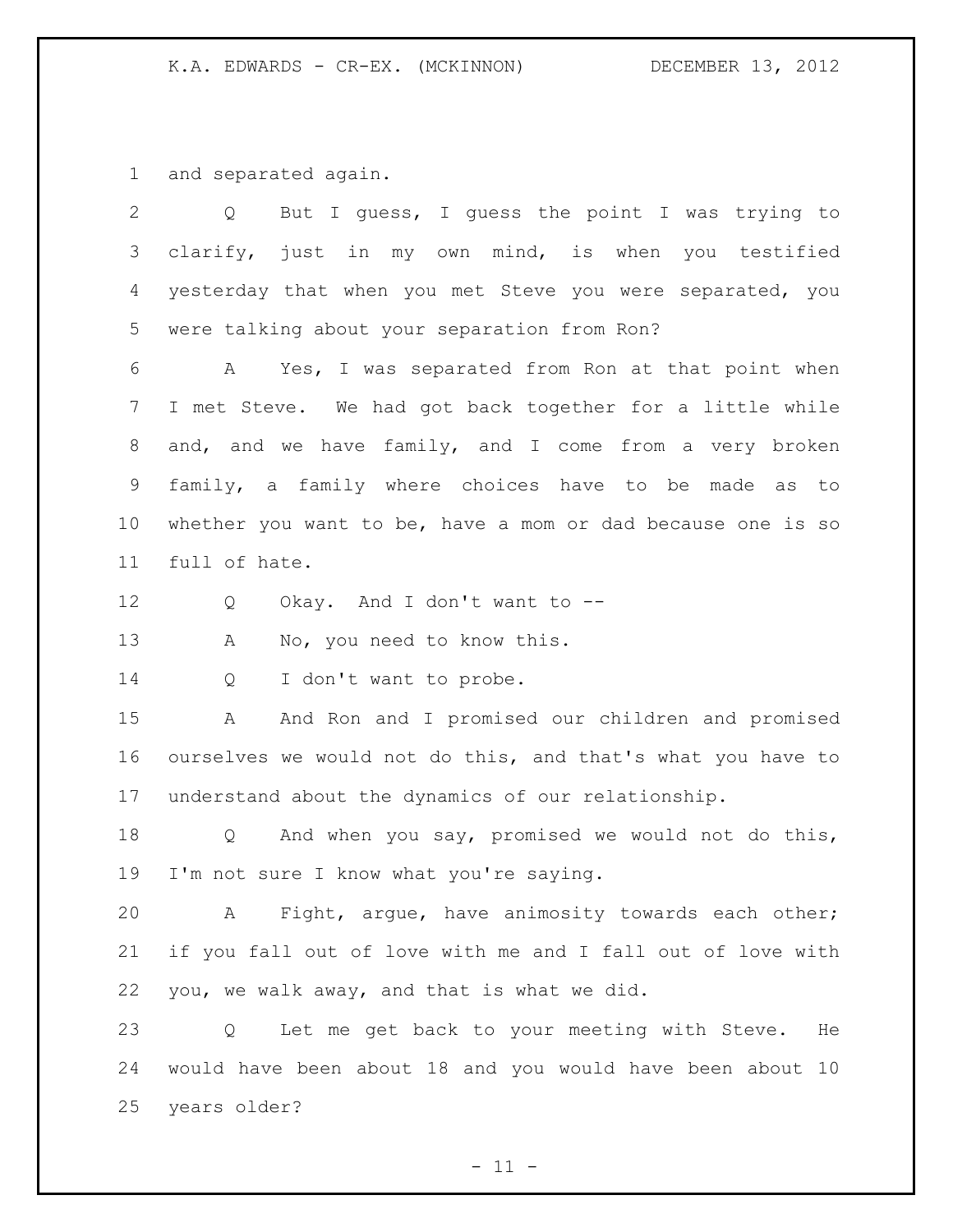A Yes.

| $\overline{2}$ | And your children, at that time when you met<br>$Q \qquad \qquad$ |
|----------------|-------------------------------------------------------------------|
| 3              | Steve and you started to socialize and play guitar, as you        |
| 4              | describe, would have been pre-teens?                              |
| 5              | Yes. And actually, if I'm, if I'm -- if, if I --<br>A             |
| 6              | in 1998/99 I believe my two boys were living in McMunn with       |
| 7              | their, with their dad, and I wasn't on welfare at that            |
| 8              | time.                                                             |
| 9              | Okay.<br>Q                                                        |
| 10             | Not with them but with my daughter.<br>A                          |
| 11             | Okay. So you --<br>Q                                              |
| 12             | So there wasn't -- I, I have to, I have to re-<br>A               |
| 13             | answer that question, Your Honour, because this is                |
| 14             | something that I'm just recalling, and it $--$ my, my, my two     |
| 15             | boys lived with their dad in McMunn. I, I went through --         |
| 16             | I won't get into it, I just went through an experience and        |
| 17             | I needed to have some solitude and be by myself, and in           |
| 18             | those years my children were with their dad in McMunn.            |
| 19             | All right.<br>$Q \qquad \qquad$                                   |
| 20             | But my daughter was with me.<br>A                                 |
| 21             | And I think Ron spoke about that when he gave<br>Q                |
| 22             | evidence. He said, his recollection was that when the kids        |
| 23             | were with him in McMunn it was before Phoenix was born, so        |
| 24             | that's consistent with what you're saying.                        |
| 25             | That is consistent.<br>Α                                          |

- 12 -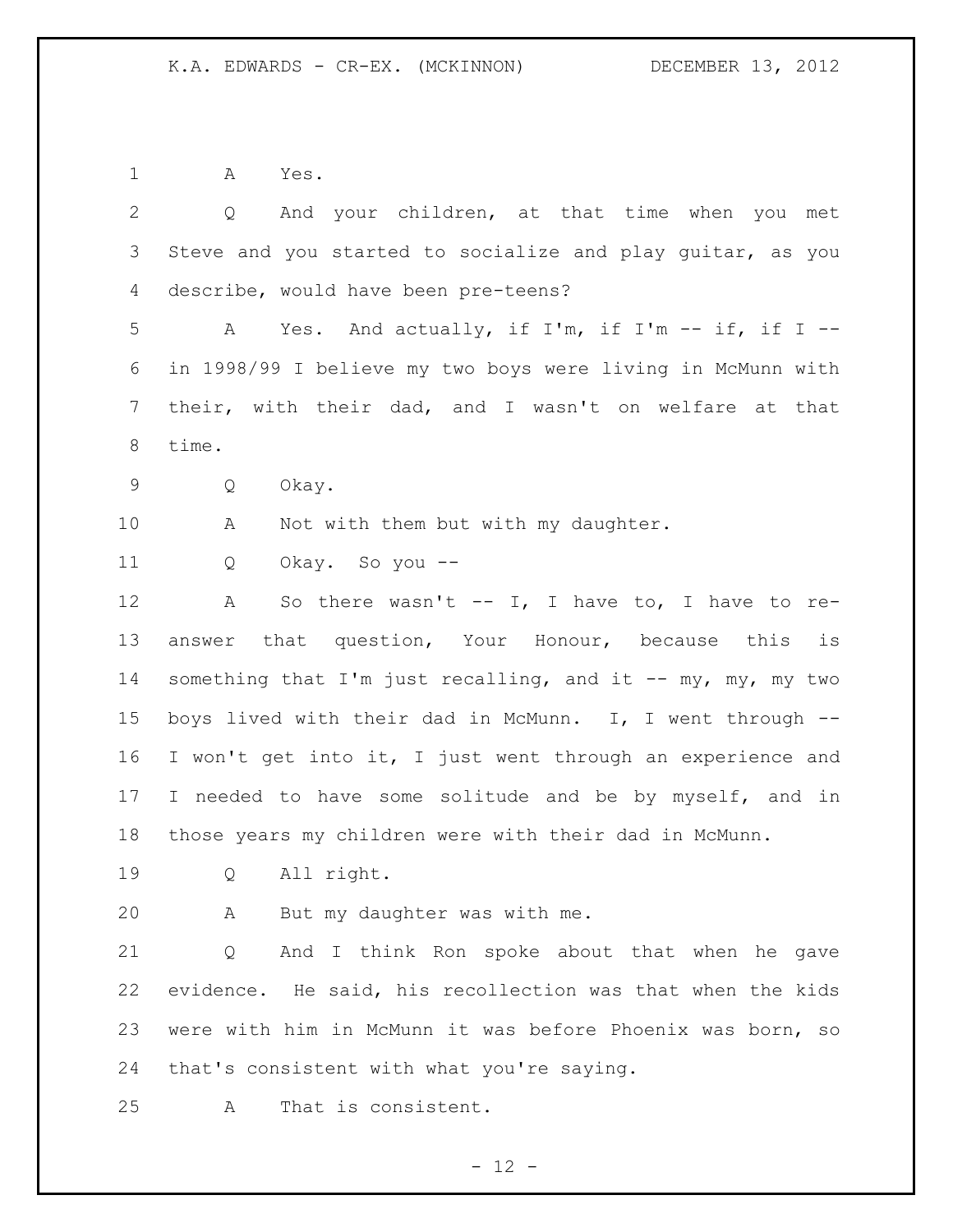Q Now, there was -- and I, and I think you'll agree with me, there's confusion in your mind about some of the key dates of things that happened in the, in your, in your dealings with Phoenix Sinclair and CFS, there's some confusion in your mind about dates?

 A The only thing that brought the confusion is the investigation into her death because there is no confusion in regards to myself and having Phoenix with me and whether I -- I, I know.

Q Okay.

11 A And I stood firm for six years, and then I was presented with certain facts, and I still recalled, and so I, I may be mistaken, Your Honour, but I do not believe so. 14 So I'm not agreeing to anything.

 Q Let me, let me just -- because you expressed yesterday, and these are my words, but you expressed some reluctance to accept the dates reflected in the CFS documents because they don't conform with your recollection of dates. Is, is that fair for me to say that?

 A That is absolutely fair that it doesn't form with my recollection or anyone who knew when I left in December, like my daughter.

 Q So your evidence -- and I could have gotten this wrong, but you said you would resolve to the fact that the documents are correct. That, that was -- did I get that

 $- 13 -$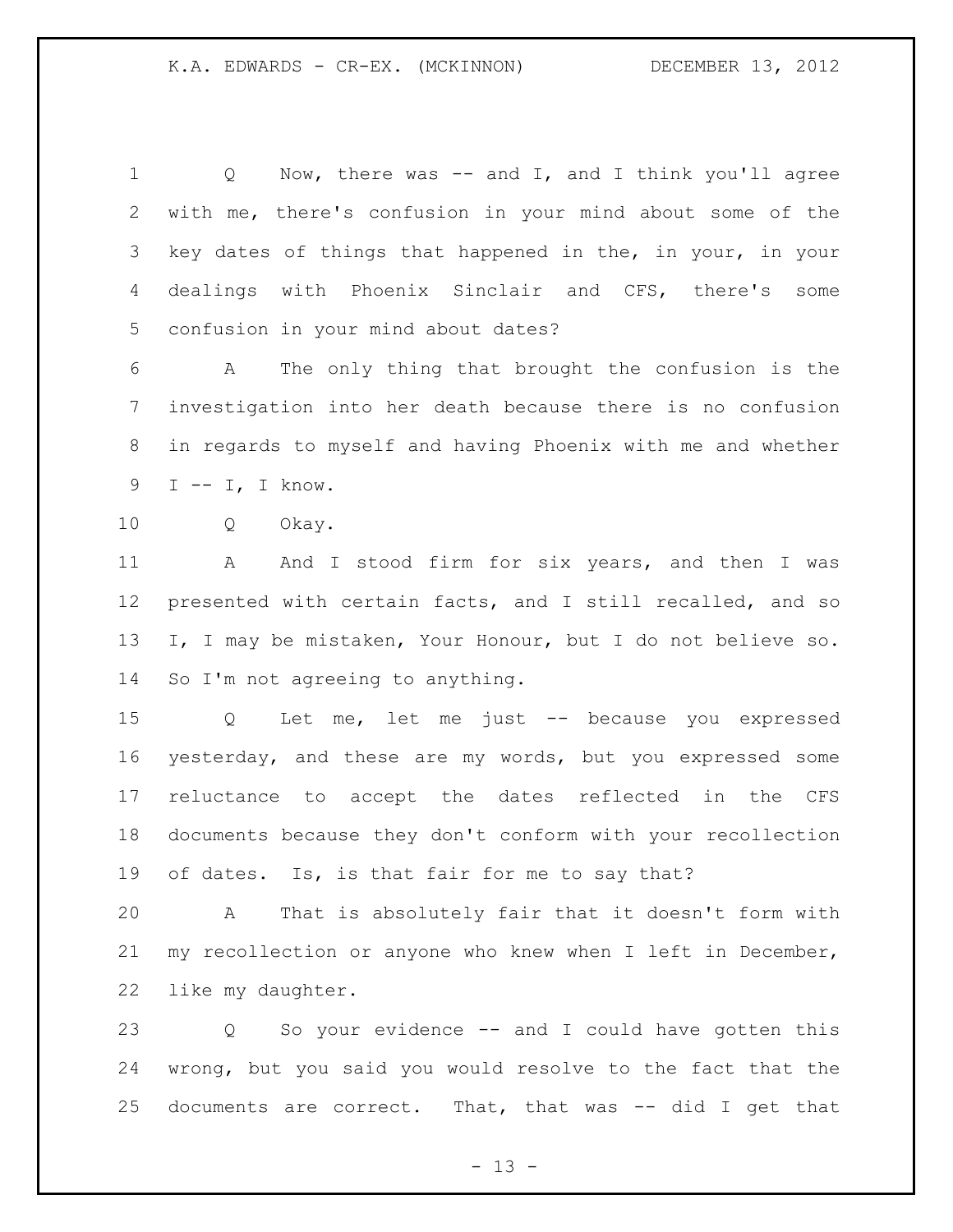right?

 A No. I said, what I said, sir, was that I would resolve to the fact that the Commission is using the documents in which CFS provided them. That is what I am resolving to. So I just want to get this over and done with, so if they want to just go with these numbers and these, these dates, then that's fine. Because what really matters is the children, not dates, not times, not splitting hairs. Q And I'm, I'm trying not to do that. In fact, I'm hoping to give you an opportunity to tell us what you believe. That's what I would like to do today. And let me, let me take you back again to your evidence yesterday. There were some things that you said you clearly recalled, and you mentioned your daughter's sweet 16. A Yes. Q And that is a date you can't be wrong about? You -- A That's right. Yeah, no, I can't be wrong about the date. Q And you have clear recollections of that sweet 16? A No, I don't. I have clear recollection of her sweet 16.

 $- 14 -$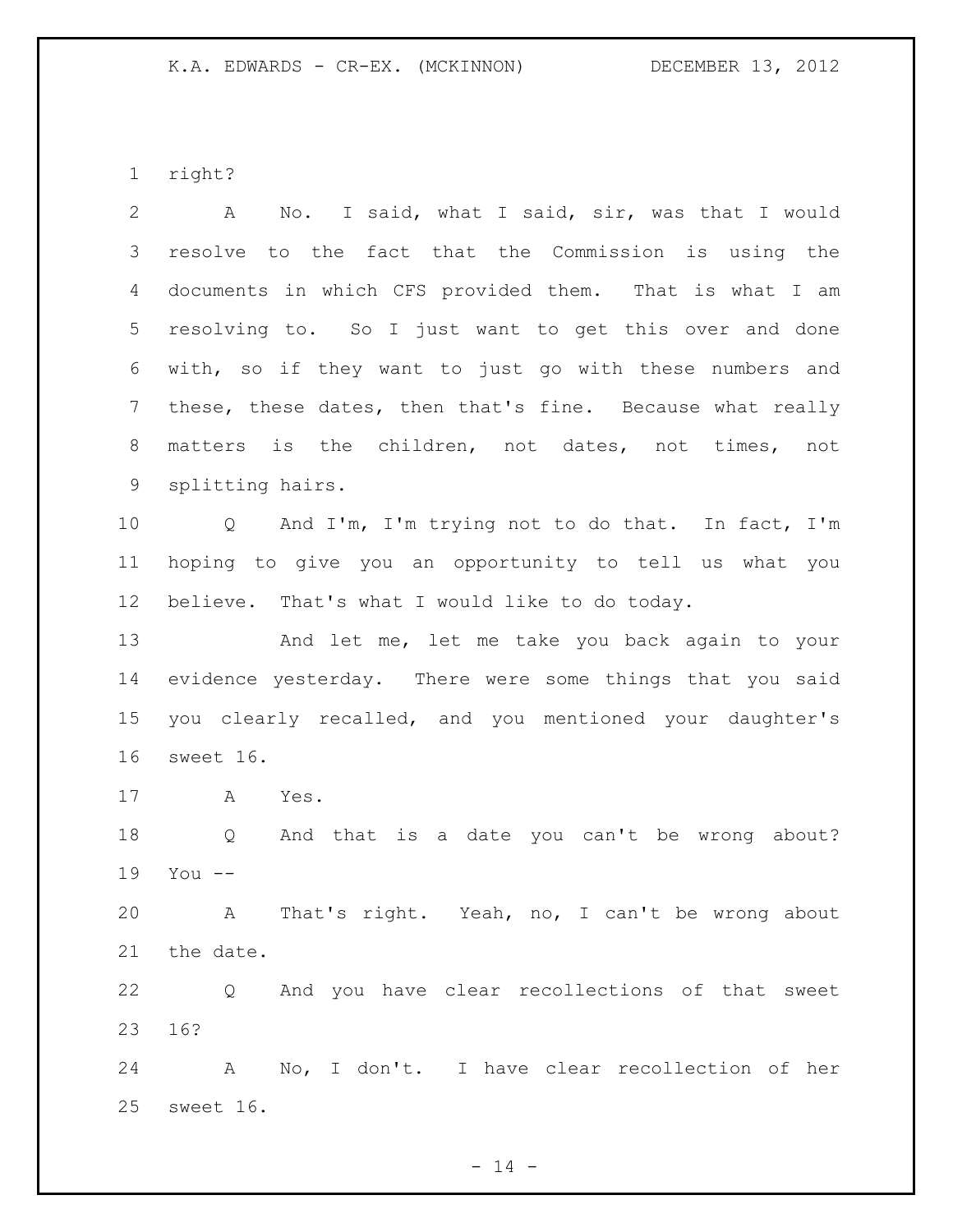Q You do or you don't? A No, I remember her sixteenth birthday and leaving two days before it. Q Okay. And you're -- A And I don't remember anything about no sweet 16. Q But your daughter was born in '86? A Yes. Q So her sweet 16 would have been in December of '92? A Yes. Q And that's when your marriage -- that's when you left? A That's when I recall leaving. Q Okay. A That's what she recalls leaving, or me leaving. Q Sorry, I misspoke. I said '92. I meant to say two -- A Two -- Q -- thousand and two. A Yes. Q Yeah. So your recollection, and this one, it seemed to me, you were pretty firm on, is that your marriage ended in December of 2002? A I could be mistaken. Q But you could be mistaken?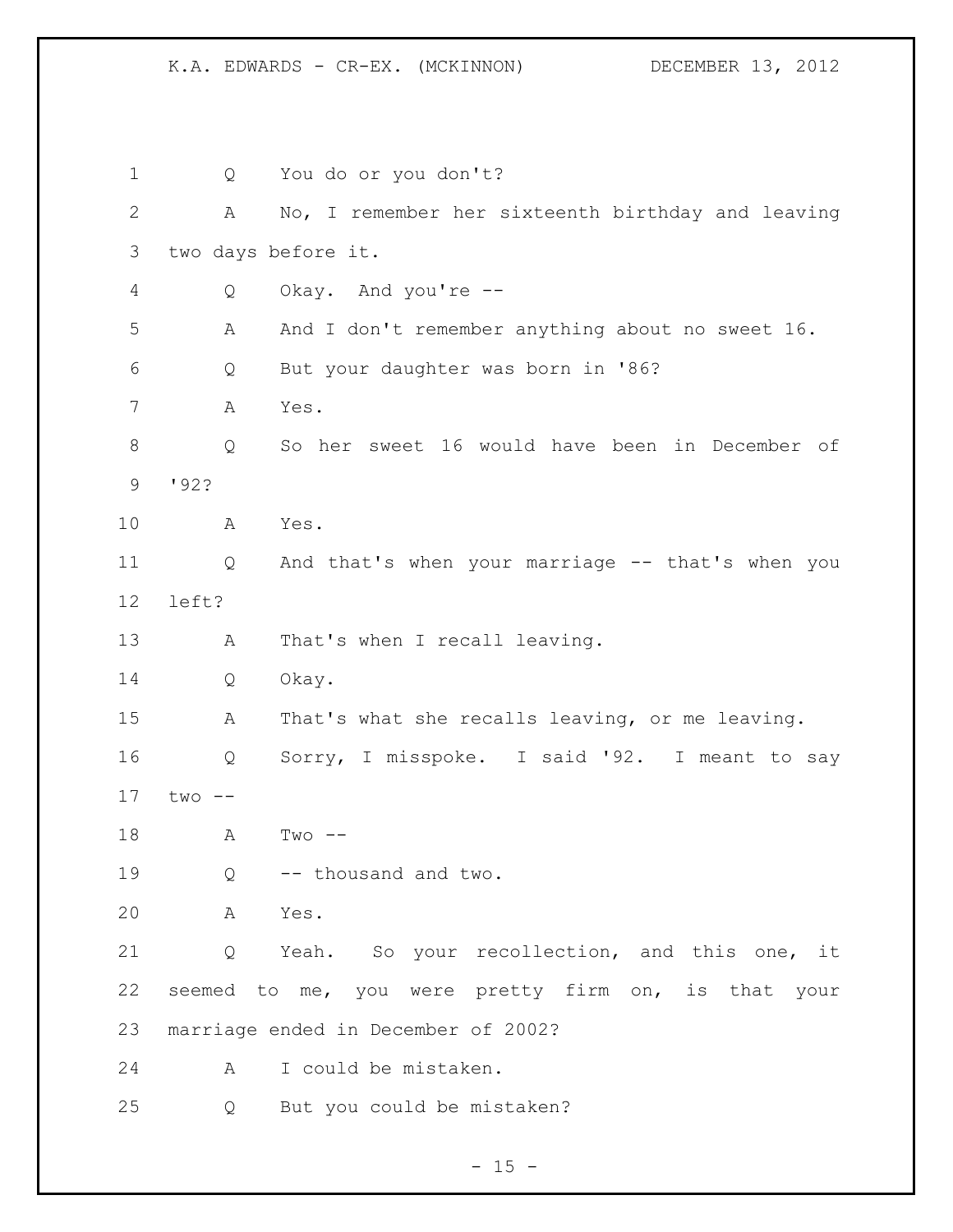A I could be mistaken. Everybody makes mistakes. Q I'm looking at my notes here and it says, again, you stated, and you're referring to Sherri Walsh, I think, you were responding to Sherri Walsh, she said, your file says 2003 but that you didn't accept that because you had a clear recollection that it happened around Frankie's sixteenth -- 8 A Birthday. Q -- birthday. Yeah. 10 A That's my recollection. Q Okay. And you made reference to the fact that CFS documents have been shredded, lost, and some dates have -- or some details have been altered. You made reference to that in your evidence yesterday? A I did, because it was made reference to and testified to in this Commission. 17 O You've heard that evidence? A Yes. Q And is it fair to say you don't trust the CFS documents as being reliable? A Yes. Q So you're reluctantly accepting these timelines because everybody else is accepting these timelines? A I'm accepting these timelines because these are the timelines that we have to work with, Your Honour. And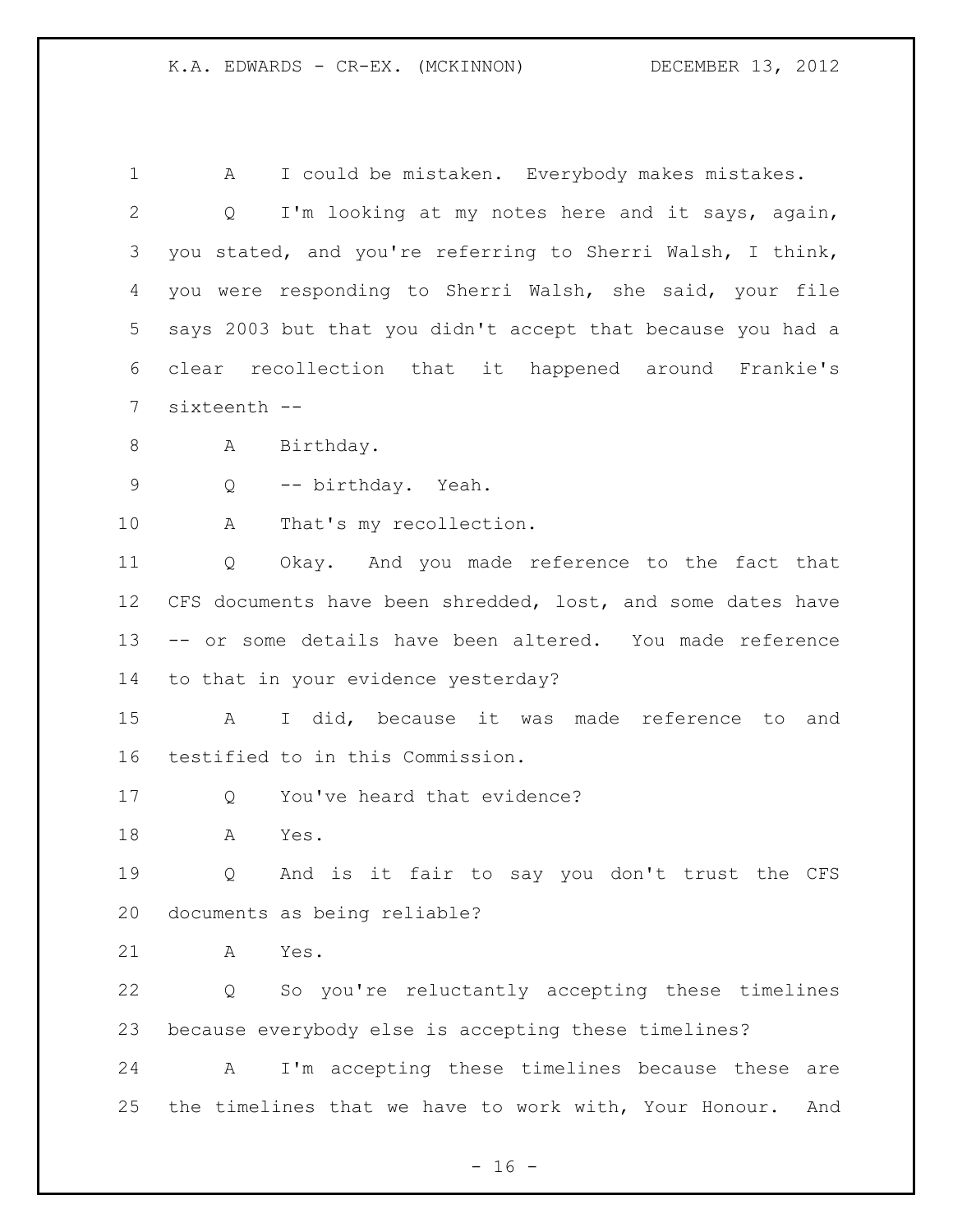I could be mistaken on my timeline.

Q Okay.

 A Talk to people who would be able to clarify whether I was mistaken. Refresh their memory with memories of us and not those files of CFS.

Q Okay.

7 A To someone who has a bad memory.

 Q And, and the someone who has a bad memory is you? A Not me. My ex-husband testified right here on the stand that he had a bad memory. That was the first thing he wanted down on record.

12 Q Okay. But you have a good memory; is that what you're saying?

14 A His police statement states this.

 Q Yes, we heard that from your lawyer. Your lawyer put that document to him. But I'm asking you if you're saying you have a good memory?

18 A Yes, I do have a good memory.

Q Okay.

A I remembered six years ago.

O And what  $-$ 

 A The exact person I spoke to in regards to walking across the street and another thing that I testified about yesterday.

Q Sorry, I'm not following you when you talk

- 17 -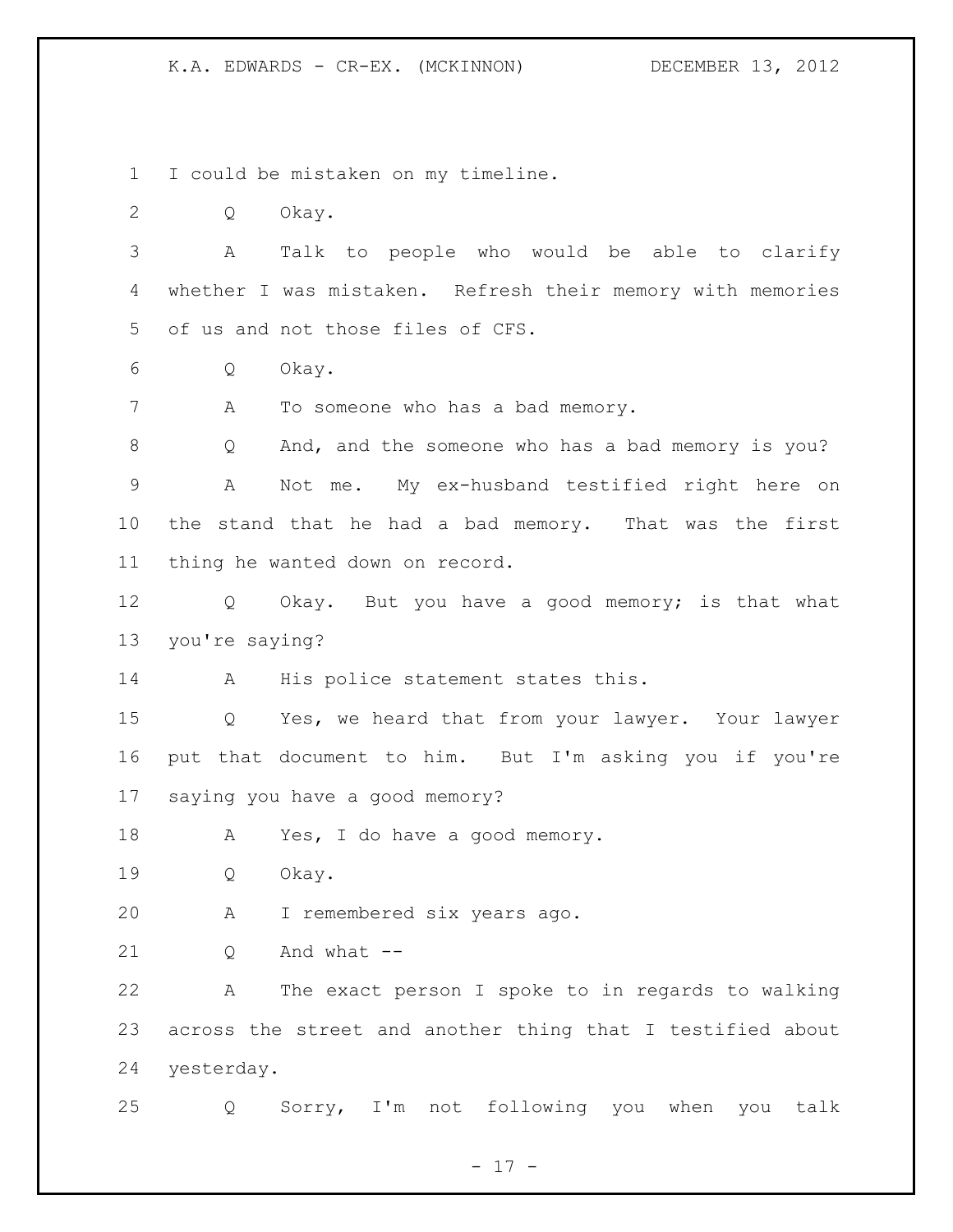about -- A You know what, I'm -- Q -- walking across the street. A -- (inaudible) when, when we were talking about the Children's Advocate and taking that meeting with me. And I left that meeting and I walked across the street. I'm not in contact with reporters every day. I remember things. Q Oh, okay. You remember going across the street to the CBC? A I remember going across the street to the CBC. Q Okay. A I remember going into the premier's office. I remember going into the family services minister's office and handing them all these documents with the dates that I believe are correct within the first six months of the discovery of Phoenix death. Q Okay. And, and let me take you to a letter that you wrote in December of 2006, and it's a letter to the premier of Manitoba. It's part of our Commission disclosure 244, and it's at pages 1240 to 12408. Now, perhaps the monitor -- THE COURT: Just a minute, Mr. McKinnon. I just want to see. I think I have it. Yes, I have it. 

- 18 -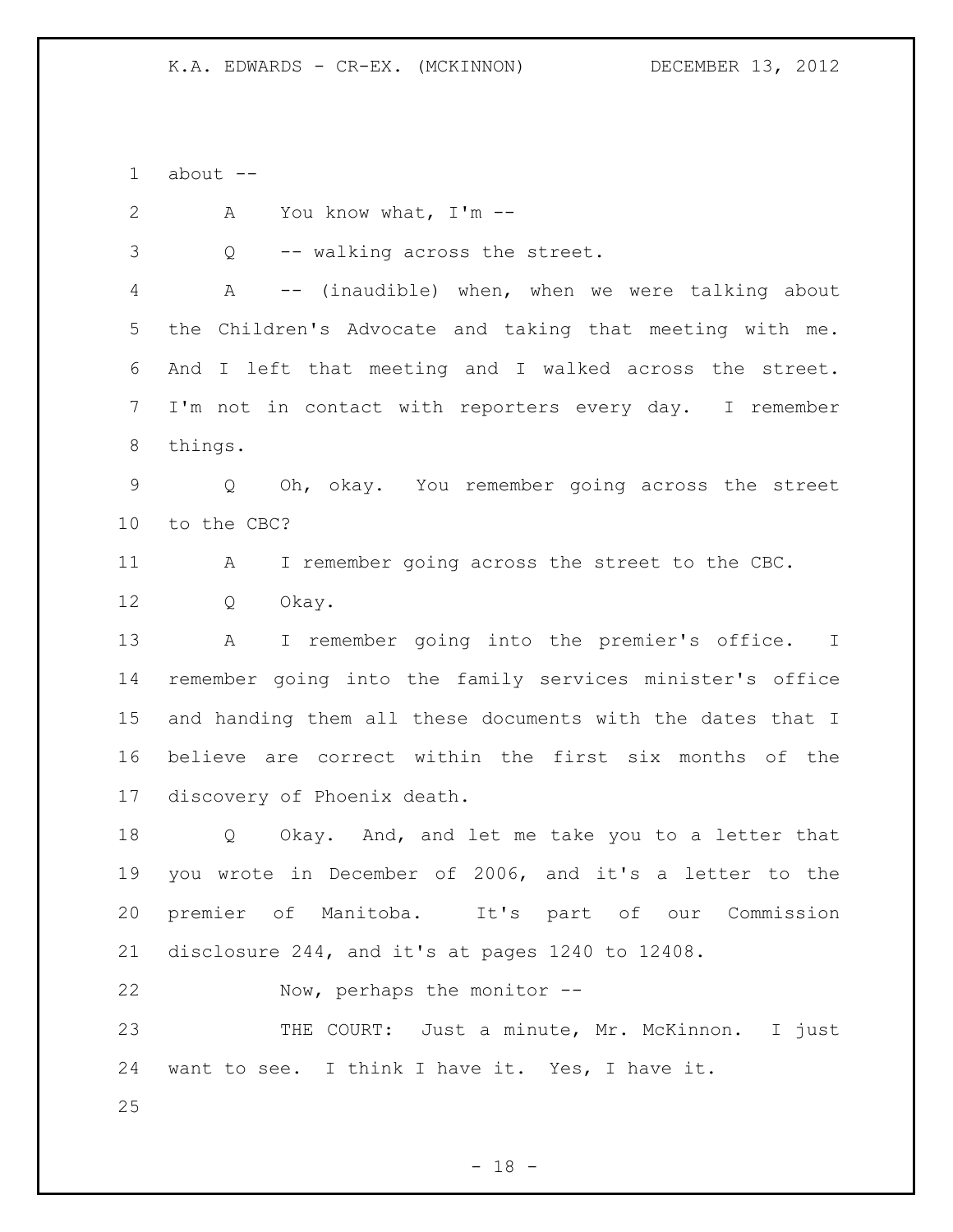BY MR. MCKINNON:

| $\overline{2}$ | $Q \qquad \qquad$ | First of all, just for the record, let's                   |
|----------------|-------------------|------------------------------------------------------------|
| 3              |                   | establish what this is. If I could get the monitor just to |
| 4              |                   | show you the first two pages.                              |
| 5              | A                 | The letter that I wrote, I can see it.                     |
| 6              | Q                 | Can we scroll through the first two pages. All             |
| 7              |                   | right. Stop at the bottom of that page. All right.         |
| 8              |                   | That's -- first of all, this is a two-page                 |
| 9              |                   | handwritten letter from you to the premier of Manitoba?    |
| 10             | A                 | Yes, it is. It                                             |
| 11             | Q                 | And it's signed by you at the bottom of the                |
| 12             | second page?      |                                                            |
| 13             | A                 | Absolutely.                                                |
| 14             |                   | Q And then it's followed by a seven-page document,         |
| 15             |                   | pages numbered from 1 to 7 at the top. I can show you the  |
| 16             |                   | next page. You see that? That's                            |
| 17             | A                 | Yeah. I, I know this document, yes.                        |
| 18             | Q                 | Yes. But the Commissioner may not, so I'm just             |
| 19             | going to $-$      |                                                            |
| 20             | Α                 | Oh.                                                        |
| 21             | Q                 | -- get you to identify --                                  |
| 22             |                   | THE COURT: No, I don't.                                    |
| 23             |                   |                                                            |
| 24             | BY MR. MCKINNON:  |                                                            |
| 25             | Q                 | -- it for the Commissioner.                                |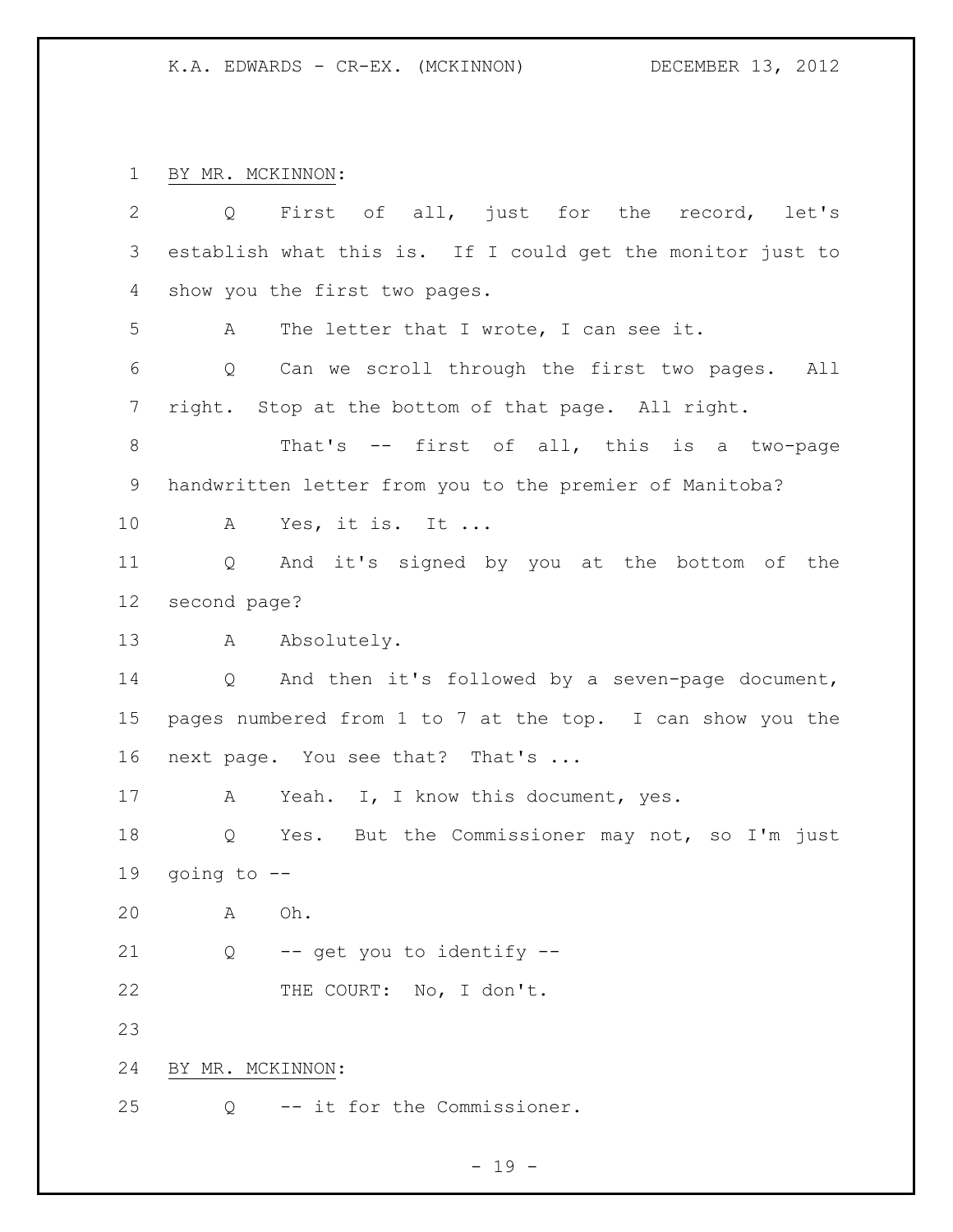| $\mathbf 1$  | Oh, absolute -- I'm, I'm -- yes.<br>A                       |
|--------------|-------------------------------------------------------------|
| $\mathbf{2}$ | THE COURT: It's, it's new to me.                            |
| 3            | THE WITNESS: Oh, I'm, I'm sorry, Your Honour.               |
| 4            | THE COURT: That's fine.                                     |
| 5            | THE WITNESS: I thought he was (inaudible).                  |
| 6            | THE COMMISSIONER: That's fine. I, I only deal               |
| 7            | with what I hear in this courtroom. When I write a report,  |
| 8            | it will be based upon what I've heard here, not what I've   |
| 9            | read or heard prior to coming in the room. It's what I      |
| 10           | hear in. So that's why I don't know anything about this     |
| 11           | document, but it's in front of me now and we'll listen to   |
| 12           | what Mr. McKinnon questions you on it and gives you the     |
| 13           | opportunity of responding to his questions.                 |
| 14           | THE WITNESS: Yes, Your Honour.                              |
| 15           |                                                             |
| 16           | BY MR. MCKINNON:                                            |
| 17           | And, and that's all I was doing, Ms. Edwards, I<br>Q        |
| 18           | wasn't $--$                                                 |
| 19           | I, I, I understand.<br>A                                    |
| 20           | I wasn't trying to ask you a rhetorical question.<br>Q      |
| 21           | I wanted to make sure the Commissioner understood what this |
| 22           | document is.                                                |
| 23           | I understand.<br>Α                                          |
| 24           | So, and each document is initialled by you at the<br>Q      |
| 25           | bottom of the page, all seven pages.                        |

- 20 -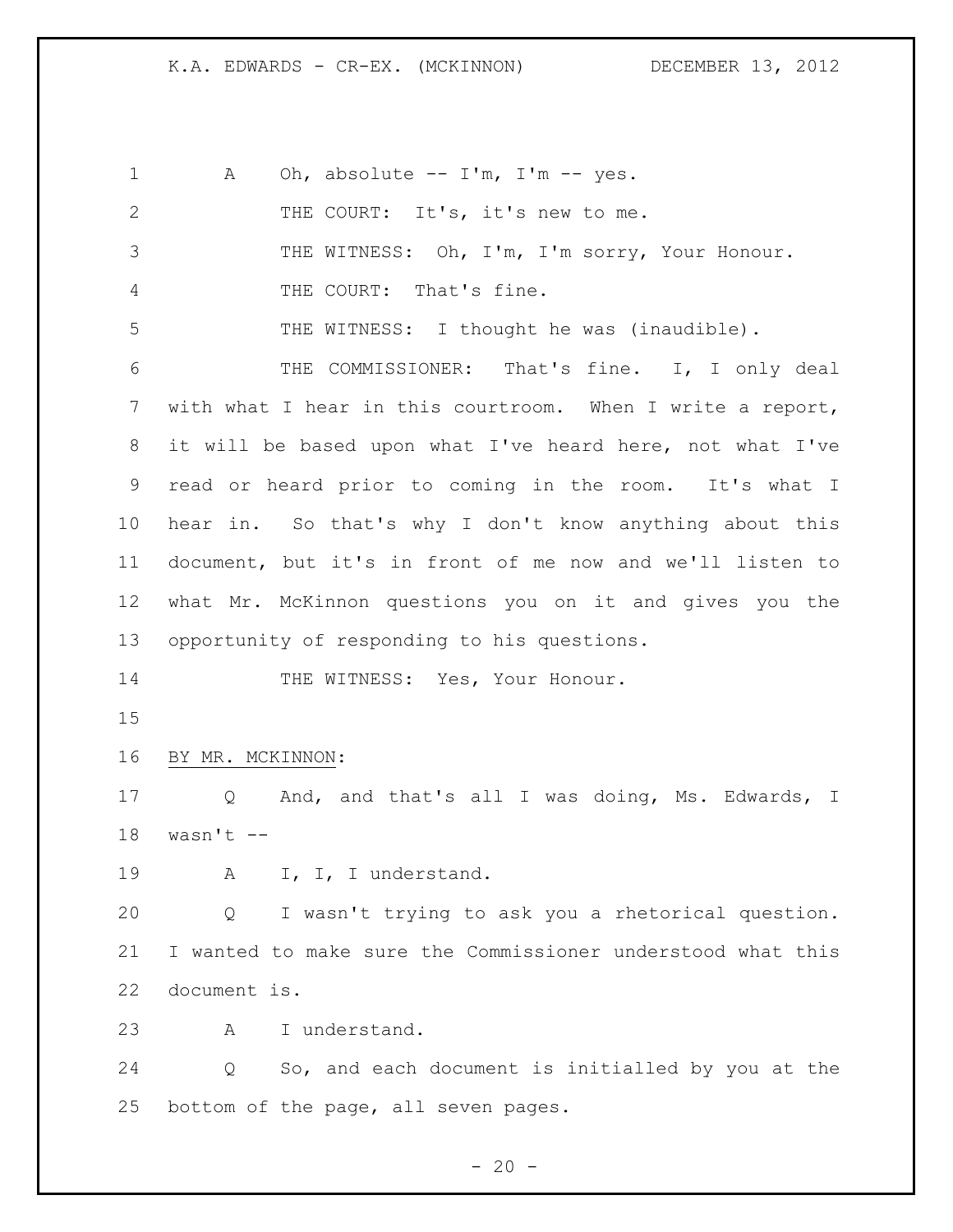THE COMMISSIONER: But, but I don't think I understand yet what the seven-page document is.

 MR. MCKINNON: Well, it's entitled Timeline of Phoenix Sinclair's life spent in the care of Kim Edwards. 

BY MR. MCKINNON:

 Q So you've written a very detailed timeline document --

 A It was -- at one point it was much more detailed. I, I had it on my computer. And the night before I was -- I had told them I'd bring it in to them the next day. I worked a shift and I spilt a cup of coffee on my, on my laptop and it (non-verbal sound). And so this document was written after coming off a 16-hour shift to have it to the premier's office when I said that I would have it to them, by 4:30 that day, so please take that into consideration, where you're ...

 Q We will. And I'm not trying to trick you because --

20 A No, I understand that. I just -- and this -- what I just told you is a fact that you would not know or, or Ms. Walsh would not know or the Commission would not know, or my lawyer would not know.

 Q And when I refer you to this document, if it's inaccurate, I'm going to encourage you to tell the

 $- 21 -$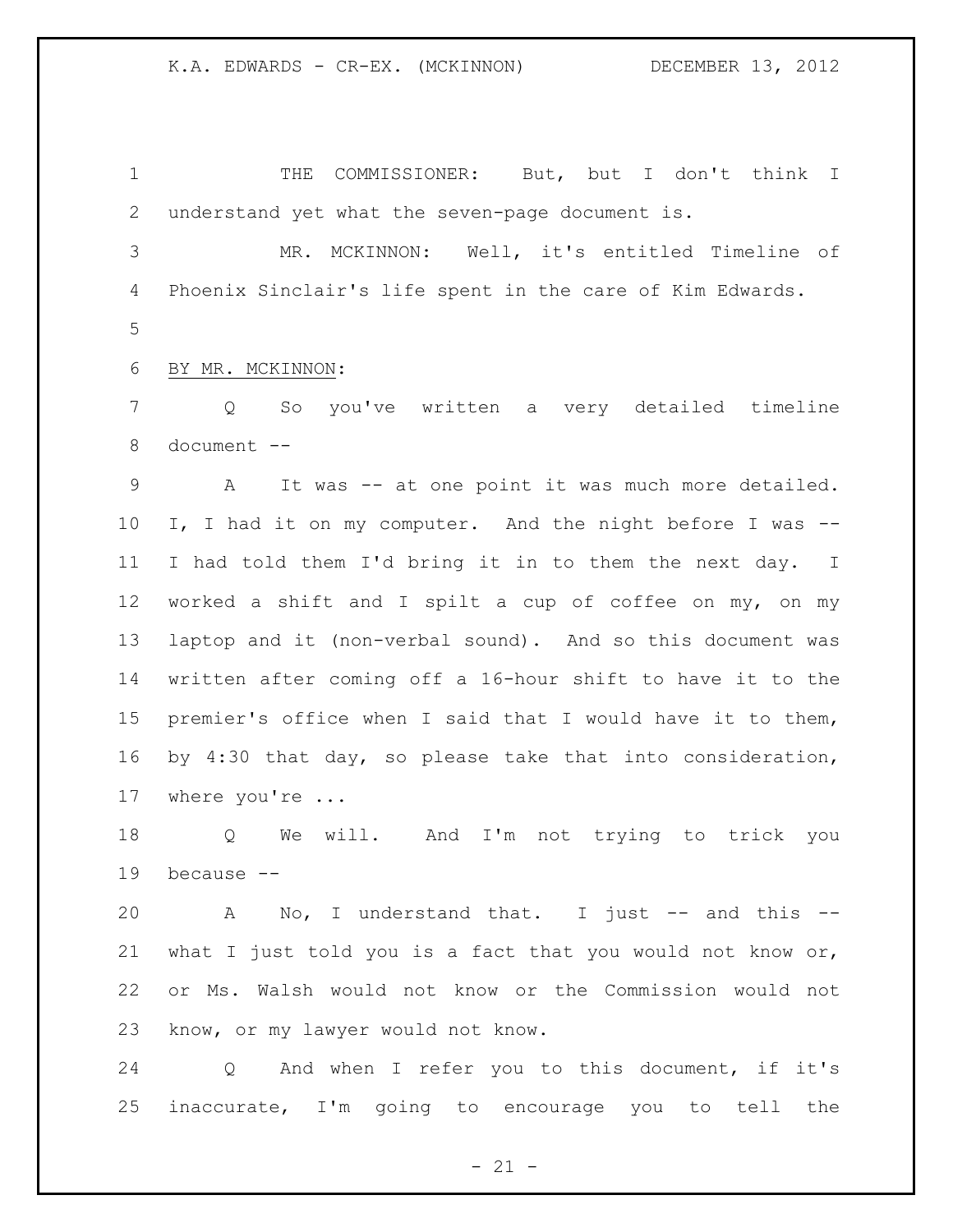Commissioner where it's inaccurate, okay?

A All right.

 Q Okay. But the, the point I was making is this timeline document is seven pages, it's printed in your own handwriting and you've initialled every page?

A Yes.

 Q And you sent it to the premier of Manitoba on December 15th, 2006?

A Okay, yes.

Q And --

A Yes, that's correct.

 Q -- and I heard what you just said about spilling coffee and having to do this in -- quickly, but you were relying upon your other notes from your computer when you prepared this; is that what you're saying?

 A Yes. And I didn't take side notes and put it on my computer. I'm sure that everybody in this room does. I wrote it on my computer. And so when my computer crashed and would never turn on again, I was relying on my memory, like I did the first time, that it took me a week to put it together in a format in which the premier would accept it.

 Q Okay. And the point is, at, at this time in December of '06, everyone in Manitoba is aware that --

A Yeah. That every --

Q -- tragically, Phoenix has been murdered.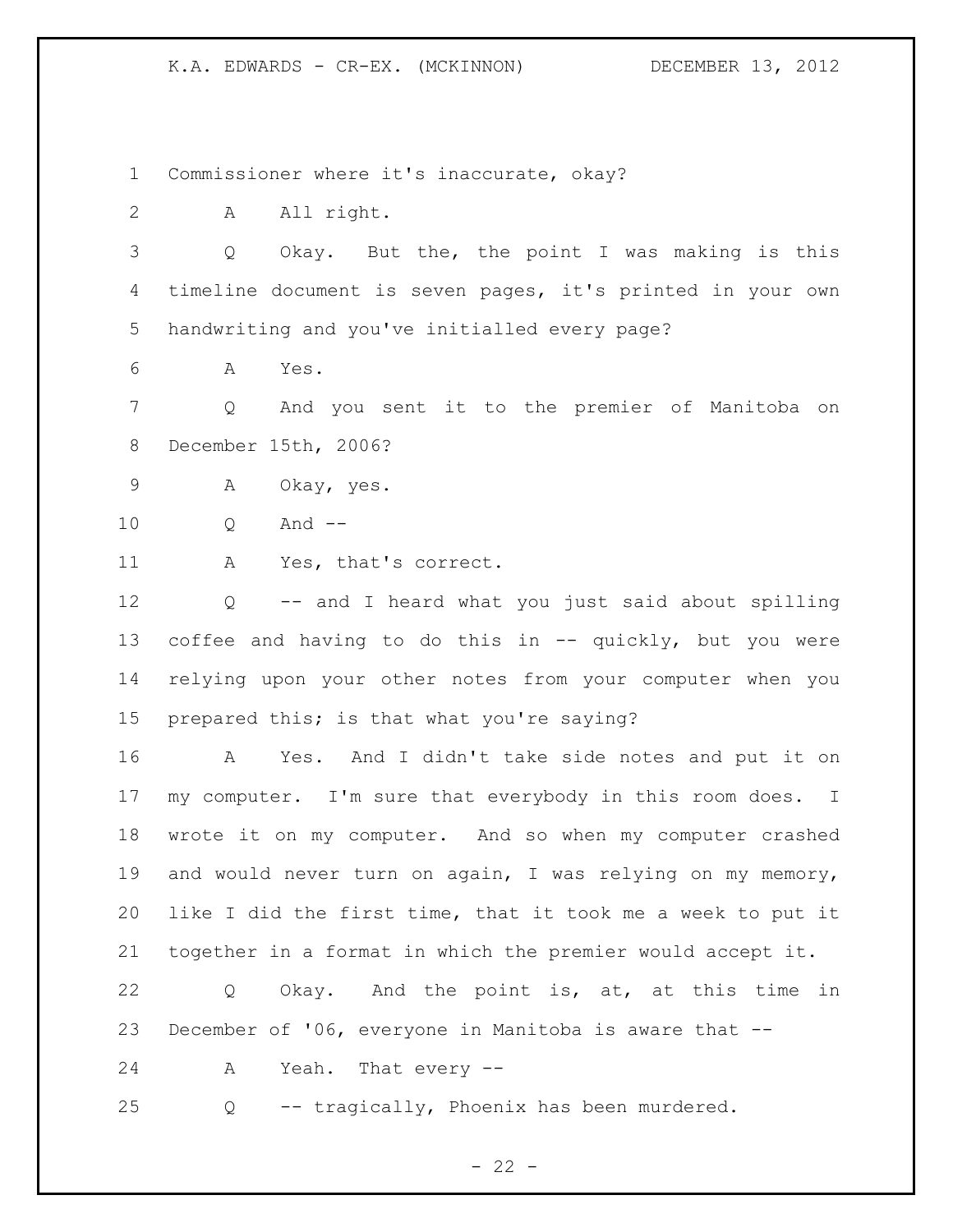A Every, every, everybody was tragically aware that nobody missed that slain little child, yes. Q And you're writing to the premier of Manitoba and you were intending to be as accurate as possible when you wrote to the premier, fair? A My intentions were to be as accurate as possible, yes. To my recollection. Q So I'm going to take you to the timeline document, 12402, right at the top. So the first entry we see there is the summer of '98 and you're describing your, first met Steve Sinclair, and that's, that's what you told me a minute ago today? A Yes. Q You also reference you were -- it says: 16 "As well as Mickey Kematch." You were a friend of Mickey's? A Yes, I was. Q Okay. And, and Mickey, I understand, was a friend of Steve's? A Yes. Q Okay. A I met Steve -- I'm sorry, I met Mickey through Steve.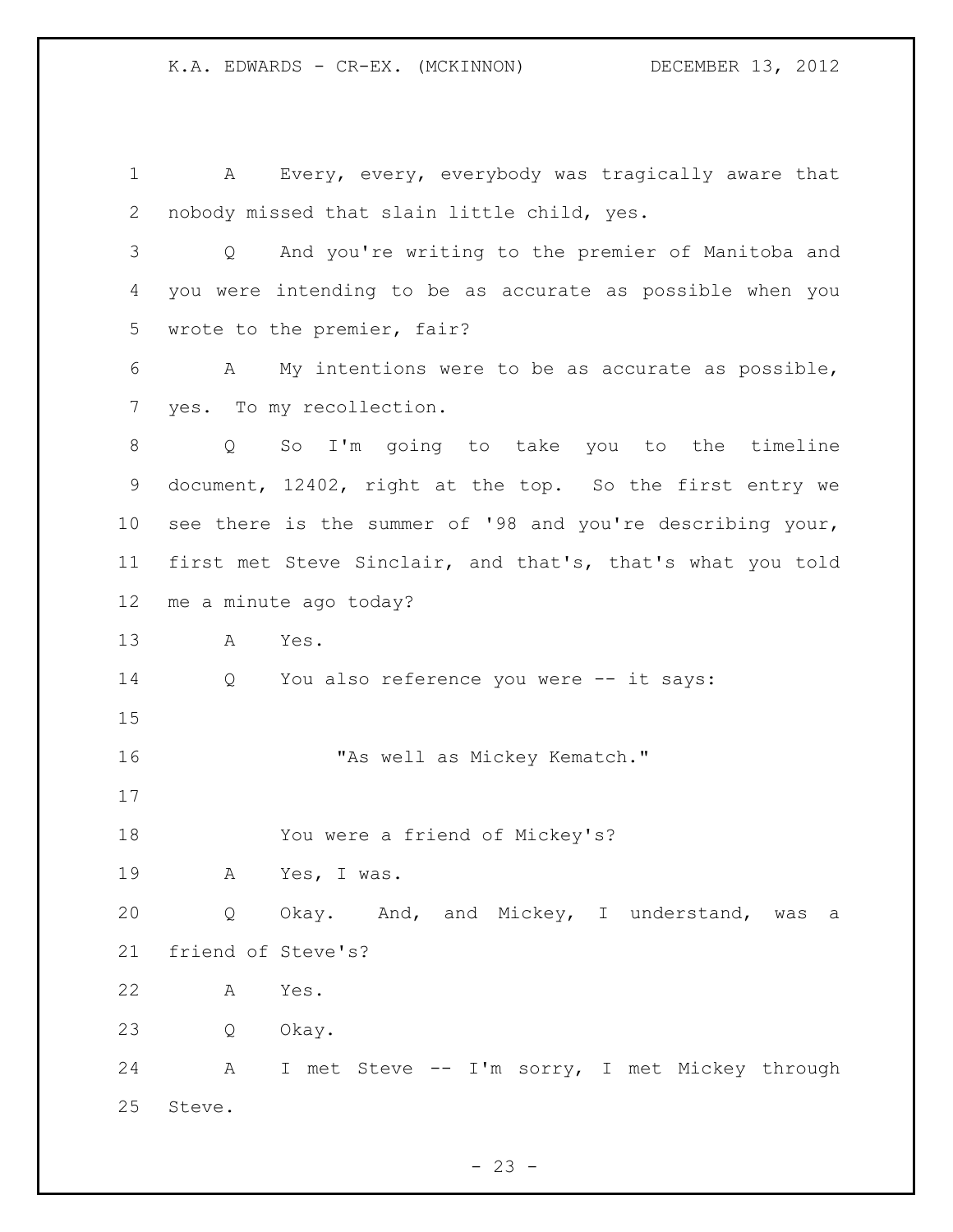Q Now, the second entry is April of 2000, which is the birth of Phoenix, and that seems to be a date that we're all agreed upon. April of 2000 was the -- A We have to be. There's a birth certificate. Q Yes. But it also -- you remember it? A Yes. I remember it. Actually, no, I don't remember it because I wasn't around at her birth. I didn't know Steve at her birth so I don't remember her birth. Q Okay. Well, let's, let's go to the next entry. You say: "July [of] 2000 - Phoenix is returned to Samantha Kematch and Steve Sinclair residing together on Magnus [Avenue]." Now, we've heard evidence in this proceeding that that date was September 1st, 2000. What's your view on that today? A My view on that today is my date could have been wrong. It's two months, what's two months? Q Okay. And the next entry is August 2000, you say you met Phoenix. You're putting that the month after the return home. If, if she returned home in September, then that was probably in October that you first met Phoenix?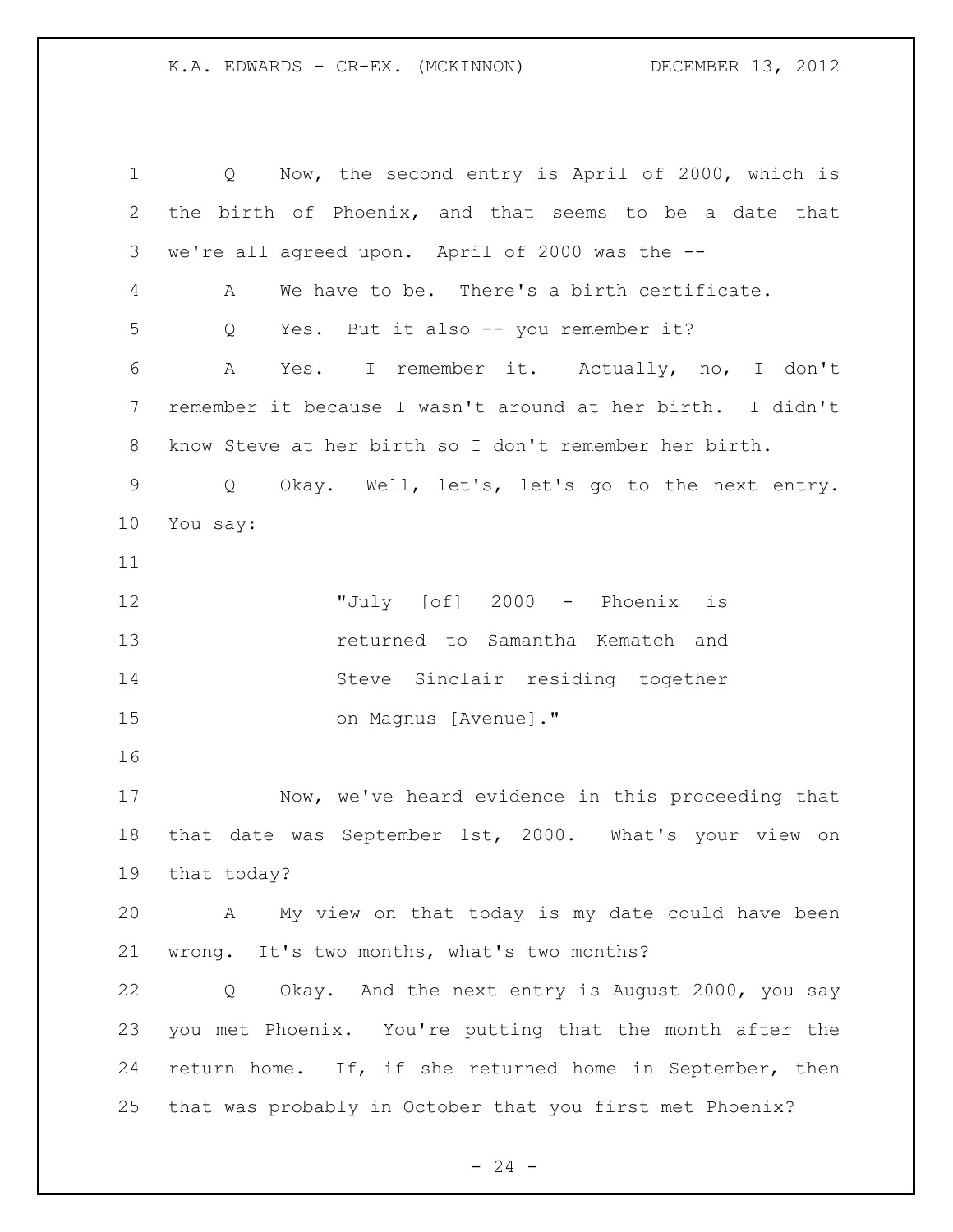A Or she was on one of the visits in which Steve had no visit -- no supervision.

Q So you --

 A At an outing. I don't -- this is something that you would have to clarify with Steve: was he, in, in, in July of 2002, was he on a, on a, on a unsupervised visit with his child in the community, which he was given? Because I'm pretty sure that it was August in which I met Phoenix.

Q Okay. So --

11 A Or July, late August, July. Summer, hot summer month.

 Q Your recollection is you met Phoenix as a baby, and if it was in August --

A Yes, but with --

 Q -- it would have had to have been before she was returned permanently to her parents?

 A I hadn't seen Steven in, in quite some time. I testified to that yesterday. He showed up on my door with, with a woman and a baby. And I assumed and didn't actually -- he didn't make me aware that Phoenix was a ward of Child and Family Services or that he was just on a visit, he came for a visit. It's not something that you draw, you know. In this visit, we played guitar. So as far as whether I knew whether Phoenix was in care or not in July of 2000, I

 $- 25 -$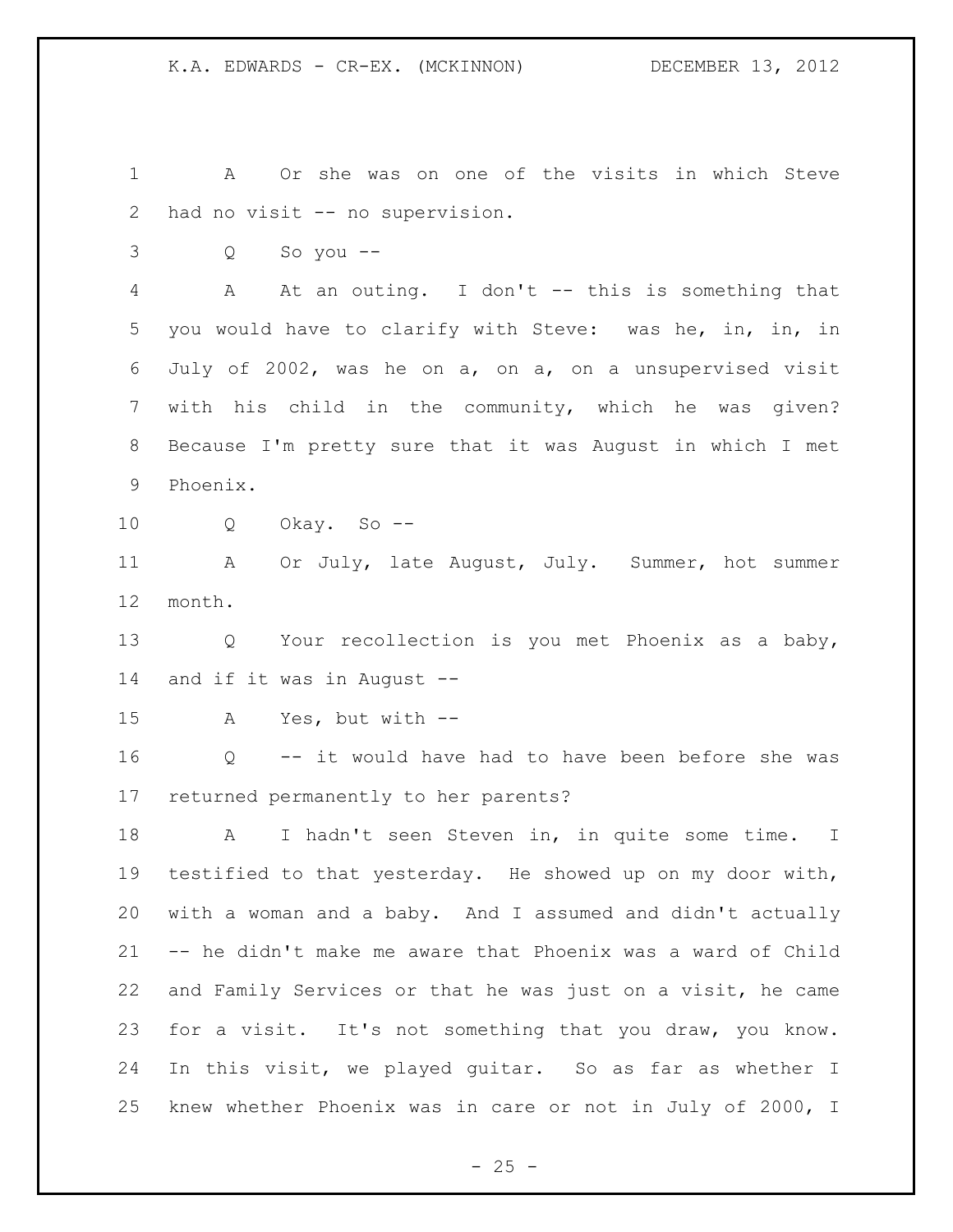| $\mathbf 1$   | don't know because I wasn't told. I wasn't told this until  |
|---------------|-------------------------------------------------------------|
| 2             | after Steve came to me and bringing me his child and        |
| 3             | saying, could you help us here. But I am almost certain     |
| 4             | that I met Phoenix in August, late July, August. It was,    |
| 5             | it was the, the hot summer months.                          |
| 6             | Let's go to October. You say:<br>Q                          |
| 7             |                                                             |
| $\,8\,$       | "Phoenix begins to spend more &                             |
| $\mathcal{G}$ | more time in my [house] until I                             |
| 10            | would have her on the [weekends]                            |
| 11            | she would go home "                                         |
| 12            |                                                             |
| 13            | Sorry:                                                      |
| 14            |                                                             |
| 15            | " on the week days & she would                              |
| 16            | go home for [the] weekend[s] "                              |
| 17            |                                                             |
| 18            | That's pretty --<br>Α                                       |
| 19            | So you're putting that in October of 2000.<br>Q             |
| 20            | Yesterday you told Ms. Walsh more or less the same thing,   |
| 21            | that it was in October/November/December/January when --    |
| 22            | A<br>Yes.                                                   |
| 23            | -- that occurred, right? That sounds, still<br>$\mathsf{Q}$ |
| 24            | sounds right to you?                                        |
| 25            | It sounds right to me.<br>A                                 |

- 26 -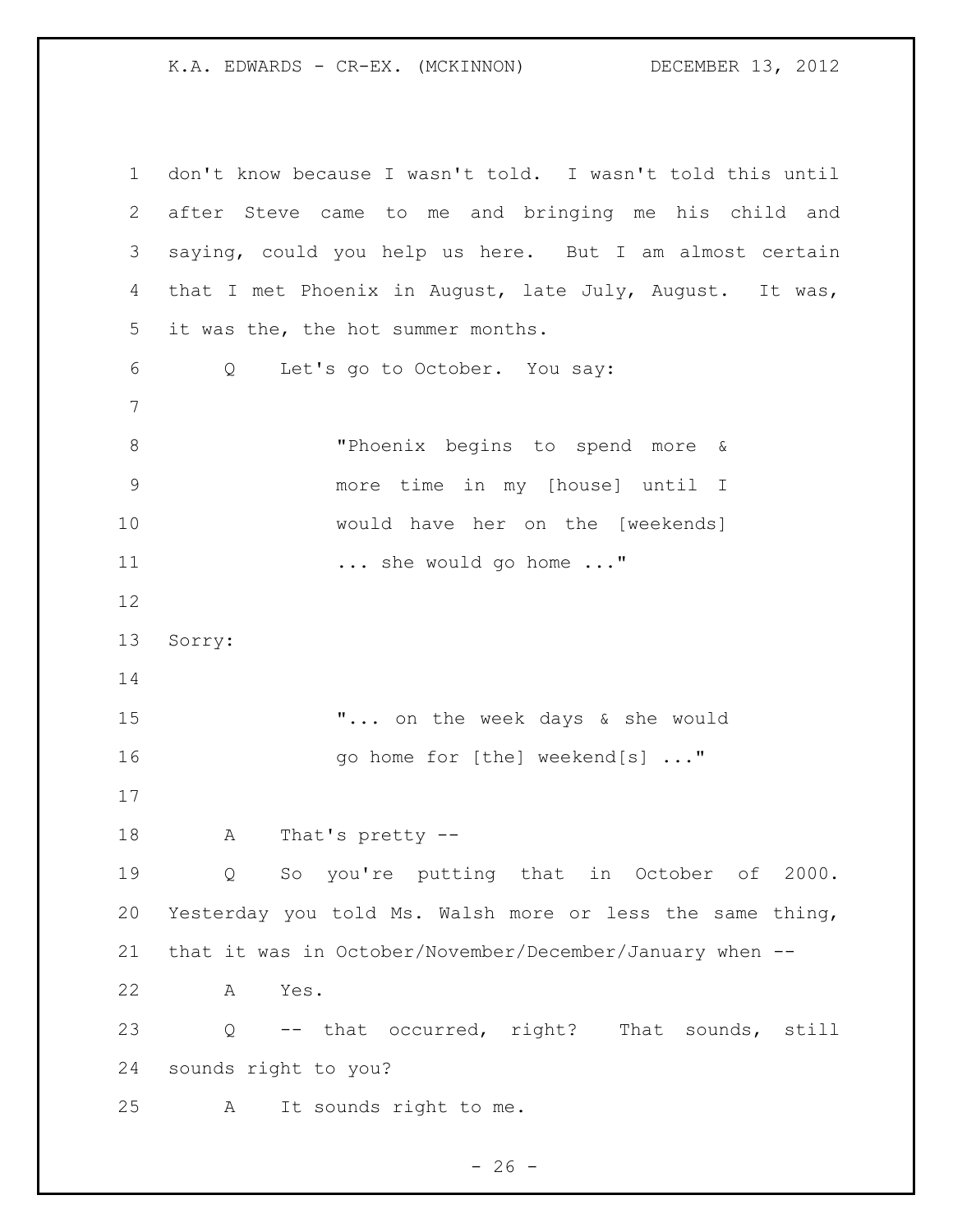Q Now, we've heard evidence from a family support worker that she was in the home at about approximately 40 occasions in the fall of 2000, after Phoenix --

A See, I --

 Q -- was returned, until mid-December. And I can see you're, you're, you're scornful or, or not accepting of that?

 A I'm, I'm not accepting this. Because if she had been in Steve Sinclair's home 40 times in October, she wouldn't have seen Phoenix all 40 times. Does she claim to have seen and worked with the child 40 times? Because by this point Phoenix was with me the majority of the time. And usually, when her mom and dad came to pick her up it wasn't first thing in -- I'm sorry not her mom and dad -- her dad came to pick her up, it usually wasn't first thing in the morning. It was more along the lines two, three, sometimes four o'clock in the afternoon. And so they don't do these kind of visits at like 4:30 in the afternoon, now do they.

 Q So you dispute the evidence of this witness that she was there?

 A Yes, I do. I dispute the evidence of this witness.

24 THE COURT: That she was there at all or that she was there as often as she says?

 $- 27 -$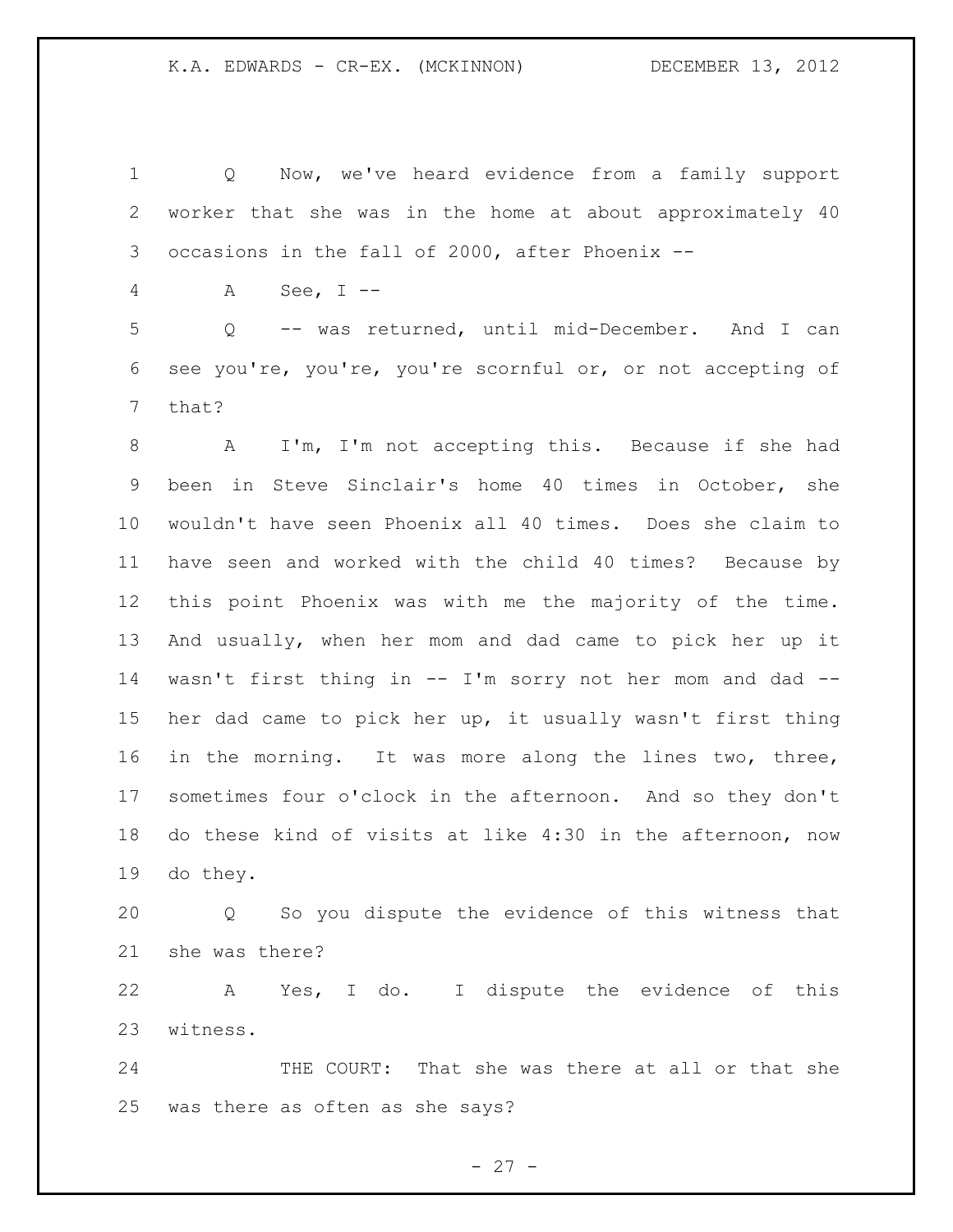K.A. EDWARDS - CR-EX. (MCKINNON) DECEMBER 13, 2012 THE WITNESS: That she was there as often as she says. I can't testify as to all the time. BY MR. MCKINNON: Q Is it possible that Phoenix wasn't in your home as much as you recall in the fall of 2000? A No. Q And just so that I'm clear, I think I've got this clear, at this time in the fall of 2000, where was Ron living? 11 A McMunn. Q Now, the last entry on this page on the letter to the premier is May of 2001 and you're referring to the -- it's been redacted but the name has become referenced many times. That's, that's the birth of Echo? A Yes. Q And we've heard evidence that, in fact, that birth was in April -- A April. Q -- will you accept that date? A I 100 percent accept that date and the date of May was wrong. Although she was born April 29th. Q And then June 2001 you reference Samantha abandoning the family. We've heard other evidence that would conform with that date.

 $- 28 -$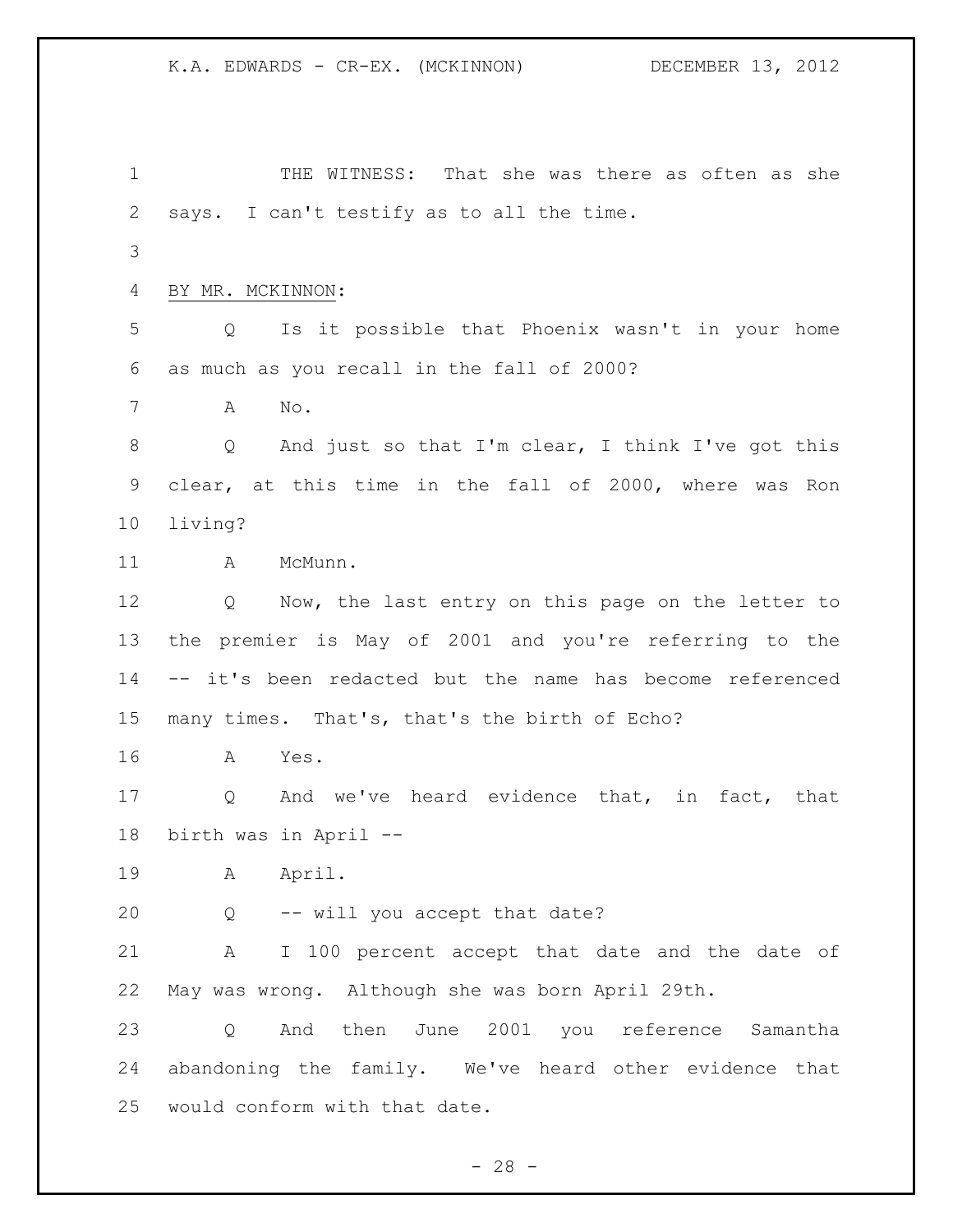A Yes.

| $\overline{2}$ | Now, we've also heard evidence at this inquiry<br>Q         |
|----------------|-------------------------------------------------------------|
| 3              | that in July of 2001, Steven reached out to his former      |
| 4              | social worker at CFS, a woman named Kathy Epps at that      |
| 5              | time. He told her that he'd been caring for the children    |
| 6              | alone since June 14th and that Samantha had, had been       |
| $7\phantom{.}$ | drinking and moved out. Were you aware of that event at     |
| 8              | the time?                                                   |
| $\mathsf 9$    | A<br>No.                                                    |
| 10             | Q Would you have been concerned about him reaching          |
| 11             | out to CFS?                                                 |
| 12             | I don't understand what you mean. Like, why<br>$\mathbf{A}$ |
| 13             | would I be concerned if he reached out to CFS?              |
| 14             | That his children might be apprehended?<br>Q                |
| 15             | I wasn't at all really concerned that if he<br>A            |
| 16             | reached out to CFS, because if he reached out to CFS and    |
| 17             | they went to apprehend his children then I would say,       |
| 18             | Steve, there's no reason why I can't do it, because I did   |
| 19             | it in whenever, September of 2003. I would have helped      |
| 20             | Steve because Steve was my friend. Phoenix was my friend    |
| 21             | moreover than Steve. My relationship started out about      |
| 22             | rock and roll and playing music. But when that man          |
| 23             | entrusted me with the life of his daughter it became all    |
| 24             | about Phoenix for everybody. I made it that way. And so     |
| 25             | you've never dealt with me, so when I say I made it that    |

- 29 -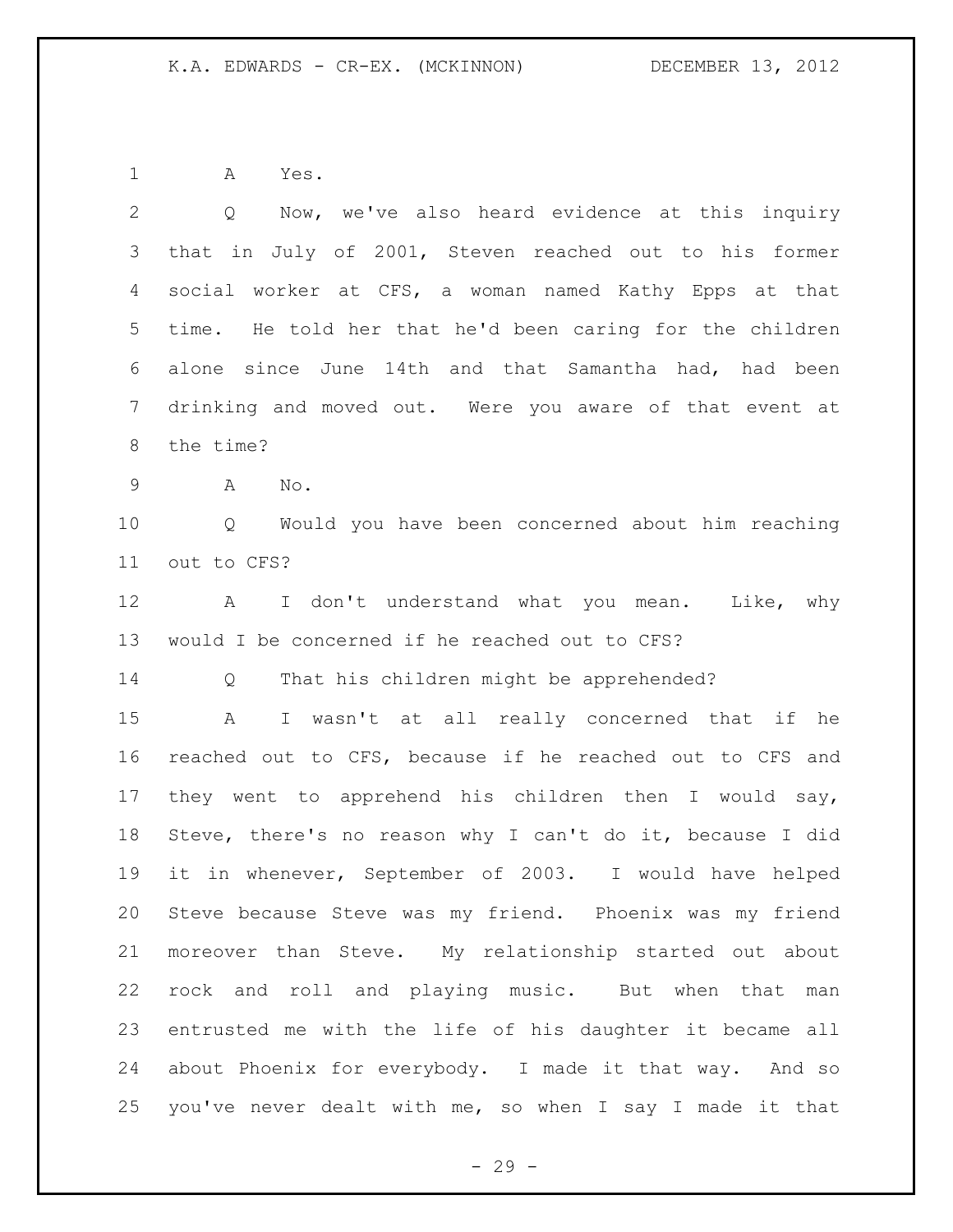way, I made people do the best thing for Phoenix. If you're going to go drinking, and I'm not saying that my friend was a drunk or he drank too much or anything, but if you're going to go get drunk and, and, and be unruly or anything like that -- not saying that my friend is unruly, but if you're going to do any of that, don't come around. If you're going to come around and you want to argue and fight and do all that kind of bickering, not saying that he did -- that was more along the lines of for Samantha, that rule -- don't come around. Q Okay. So you're saying that these behaviours that you just told us about weren't being exhibited by Steve? A Not as extreme as in which your files make them,

 no. And I'm not denying -- I'm not saying that he didn't drink. I drank. I wasn't a drunk.

Q Okay.

 A I drank the way I'm sure everybody in this room drinks --

Q I understand what you're saying --

A -- glass of wine or a couple beers.

 Q -- you're saying you're a responsible drinker? A Right. But I didn't get a babysitter to do it. I didn't take my children out of my presence, I sent them upstairs, go play in your room while, you know, I have a

 $- 30 -$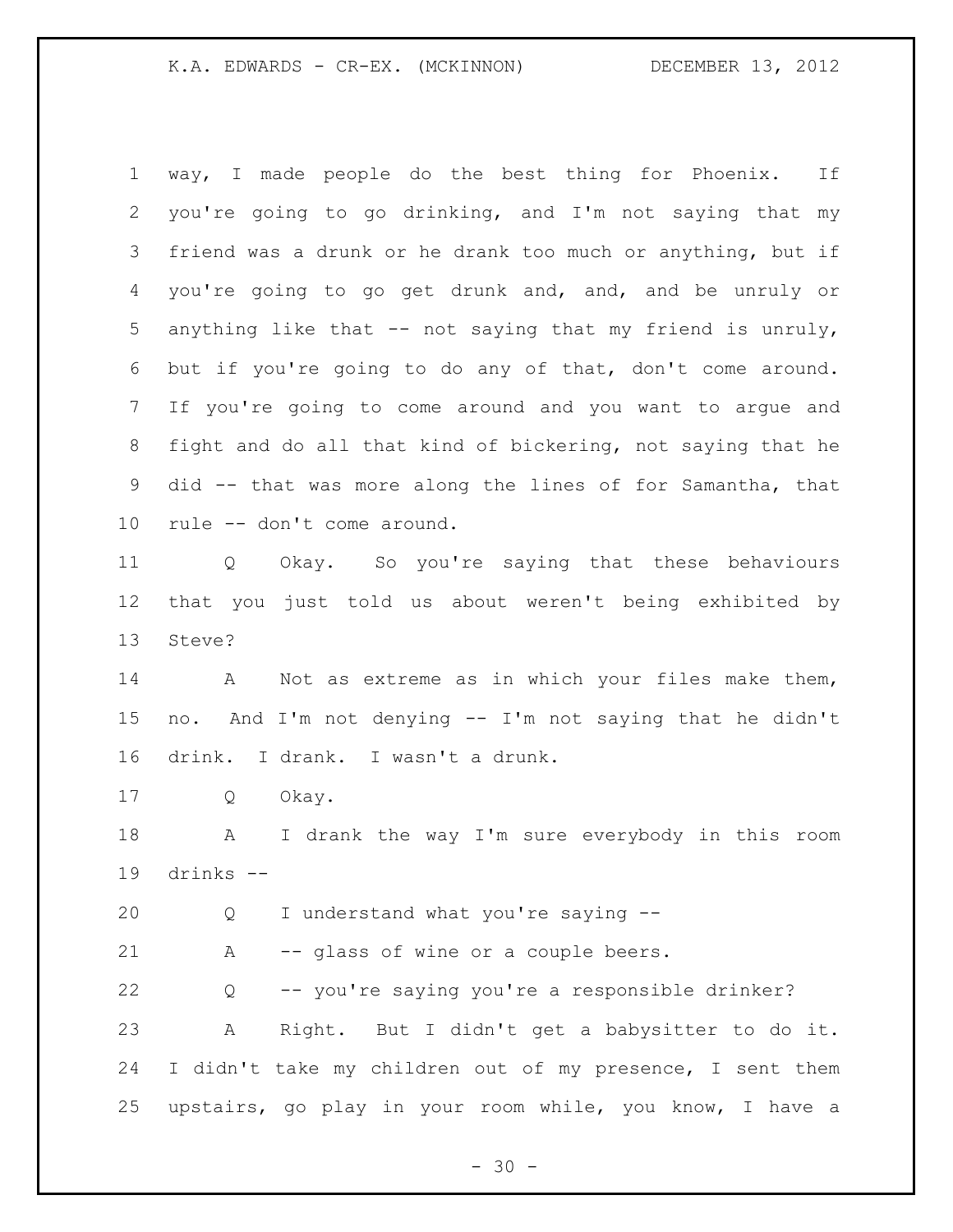few drinks with my friends. In my household, children stayed at one part of the house and were super -- like they were watched and they were directed, and adults in the other, because that's the way a Jamaican household runs. Q Okay. A Pickings (phonetic) don't come around the adults because pickings business is pickings business and adult business is no business of a picking. Q And when you say a few drinks, what, what does that mean to you? 11 A A few drinks? Me personally? Q Yeah. A Till my fingers are feeling tingly. I like to stay in control. Q Okay. Now, you, you gave some evidence yesterday about your perception, and I'm going by my memory here, but your perception that CFS treats drinking parties differently, depending upon what neighbourhood you live in. 19 Those are my words but ... A No. I think society in general, mainly the media. But it gets overblown by general society: where 22 you're from; if, if, if you have a barbecue and there's a bar laid out, in say, a neighbourhood like Charleswood and you have a barbecue and there's, and there's alcohol or, or 25 bottles of alcohol laid out on the back yard of, say,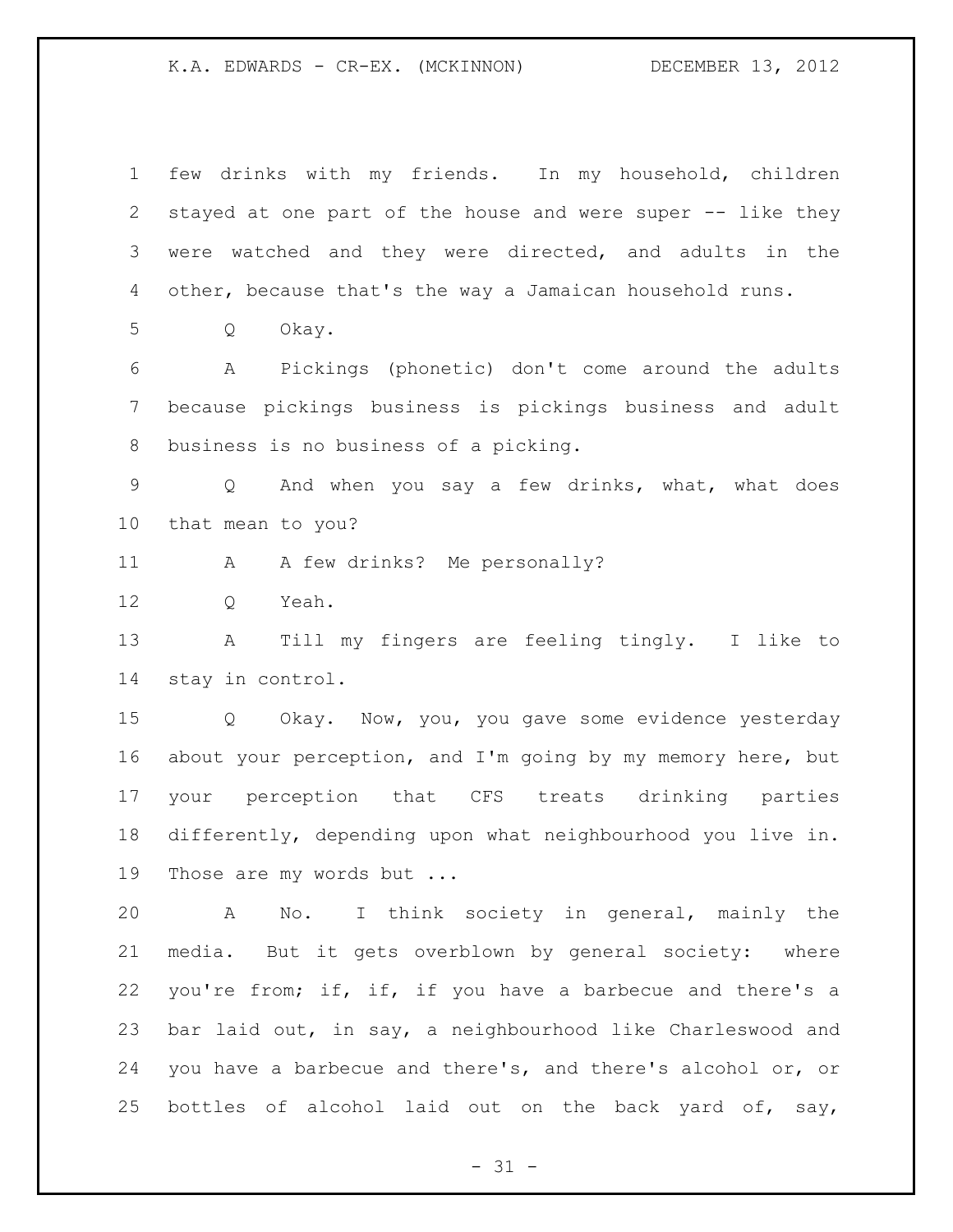somewhere on Pritchard Avenue, you best believe that the police, even the police treat it in a different manner. The police are stopping you, telling you you have to -- even though you're on your own property, you have to move it indoors, you're being too loud, you're being to rowdy. And yes, I am not the only person with this opinion, pretty much the main -- every, everyone in the North End has of this opinion. Q Okay. We'll come back to that in a minute because that comes up later. But in your letter to the 11 premier, when we get to the bottom of the page 2 -- sorry, 12403, it's dated August of '01 to July of '02: "Phoenix is living with me. Samantha in all this time visits Phoenix a total of 3 times at 1331 Selkirk." First of all, the three times, my recollection of your evidence yesterday -- A Is seven. And that -- when this document was wrote -- written, it was written in 2006, and six years is a long time to recall different times that a mother only showed up seven times in four years. Q Okay.

 $- 32 -$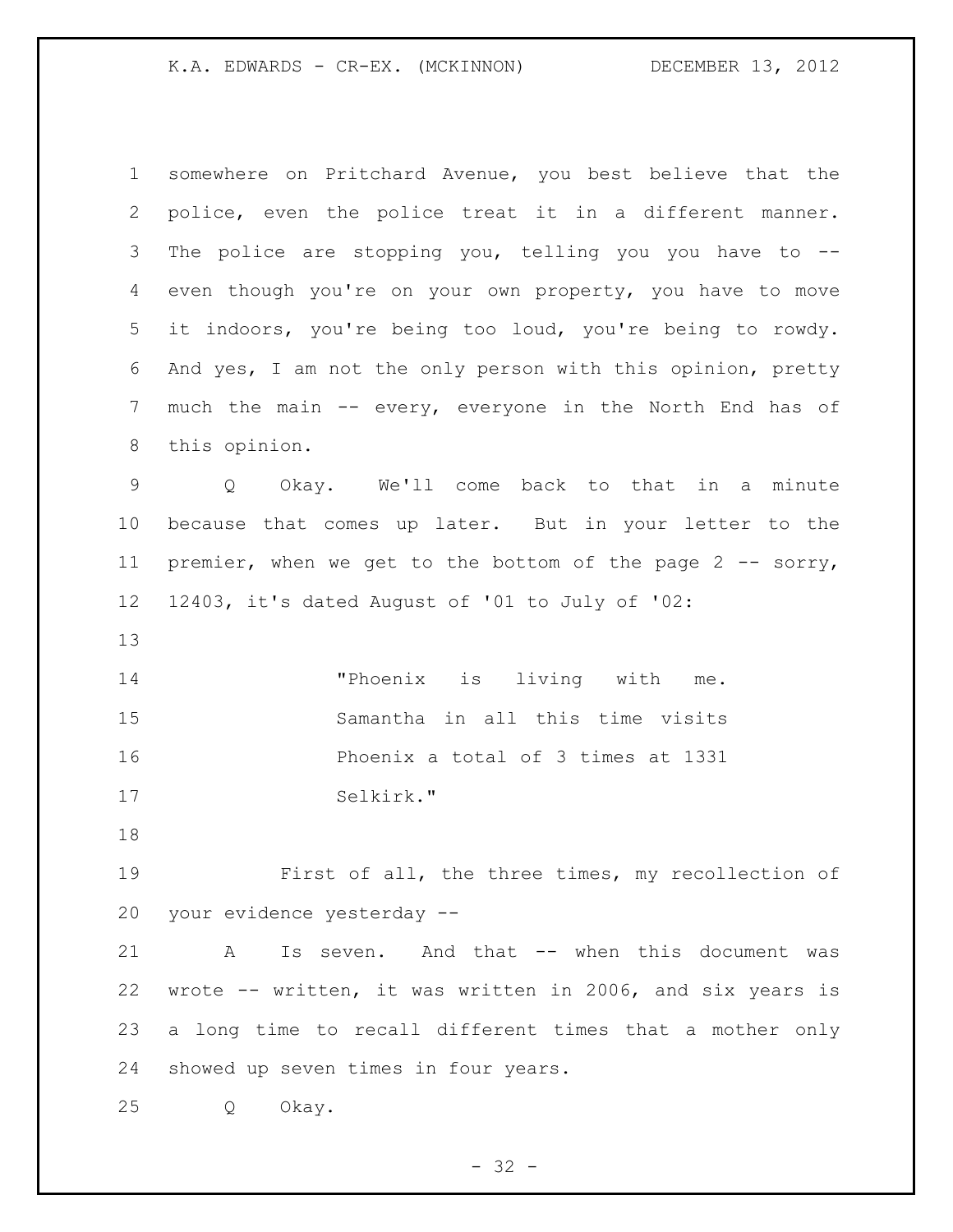A So I was mistaken at the time I wrote this. I was actually not mistaken; I was incorrect, as a matter of fact. But over six years and investigating, trying to get the truth of Phoenix's life out to the entire child protection system, I remembered a few more times. Q Okay. So your evidence is it was seven times? A That's being generous, and I keep saying that: being generous. Q In your evidence yesterday, and now we're talking about the period after the death of Echo, you commented about the lack of supports to Steven after the death of Echo. Do you recall your concerns about that, expressing

concerns?

 A Yeah, I recall expressing these concerns, yes, because it was relied -- I was the one that was relied upon to -- Kim, do some -- talk to Steve; I think he's going to fall into, into drinking --

Q And when you --

19 A -- by the family.

 Q When you say "relied upon" and these comments were made to you, those were made to you by Steve's family? A Yes.

 Q And we've heard evidence in these proceedings that Steve was offered support by Delores Chief-Abigosis. A I don't know anything about that.

 $- 33 -$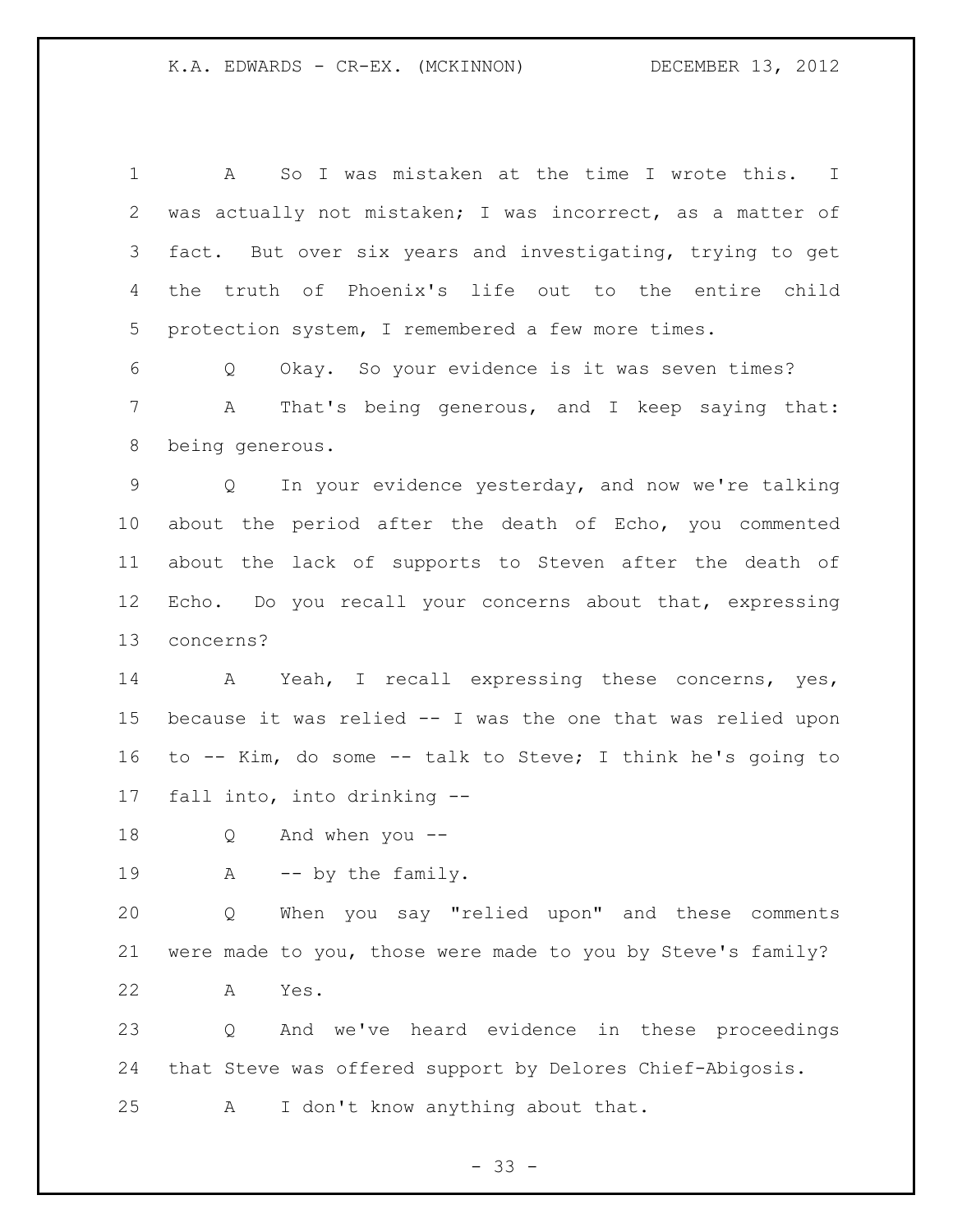Q Okay. So he didn't tell you that he'd been offered support and declined? A He may not have told me. It may not have happened. Q You're saying Delores Chief-Abigosis may have fabricated that? 7 THE COURT: No, I think she said -- UNIDENTIFIED PERSON: (Inaudible) said, no. UNIDENTIFIED PERSON: No. THE COURT: -- that Steve didn't tell her about that. Isn't that what you said? 12 THE WITNESS: Yes. And then I said, or it may not have happened. Like, I don't know. This is a question you'd have to tell Steve. Like, I never knew of, of any social worker, Steve never told me of any social worker ever approaching him in regards to helping him or give him relief of his daughter, because I was giving him that relief by taking Phoenix to stay with me without any CFS knowledge whatsoever. You think that if the social worker was talking to Steve she would have came at least to see me and say, well, hey, is your home acceptable? Are you 22 acceptable? And that never happened, so ...

BY MR. MCKINNON:

Q Well, how, how would that social worker know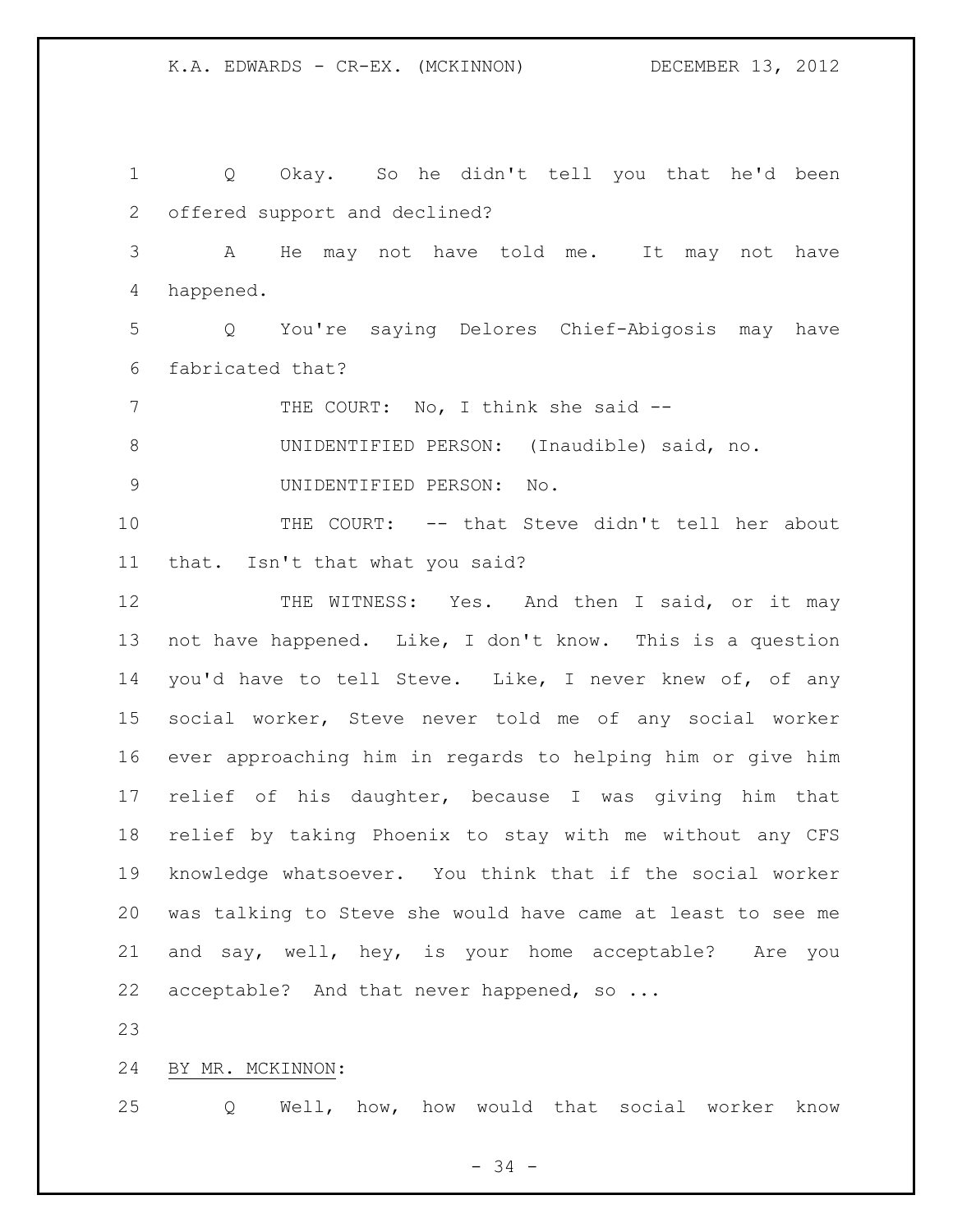about your involvement? A The family. I, at, at funeral time I took Phoenix to my ex, my ex's new wife's mother's. I took Phoenix. Q But when you say -- A So if the social worker was involved at funeral time, they would know what they would say? Well, Steve, where's Phoenix? THE COURT: Okay. Now, just, just wait for the next question. 11 THE WITNESS: I will, Your Honour. 12 THE COURT: You're doing fine, but just, just listen to the question and answer it as best you can. 14 THE WITNESS: I will. BY MR. MCKINNON: Q And my understanding as well is that Kathy Epps offered supports to Steven and they were declined. Would you know about that? A No. Q Would you agree with me that at this point, 2001, that there were no child protection concerns regarding Phoenix? You were not concerned for Phoenix's safety, correct? A Correct.

 $- 35 -$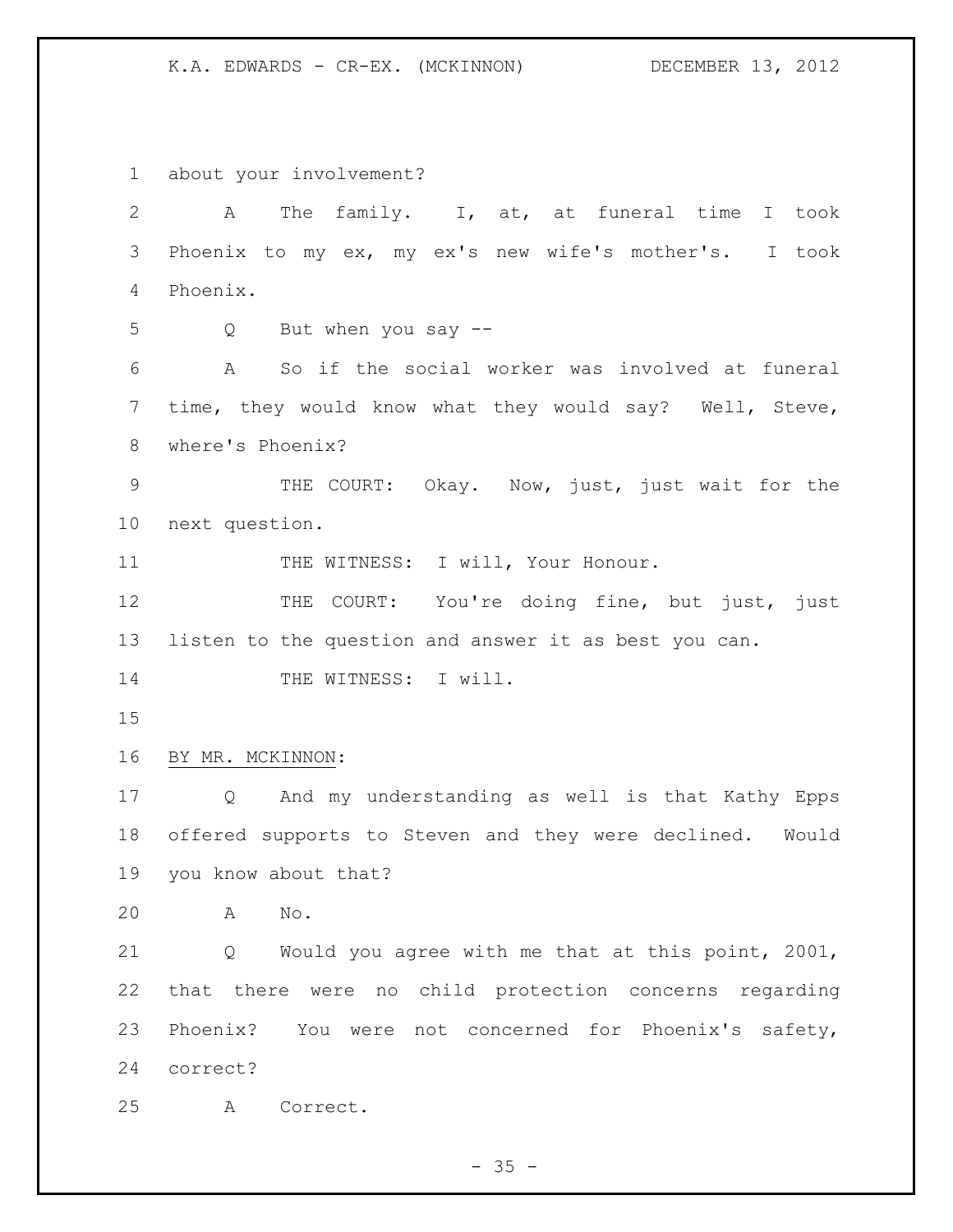Q You were not concerned for, for Phoenix's wellbeing?

A Correct.

 Q And you would agree with me, because you understand the CFS system now, for sure, you would agree with me that CFS can't impose itself on people who don't want to accept their services if there are no child protection concerns. Would you agree with that statement?

A I guess I would have to.

 Q Sure. I want to talk to you, then, about 2003. A However -- can, can I be asked that question again, because I'm not -- I, I answered it and then I thought about his question again.

14 THE COURT: If you want to add something to it, you go ahead. And then if that prompts another question from Mr. McKinnon, he'll ask it.

 THE WITNESS: I had no concern and Steve had no concern in regards to his daughter. However, if I was a social worker, and I know that this man has a history in CFS. He just lost his baby daughter, was dragged down to the police station until the autopsy was done and concluded it wasn't his fault, just buried his daughter, I think that I would do a little more than insisting, going, Steve, do you need some help, and him going, no, I'm okay. Because 25 if the social worker knew Steve, Steve really -- Steve is a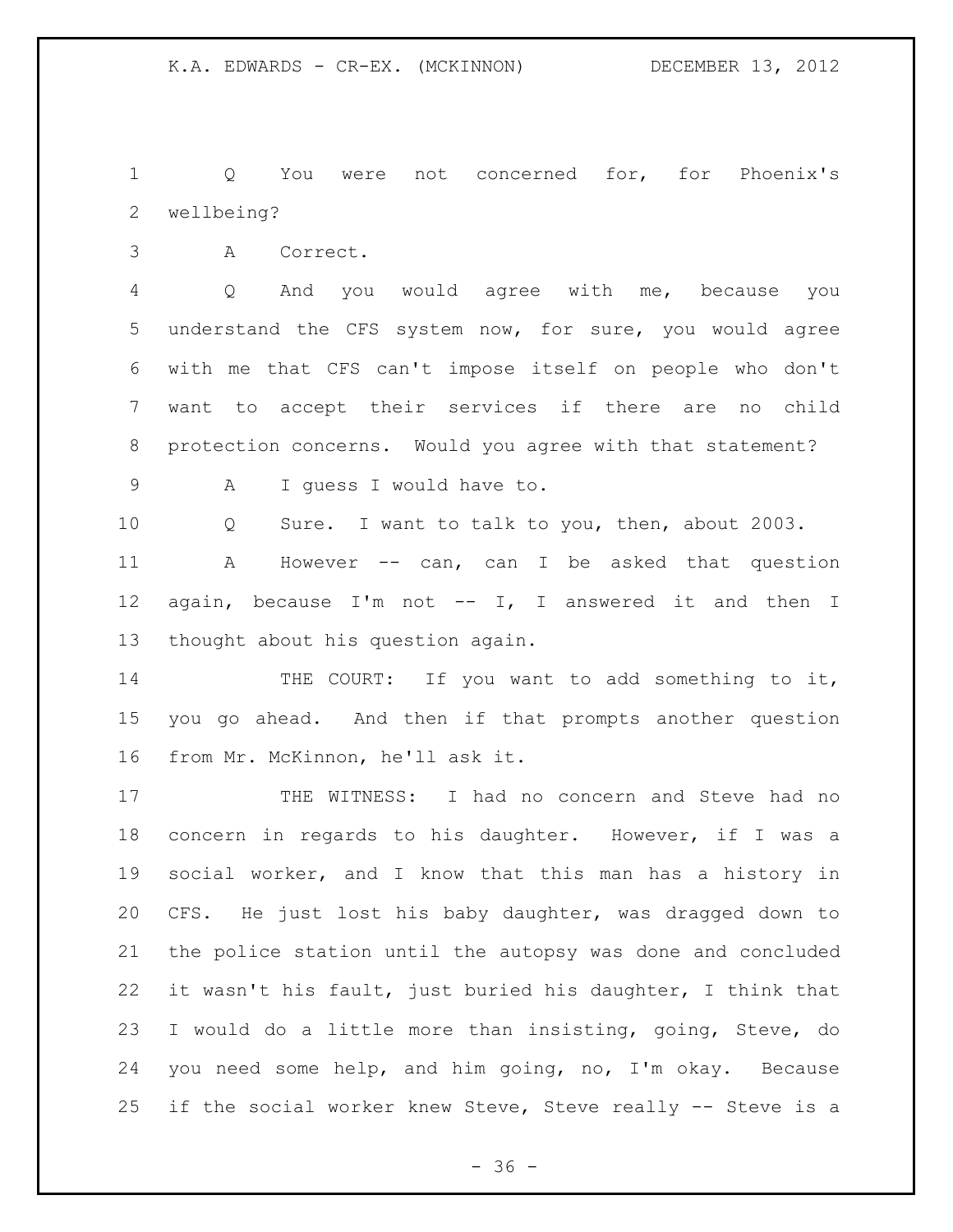very independent person and he doesn't reach out and he doesn't ask for help; neither do I, Your Honour, unless I really have to. THE COURT: But, but if you said that with respect to the two social workers that Mr. McKinnon has identified, Chief -- THE WITNESS: Neither one of them. THE COURT: -- Chief-Abigosis and Ms. Epps, you -- Steve didn't tell you anything about that? THE WITNESS: Steve didn't tell them anything about that but I, I -- the record states that Steve told them all about me and nobody came to see me. 13 THE COURT: No, no. But, no, no. But the point is, Steve didn't tell you that they had offered services to him? 16 THE WITNESS: No. 17 THE COURT: No. Okay. What's the next question? 18 MR. MCKINNON: Thank you. BY MR. MCKINNON: Q The incident involving the Styrofoam being lodged in Phoenix's nose, you described that yesterday. A Yes, I did. Q And were you here when, when Ron gave his evidence?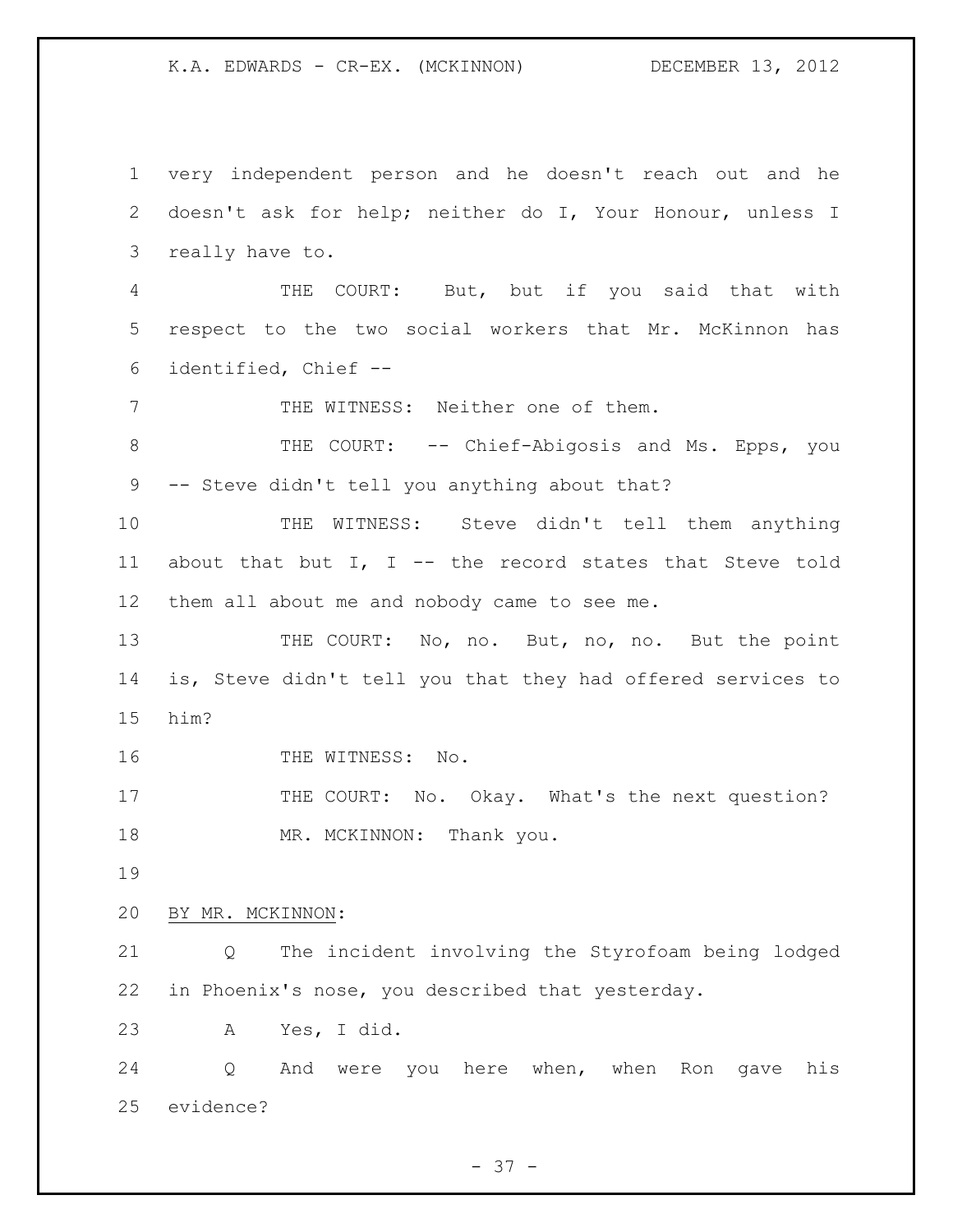A Yes, I was. Q And there was some discussion about how came to be identified as the godfather in, in the hospital charts? A Yes. Q And, and -- A I also believe, hearing him testify, that he doesn't believe in godparents and stuff and the religious right of it. Q But that's a chart that's not prepared by CFS, that's prepared by the hospital? 11 A Absolutely. Q And there was reference to you taking Phoenix to a walk-in clinic? A Yes. Q And you didn't have a health card, didn't have a health number for Phoenix? A I didn't have a health number for Phoenix, no. Q How difficult would it have been for you to get a health number for Phoenix? A Probably -- Q Why -- A -- quite difficult because I'm not a blood relative or I, I can't just go in and get one. Q Couldn't you ask Steve? A I'm sure Steve could.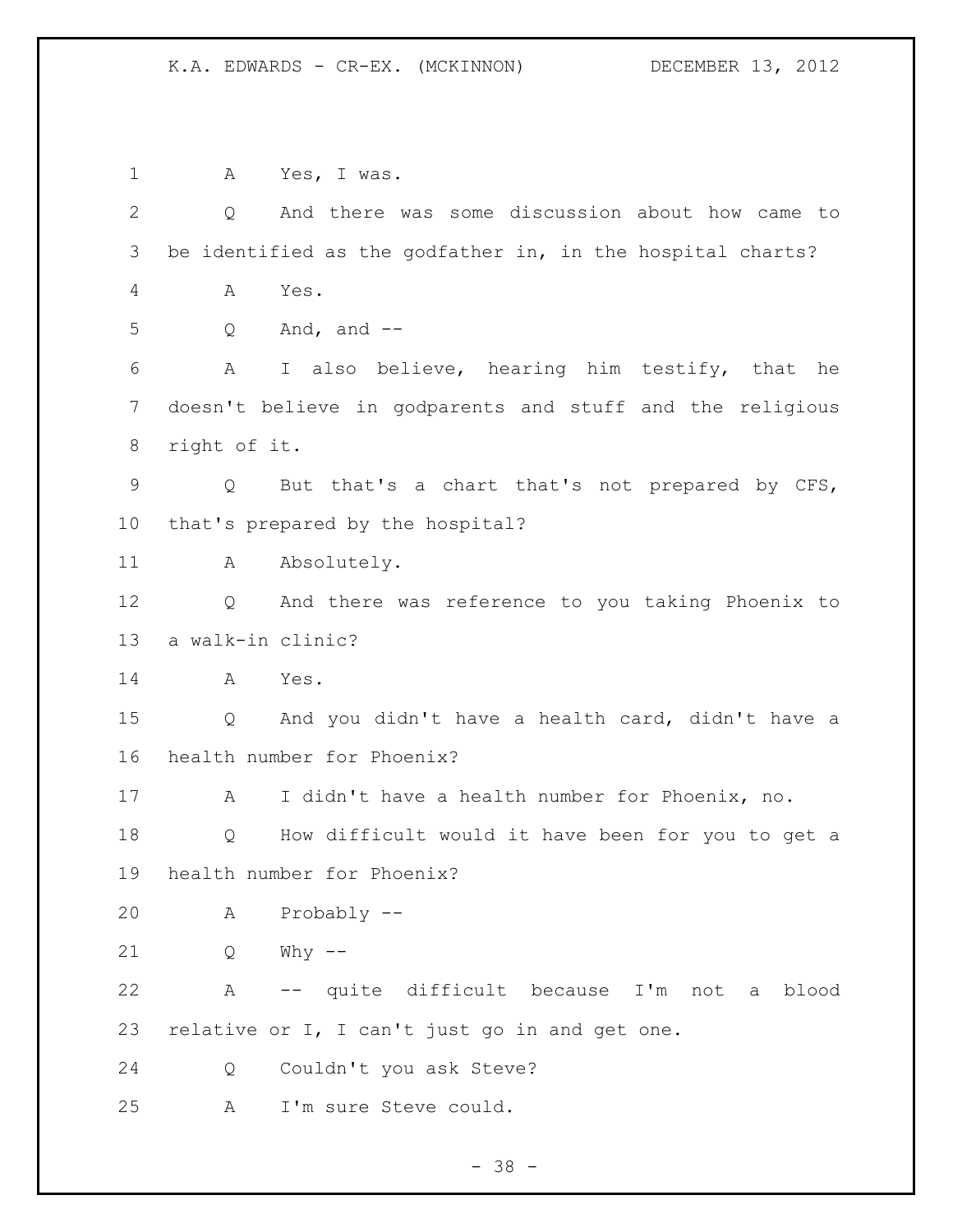Q Yes. My suggestion to you is that when you took Phoenix to a walk-in clinic and you couldn't get service because of the lack of a health card, the obvious solution was to contact Steve and get a health number?

 A Steve wasn't necessarily the easiest person to contact because he's always doing walkabouts in his community, volunteering and helping other people in his community. And at that time, when I took her to the walk- in clinic and I told them to do that thing in her nose, it's exactly the same thing that they would do in a hospital, is they would put a little local, a local anesthetic in her nose just to dull the pain, they would take a long pair of, of tweezers --

14 THE COURT: Yeah, but witness --

15 THE WITNESS: -- and pull it. That's what I was instructed to do, that's what I did.

17 MR. MCKINNON: I'm not criticizing that.

 THE COURT: The questions relate to the existence of a health card.

THE WITNESS: Absolutely.

BY MR. MCKINNON:

Q The other --

 A I'm sure Steve had his health card because he took Phoenix to the doctor. He took his daughter Echo to

- 39 -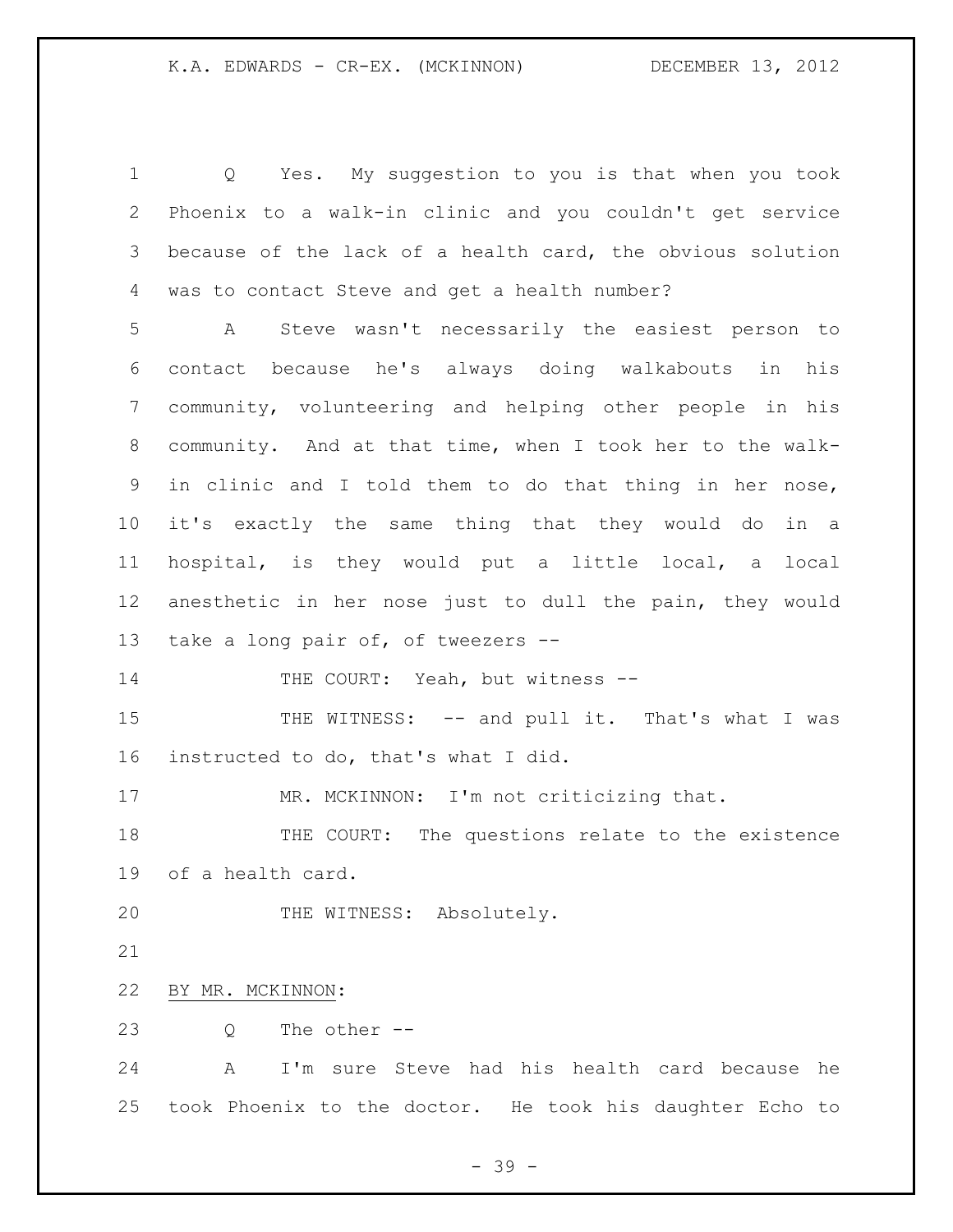the daughter, so I'm sure he had their health cards.

 Q But the evidence we've heard is that the Styrofoam had been in the nose since November and this was February.

 A I don't think it was November. I dispute on that.

 Q Well, that's, that's what's on the health chart. And my suggestion to you is that to wait four months --

A I didn't wait four months.

 Q Well, Phoenix was with you, I thought, during this time, most of the time.

 A You have kids; kids have runny nose. It started off as a runny nose. That's how it started off, was a runny nose. Wiped her nose.

 Q We've heard a lot of evidence in this proceeding as to whether or not this was a medical emergency requiring a 48-hour response time or a five-day response time, but my suggestion to you is that you knew about it for months and you didn't consider it a medical emergency, you didn't, you didn't pick up the phone, you didn't call Steve and you didn't get his health -- her health card number.

 A I took her to the doctor. The doctor told me to take her home because I didn't have a health card for her, a medical number for her. Take a piece of -- take a set of tweezers, put it up her nose, grab it and pull. Then when

 $- 40 -$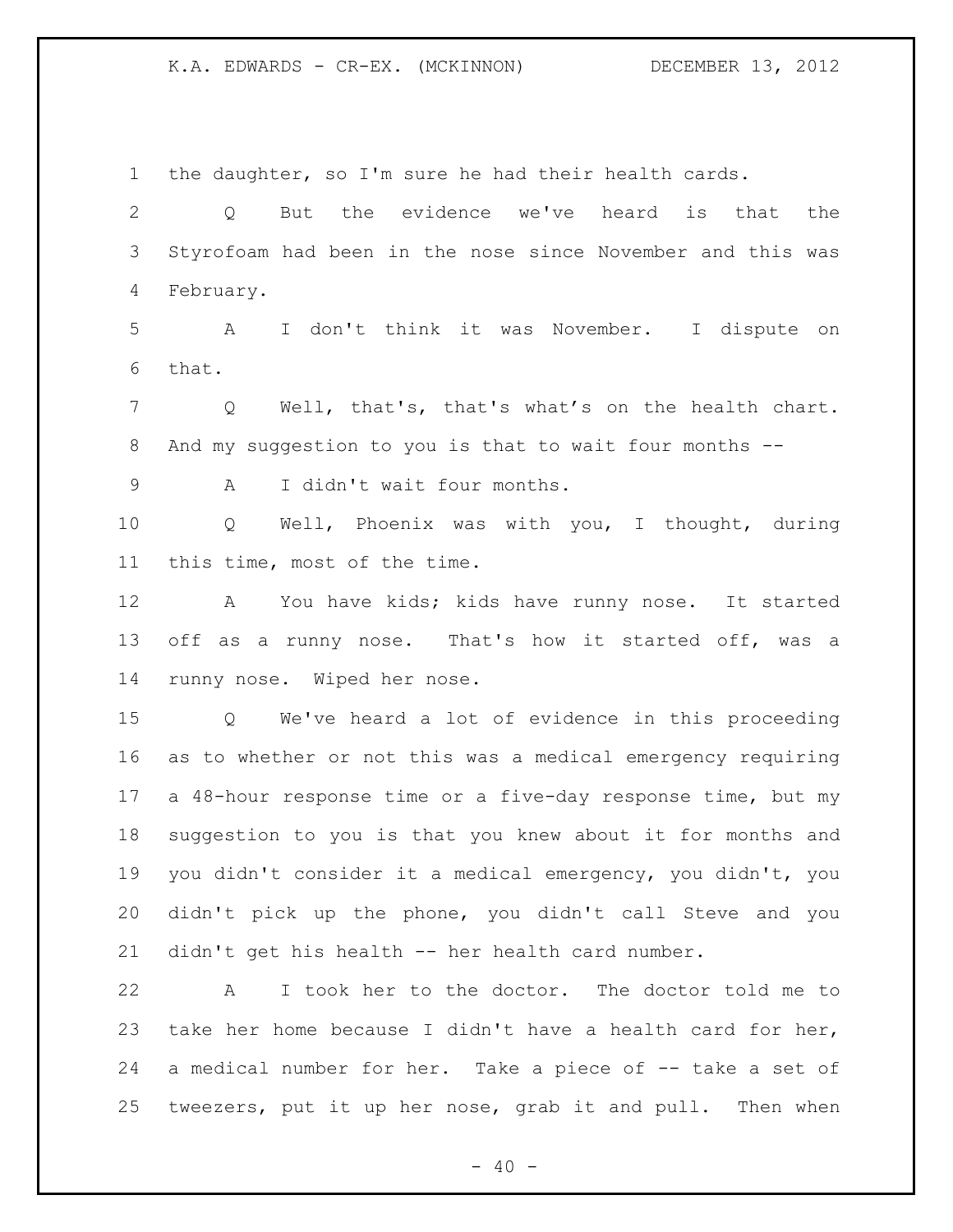that didn't work and she was in excruciating pain, my ex- husband took her down to the hospital where he knew that he would get treatment for her. Q My suggestion to you is this -- A We did something about it and, you know what, it obviously wasn't a medical emergency because even after that we didn't hear anything from the social workers. 8 THE COURT: All right. Now, Mr. McKinnon has another question. BY MR. MCKINNON: Q Was the reason you didn't request a medical card for Phoenix and attend with a medical card is that you were trying to stay under the radar to be -- A Could be. We -- you know what, that could be. That's the answer you're looking for, I'll give it to you. But you know what, the reason I didn't apply for a medical card is because my name is Kimberly Edwards and my children are Frankie, Andrew and Paul, no Phoenix. I can't go apply for a medical card. Were we trying to keep Phoenix out of CFS? Yes. Why? There -- I think there's, there's, there's people sitting in the, in the, in the gallery that can answer that question way better than I can because all I -- my only, only beef with Child and Family Services is the fact that they never listened to the truth on Phoenix.

 $- 41 -$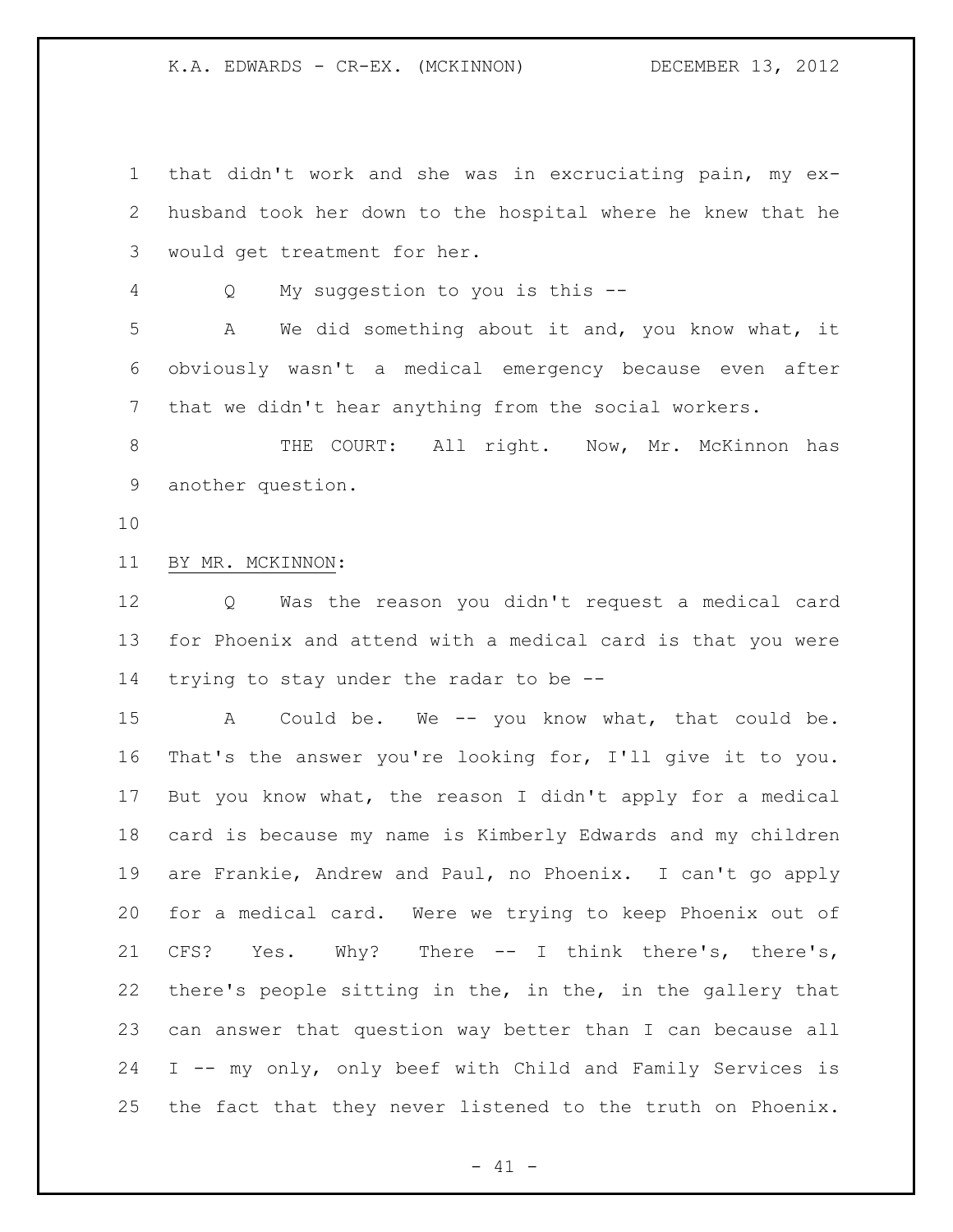I'm not bitter because of my experience, because I got my daughter back, Your Honour, within a year, after being beat down by a man. And I have never been bothered by CFS again.

 THE COURT: All right. So your next question, Mr. McKinnon?

BY MR. MCKINNON:

 Q We heard Steve testify that in around this time, this was after the attendance at the hospital when the foreign body was removed from the nose, we've heard a witness testify that she tried to contact Steve every month, March, April, May, June. I think there were five or six calls in that period of time. She couldn't find Steve and she couldn't find Phoenix.

A Why not? It was in her file?

Q Steve -- let me ask the question.

A I'm, I'm, I'm sorry. I --

Q Steve told us --

A (Inaudible).

 Q -- that he knew that Laura Forrest was trying to reach him. She knew that he was -- he knew that she was leaving her card in the mailbox, he knew that she was writing, he knew that she was looking for Phoenix. Did Steve tell you that?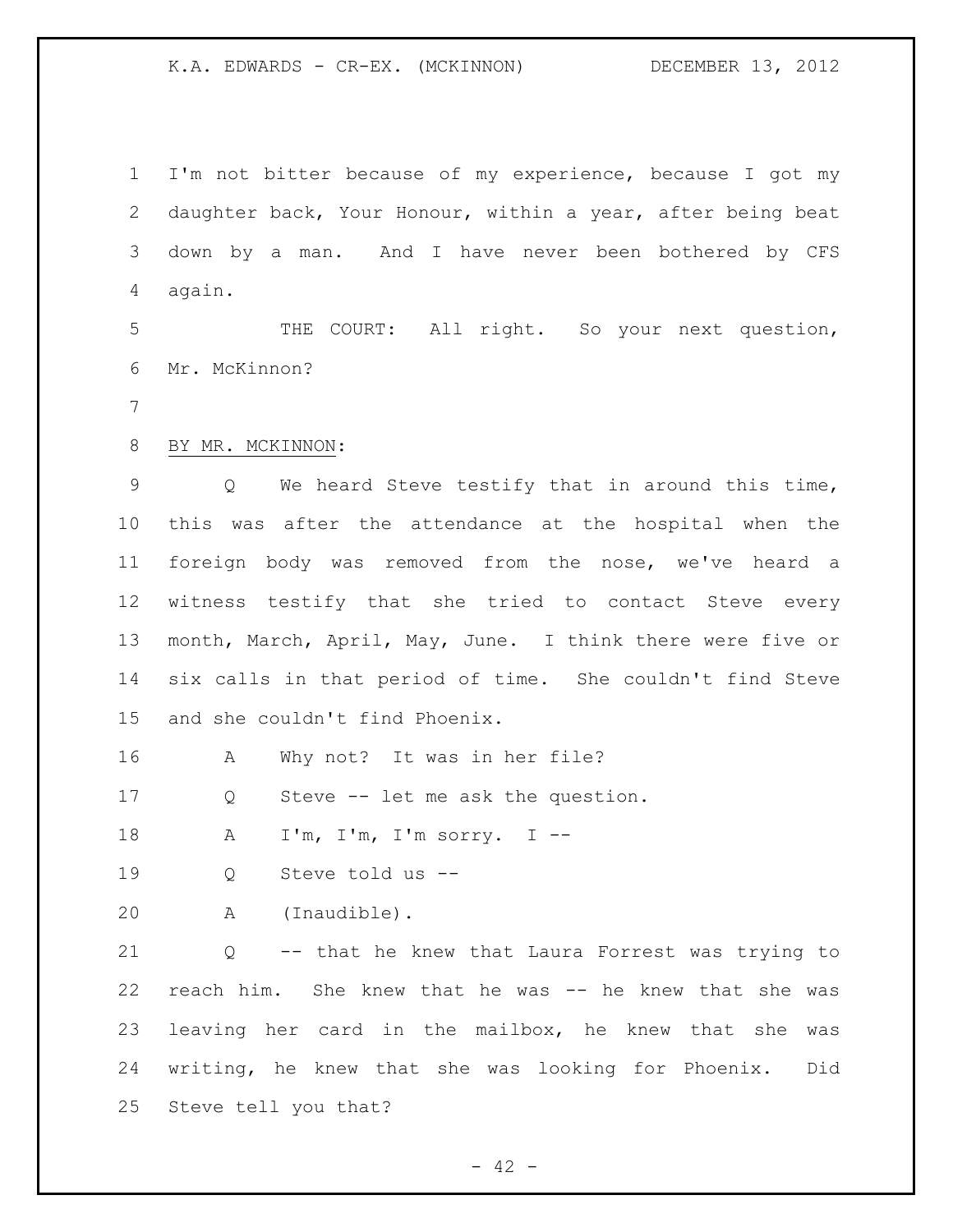A No.

 Q According to my notes, he said he wouldn't let Laura Forrest past the door. He didn't want to tell Laura Forrest where Phoenix was. He didn't want Laura Forrest to get up in Kim Edwards' face and he knew Phoenix was safe. He thought she would be apprehended. Did he share that with you? A No. He didn't. But there's so, there's so much wrong with that, in knowing Steve. Q This is your opportunity to say what's wrong with that. A First thing is, Steve wouldn't, would offer up my phone number. Steve doesn't buck that authorities, he doesn't say, you know, screw you or screw the white establishment. In fact, it's more or less the other way

 around, Your Honour. And if somebody would have come to his door, if somebody would have come to my door, I wouldn't let them past my door either.

Q But when you say --

A And -- can I finish?

Q Absolutely.

 A And number two, like I said, Steve would have given her my phone number to contact me if there was a concern in regards to Phoenix. Now, if Steve was not doing this, then I can't testify as to whether Steve let her in

 $- 43 -$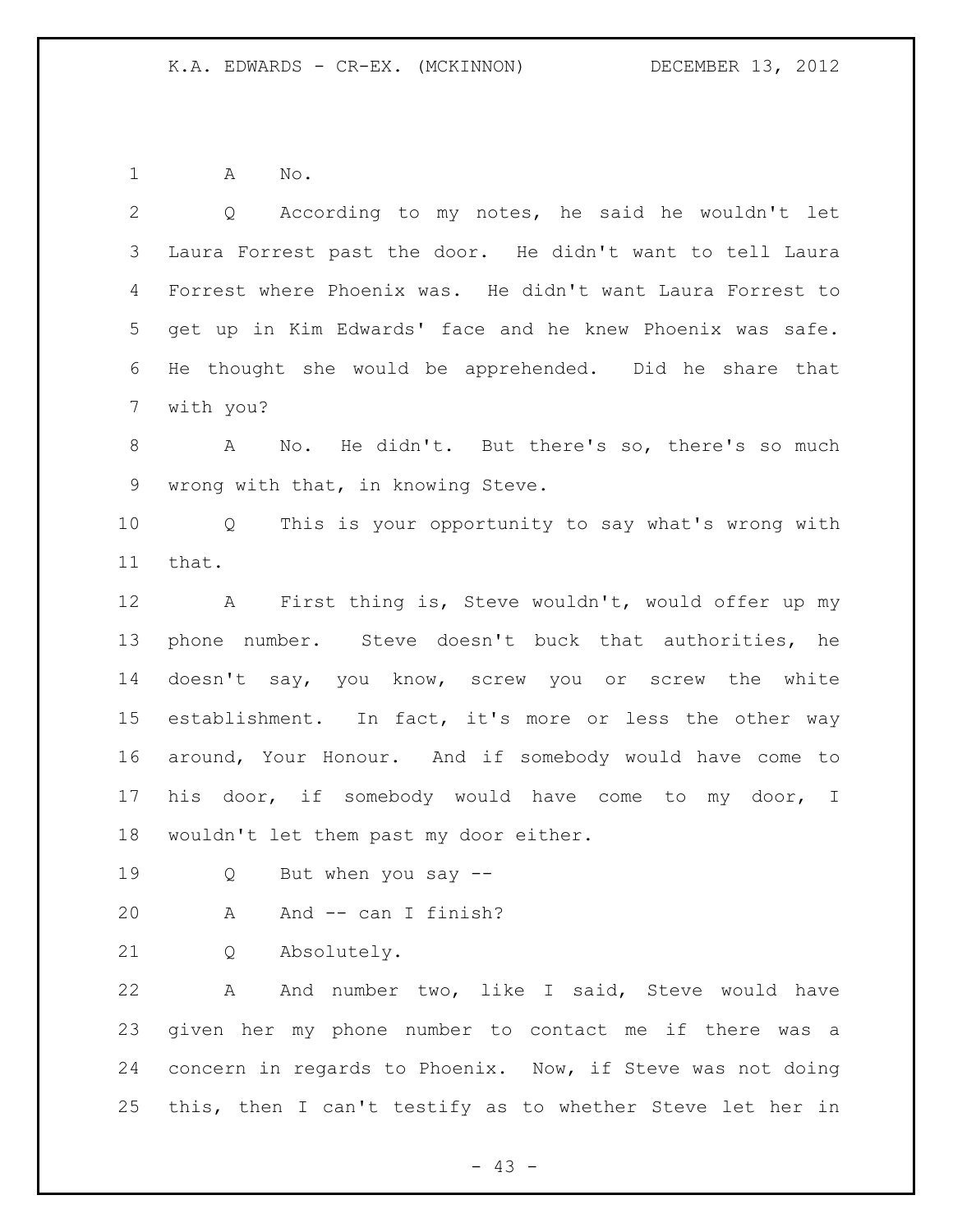the door, whether Steve didn't want her to contact me or whatever, but the word, get up in my face, Steve Sinclair would never use. Q These are my notes; they could be wrong. The Commissioner will check the transcript. A No, absolutely, I'm sure. Q Because this -- what I put to you is my recollection and my notes of what Steve's testimony was just last week. 10 A Just last week, with the -- Q Yes. A -- with the same kind of feeling that I have watching people talk about his daughter and write reports about his daughter and not be talked to in all the time that it took to get us to this Commission, Your Honour. The same man that knows that there is a pile of factual evidence against the word of him, a man with a child-in- care file. Q Are you through? A Yes. Q Want to take you to the next incident in your letter to the premier at page 12404. It's dated July 2002. It says: "Phoenix goes home for extended

 $-44 -$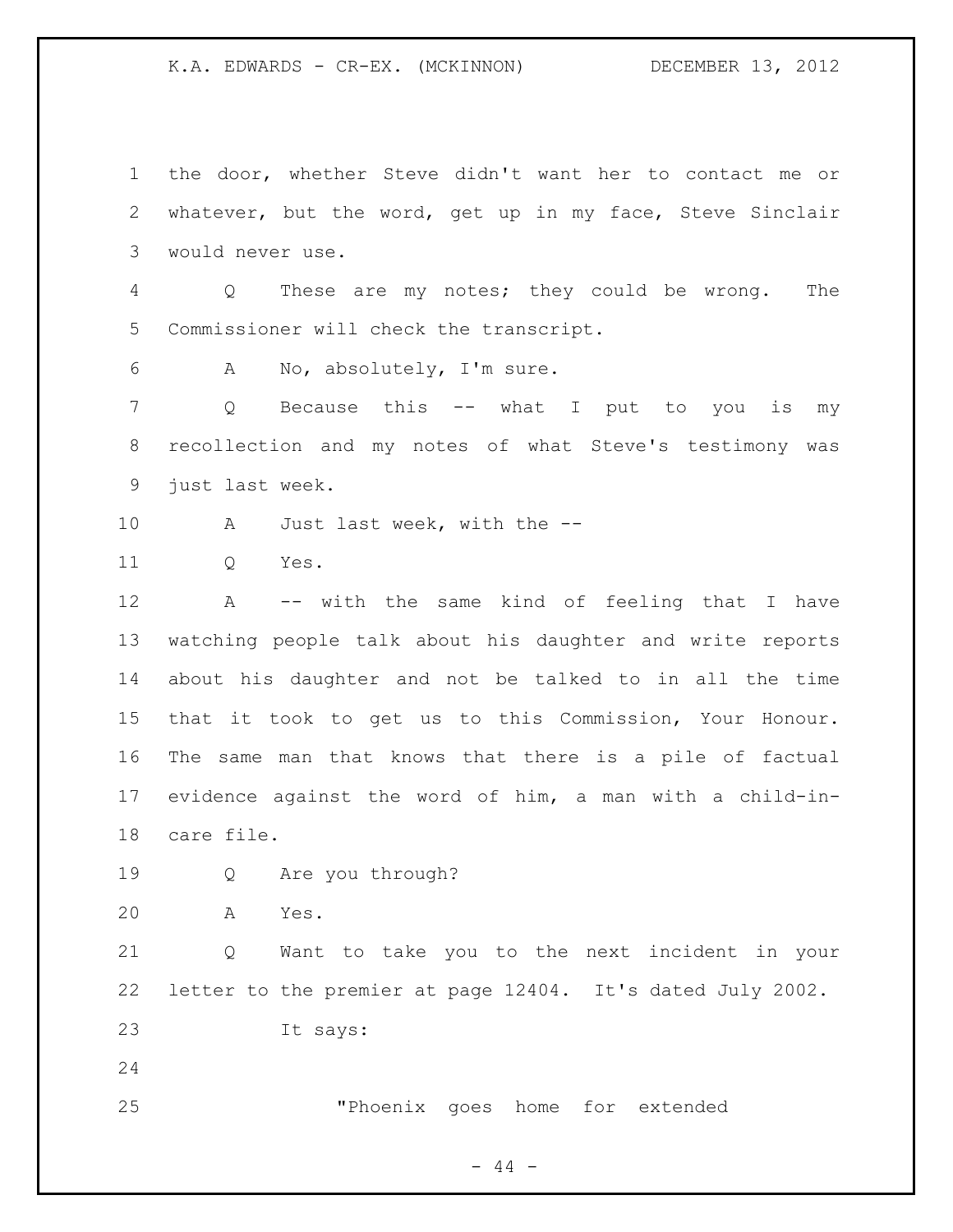| $\mathbf 1$   | visit as I have to go away for a                       |
|---------------|--------------------------------------------------------|
| $\mathbf{2}$  | couple of weeks - when I returned                      |
| $\mathcal{S}$ | Steve told me she was apprehended                      |
| $\sqrt{4}$    | by CFS."                                               |
| 5             |                                                        |
| 6             | And then you put in brackets:                          |
| 7             |                                                        |
| $8\,$         | "(our fears)"                                          |
| $\mathcal{G}$ |                                                        |
| 10            | "Our fears".<br>A                                      |
| 11            | Right?<br>Q                                            |
| 12            | It's my handwriting.<br>Α                              |
| 13            | Okay.<br>Q                                             |
| 14            | You're taking it out of context.<br>A                  |
| 15            | Well, I'm not taking it out of context, I'm<br>Q       |
| 16            | reading the whole sentence.                            |
| 17            | No, you are, you're -- okay, you're not taking it<br>A |
| 18            | out of contest you're just twisting it around.         |
| 19            | Well, you, you can untwist it.<br>Q                    |
| 20            | But yes, I wrote this letter.<br>Α                     |
| 21            | I'm here to be fair and I'm going to give you the<br>Q |
| 22            | opportunity to untwist it. So, so if that's -- if I've |
| 23            | twisted it, then you untwist it.                       |
| 24            | Sitting here six years later is not being fair.<br>А   |
| 25            | Okay. Let me, just on the date --<br>Q                 |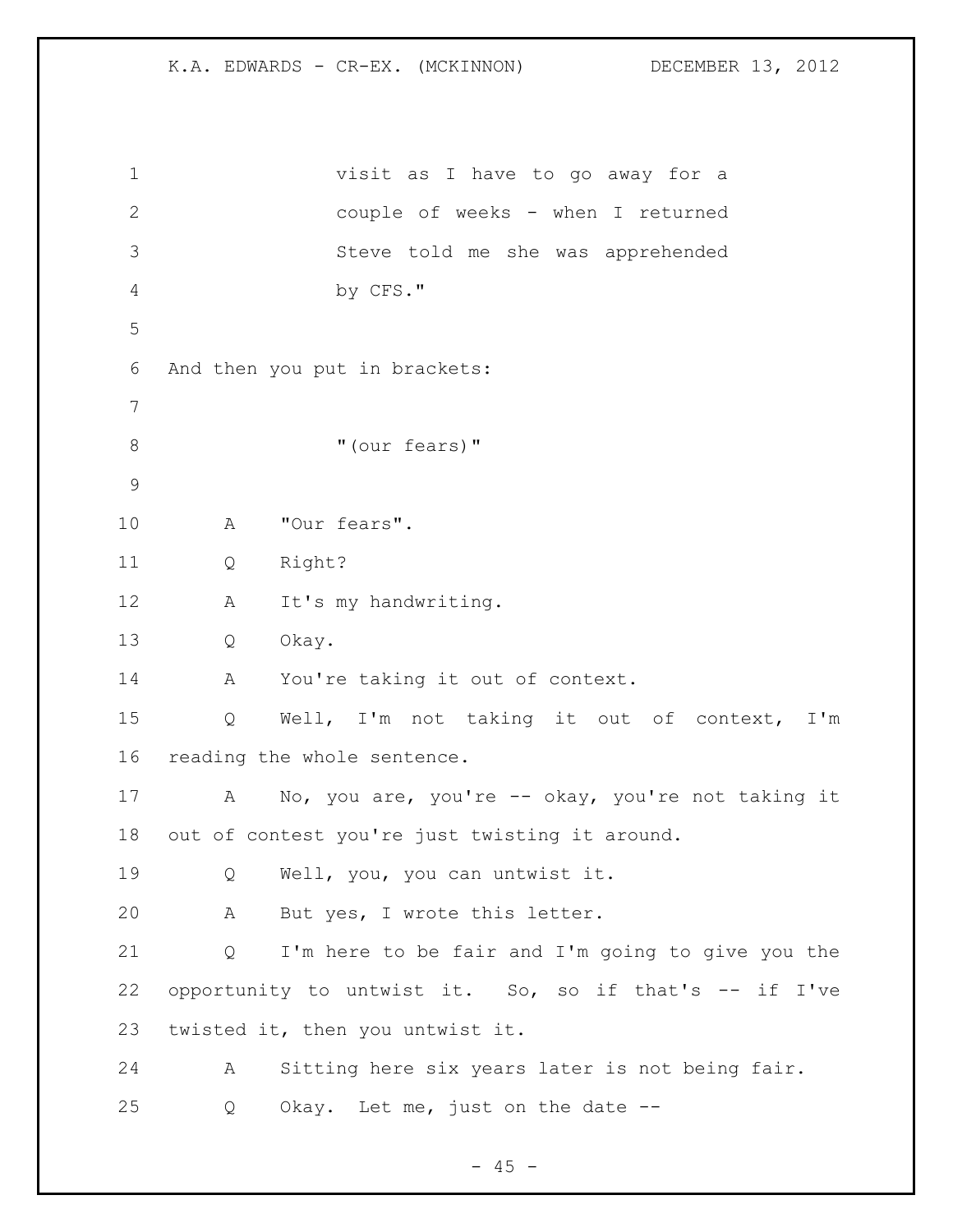A I'm sure your clients were all over the social workers, giving them their opportunity to tell their side of the story six years ago, not us. Q Just looking at the -- A You take that into account, too. Q Just looking at the date. The evidence we've heard in this inquiry is that was in 2003, June of 2003. A Yes. Q Do you accept that this occurred in June of 2003? A I could be wrong on the 2002 date. Everything in here is in my files, or your files, except for a year behind. Q Just trying to get your evidence as to which date you recall. A I don't recall the exact day. I recall birthdays. 17 THE COURT: She -- the witness has agreed that she could be mistaken. 19 MR. MCKINNON: Okay. BY MR. MCKINNON: Q Yesterday Ms. Walsh asked you about this second apprehension in June of 2003, whatever date it was, and according to my notes you testified that you were at McMunn in late June and early July.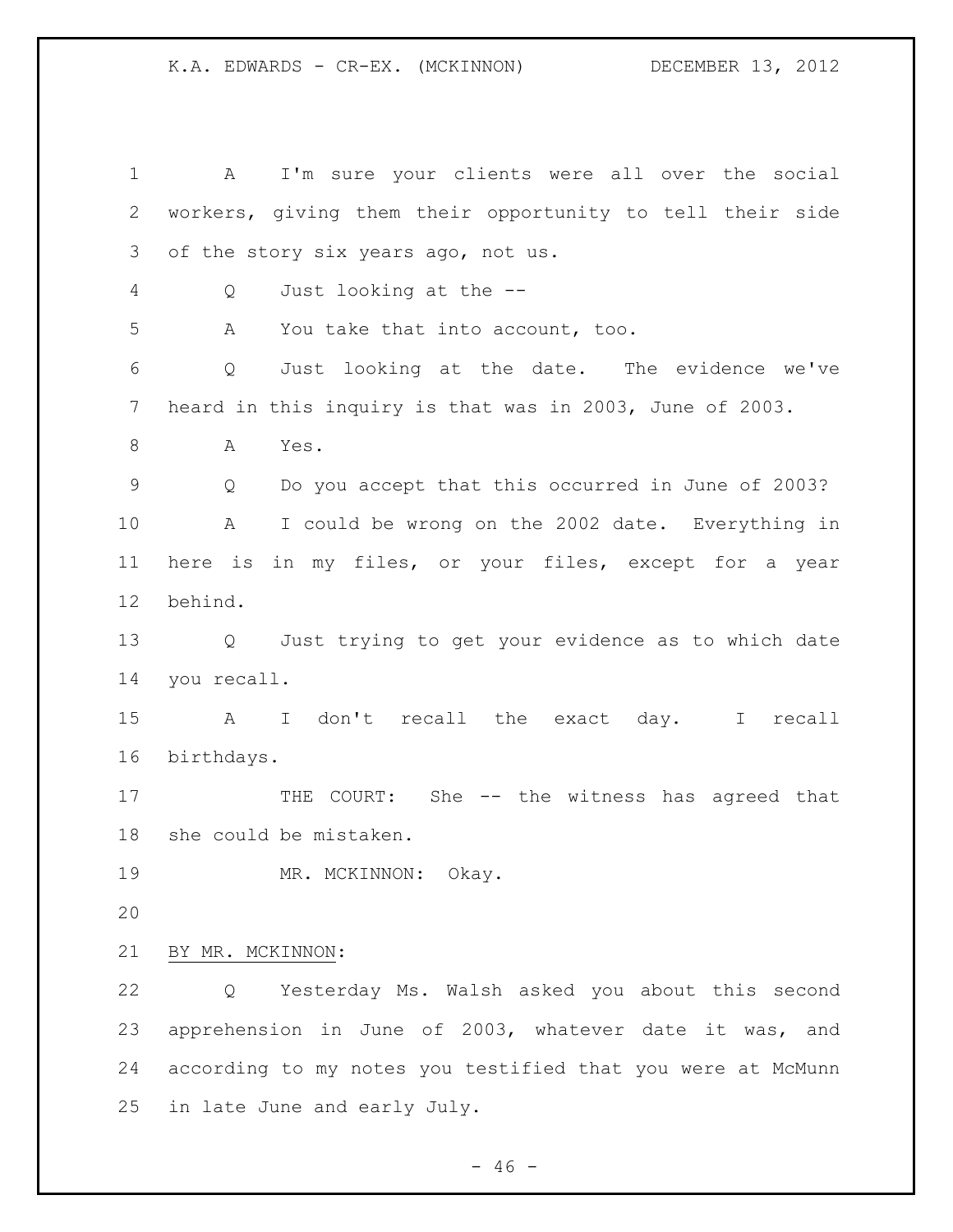A Yes. Q And when you got back some time in July, within a day, you learned from Steve that Phoenix was apprehended. That's your recollection? A That's my recollection. That's what I said yesterday. Q And according to my notes, and forgive me, they're not verbatim -- A Well, maybe they should be. Q Well, let me finish the question and then you can make your argument. 12 A I don't have an argument. I'm just saying that, you know, should be verbatim if you're quoting me. THE COURT: Well, Witness, he's doing his best from his ability to take down the notes when the evidence is being given. None of us have got the transcript yet from the, from the court reporter. So I think all anyone can do is make their best effort, and he says that's what he's doing. If you think he's incorrect, you certainly can say so. 21 THE WITNESS: All right. Thank you. I'm sorry. BY MR. MCKINNON: Q You said something along the following lines: All that time we were taking care of Phoenix, trying to

- 47 -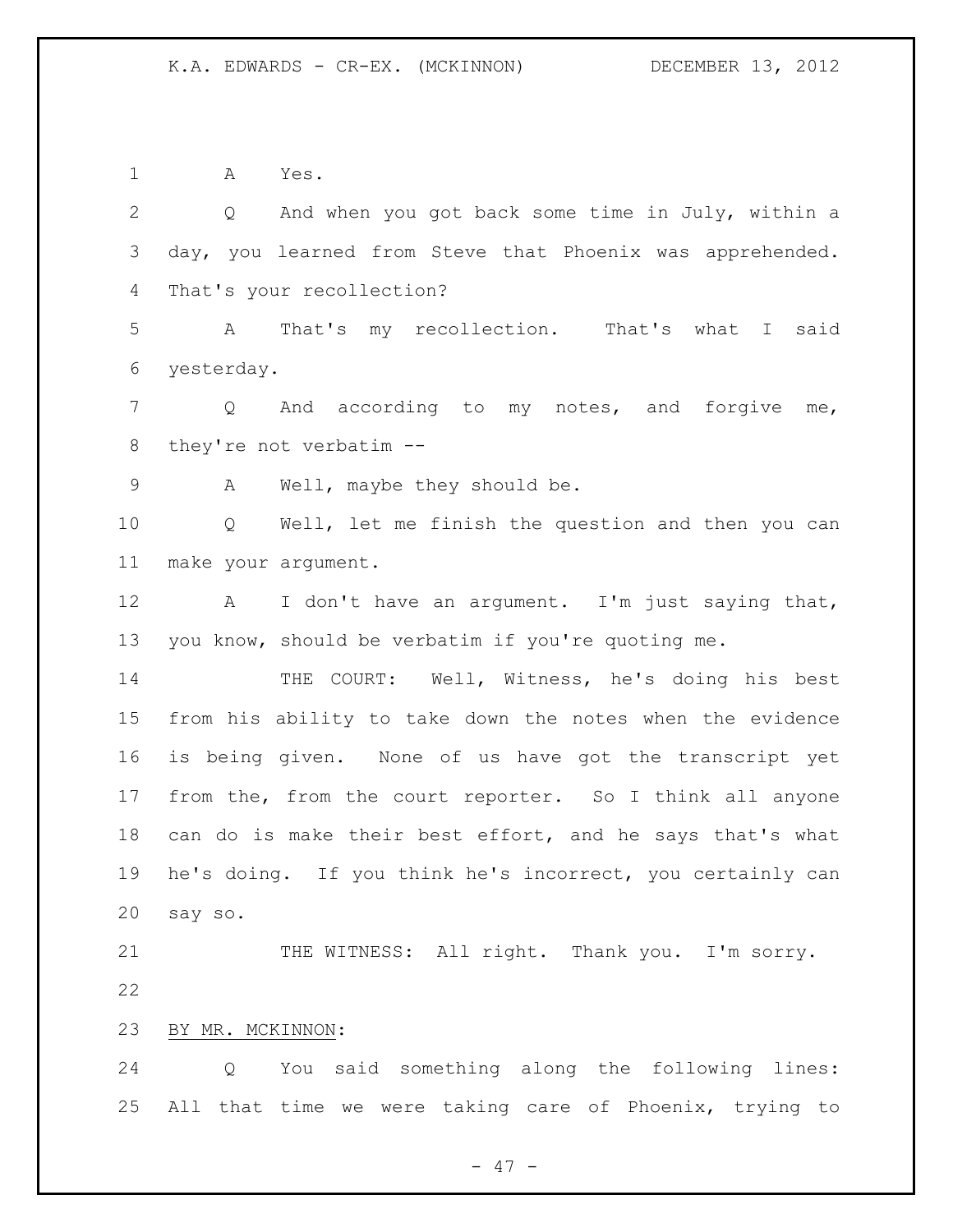keep her safe was in vain, now CFS has her. Do you recall saying something to that effect, Ms. Edwards? A Sure, because it's a true and accurate statement. So yeah, something that ... Q So the you were taking care of Phoenix to, to avoid CFS; that was part of why you were doing that? A I was taking care of Phoenix because Steve asked me to look after his little girl. I wasn't, in 2000, 2001, 2002, 2003 and 2004 trying to hide from CFS. We were trying to keep a little girl out of a system that by me taking her, this was happening. And she was safe and she was happy. We giggled every day. And she loved her dad and her dad loved her. Q Do you want to take a break? A No, I'm good. But you just keep in mind what we're dealing with. We're dealing with a child. My God. Everything is just cold hard facts here. 18 MS. WALSH: I think it --19 THE WITNESS: I think it's -- THE COURT: I think it's time for a break. 21 THE WITNESS: -- I do need a break. THE COURT: Yeah. We'll take a 15-minute break. Thank you. (BRIEF RECESS)

 $- 48 -$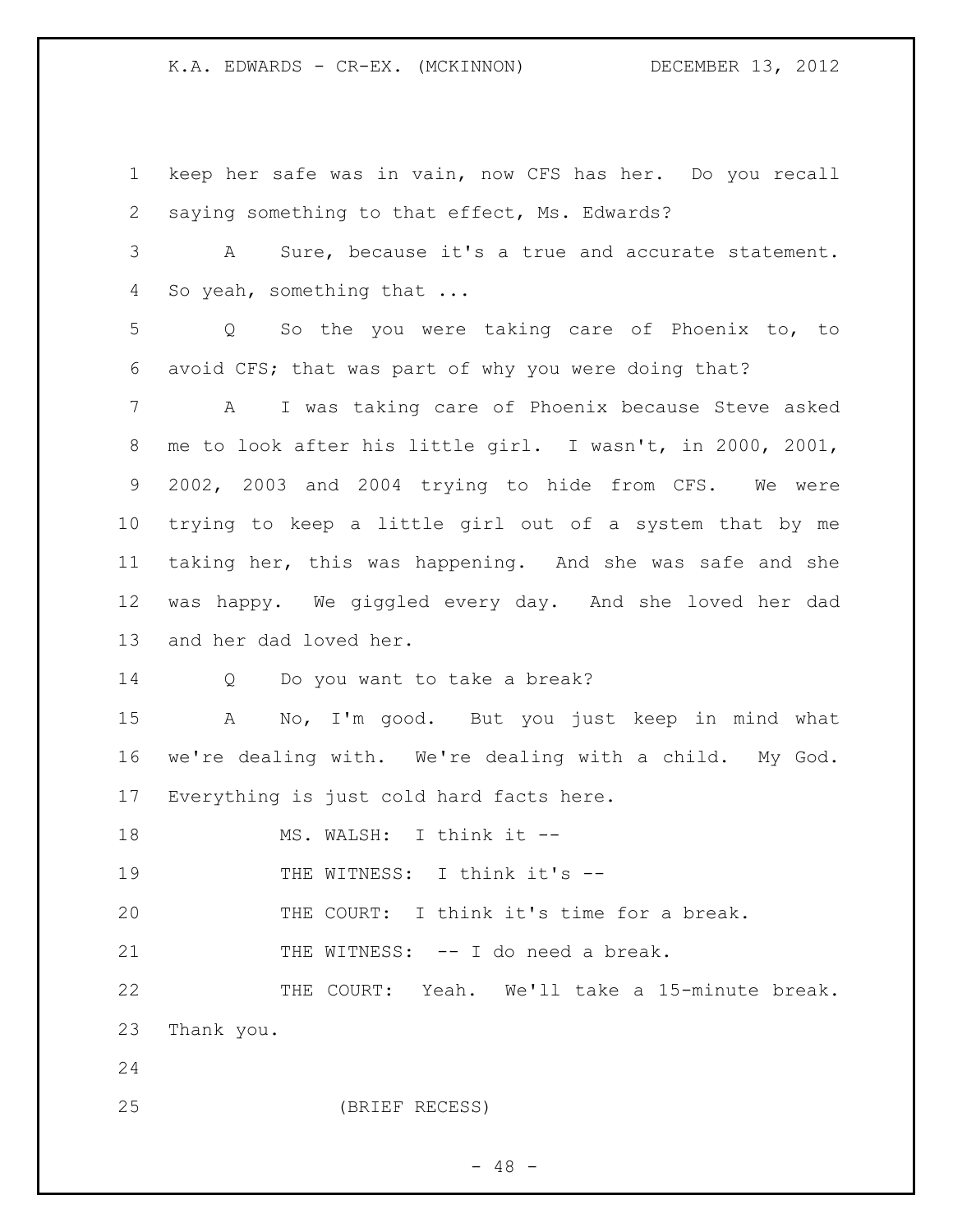1 THE COURT: All right. Ready to proceed, Witness?

- THE WITNESS: Yes.
- 4 THE COURT: All right, Mr. McKinnon.
- 

## BY MR. MCKINNON:

 Q Let me commence again, Ms. Edwards, by saying what I said at the outset, that no one here doubts your love and affection for Phoenix, and it's my suggestion to you that it was your love and affection for Phoenix that was motivating you throughout this whole period of time. Is that fair?

13 A That is fair, but is -- my love and affection for Phoenix is not what I'm trying to convey to this Commission.

 Q Okay. But when we broke, my notes of your last statement was that it was your goal to keep Phoenix out of the system; that was your goal?

A Yes.

 Q And that was motivated by your love for Phoenix? A Yes.

 Q And it was motivated by your loyalty to Steve? A More so my loyalty to Phoenix.

 Q Your husband, Ron, or your former husband, Ron, testified last week that CFS only breaks families up. Is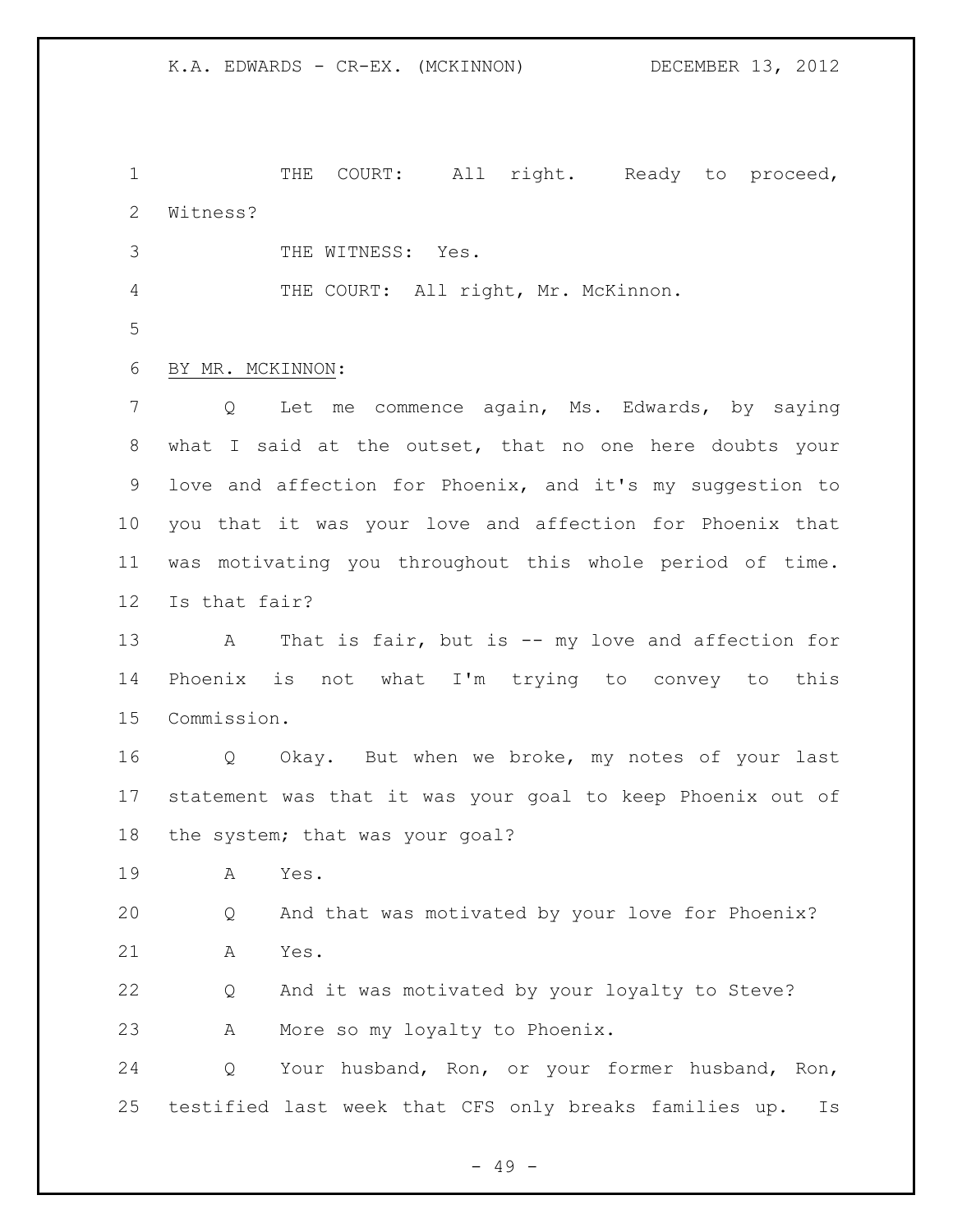that your view?

| $\overline{2}$  | It is now, after six years of being so involved<br>A               |
|-----------------|--------------------------------------------------------------------|
| 3               | the child protection system with clients of<br>in<br>my            |
| 4               | foundation.                                                        |
| 5               | That is your view? I'm not sure I heard.<br>Q                      |
| 6               | That is my view now. It wasn't my view at the<br>$\mathbb{A}$      |
| 7               | time that I had Phoenix.                                           |
| 8               | Prior to the second apprehension, was it your<br>$Q \qquad \qquad$ |
| 9               | fear that CFS would apprehend Phoenix because Steve was            |
| 10 <sub>o</sub> | unable to provide care and was relying upon you to provide         |
| 11              | care and you didn't want to disclose that to CFS? Was that         |
| 12              | your fear?                                                         |
| 13              | A Can you repeat that question because I don't -- I                |
| 14              | never had fear back then.                                          |
| 15              | Well, I'm, I'm, I'm looking at your letter to the<br>$Q \qquad$    |
| 16              | premier where you say, that was our fear.                          |
| 17              | That was our fear. Well, the<br>A                                  |
| 18              | And, and what I'm suggesting to you --<br>Q                        |
| 19              | Not necessarily CFS, just it doesn't take<br>A<br>а                |
| 20              | genius to, to know that a child who has a home and a loving        |
| 21              | family and so forth is not going to thrive as well as one          |
| 22              | that's in a, in the system.                                        |
| 23              | But in answer to my --<br>Q                                        |
| 24              | So yeah, I guess did we fear? Okay, we feared.<br>A                |
| 25              | Okay. And is that why you didn't want to<br>Q                      |

- 50 -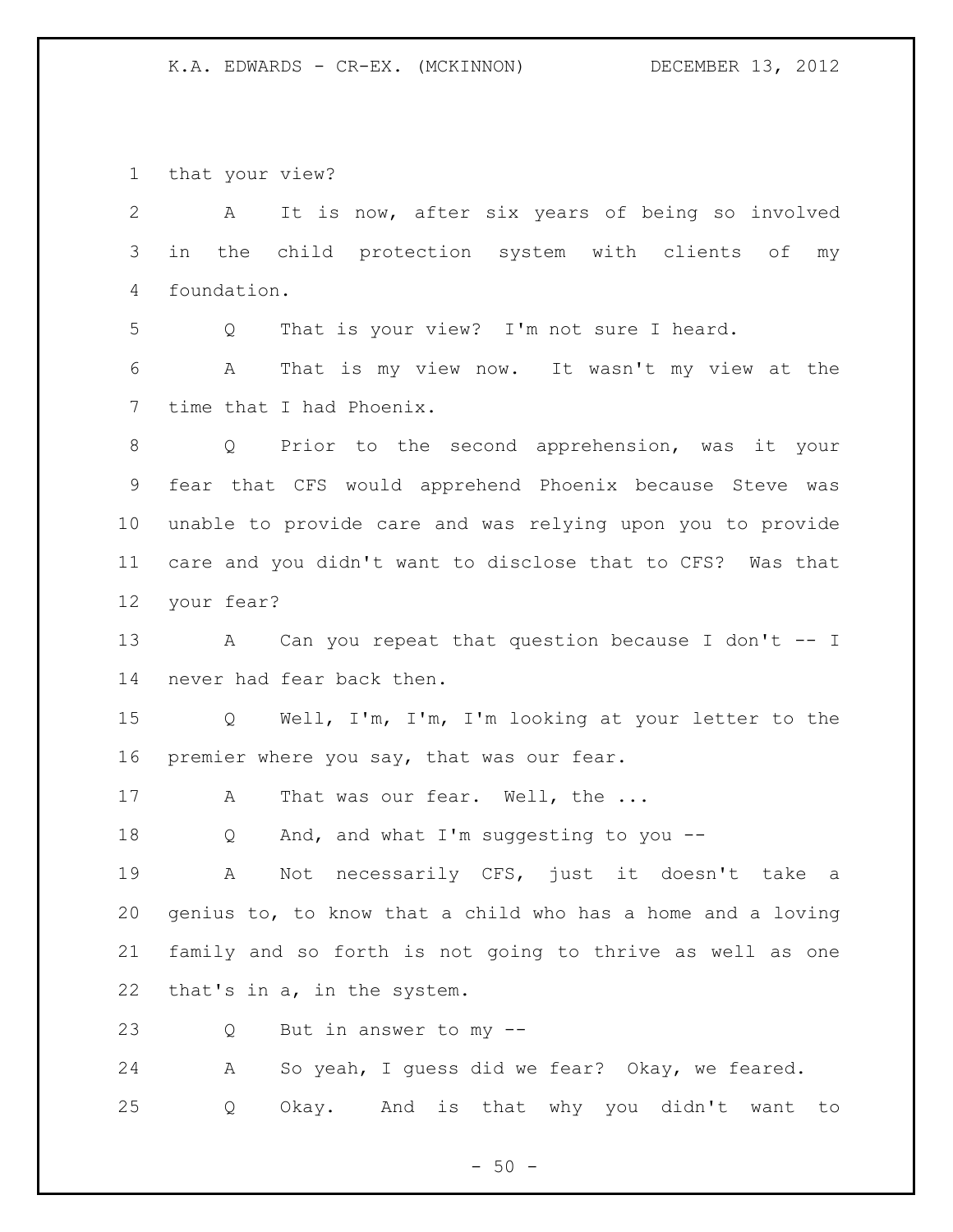disclose to CFS that you were primarily providing care for Phoenix? Is that why you were afraid of apprehension?

 A Again, calling CFS when I was looking after that little girl never crossed my mind. It wasn't that I was -- what was the word that you used? I don't want to misquote you.

Q Concealing.

 A Concealing. I was not concealing anything. Had CFS come to my door, I would have said, absolutely, come on in, sit down, meet the girl, she's great.

 Q Your evidence yesterday was that when you learned 12 of this apprehension, the second apprehension, that's when you called Northwest Child and Family Services to tell them that Phoenix had been staying with you. And again, 15 according to my notes, you said, we need to go and get her, said to Steve, we need to do this and we should fess everything up. That's my notes. You were going to fess everything up to CFS.

 A Yeah. That Phoenix was living with me, that he hadn't been the primary caregiver of Phoenix. That's what I was talking about. And I believe that my exact words, when, when, when Steve told me about the apprehension, is, we've got to go save her.

 Q And the reason that you were prepared to fess up at this time was you wanted to get Phoenix back?

 $- 51 -$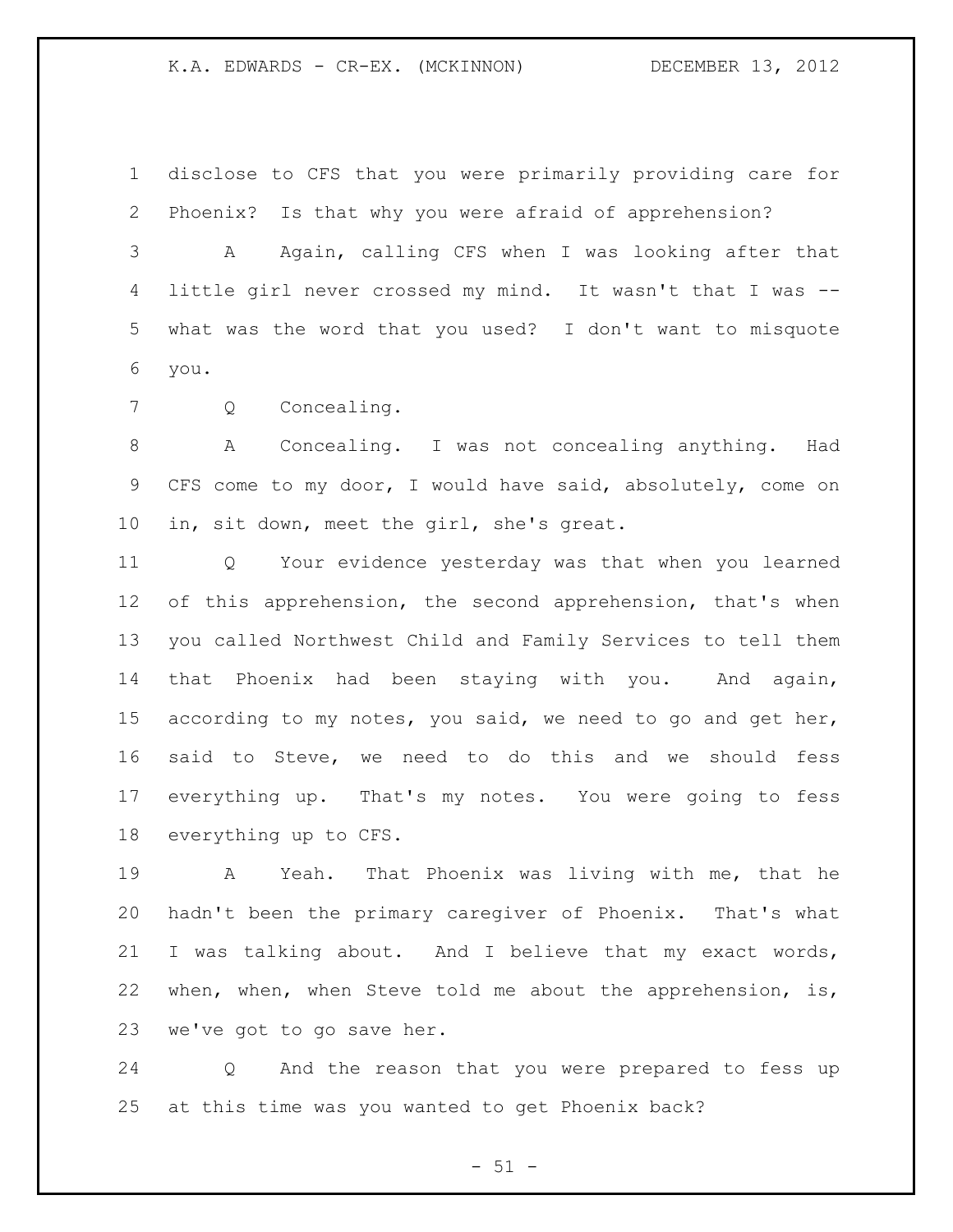A Yes. Q And so when it was to your advantage, terms of your love for Phoenix, you disclosed to CFS that Phoenix had been spending most of the time with you? A Well, sir, at the time that I fessed up to CFS -- Q Yes. 7 A -- CFS did have her. Q Right. A Right. The -- 10 0 You wanted her back? 11 A -- other time -- yes. Yeah, I want her --12 O You wanted her back? A Well, yeah, I want her back. All right. Now, when I had her there was nothing to fess up and I wasn't reaching out, I wasn't hiding. Phoenix was safe, in my mind, in my eyes, in my view, and everybody else who knew me's view, in Steve's family's view, in Steve's view, Phoenix was safe with me. And everybody that I just mentioned, when she was with CFS, after the apprehension, she wasn't any of these things. Q Okay. A Because it's clear, children are not safe in this Manitoba system. Q Okay. And I understand that point of view, and

 $-52 -$ 

I, and I appreciate hearing it from you.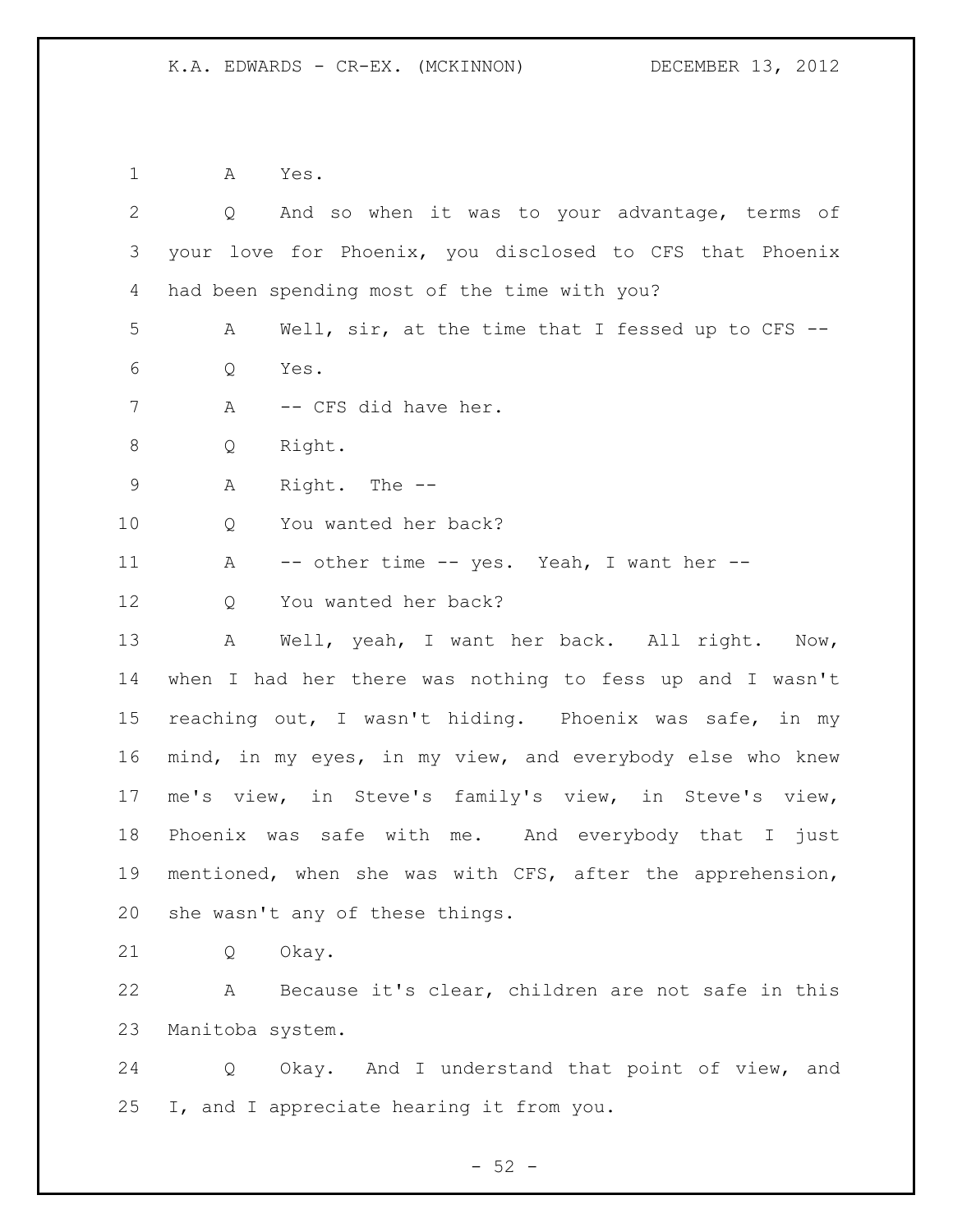I want to talk now about where you were living at this time. When Ron gave evidence a week ago, he said that you were not living at 1331 Selkirk with him and that Phoenix and the children were living with him from the beginning of 2003 onward; that is, that you were out of the home. Is that correct?

 A No, it is not correct at all. It doesn't make any sense logically, considering I was the place of safety. There are welfare records of me having Phoenix in that home, not collecting any kind of money from Phoenix, but records of that, yes, there is.

 Q Okay. So I, I just want to know what your recollection is. Do you (inaudible) --

- A My  $-$
- Q Do you --

 A My recollection is leaving -- this is what my recollection is, leaving December 2000 -- sorry, leaving December 2002, on my daughter's sixteenth birthday.

Q (Inaudible).

 A What I resolved to recollect is the 2003, so that would put me there the summer of 2003 when Phoenix was apprehended and Stan Williams came and sat with me in the kitchen of, of -- I was living at 1331 Selkirk. What more is there to clarify?

Q Well, I'm still confused because you're telling

 $- 53 -$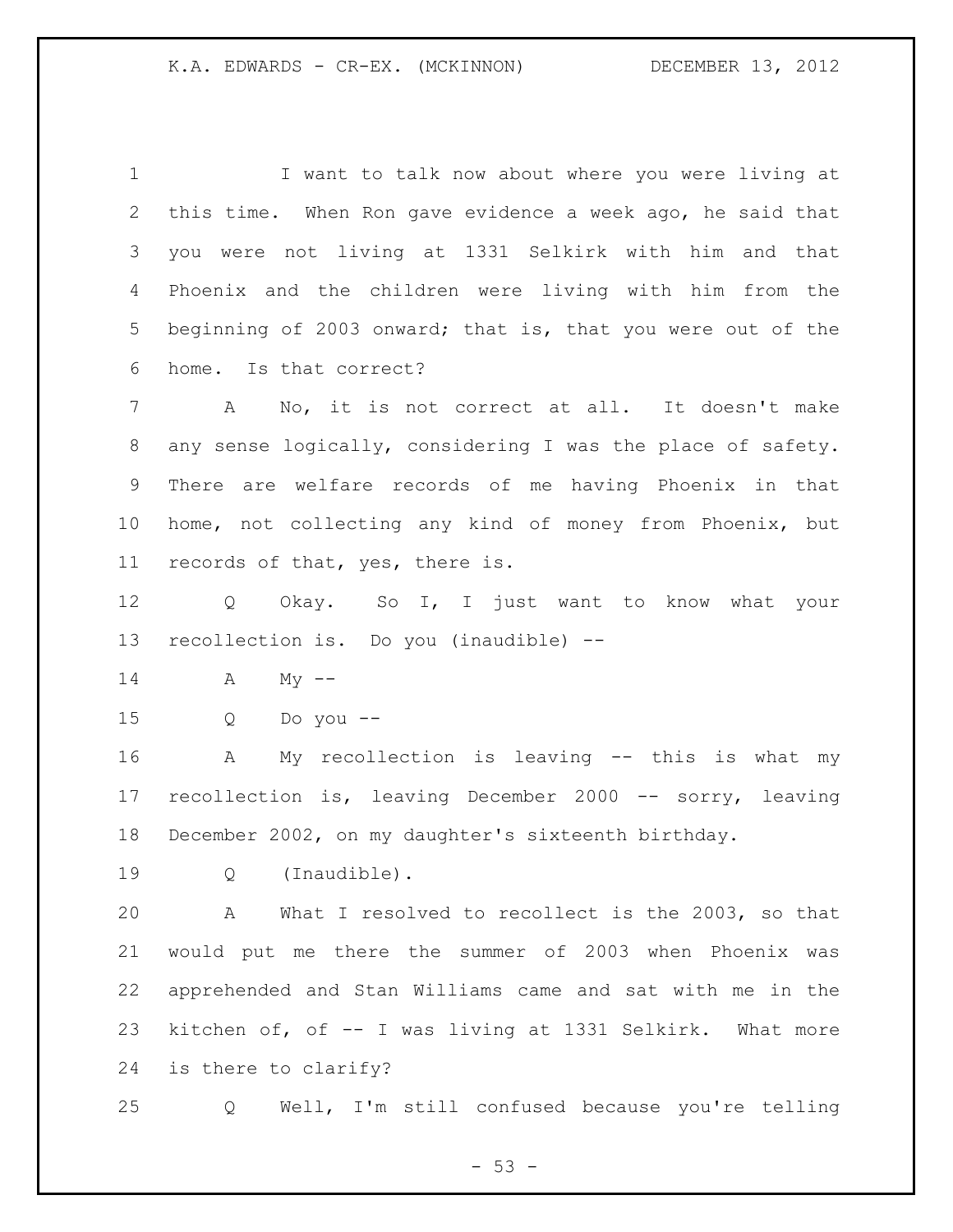me your recollection as it was 2002 but you've resolved to recollect that it was 2003, which --

 A Can I resolve that all the records that -- I will not resolve that it wasn't 2002; I will not resolve that it's 2003. What I will resolve is the records are incorrect and that is why my memory is so fuzzy, let's just say.

 Q Okay. Well, let's see if we can help remind you, because you were at McMunn in 2003. You went away for a month. Was that an attempt to reconcile your marriage?

 A No, it was, it was an attempt to take my children out and put all my children together because one child lived with me, two children lived with Ron, and it was an attempt at a family gathering together for two weeks and going a little bit fishing, a little bit swimming, a little bit horseback riding.

Q Okay.

A That's what it was an attempt to do.

 Q I'd like to take you to your police station. You recall giving a police statement in --

A Yes, I do recall --

Q -- 2006?

 A -- giving a police statement to the police in regards to my dead daughter.

Q This is Commission disclosure 144 and it starts

 $-54 -$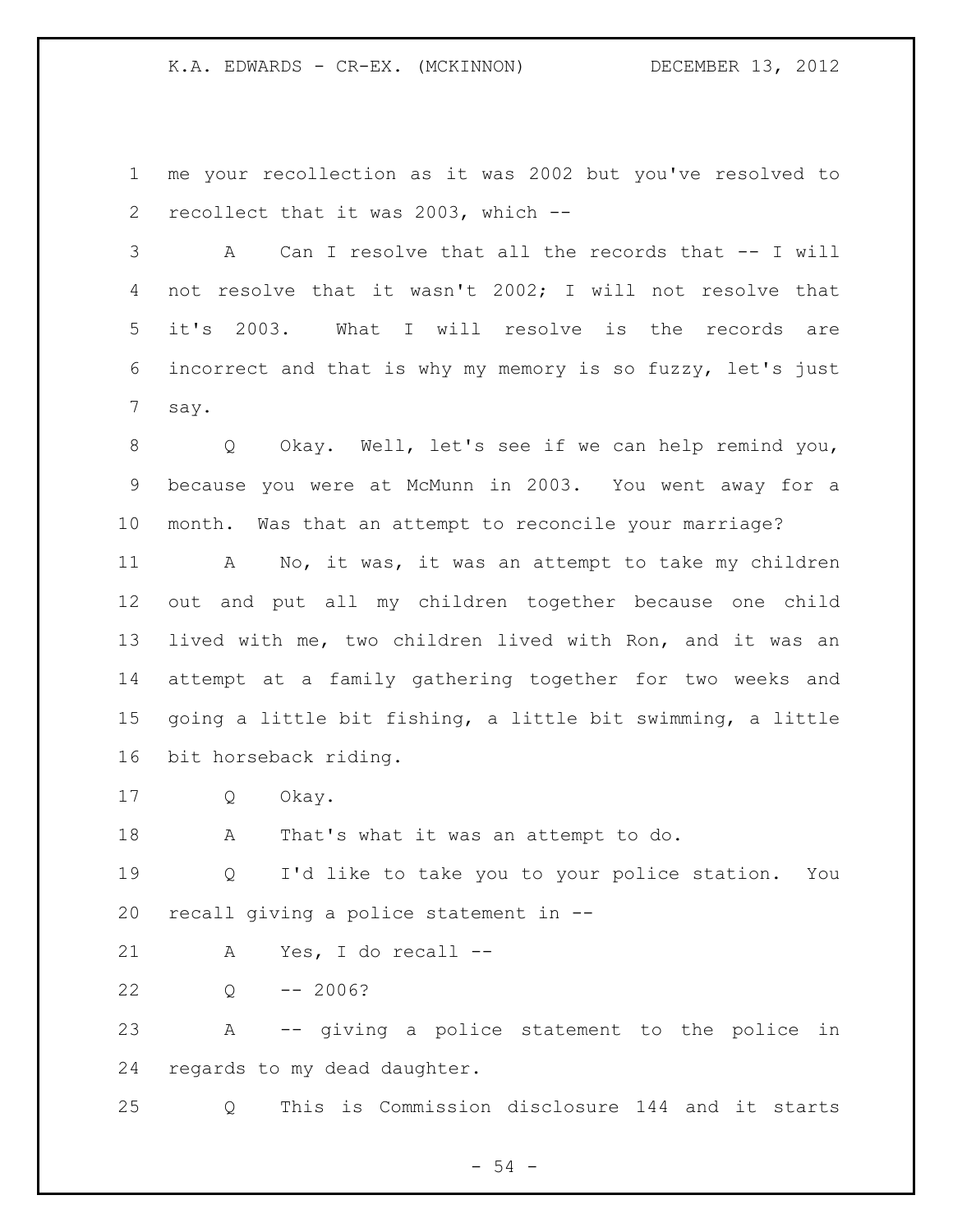at page 5644.

| 2               | THE COURT: 5076?                                                    |
|-----------------|---------------------------------------------------------------------|
| 3               | MR. MCKINNON: Sorry, that's Steve. Sorry, I've                      |
| 4               | got the wrong one. No wonder I can't find it.                       |
| 5               | THE COURT: What's the date of it, Mr. McKinnon?                     |
| 6               | MR. MCKINNON: I'm just going to find it again.                      |
| 7               | I pulled the wrong one out; I'm sorry, Mr. Commissioner.            |
| 8               | The Commission disclosure is 112. It starts at                      |
| $\mathsf 9$     | page 5075.                                                          |
| 10              | THE COURT: I have it.                                               |
| 11              |                                                                     |
| 12              | BY MR. MCKINNON:                                                    |
| 13              | And I'm going to take you to page 5079 of that<br>$Q \qquad \qquad$ |
| 14              | police statement, the bottom of the page. You're being              |
| 15 <sub>2</sub> | interviewed by the police officer and his name appears to           |
| 16              | be Code (phonetic). He says:                                        |
| 17              |                                                                     |
| 18              | Take a minute to read the previous                                  |
| 19              | portions of it if you need to, to                                   |
| 20              | refresh your memory.                                                |
| 21              |                                                                     |
| 22              | But at the conclusion he says:                                      |
| 23              |                                                                     |
| 24              | "Sorry. Left who in December?"                                      |
| 25              |                                                                     |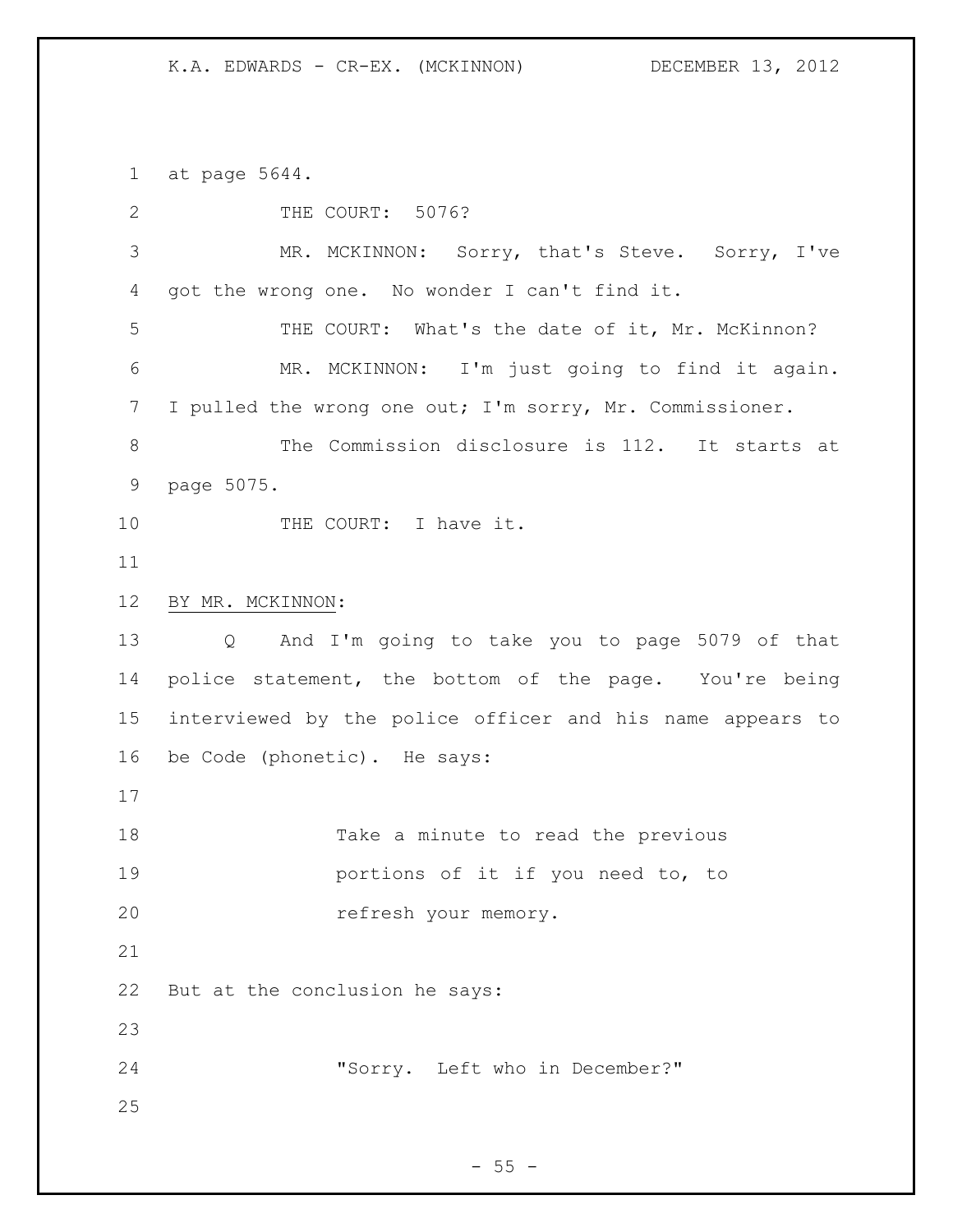And you say: "My ex-husband." And police officer says: "Okay." And then you say: **"Yeah, I moved out of the home and** 12 he moved into the home in December. [Yeah.]" Sorry: 17 T'm sure, yeah, it was December." 18 "Of what year?" Then you say: "But Phoenix... Ah ... 2000... 23 [It's] 2002, just coming into 2003."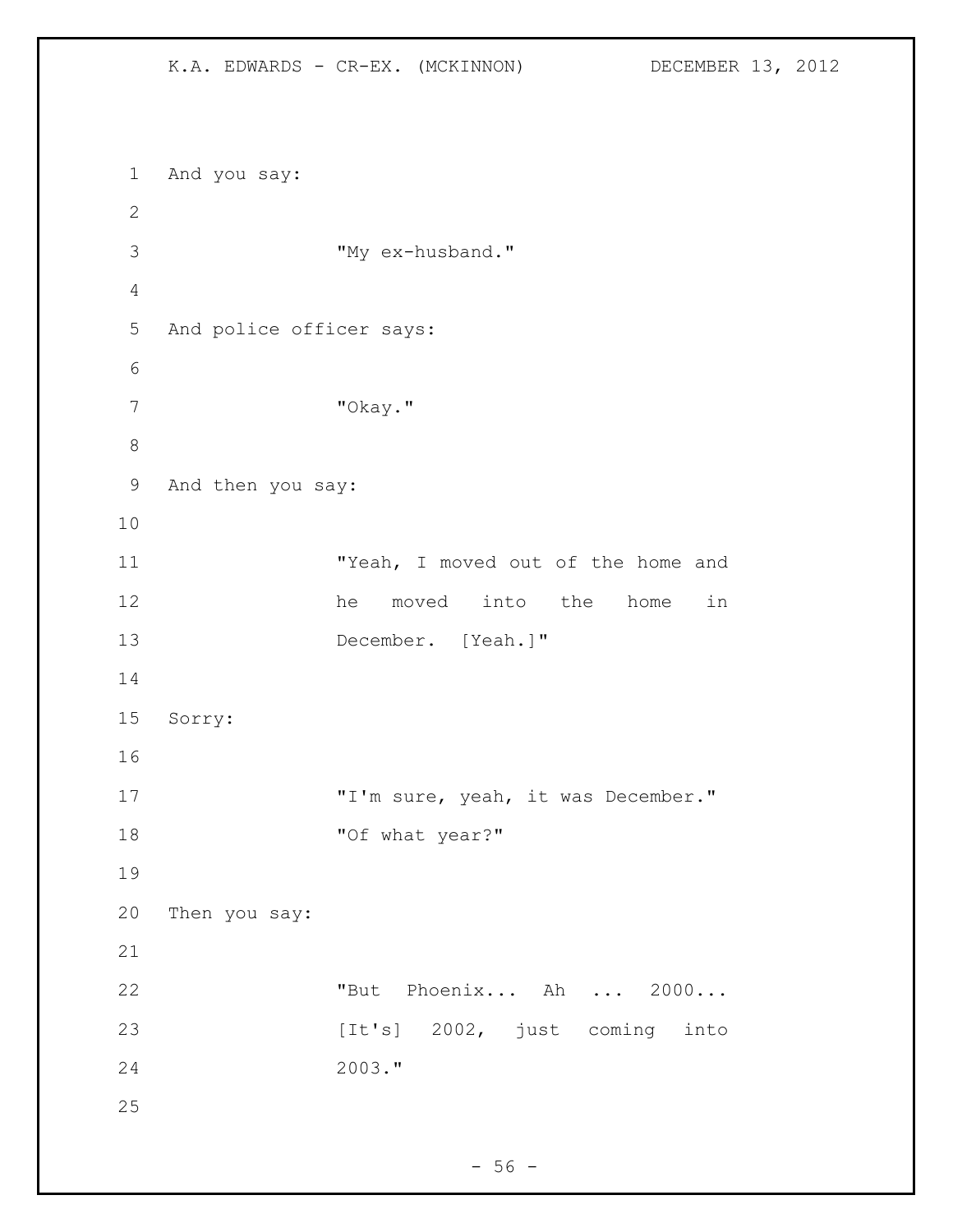| $\mathbf 1$    | And he says:                                               |
|----------------|------------------------------------------------------------|
| $\overline{2}$ |                                                            |
| 3              | "Okay."                                                    |
| 4              |                                                            |
| 5              | Okay. I, I see that.<br>A                                  |
| 6              | $So$ --<br>Q                                               |
| 7              | And I understand that. And I am pretty sure that<br>A      |
| 8              | I've been saying this all along, that I recollect          |
| 9              | everything in your files to be one year off. December 2002 |
| 10             | would turn into December 2003 by your records. I'm not     |
| 11             | lying, I'm not changing my testimony, I'm not changing my  |
| 12             | statement to the police because I'm about the only person  |
| 13             | whose testimony here today and for the last six years have |
| 14             | remained consistent.                                       |
| 15             | And $--$<br>Q                                              |
| 16             | THE COURT: Witness, are you saying what Mr.                |
| 17             | McKinnon just read out to you is correct?                  |
| 18             | THE WITNESS: I'm saying by my recollection, Sir,           |
| 19             | it is 2002. However, there are documents, one or two odd   |
| 20             | documents, that have the, the date of '03. One is the      |
| 21             | apprehension of -- and it's the police record -- or the    |
| 22             | police report of 2003, and I believe the other one is the  |
| 23             | apprehension.                                              |
| 24             | THE COURT: So it is the existence of those                 |
| 25             | documents cause you to think maybe it was '03 --           |

- 57 -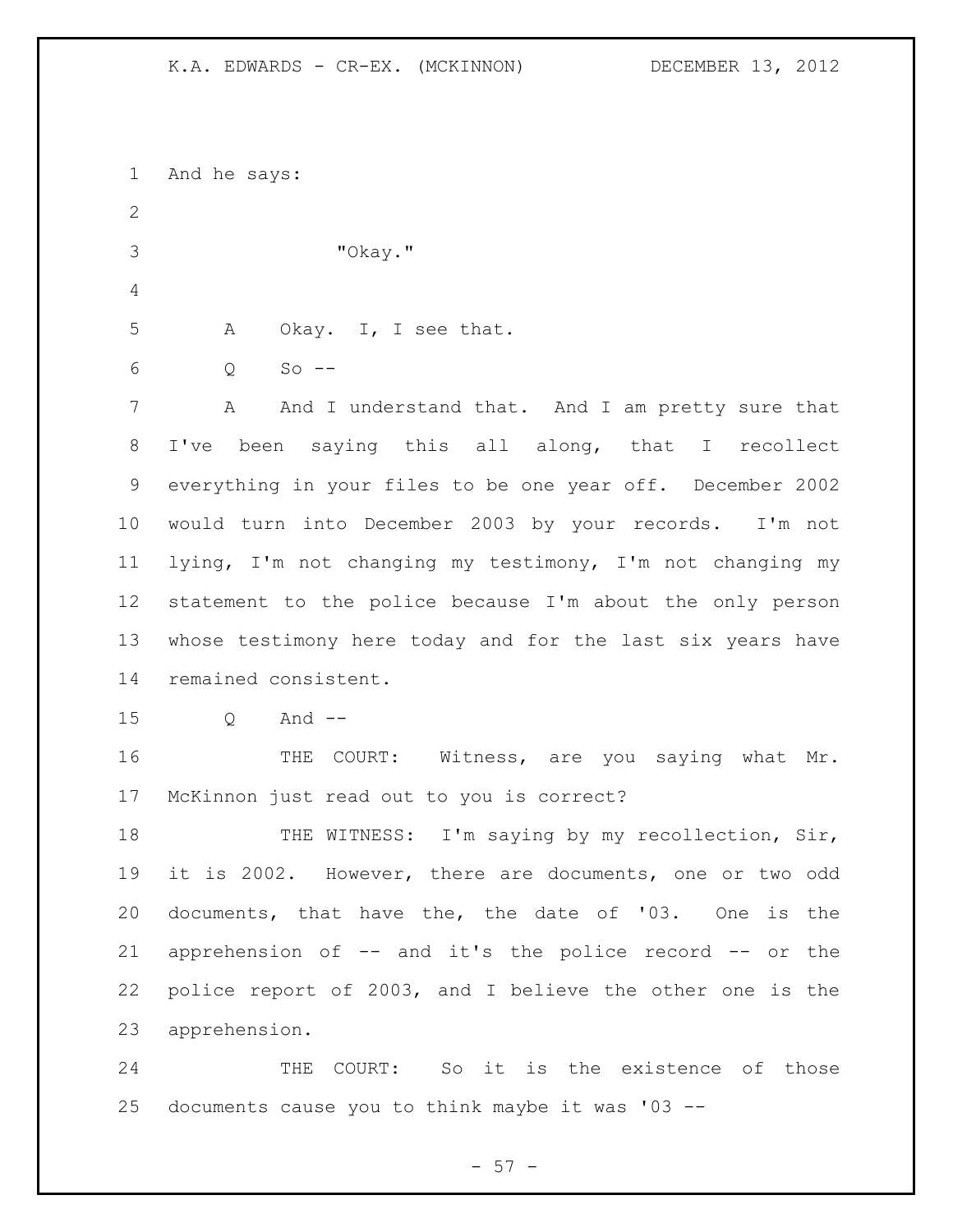1 THE WITNESS: It's the existence of only those 2 documents because, Sir, for six years I told the same 3 story. 4 THE COURT: Oh, I don't -- I'm not arguing -- 5 THE WITNESS: You know, I shouldn't say told the 6 same story. I kept consistent. 7 THE COURT: But I --8 THE WITNESS: Outside the courtroom. 9 THE COURT: Are you agreeing now that it could be 10 '03? 11 THE WITNESS: It could be. 12 THE COURT: Yes. 13 THE WITNESS: I could be wrong. 14 THE COURT: Okay. 15 THE WITNESS: There was a year where  $--$ 16 THE COURT: Well, as you said earlier this 17 morning, we all make mistakes. 18 THE WITNESS: I was very laid up and I have 19 medical records to prove this, very laid up for one year. 20 I believe that year was 2002 and it was, it was in the end 21 of that year when I left that I began getting better 22 physically. 23 24 BY MR. MCKINNON:

- 58 -

25 Q Just going to take you to another portion of your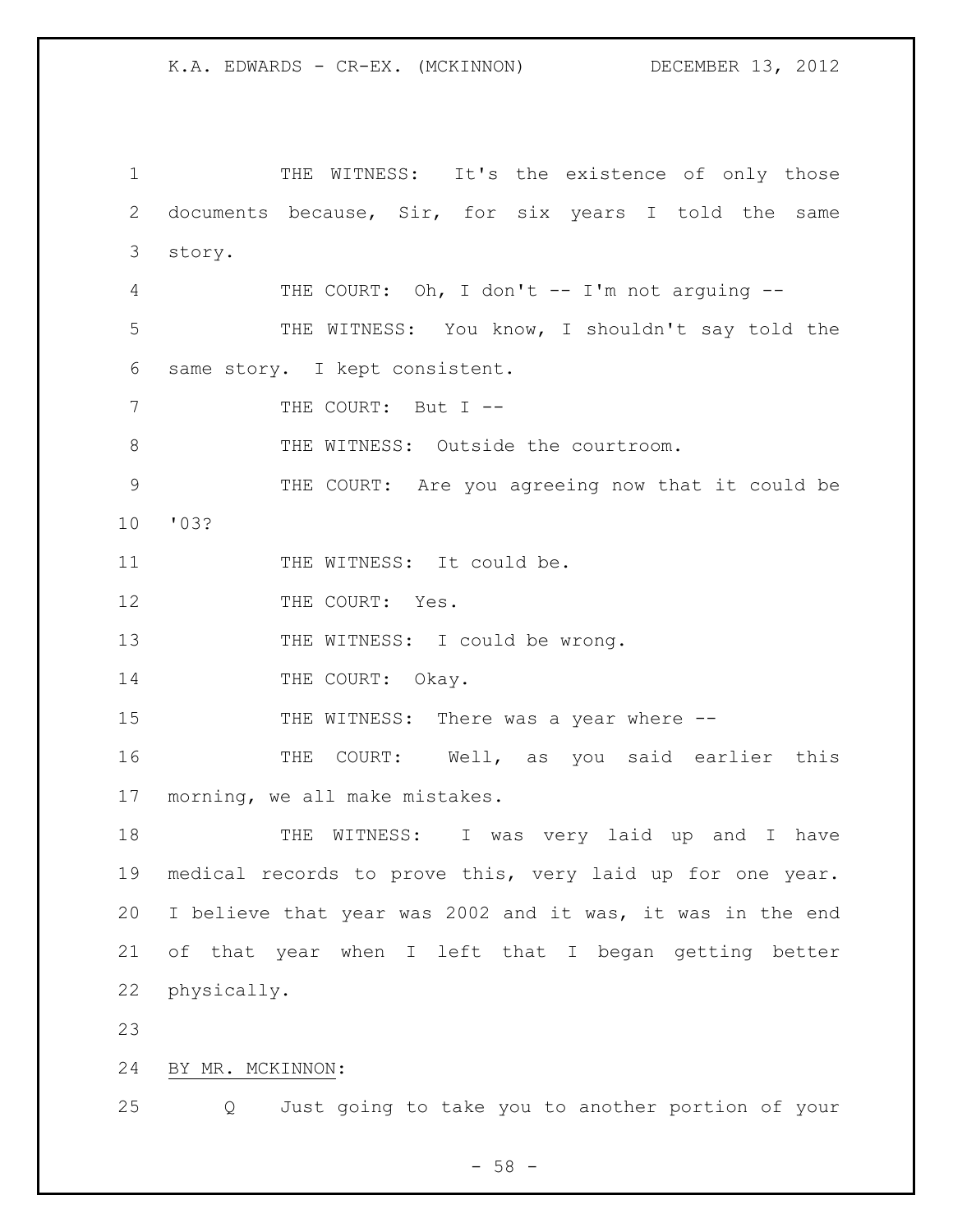K.A. EDWARDS - CR-EX. (MCKINNON) DECEMBER 13, 2012 police station, 5086. Midway in that page, the police officer says: "Okay. Ahm, and then in, you said in late December of 2002/early January of 2003, Phoenix went to your ex-husband's place?" And you said: 11 TYeah, well it was, ... I had moved out." A I don't understand that. I never did understand this police record, or this police -- when, when they do that. Like, does that make any kind of sense to you whatsoever, that whole sentence? Can, can I read it out loud again? 19 THE COURT: Yes. Yes. 20 THE WITNESS: "Okay. Ahm, and then ... you said in ... December of [2000]/early January ... 2003, Phoenix went to your ex-husband's place?" 

 $-59 -$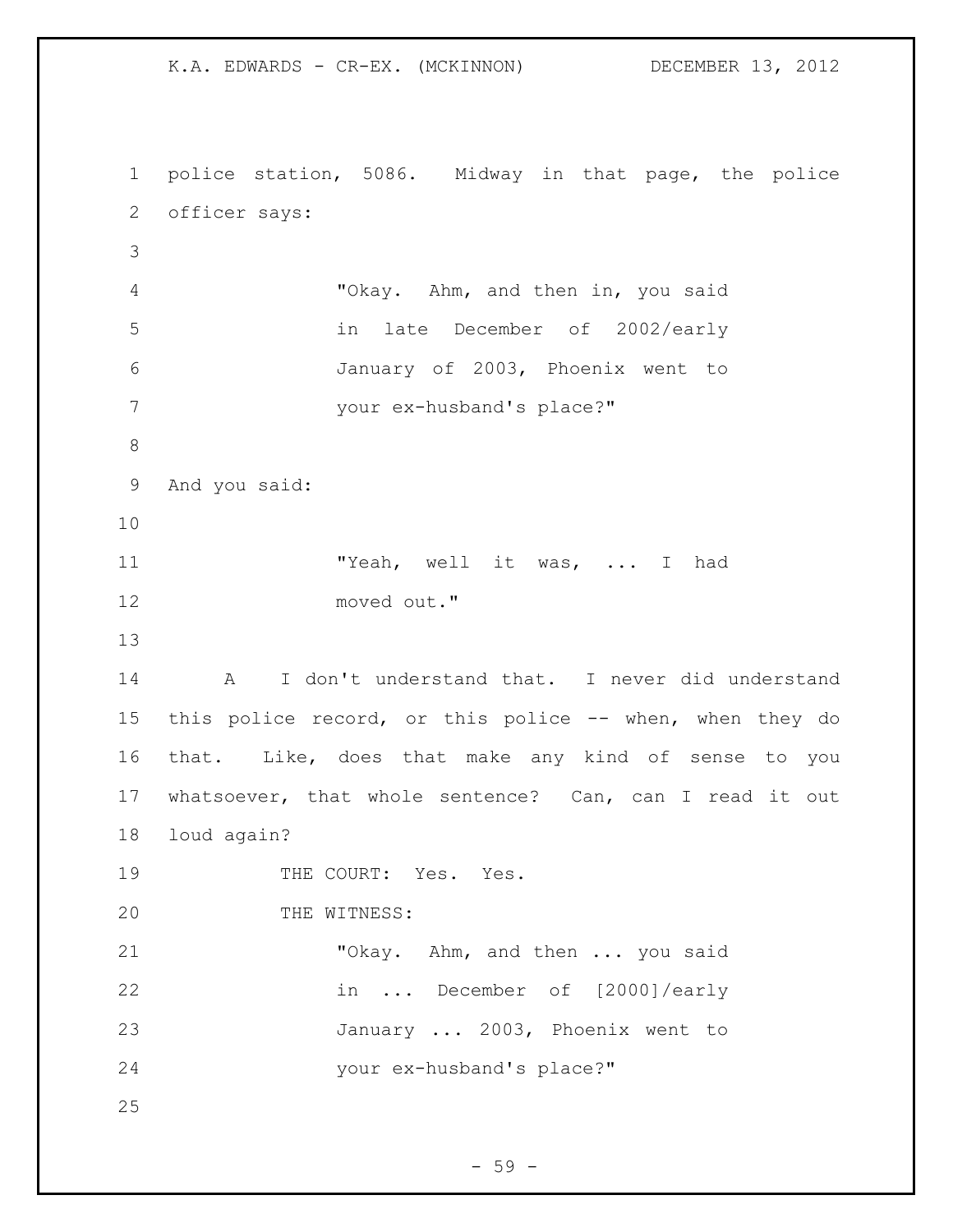K.A. EDWARDS - CR-EX. (MCKINNON) DECEMBER 13, 2012 Question. Answer: "Yeah, well, it was ..." What is C-U? "I had moved out." I told them off earlier that I had moved out in December of two thousand ... BY MR. MCKINNON: Q My question -- I'm just trying to get to what your actual recollection is. A My actual recollection is, is I divorced my -- well, divorced my husband finalized in 2009 or '10, not quite sure, one of those -- whatever year he got married. But at that time, I left my husband December -- told him it was over, I'm gone tomorrow. I will stick around and then I left. December 26th, I recollect 2002. Q That's -- and that's consistent with your husband's, your former husband's testimony where he says you were not in the home in -- A Right. Q -- 2003.

 $- 60 -$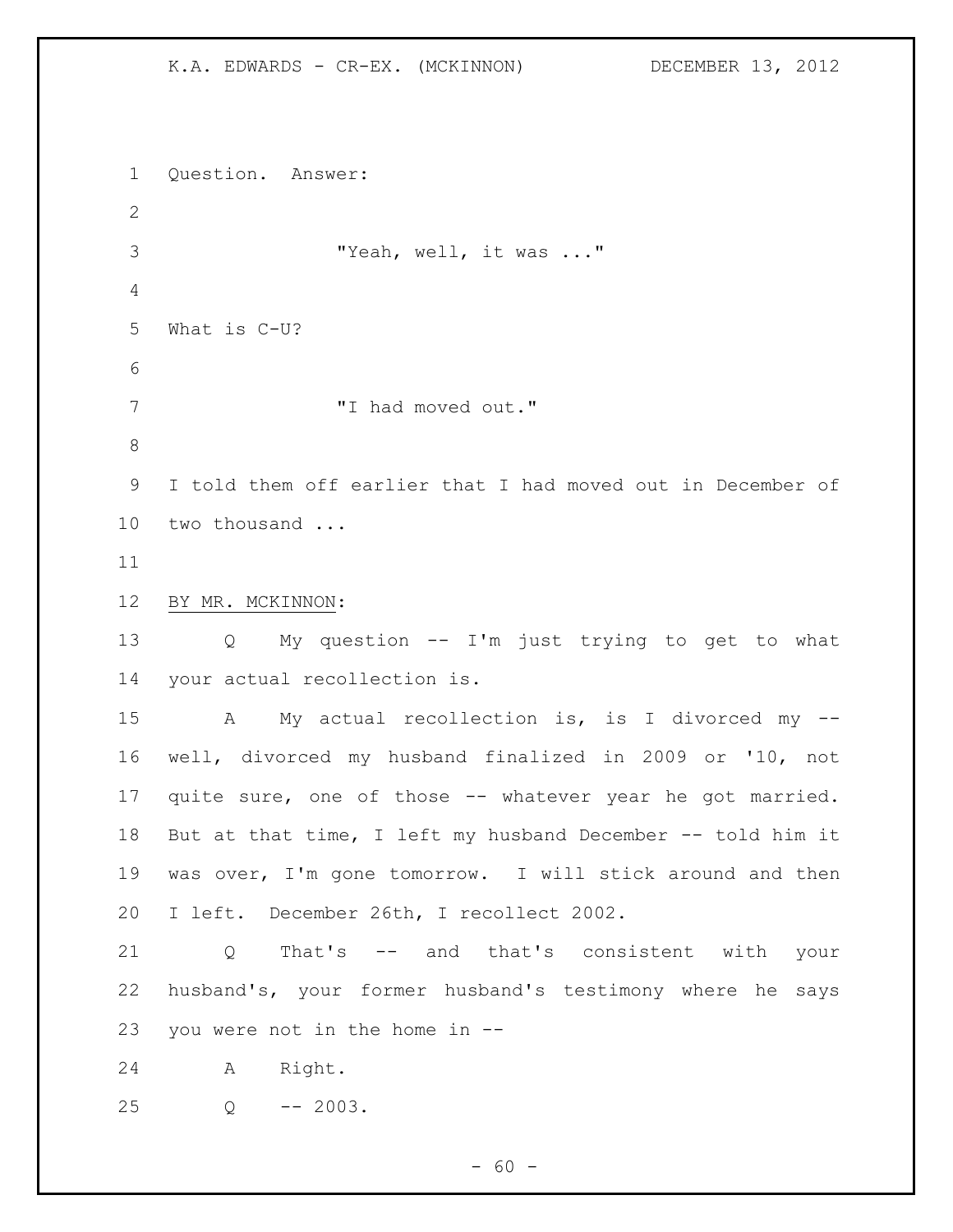A But what isn't consistent is that Phoenix was only after I left. I was only gone and Phoenix was gone in April after I left Ron. There was no another year he looked after for a whole other year. There wasn't another year. There was a few months between 1331 and Selkirk and Winnipeg Avenue where I lived with Phoenix. That's what I'm saying, sir. Q In your evidence yesterday you made reference to a lost year. You said there's a lost year. A Yeah. Yeah. Q And that's what we're talking about right now, which -- A I -- Q -- year was the lost year? That's what I'm trying to get? A Or (inaudible). Q Well, depending on who's looking -- A Depending on your view. And I've just explained that there was a year where I was laid up and there are medical records to prove this, where she was with me. I believe that was 2002. I was still not feeling myself when Phoenix was put with me, because I remember the little -- I remember all my children. Q And I'm having difficulty understanding when that

was. When was that, that you had this health problem and

 $- 61 -$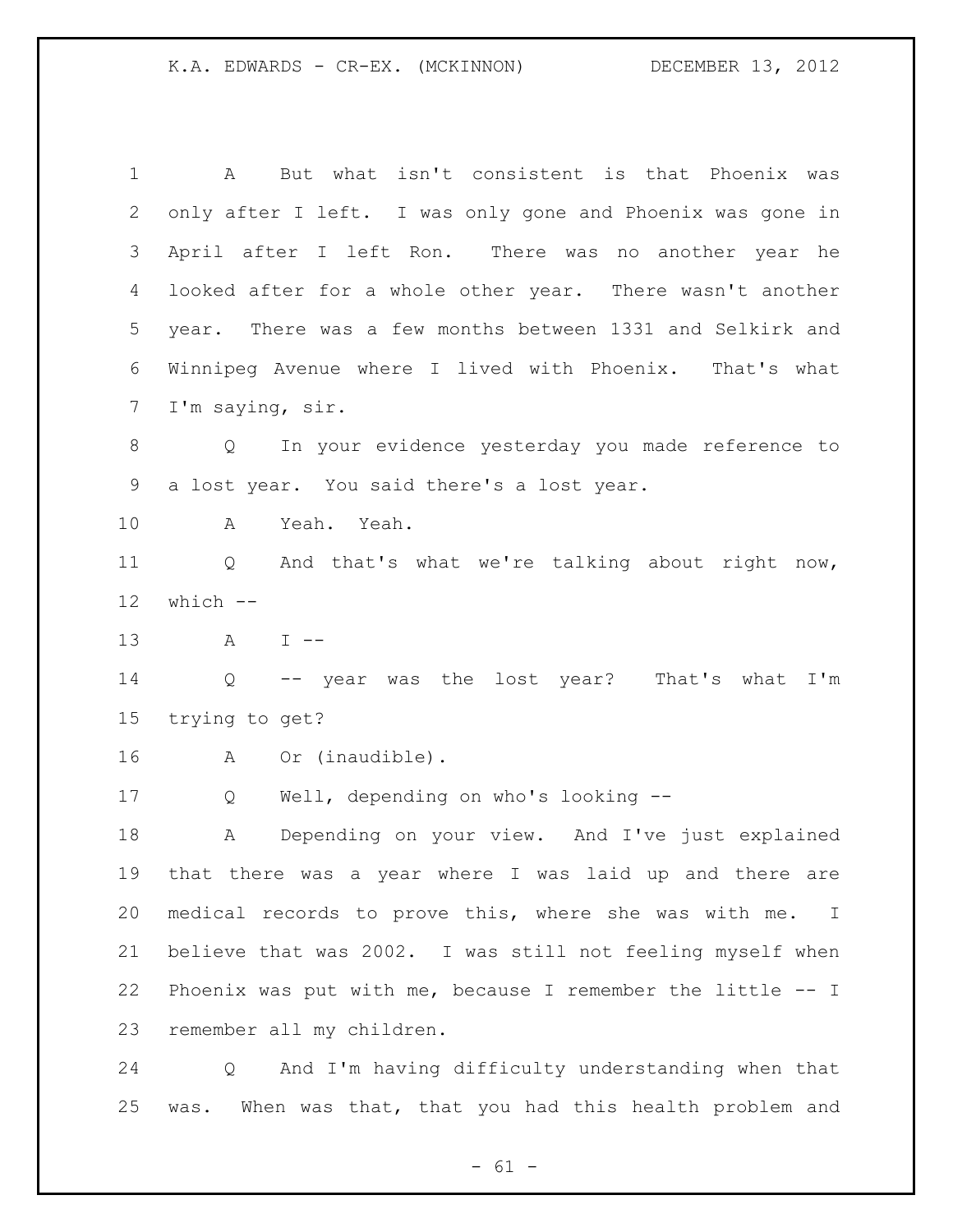Phoenix was put with you?

A 2002.

Q Okay.

 A And then I left my husband, by my recollection, December of 2002. Your records say three. He recalls two.

Q But we  $-$ 

 A But everything in between 2002 and 2004 make no, no -- to the rest of us make no sense. It only makes sense to the people who have placed this investigation together with bits and pieces of the truth.

 Q Tell me this, when we talk about the lost year, you make reference yesterday to what you describe as couch surfing.

A Yeah.

 Q Not an expression I had before but I'm told that means  $-$ 

 A You've never heard that (inaudible)? Well, maybe you've never been poor before, maybe you've never been homeless.

Q That's --

21 A All right?

Q That's what I'm going to --

A Maybe that's the --

Q -- ask you to clarify?

A Couch surfing means going --

 $- 62 -$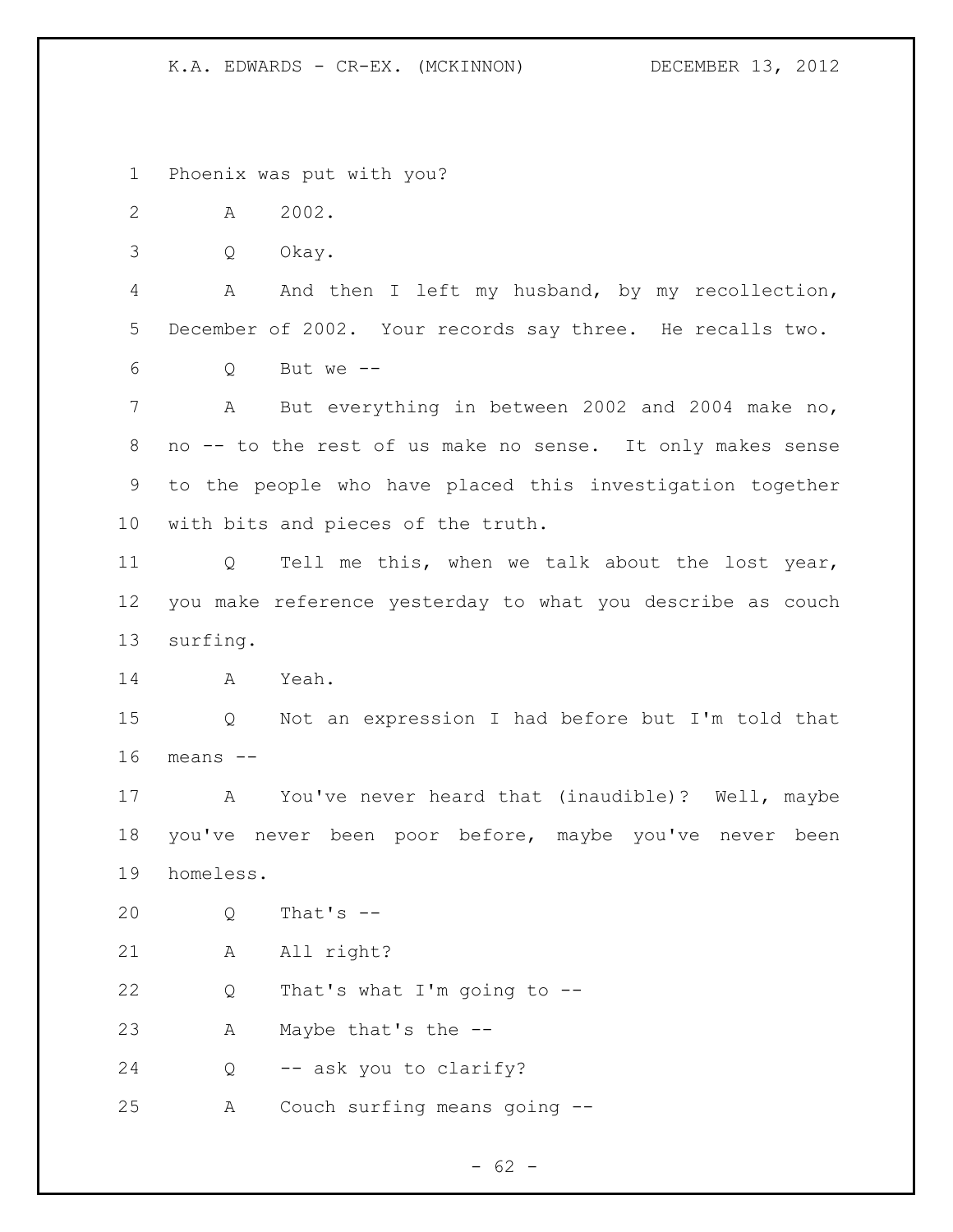1 THE COURT: Now, Witness, just wait. He's got a question. Let's have it. BY MR. MCKINNON: Q Is it possible that's the lost year? A No, that is not possible the lost year. I wasn't drifting around doing drugs or anything like that to lose my memory. Q I'm not saying you lost your memory. A Well, no, but that's where you're headed, sir. Q No, I'm not? A Really? Q No. I'm not -- A That lost -- 15 Q -- suggesting that. 16 A -- year was the year that I could not, I couldn't stand up for more than 15 minutes. I had to -- I went out 18 and I bought a, one of those disposable -- not disposable, the fold-up massage tables because I couldn't sit at the kitchen -- or at the dining room table and play family games with my children, I had to lay there and do it. And I'm sure if you put my ex-husband back on the stand, that will all, all that memory will come right flooding back to him. And I'm sure if you put my daughter on the stand and my son on the stand, because when, when their dad wasn't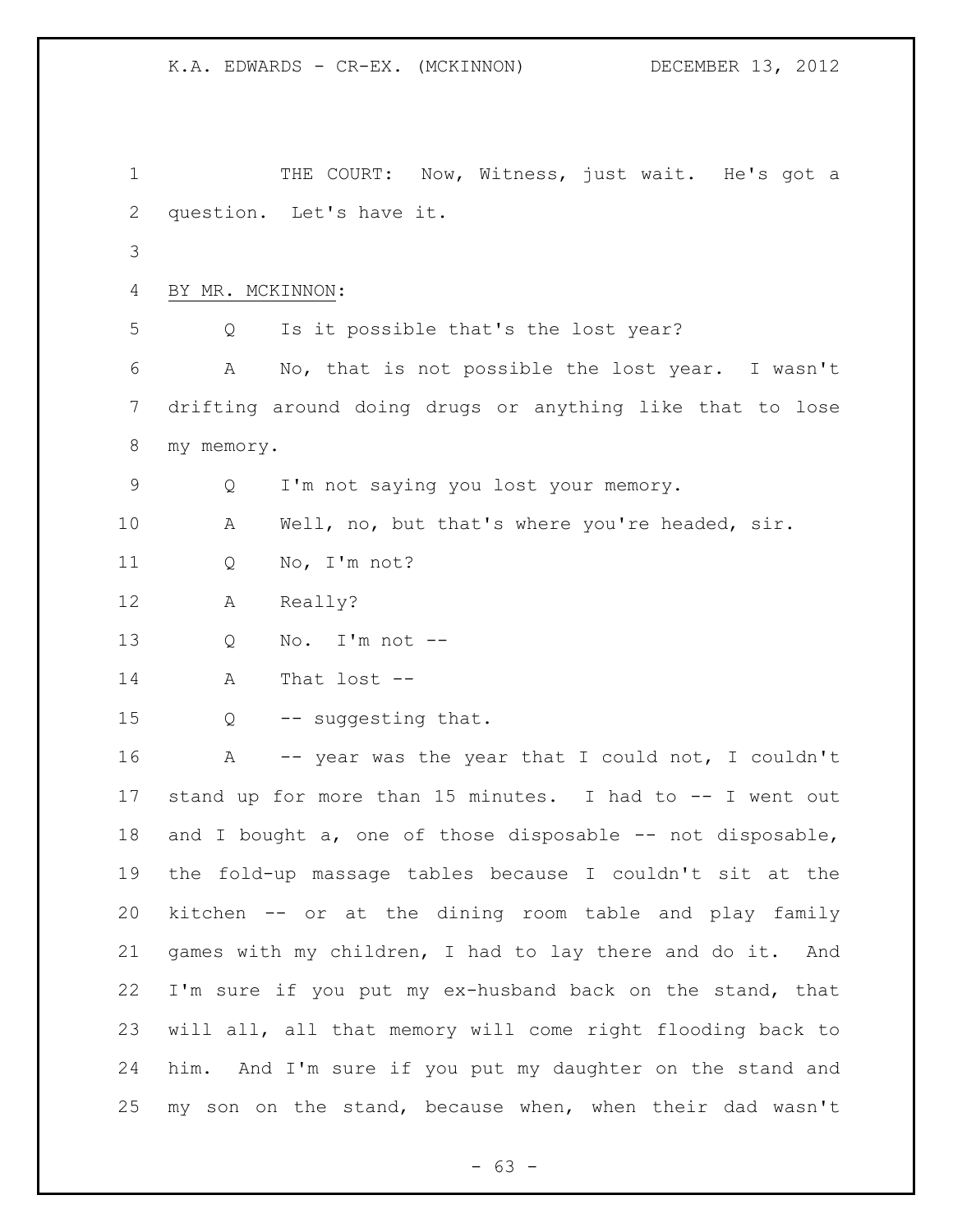| $\mathbf 1$ | around in the middle of the night and I was going through   |
|-------------|-------------------------------------------------------------|
| 2           | this, there -- I'm sure there are hospital phone records of |
| 3           | me phoning in and ask, and asking emergency what a stroke   |
| 4           | is. You have to come. I don't have -- you know what, tell   |
| 5           | me the symptoms of it.                                      |
| 6           | THE COURT: All right. Now, let's, let's have                |
| 7           | Mr. McKinnon's next question.                               |
| $8\,$       |                                                             |
| $\mathsf 9$ | BY MR. MCKINNON:                                            |
| 10          | Let's, let's get to a real fundamental question.<br>Q       |
| 11          | (Inaudible).<br>А                                           |
| 12          | The incident when Samantha came and picked<br>Q             |
| 13          | Phoenix up for the last time                                |
| 14          | Yes.<br>A                                                   |
| 15          | Was Phoenix nearly three or Phoenix nearly four?<br>Q       |
| 16          | By my recollection, she was nearly three.<br>А              |
| 17          | Okay.<br>Q                                                  |
| 18          | By my dates. But they could be wrong.<br>А                  |
| 19          | And $--$<br>Q                                               |
| 20          | Because everybody makes mistakes.<br>Α                      |
| 21          | What I am interested in, in particular, is the<br>Q         |
| 22          | issue around when you went to get Phoenix back from         |
| 23          | Northwest CFS and you became a place of safety, we have     |
| 24          | signed documents signed by you, you've seen them yesterday, |
| 25          | saying that was --                                          |

- 64 -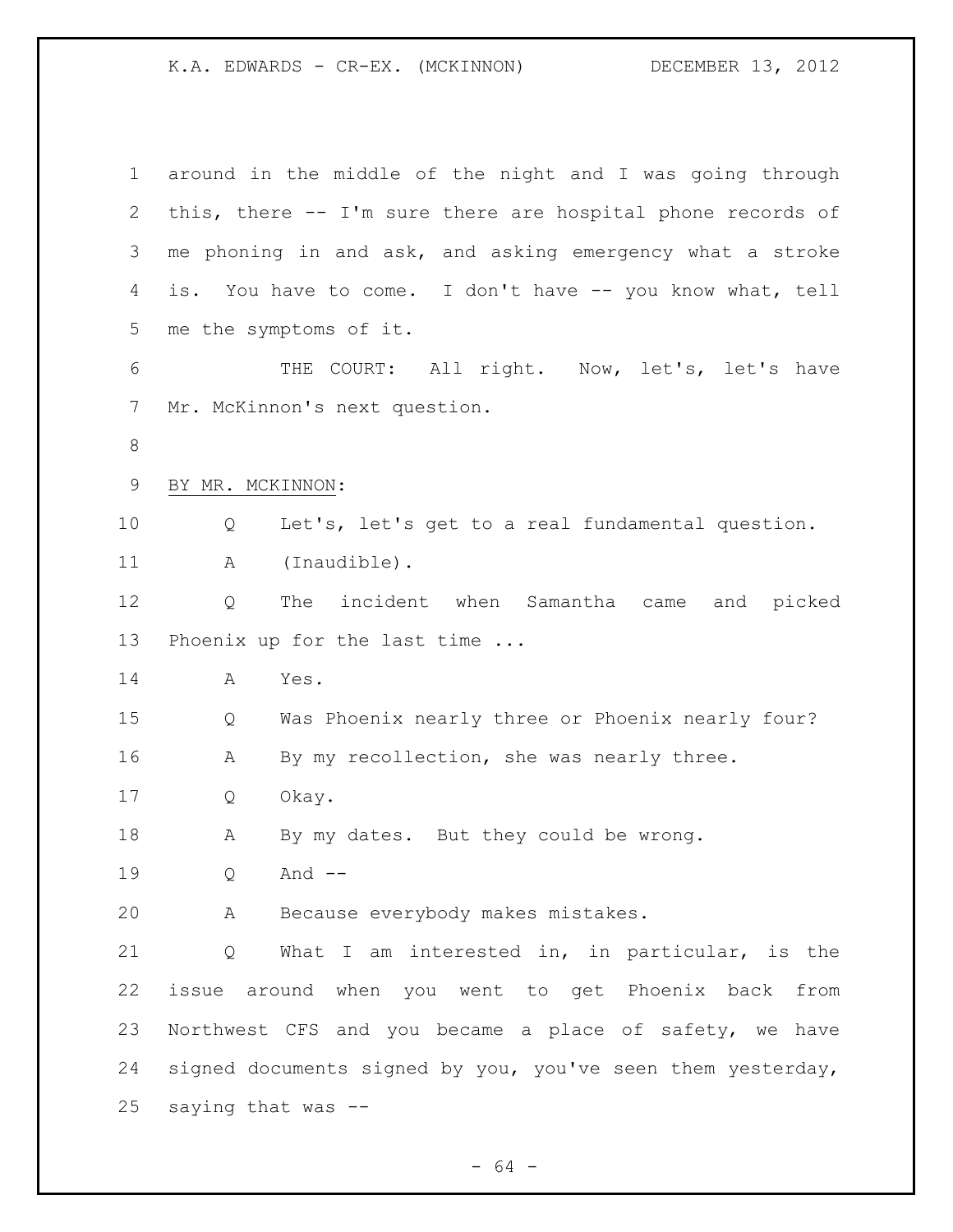A Not only signed but as well filled -- 2 THE COURT: Just let him --3 THE WITNESS: -- out by me. THE COURT: Let him finish. BY MR. MCKINNON: Q Saying that occurred in July of 2003. 8 A Yes. Q Are you suggesting that didn't happen in 2003? 10 A That is what I'm suggesting, yes. Q Okay. And what I'm going to suggest to you is that it happened in 2003 and you misled CFS as to where you were living. You told CFS you were still living at 1331 Selkirk and, in fact, you had moved out, just as you told the police in your police statement twice, just as you told the premier in your letter, and, and I would venture to say you've said many, many times to many people, because you have been consistent on that, you moved out in December of 2002 -- A Oh, please. Q -- and you weren't living there in 2003 and you misled CFS when you signed that place of safety agreement. A I'm suggesting that I lived and have proof that I lived at 1331 Selkirk when Phoenix was taken. I'm also suggesting that your client's documents, or CFS documents,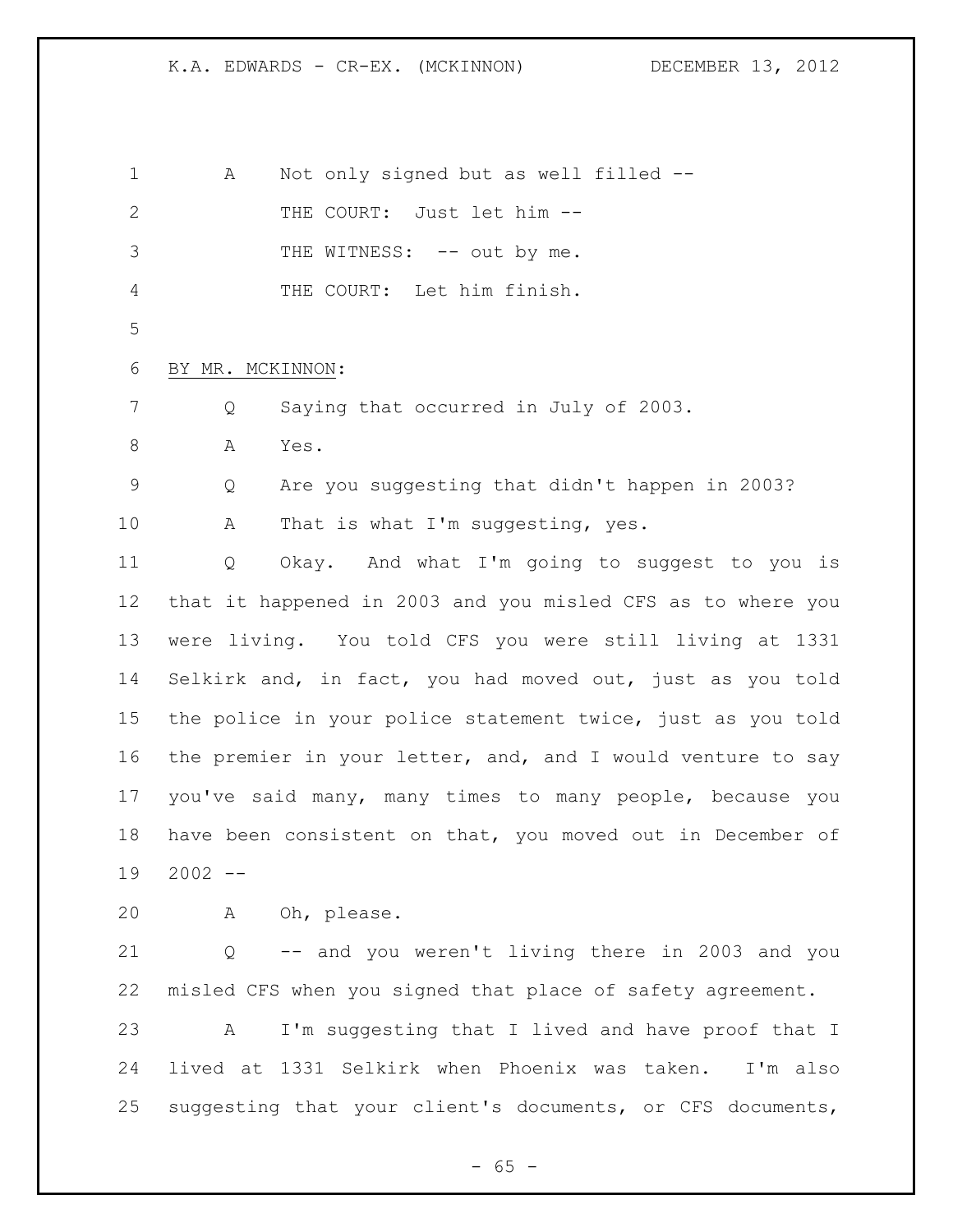| 1              | are cut and pasted. That is what I believe. Because you     |
|----------------|-------------------------------------------------------------|
| 2              | know what, I am not someone who is uneducated, I am not     |
| 3              | someone who doesn't know things, and if you put a screen    |
| 4              | over there on that wall, give me any one of your documents, |
| 5              | I will cut and past Ms. Walsh's documents to look like your |
| 6              | documents because it can be done very easily, Your Honour.  |
| $\overline{7}$ | THE COURT: I understand that's what you think               |
| 8              | and, and you're quite entitled to express that, as you      |
| 9              | have.                                                       |
| 10             | Now, what's the next question?                              |
| 11             |                                                             |
| 12             | BY MR. MCKINNON:                                            |
| 13             | If I can take the witness to page 36620. And<br>Q           |
| 14             | this is the place of safety form. And the note on the side  |
| 15             | says that Ron Stephenson is not living in the home but is   |
| 16             | co-parenting.                                               |
| 17             | Yes, it does.<br>A                                          |
| 18             | Ron says that note was incorrect. He says it was<br>Q       |
| 19             | you that was not living in the home and that the two of you |
| 20             | were co-parenting. What --                                  |
| 21             | Ron also said a lot of things on the stand, like<br>A       |
| 22             | he had a bad memory and that he was a liar and your clients |
| 23             | were incompetent.                                           |
| 24             | But Ron --<br>Q                                             |
| 25             | And yeah, no, I dispute that.<br>Α                          |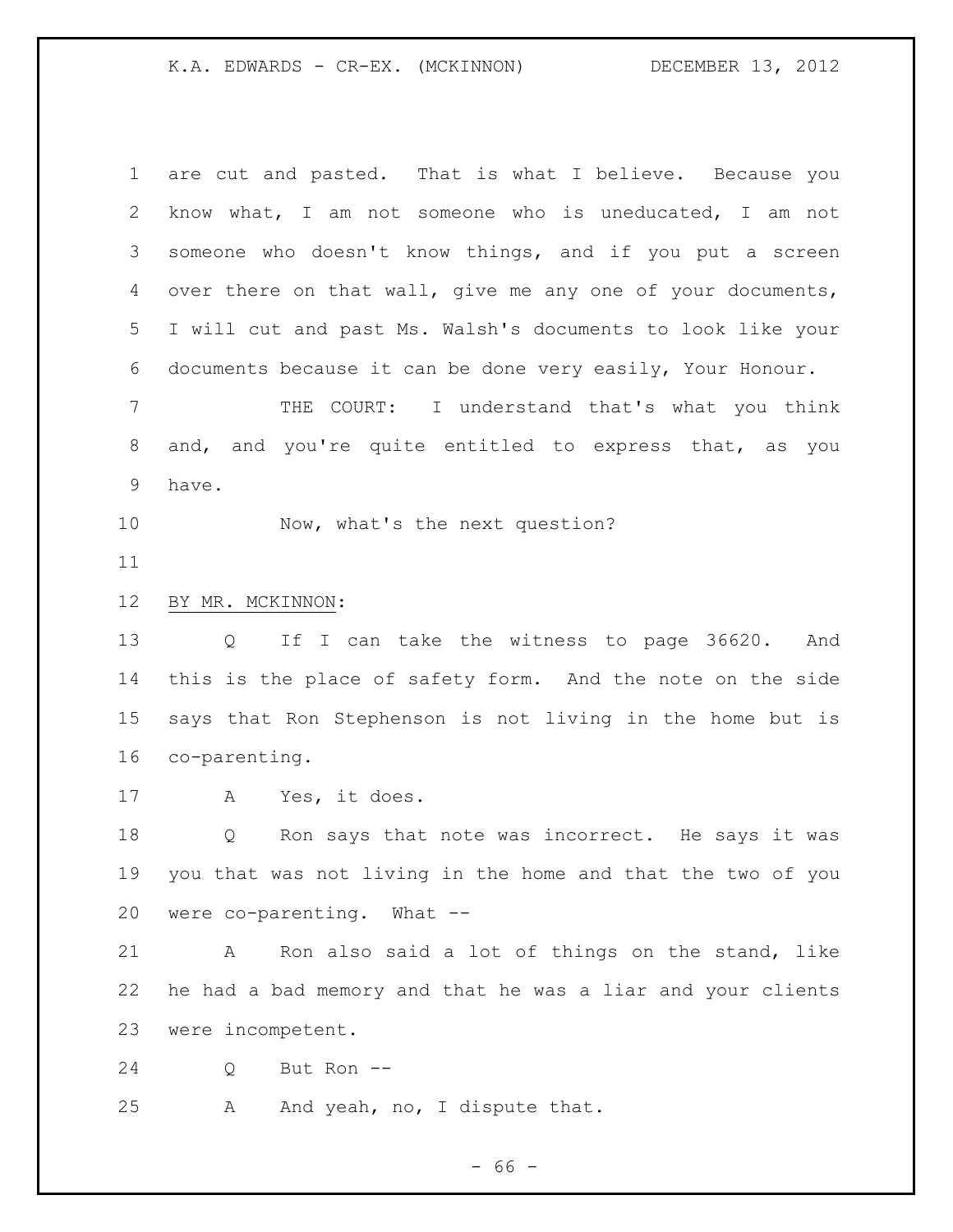Q Ron's -- 2 A I -- Q -- testimony is consistent with your statement to the police and it's consistent with your recollection, and I'm suggesting to you that it's true -- A I'm suggesting -- Q -- that, that the --8 A -- you that it's not. Q -- the logical conclusion -- 10 THE COURT: Just a minute. Now, just let, let Mr. McKinnon finish his question and you can respond. BY MR. MCKINNON: Q The logical conclusion we can reach, if your marriage broke up and you left the home in 2002, is that it was Ron who was living at -- A Okay. Q -- 1331. 19 A Absolute. Why would, why would welfare investigate me, a criminal -- Q That's -- A No, no. No, you -- Q I'm not asking you about welfare. I don't -- A Well, well, Ron lied, then. Shall I say Ron lied? I would have prefer to say Ron was mistaken and I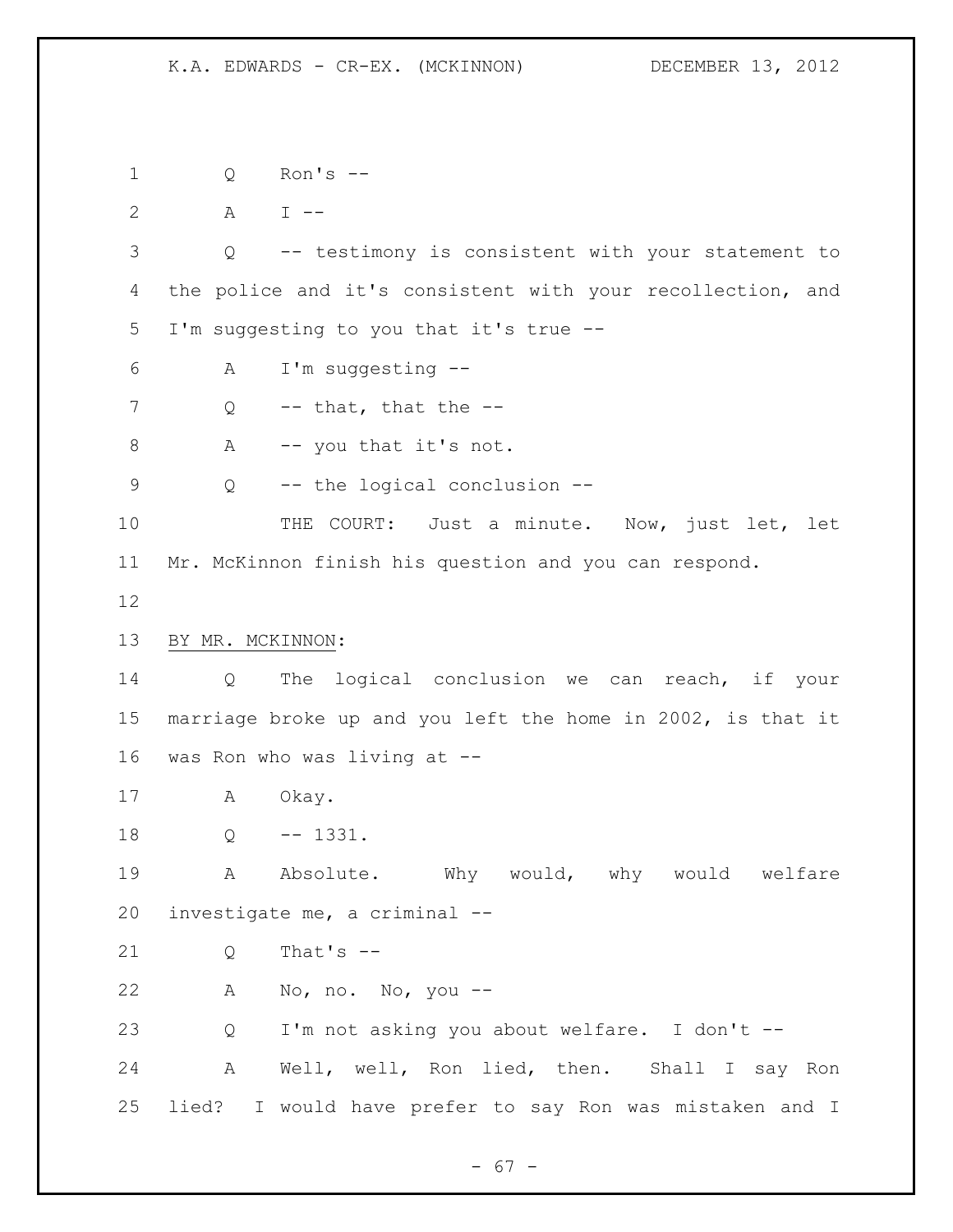remember making that notation. And why he would make that notation, because it was an issue that we were split up. We weren't trying to hide anything. I told Stan Williams, and I told Stan Williams that Ron was around in that house a lot. I told, well, Stan Williams that Phoenix would be going out to the country a lot because that's what she had been doing for the, the first two years of her life. That is what I told Stan Williams and that is why it's noted like that. If Ron was living in the home and filled out these applications, Ron's name would be first, not me, because it doesn't go on the mother, the foster mother, it goes on the parent who's making the application. And I made the application. Ron is the co-parent. And, and in asterisks he says, not living in the, in the home. That is in regards to Ron.

- Q And Ron --
- A Not me, Ron.

Q And Ron says that's false and you say --

19 A And I say Ron's a liar.

 Q -- you say that's false because you told the police that you'd left the home. I'm telling -- I'm suggesting to you --

A It's --

 Q -- that what you told the police was correct, that your recollection that you told, testified to a moment

- 68 -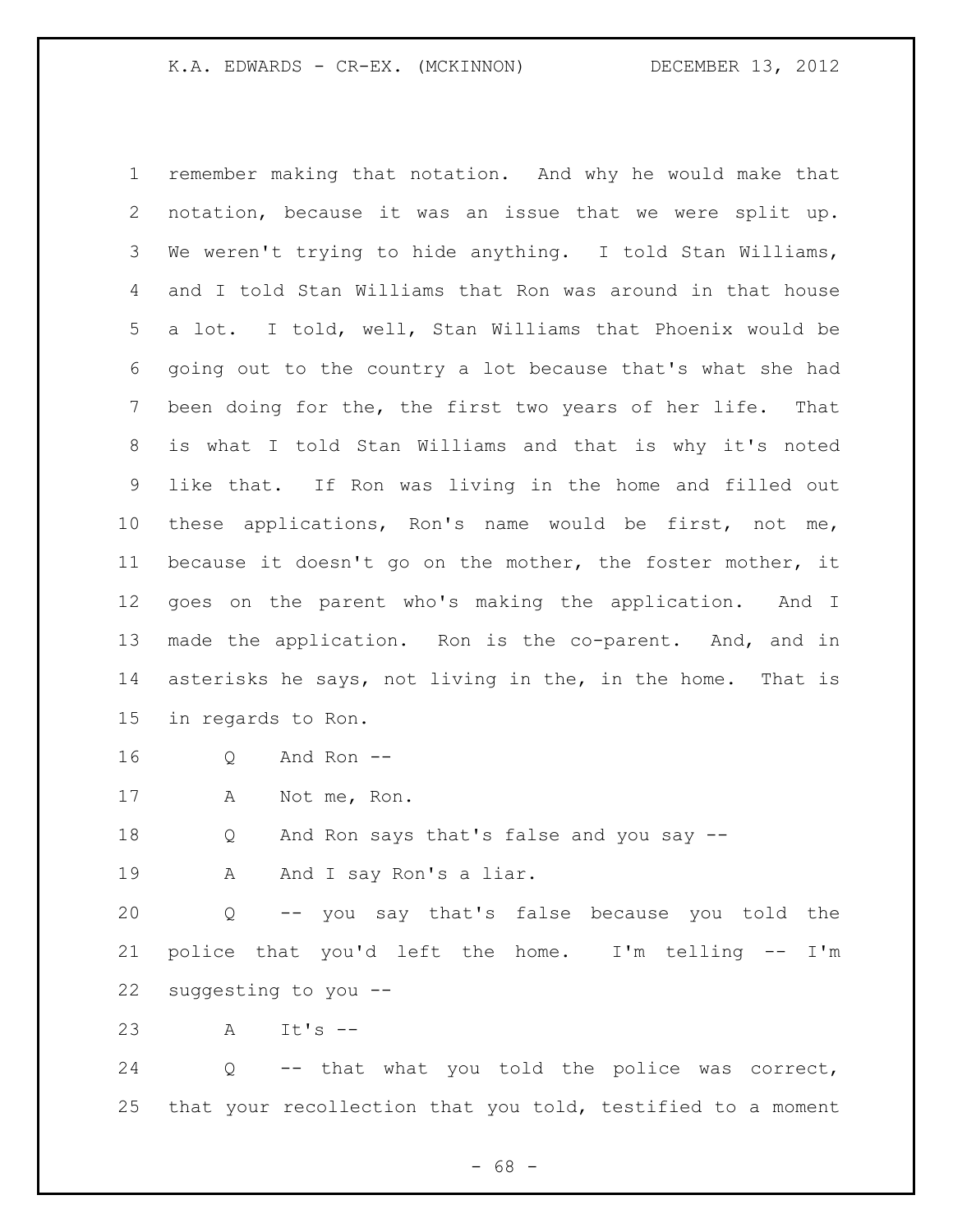ago is correct and that this document is false.

 A I also told this court that my recollection of 2002 is consistent with Phoenix being placed in my home in the fall of 2002. Instead of September of 2003 she would have been placed in my home in September of 2004. THE COURT: No, the question -- 7 THE WITNESS: Or, sorry, 2002. THE COURT: The question was whether, in your view, this document is false. That was the question. 10 THE WITNESS: This document? 11 THE COURT: Yes. 12 THE WITNESS: I do not believe -- or I believe that this document is false because I don't recall seeing my signature on this document. This is one document that isn't filled out by my handwriting and everything else, including the police checks, are filled out in my handwriting, signed by Ron, signed by me, hand delivered by me to wherever the office is. BY MR. MCKINNON: Q Well, if we look at the one that you did sign, it's got the same date on it. A It's got the same date on it, but was this put together in front of me? I don't recall whether this was

put together in front of me. Do I recall signing it? If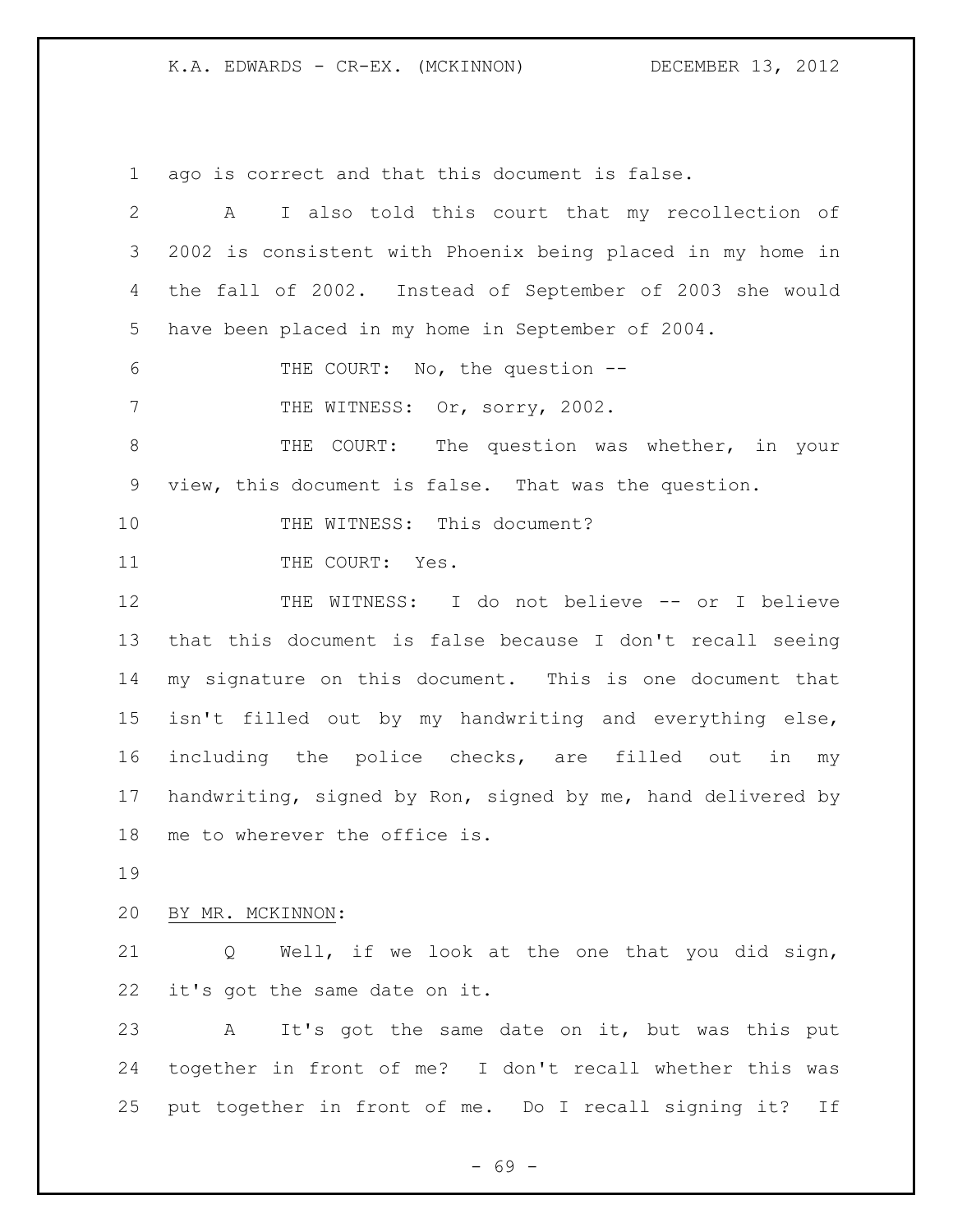my signature is on there. Do I recall being left a stack of papers, including the criminal record checks? Yes, I do. Do I remember filling them out and getting Ron to -- stopping by Ron's house to get his signature on them while I went -- I, I know it was in the Exchange District or the, the, the old district. I can't tell you exactly where the building was, but went right past Ron's house, got him to sign these documents and hand delivered them to intake -- the, the front counter. 10 THE COURT: All right. 11 THE WITNESS: That is how CFS got those documents. BY MR. MCKINNON: Q Okay. Let me, let me just try to put to you, rather than go through it in this detail, I'll put to you my -- 18 A Why not go through it in detail -- Q I -- A -- because when you go through it in detail you get the truth. THE COURT: No. No. No. Mr. McKinnon is entitled to put the questions he wants and you have a counsel here that will ask any questions that feels necessary.

 $- 70 -$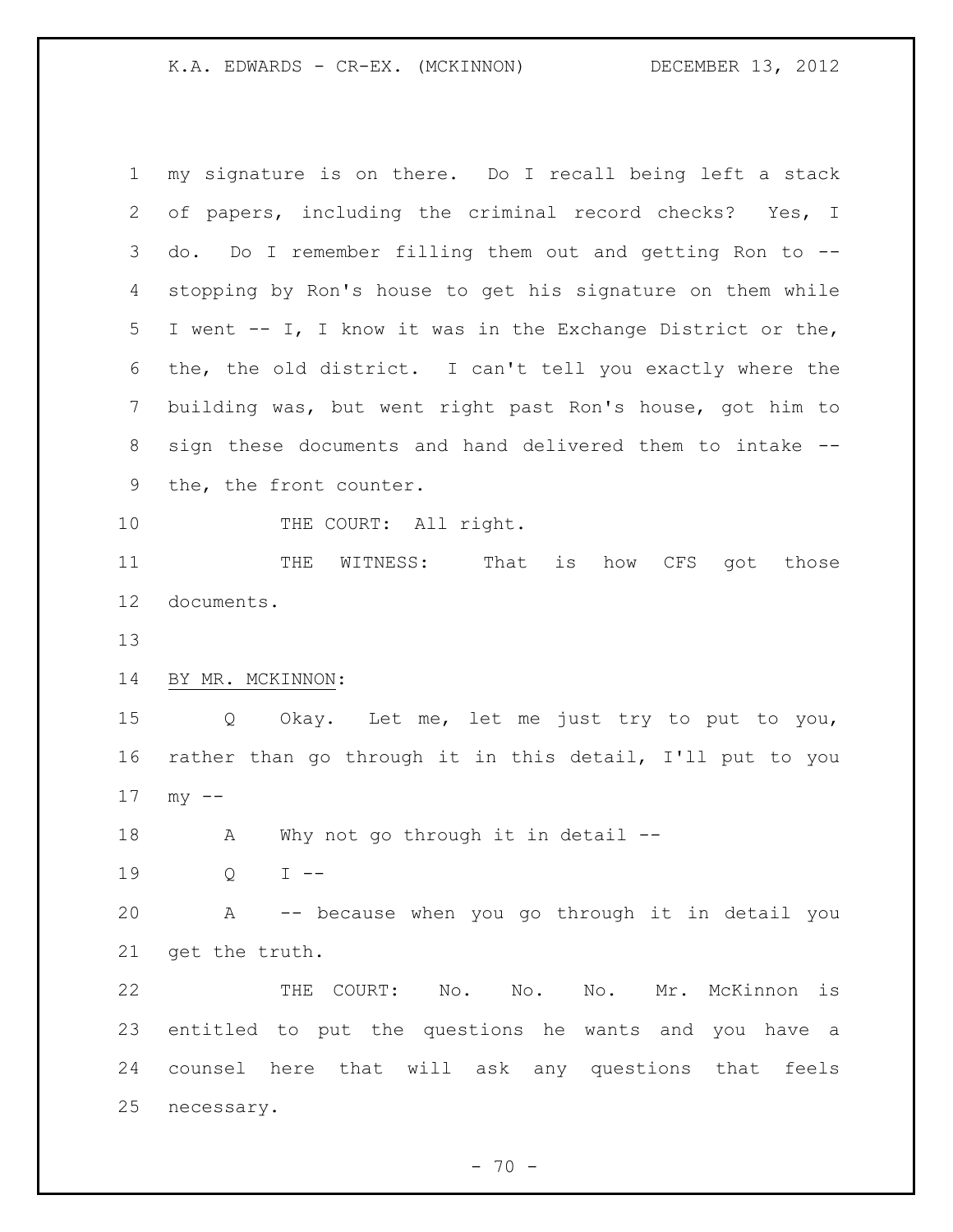THE WITNESS: I understand how it works, Your Honour. I just, I mean by that is it's in the details that you will find the truth.

4 THE COURT: Okay.

## BY MR. MCKINNON:

 Q My suggestion to you is that in 2003 Ron was living in the house and you were out of the house. Ron was working evenings. Phoenix was staying in the home, being cared for by your 11-year-old and your 13-year-old, and that you were coming by during the day sometimes but not all the time. Ron was becoming tired, Ron was worn out and he wasn't getting the support from you that he needed to fulfill his obligations. That's my suggestion to you.

A In 2003?

Q In 2003.

 A Well, my suggestion to you is that if my recalling leaving in 2002, my husband, you need to attach the apprehension of two thousand, the summer of, of 2002. Everything happened that you have down here. Move it ahead one year. If I'm recalling not being in the home in 2002, in the summer of 2002, then I'm telling you the apprehension happened in summer of 2002. If I wasn't in the home in two -- do you understand what I'm saying?

Q I think I have your evidence on the point. I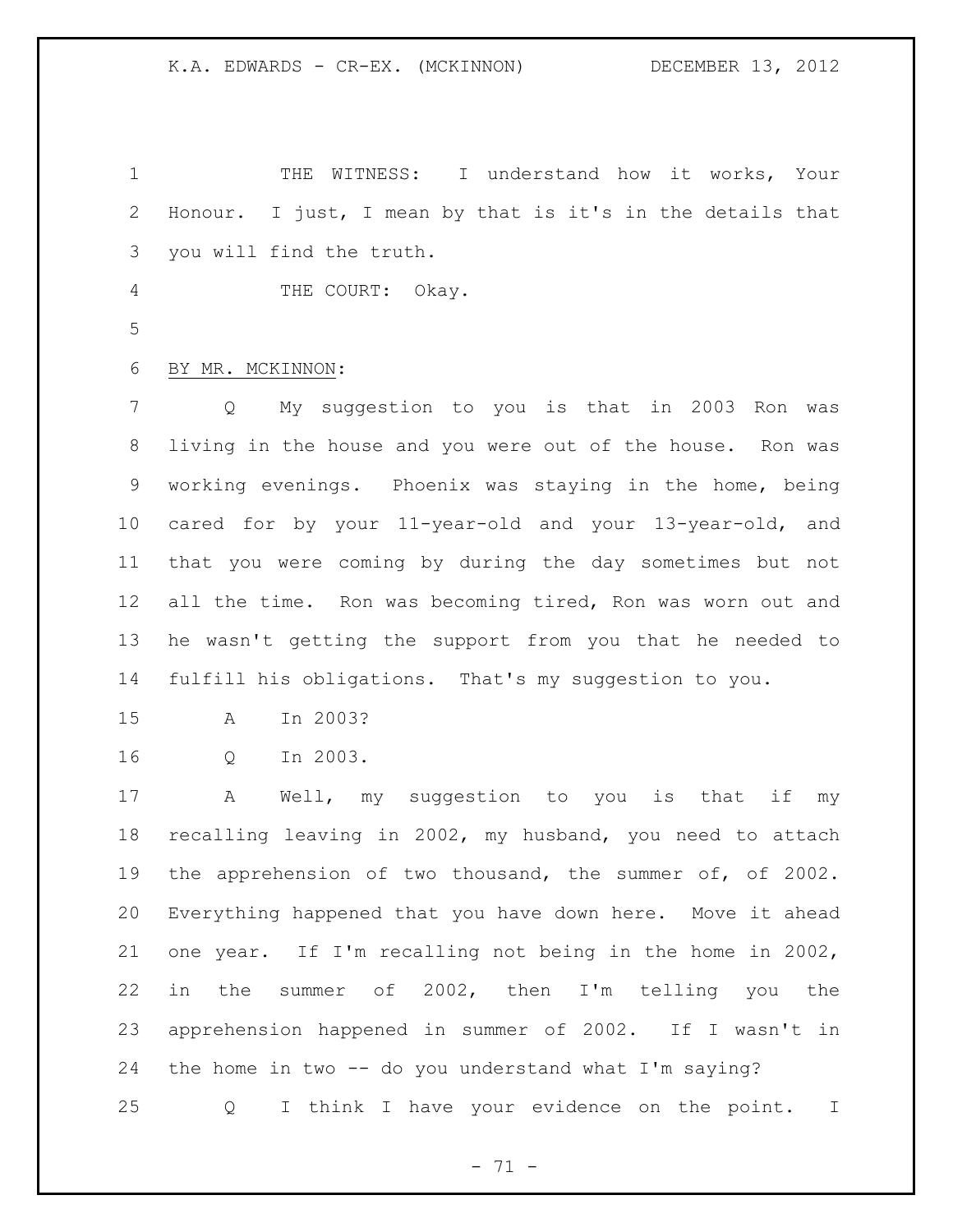think I know what you're saying? A Do you? Q Yes. A Because I really don't want to be misconstrued on this. Q I think I have your point. A If I wasn't in the home in 2003 -- 8 THE COURT: (Inaudible). THE WITNESS: -- it was because I left December of 2002. 11 THE COURT: Is there, is there --12 THE WITNESS: If --13 THE COURT: -- anything else you want to say, and then we'll have Mr. McKinnon's next question. 15 THE WITNESS: Yeah. 16 THE COURT: Say it. 17 THE WITNESS: Well, I don't want to be done is 18 that my, my, my vague recollection that, my, my recollection for six years that has become fuzzy because of all these mixed-up dates and all this stuff, fuzzy, right, that doesn't mean I left in 2002 and Ron was her foster, foster parent for the apprehension of 2003 and all that, because that all occurred with me in 2002. I could be wrong on that date and it could be 2003, but I was not out of the home for a year and a half before Phoenix was taken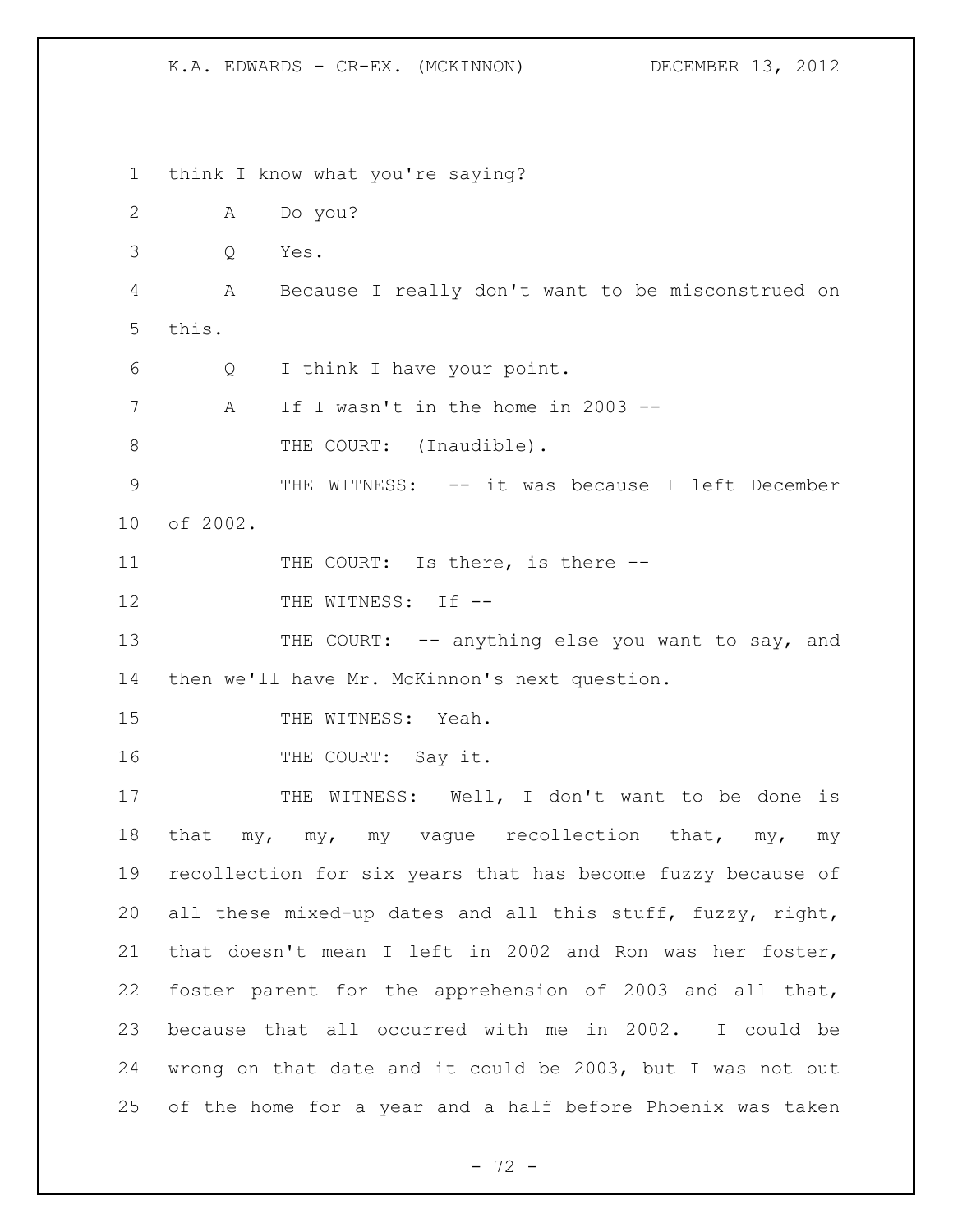from Ron's house. I was out of the house the maximum five months and she was gone. So you're not going to set me up by saying and have the press publish that I was collecting welfare and blah-blah-blah -- 5 MR. MCKINNON: (Inaudible). THE WITNESS: -- by twisting it around. If it was  $-$ 8 THE COURT: Well, he --9 MR. MCKINNON: I want you --10 THE WITNESS: -- 2002 I left --11 THE COURT: Mr. McKinnon is not talking about welfare. 13 MR. MCKINNON: Yeah. 14 THE WITNESS: I know he's not. BY MR. MCKINNON: Q It's important to me -- A I am tell -- Q -- that you understand I'm not asking you about welfare. 21 A I understand that. Q And I'm not accusing you of anything -- A I -- Q -- I'm just -- A  $-$  don't think that  $-$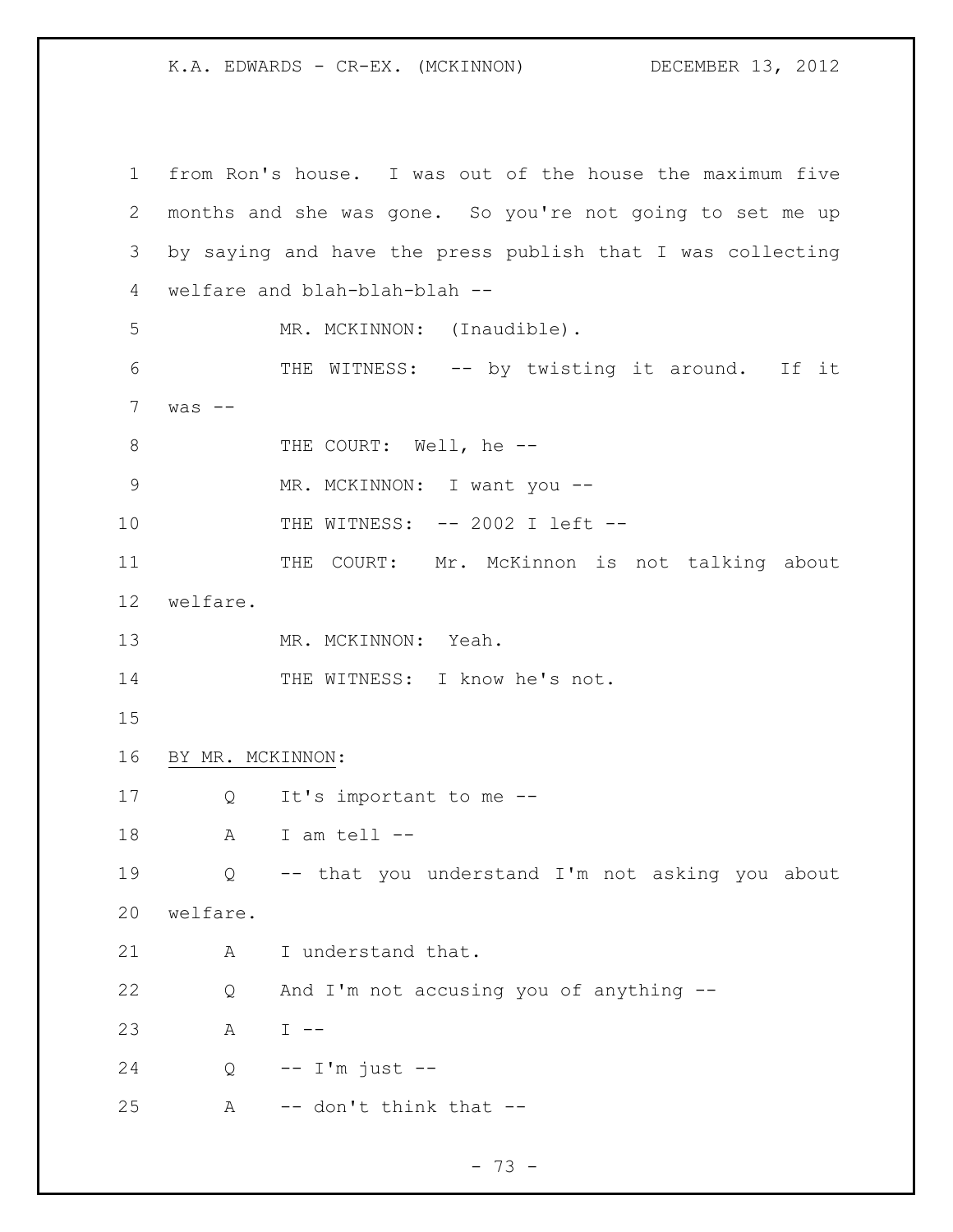Q -- trying to understand if this event in 2003 you were out of the home, and you say it was in 2002, and I think we have your evidence on that. A Okay. If it was -- if, if you're talking about the event in 2003, to sum it up, if I was out of the home, no, I was not out of the home in summer of 2003. Q Okay. A But despite what my recollection to the police was within days of the discovery of Phoenix. 10 THE COURT: All right. Now, what's your next question, Mr. McKinnon? BY MR. MCKINNON: Q Want to take you, Ms. Edwards, to your application for licence to operate and maintain a children's foster home. 17 A All right. Q These are dated September of 2003. It's Commission disclosure 1780, page 36634. And if we scroll down to the bottom, I believe you told Ms. Walsh yesterday that that was your signature.

22 A And my handwriting, yes.

 Q Yes. And so you were making an application to be a foster parent for one child. That would be Phoenix? A One child.

- 74 -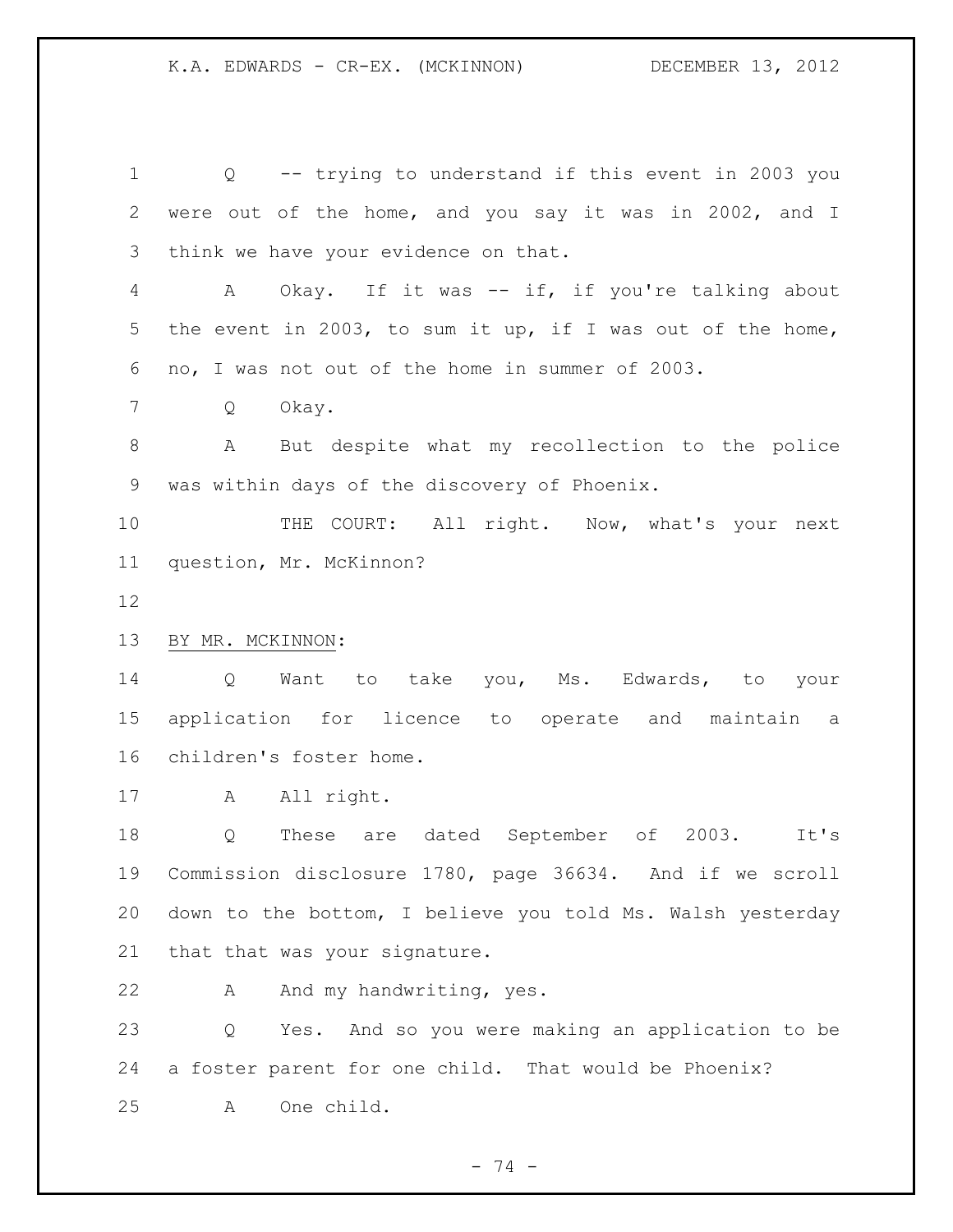Q Right. A Just for Phoenix. Q And if we turn to the next page, that's your handwriting? A Yes. Q And if we turn to the next page, that's your handwriting? 8 A Yes. Q And on the third question down: "Have you or any member of your immediate family received child and family services from an agency in Manitoba or elsewhere?" You answered that question: "No." A I did answer that question no. Q Okay. 22 A And the time has slipped my mind. Q And I'm not going to ask you to reveal any details of the, the -- A And --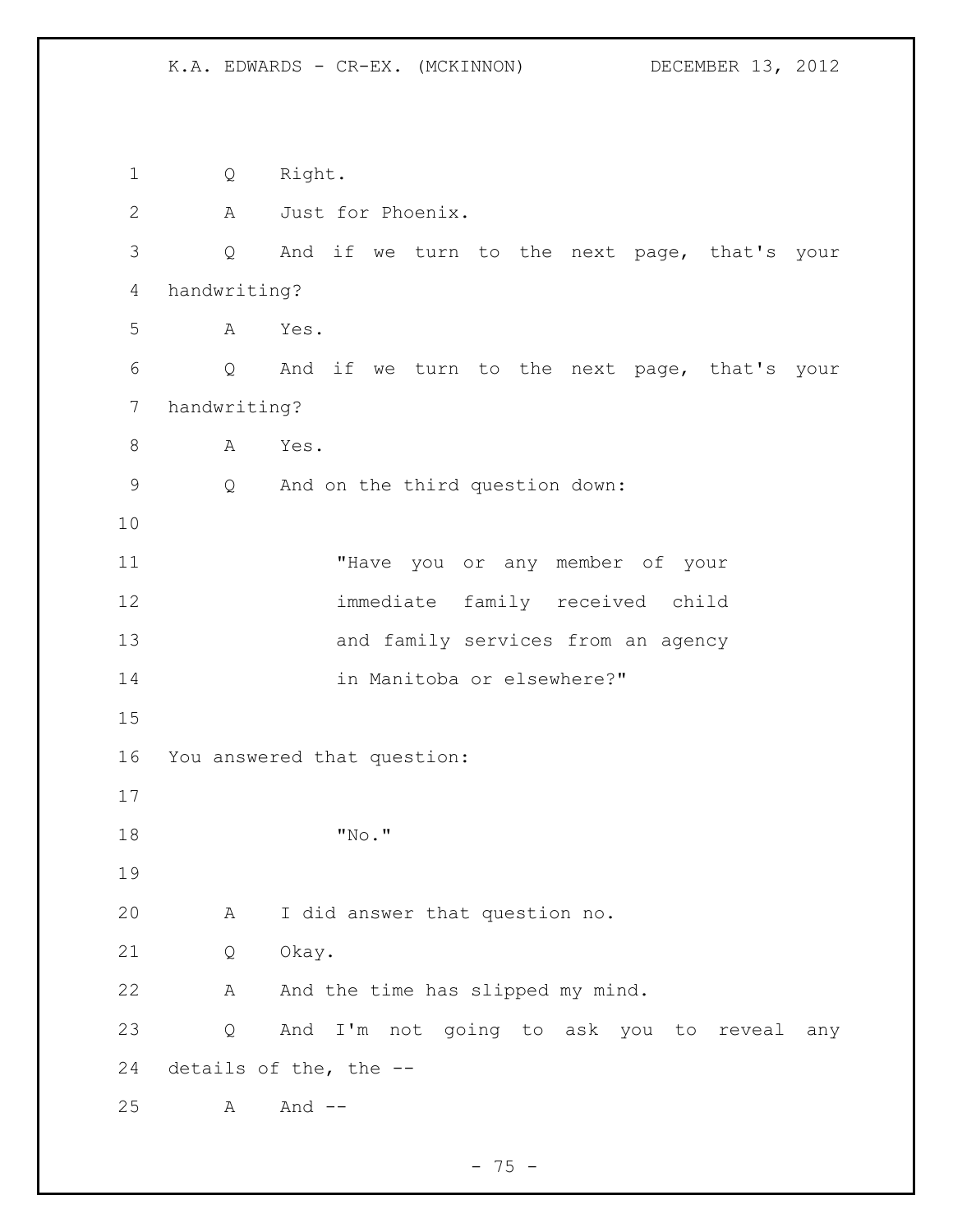Q -- the file you spoke of yesterday.

A I understand.

 Q I'm not going to ask you about that. Other than 4 what you've already disclosed yesterday, and if, if my notes are correct, what you disclosed yesterday was that your daughter had been apprehended for one year.

7 A I was -- yes, about approximately one year.

 Q And it's your evidence that you forgot about that when you filled this application --

 A Yes. It was 20 -- my daughter, at, at this time in 2006, my daughter was 23 years old. It happened 22 years ago, so I think that if social workers can forget very important details of their, their apprehension working for the government, me living -- my, to me it was a minor glitch in my life because, sir, (inaudible) didn't divulge the details.

Q I don't --

18 A I, I want to. I was --

Q I'm not asking you to --

 A -- beaten, my daughter taken from me -- not taken from me, worse, we're, we were apprehended together. We were split up and I was thrown out there to deal with a man all by myself. I fought to get my daughter back. One year. In fact, it was -- I was pregnant -- I was living with my brother for a little while. They were fostering us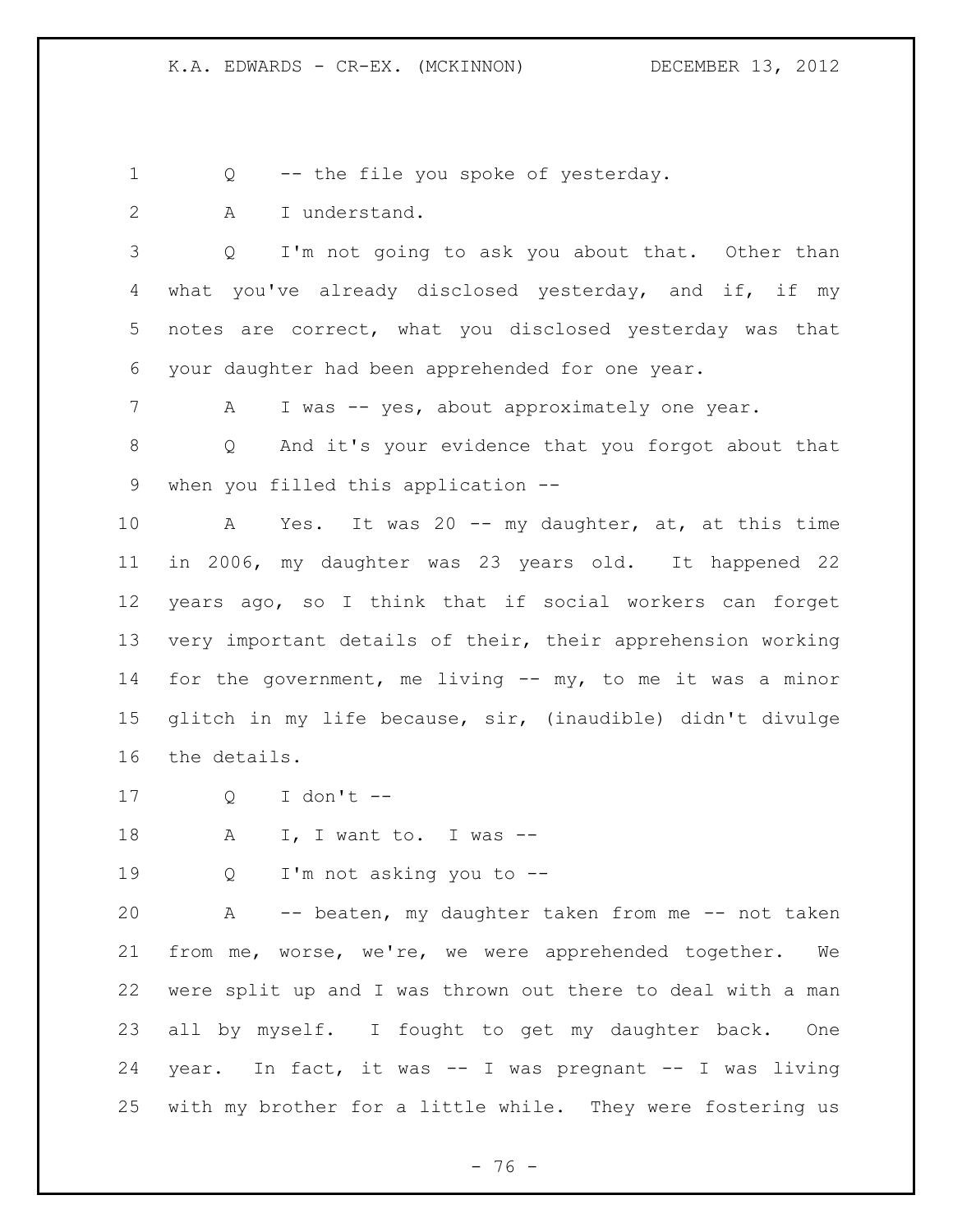both.

| 2               | THE COURT: I think I --                                     |
|-----------------|-------------------------------------------------------------|
| 3               | THE WITNESS: And I got my daughter back and I               |
| 4               | have never had any other involvement, not even a check to   |
| 5               | see if my daughter was all right, involvement with CFS ever |
| 6               | again. So it slipped my mind. I wasn't trying to hide an    |
| 7               | in-care file, and if this Commission would like that file I |
| 8               | would be more than willing to sign it to you, sir.          |
| 9               |                                                             |
| 10 <sub>o</sub> | BY MR. MCKINNON:                                            |
| 11              | I'm not asking for it. What I'm suggesting to<br>Q          |
| 12              | $you --$                                                    |
| 13              | Is that I lied on my application.<br>Α                      |
| 14              | -- is that you -- it's not credible that you<br>Q           |
| 15              | could have forgotten that your daughter was apprehended --  |
| 16              | It is credible. Well, then it's not credible<br>A           |
| 17              | that the, that the social workers didn't forget -- that,    |
| 18              | that social workers forgot.                                 |
| 19              | Q<br>But, but --                                            |
| 20              | No.<br>Α                                                    |
| 21              | -- Ms. Edwards, you only have one first daughter.<br>Q      |
| 22              | Guess what, I know that. And you're just --<br>Α            |
| 23              | And, and social workers have thousands of cases.<br>Q       |
| 24              | Yeah.<br>You want to know something about those<br>A        |
| 25              | thousands of cases? Going on your point, you only have one  |
|                 |                                                             |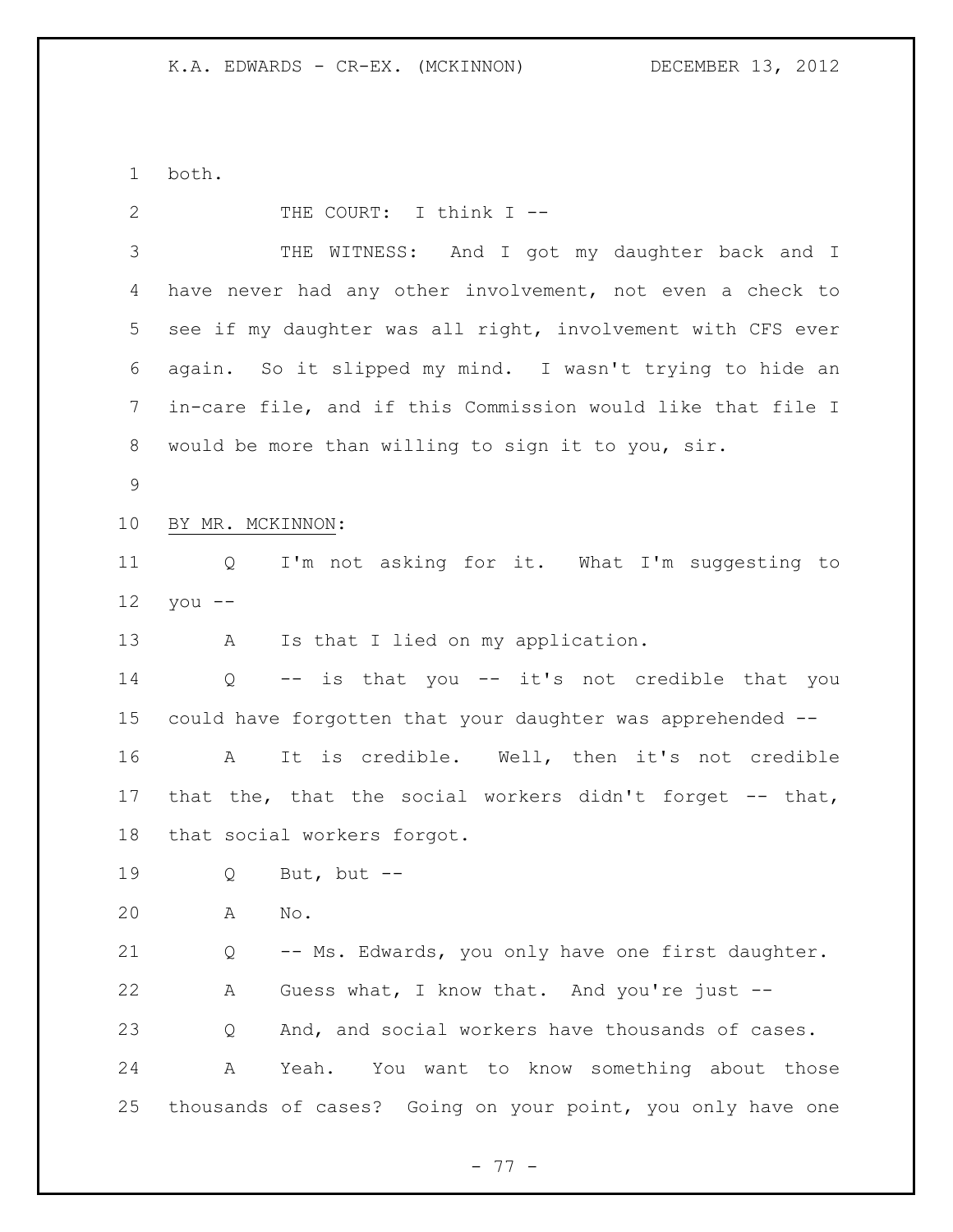first daughter, when a daughter is apprehended from a mother, she screams and she cries and she says, no, don't take my, don't take my baby, don't take my baby. And then social worker, she calls the police and the police come down and they call her agitated, angry, unruly, unco- operative, resisting. 7 Q And, and your, your view is that, that this apprehension of your -- A I'm -- 10 Q -- daughter was --11 THE COURT: Just a minute, Witness. BY MR. MCKINNON: Q -- unwarranted, and that is why, I'm suggesting 15 to you  $--$  A Oh, no. 17 Q -- you have a distrust -- A No, no, no, no. Q -- of CFS. A Oh, no. I don't think that the apprehension of my daughter was unwarranted. What I think was unwarranted, I was 17 years old, I was living with a man who beat me 23 almost to death. I do not think that my, the apprehension of my daughter was not unwarranted. I think that what they did in regards to my daughter was the right thing to do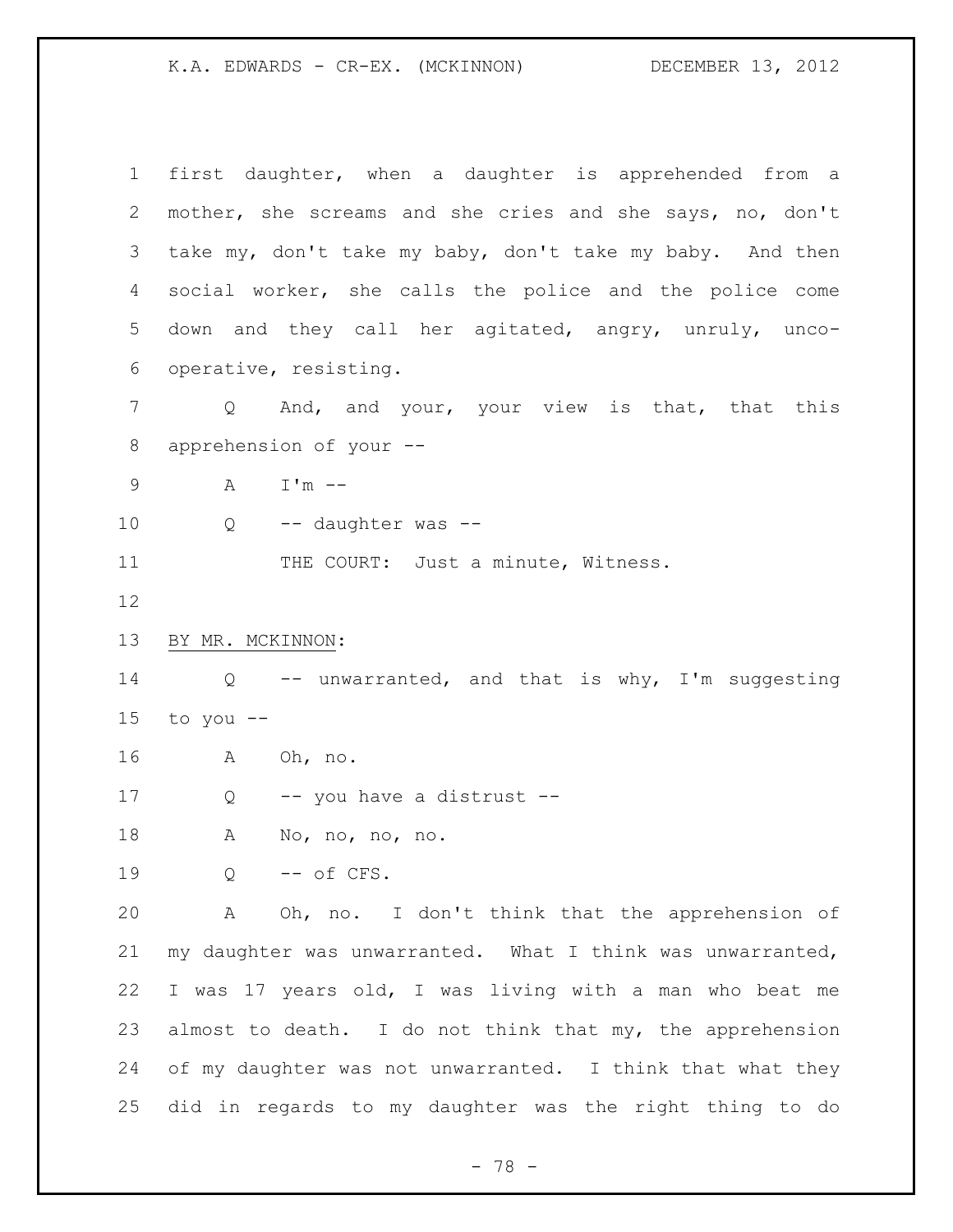considering that I'm five foot, a hundred and twenty pounds and had a man beating me, and I couldn't protect me nor my daughter, but I was 17 years old. What I do know is we were -- when I was put in a foster home and my daughter was put in another foster home and then my brother went and fostered us together. At 18 years old I was told, you have to move out of your brother's home, get a job, get an apartment. I did this. THE COURT: All right. Now, just a minute. I'm not -- have you got an answer to your question, Mr. McKinnon? MR. MCKINNON: I can't remember what the question was, Mr. Commissioner. I, I'm going to move to another area. THE WITNESS: I do. I remember what the question was. Can I refresh? 17 THE COURT: No. If Mr. McKinnon is satisfied with what you've said, he's entitled to move on to his next question. MR. MCKINNON: Yeah, I'll move to the next question, Mr. Commissioner. BY MR. MCKINNON: Q I want to move to another area. I'm taking you back to your letter to the premier, and we're talking here,

- 79 -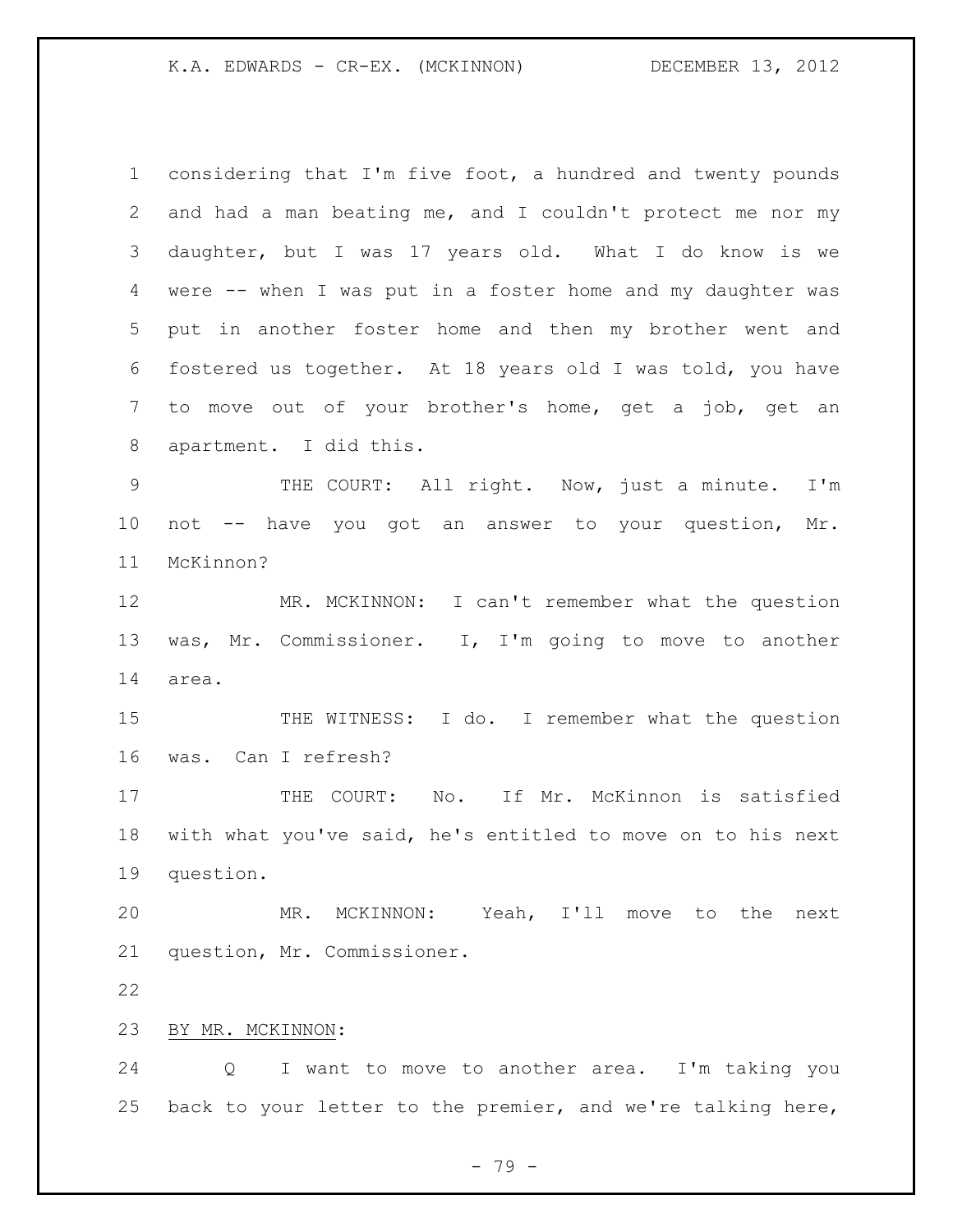it's at page four, which is 12405. And you refer to November 2002, the meeting with Stan Williams. We've heard other evidence this was in October 2003. I want to ignore the date, okay, let's just talk about the content. You say in the letter to the premier: "Stan Williams speaks to me over 8 the phone" It's, you say: We had not seen or heard -- sorry, we had not seen her: "(He had not seen her or myself since dropping her off in July) asks me my opinion as to whether 16 her father should, or is ready to 17 take care and control. Being 18 completely honest, I said 'No'" You see that? A Yes, I do see that.  $Q$  And if  $I$  -- A But also know more documents were sent to the, sent to the premier from March of 2000. THE COURT: Just a minute. Let's hear the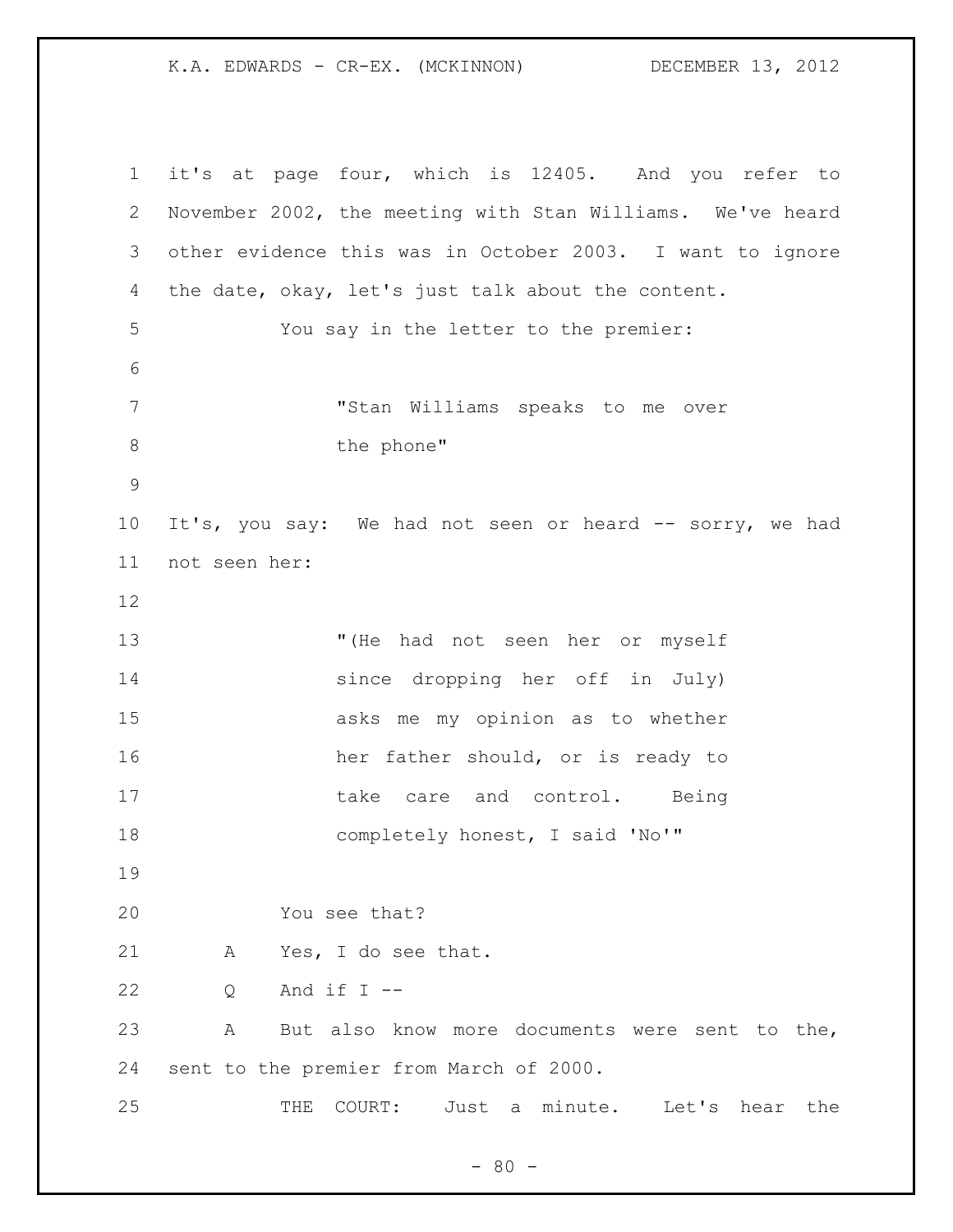question. BY MR. MCKINNON: Q When you were interviewed by the police, you made reference to this as well. A Absolutely. 7 Q At CD112, page 5079. And you'll see that first paragraph you're talking about -- A Yes, I do. Q -- them giving Phoenix back to the father. A Yes. Q And at the bottom of the page you say: 14 "They asked me if Steve was ready. ... I [said], I said ... I wasn't **quite sure.** I didn't wanna, I didn't wanna make that decision 18 'cause, ahm, I just didn't want 19 that decision on me." You see what you told the police? A Yes. Q So I'm asking you to clarify whether what you told the premier is your evidence today or whether what you told the police is --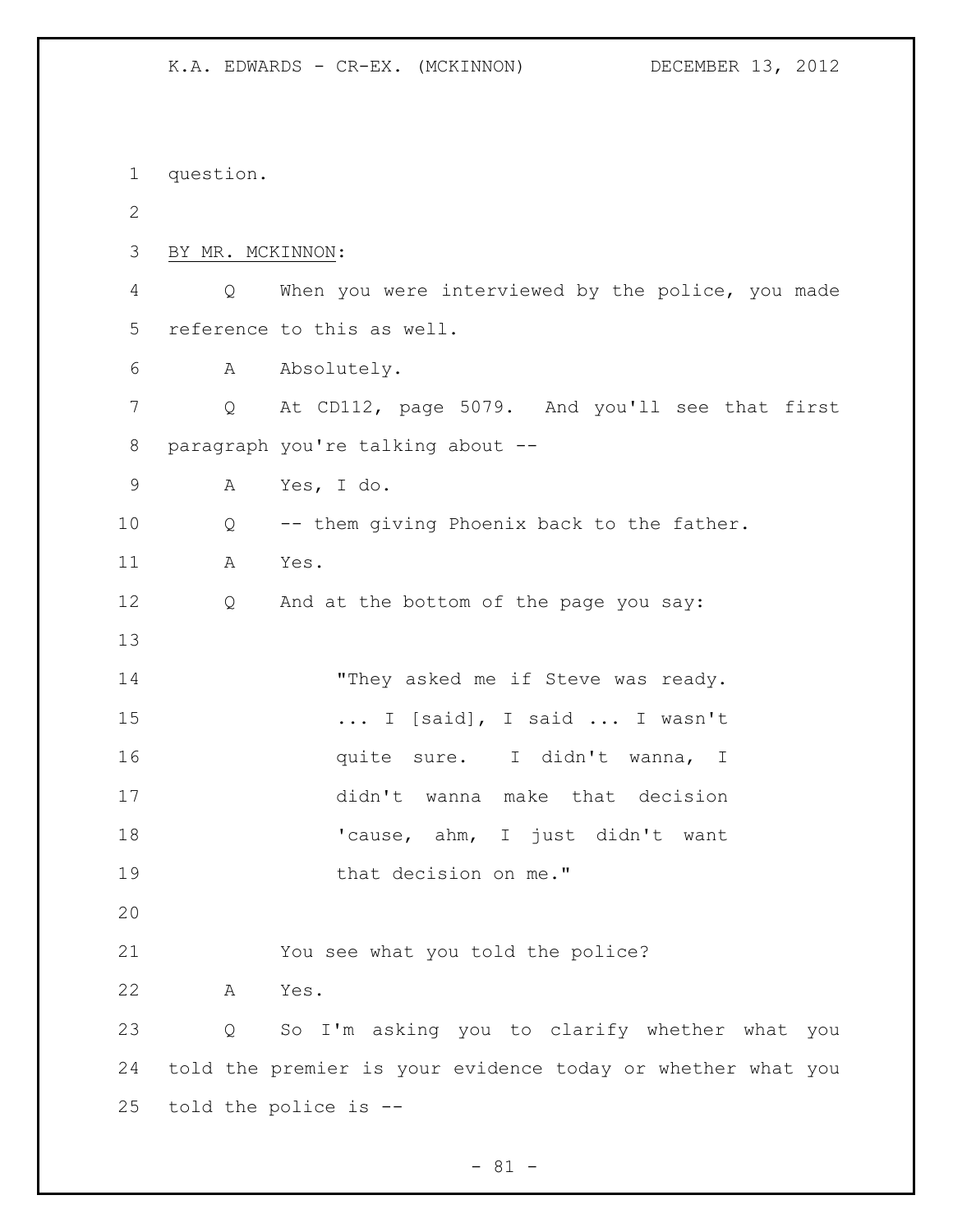A I'm telling --

Q -- your evidence?

 A -- you that that's my answer in its entirety. Did I tell Stan Williams and the police that I didn't think that -- and everybody in this room that I thought Phoenix should go home to Steve when she did? No, I didn't. Was it because of his -- he wasn't unfit or incapable of looking after her? No, it wasn't. Because Phoenix home was in my home. So you wrap all that together and that's my answer.

 Q My suggestion to you is that you, when you gave your testimony to the police, it would have been fresh in your mind, and you did not tell Stan Williams --

A It would --

 Q -- that you felt Phoenix should be returned to Steve. That's my suggestion to you.

 A You think that my mind could have been clear talking to the police three days after finding out about her death? Really, Mr. McKinnon?

Q That's what I'm suggesting to you, yes.

 A Well, then I'm suggesting -- I can't suggest what I want to suggest.

 Q Is this a situation where your loyalty to Steve is conflicting with your love of Phoenix?

A Did you not hear me when I said that moreover I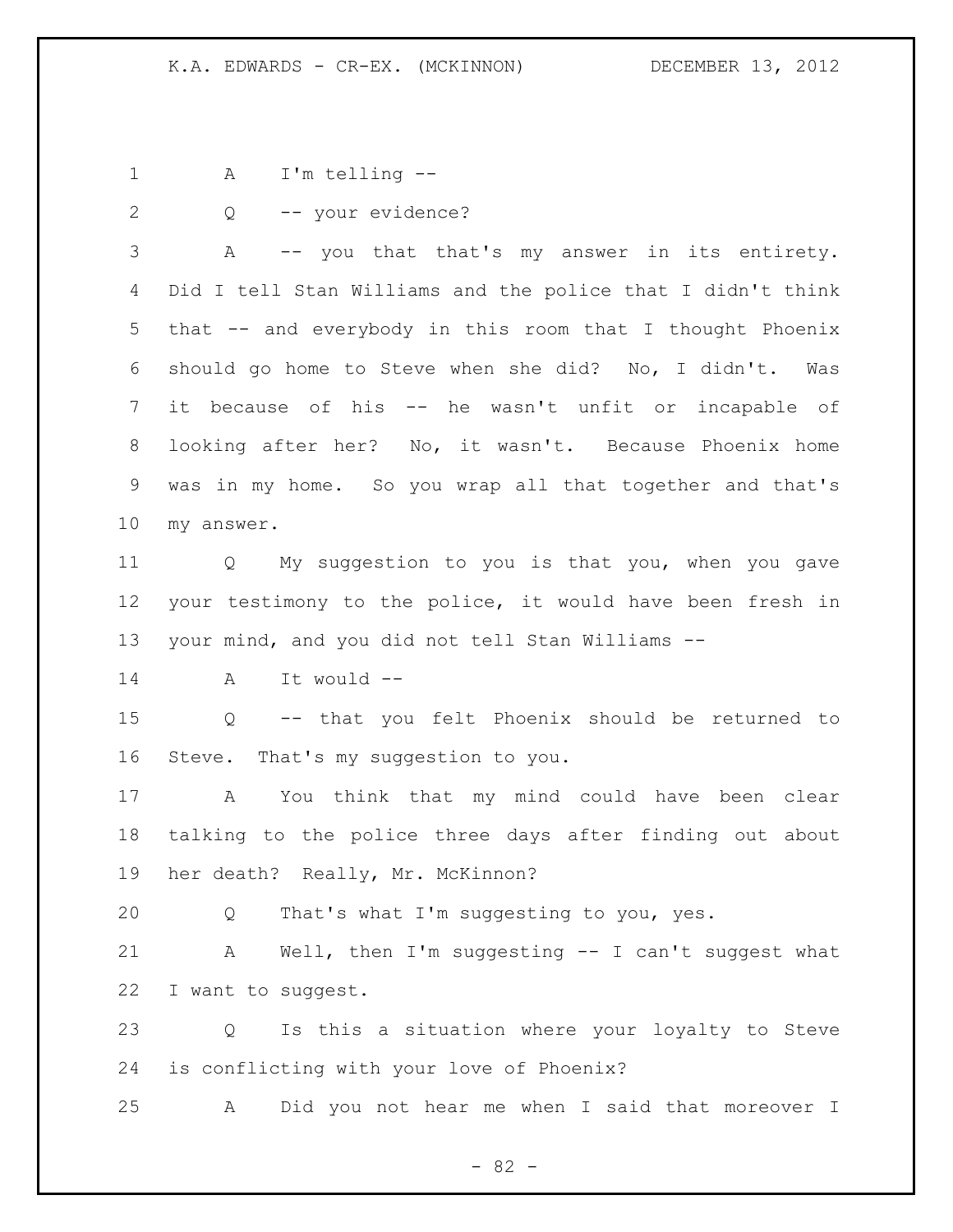had a loyalty to lay -- that laid with Phoenix and not with Steve? And that's what I said, that she wasn't -- that, that he -- that she shouldn't go home in whatever year it was that the apprehension happened and they come and they put her in my home for a month and then took her out? My loyalties laid with Phoenix. The second Steve asked me to look after her, it wasn't about, okay, let's, you know, come over and party and, and play some guitar the way that it was before. It was about Phoenix and not Steve and I anymore. And this fight has been about a promise made to Phoenix and to provide justice for Phoenix. It's very -- there is a loyalty to Steve, don't get me wrong, but my loyalty lays with a five-year-old slain tragic child.

 Q Okay. I want to move to another issue. We heard from Steve in his evidence that some time after Phoenix was returned to him in October of '03, Steve agreed that Samantha could parent Phoenix. According to my notes, Steve testified that Samantha came by and got Phoenix and that Steve gave her clothes. He testified that he thought it was okay, Samantha was Phoenix's mother. Were you aware of that?

 A That he testified to that? 23 Q No. When it happened, that, that Steven had given Phoenix over to Samantha in the fall of 2003? A Given? I don't know what that means. Given

- 83 -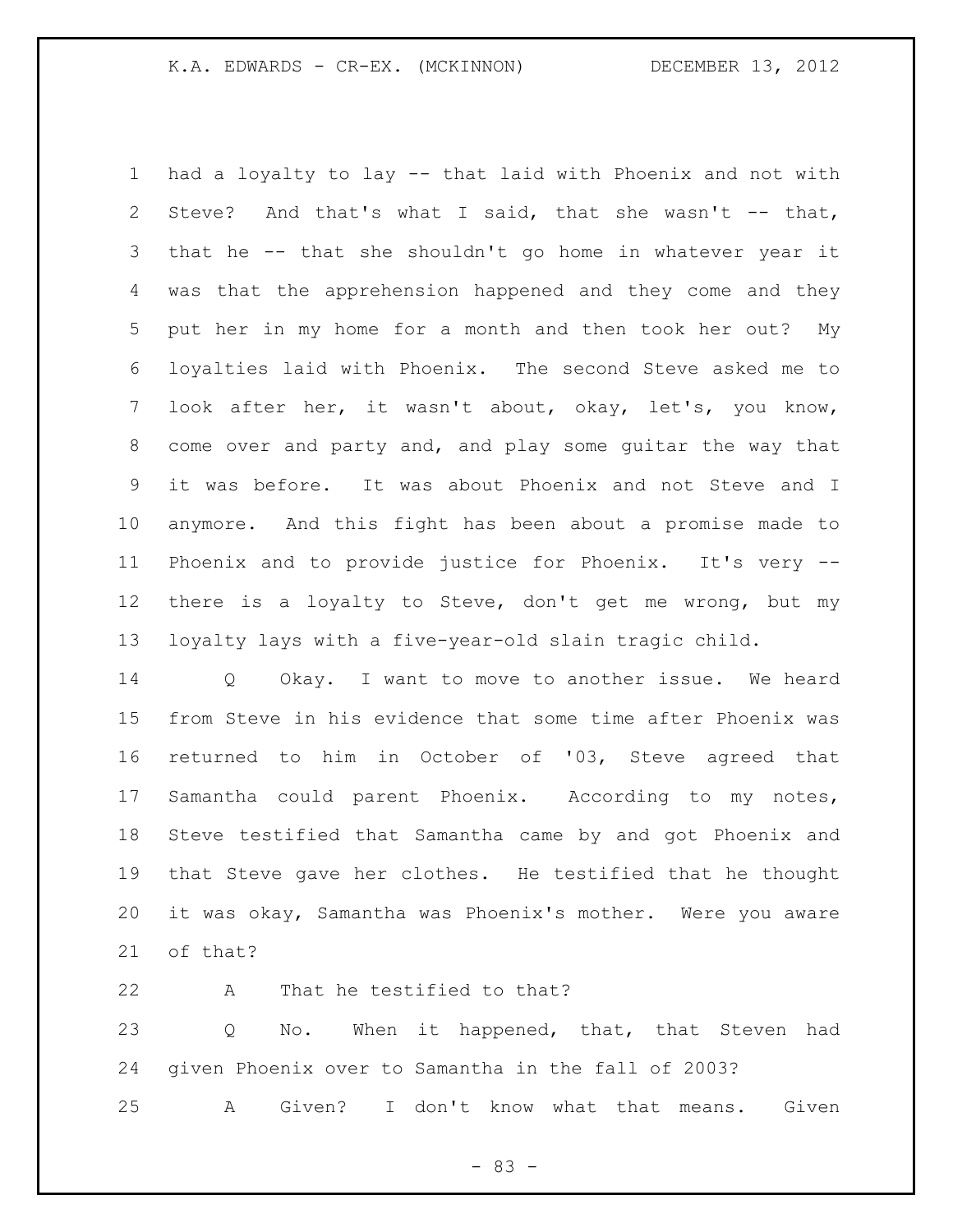- Phoenix over to Samantha?
- Q Yes. Placed --
- A To parent?
- Q Yes. Were you aware?

 A Didn't have to. He hadn't given Phoenix to Samantha to have a visit and she was his -- (inaudible) thought she would do this, for starters. Her, her mom, her mom wasn't around for all these times, so for Steve to, to do it could have happened. Was I aware that this happened? No. Do I think that she was with Samantha for a long period of time when he did this? No, I don't, because she was back visiting with me at 1331 that Christmas.

 Q Well, there was evidence from Steve about the two times that --

A Um-hum.

 Q -- Samantha came to pick up Phoenix. Once was this, and the, and the second time was in April, which was the final time, and I'm asking you about the first of these two occasions. And my understanding is that, and I, I could be wrong, that you and Steven went and picked Phoenix up from Samantha's house because you learned that there was, there was stuff happening in that house.

 A Yeah. We learnt that there was crack going on in the house. You can say that.

Q Okay.

- 84 -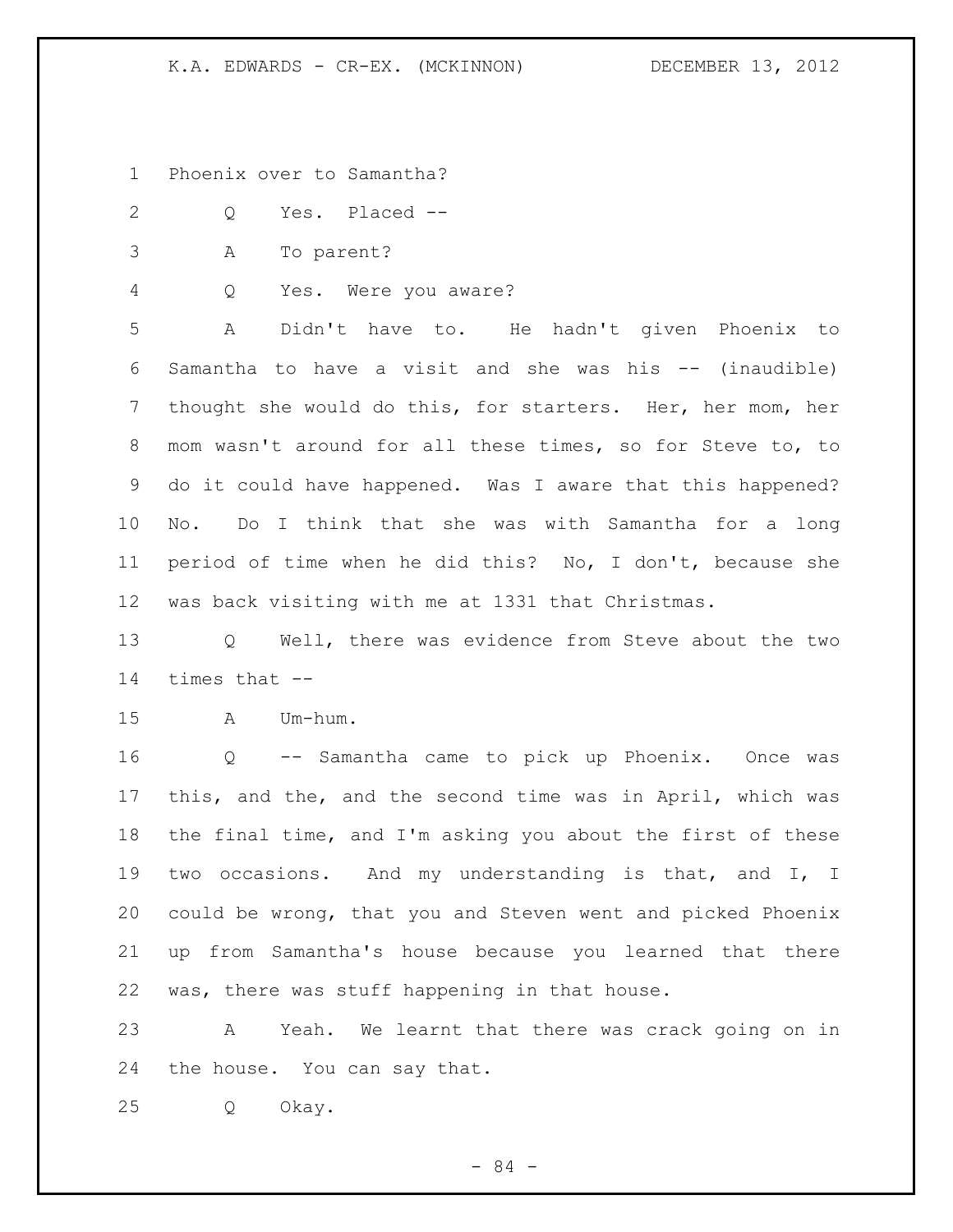1 A And yes, I drove Steve there. But she wasn't there for that long. She was also at my house and with Ron in that time that she was at Samantha's house. THE COURT: Yeah, the question is whether you and Steve picked her up. THE WITNESS: Yes, we did. 7 THE COURT: Yes. BY MR. MCKINNON: Q So you were aware that she'd been given by Steve to Samantha and you had to go and, I'm going to call it an act of protection, you had to take Phoenix back. You had to protect Phoenix from Samantha, correct? A No, I actually believe it was her mother that was smoking the crack, but yeah. Q But, but, but Samantha -- A Yeah. Q -- was exposing Phoenix -- A I'm not saying any -- I'm not testifying to any line, any of that line. I'm not saying anything about Samantha. I don't know Samantha. I don't, never saw Sam -- well, I saw her like seven times. I don't have enough authority on Samantha to speak for Samantha or about Samantha other than the fact that she didn't have anything to do with her child for the first four years of her life,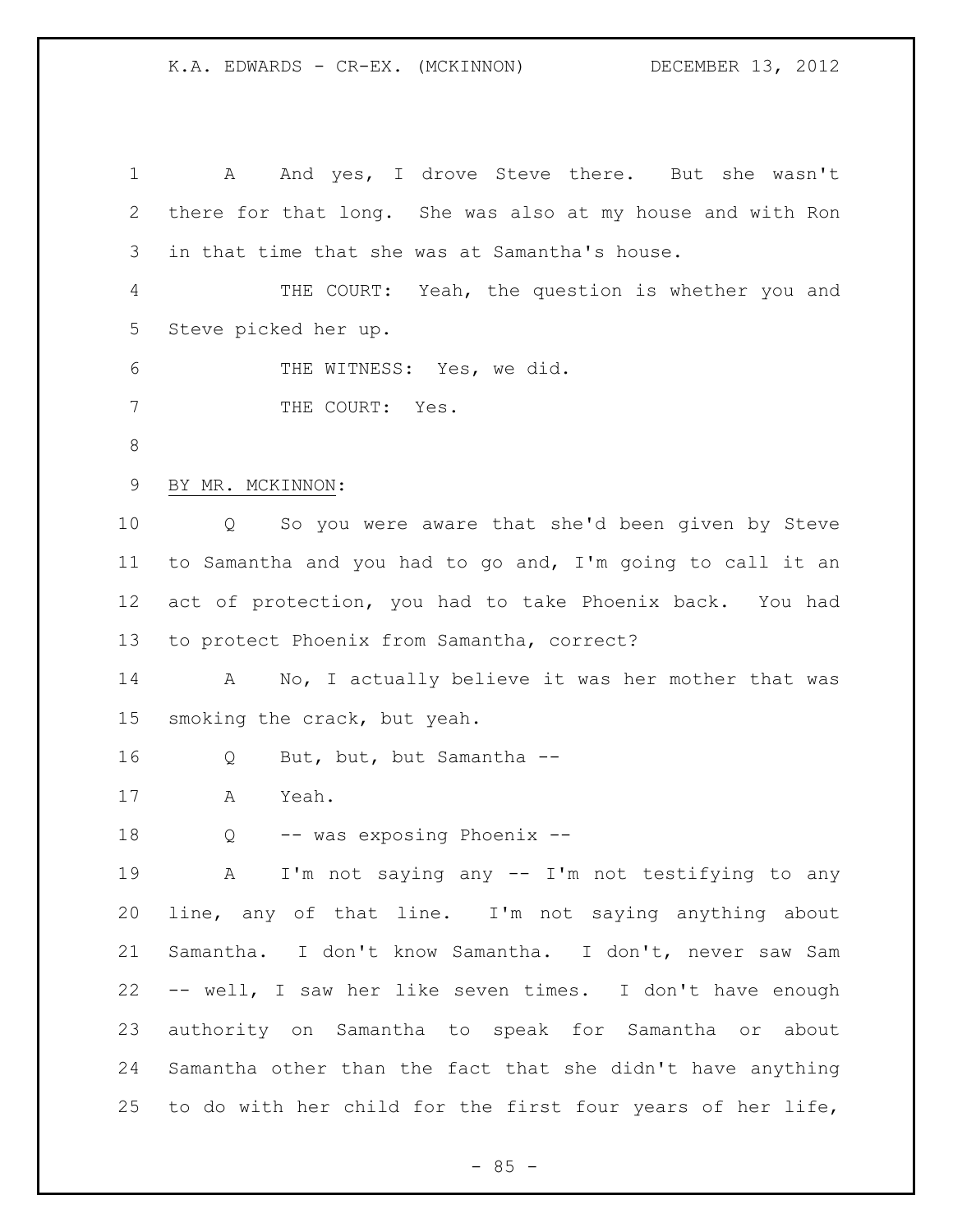or three, depending on whose recollection you want to go with.

 Q Okay. Well, let, let, let me put it this way: You deemed the situation was unsafe and that's why you went to --

A I didn't --

Q -- get Phoenix.

8 A -- deem it nothing. Steve phoned me and said, hey, I'm going to go pick up Phoenix. I didn't know anything about crack until now. But knowing what I know of that -- what I knew from her brother, like he -- Steve, at the time we went to pick up, asked me to go and give him a ride to go pick up Phoenix. That is what we did. Him and another friend and I don't recall who was with us, but another friend went. Steve and I went up to the apartment, took her, not, not forcibly took her, she was all ready, they handed the stuff and, here you go, I went and got in the car and drove away.

 Q I'm trying to understand when you knew about the rock because --

21 A The rock.

Q -- I've got --

A At this Commission.

 Q I thought you testified yesterday that you went to pick Phoenix up because there was stuff happening.

 $-86 -$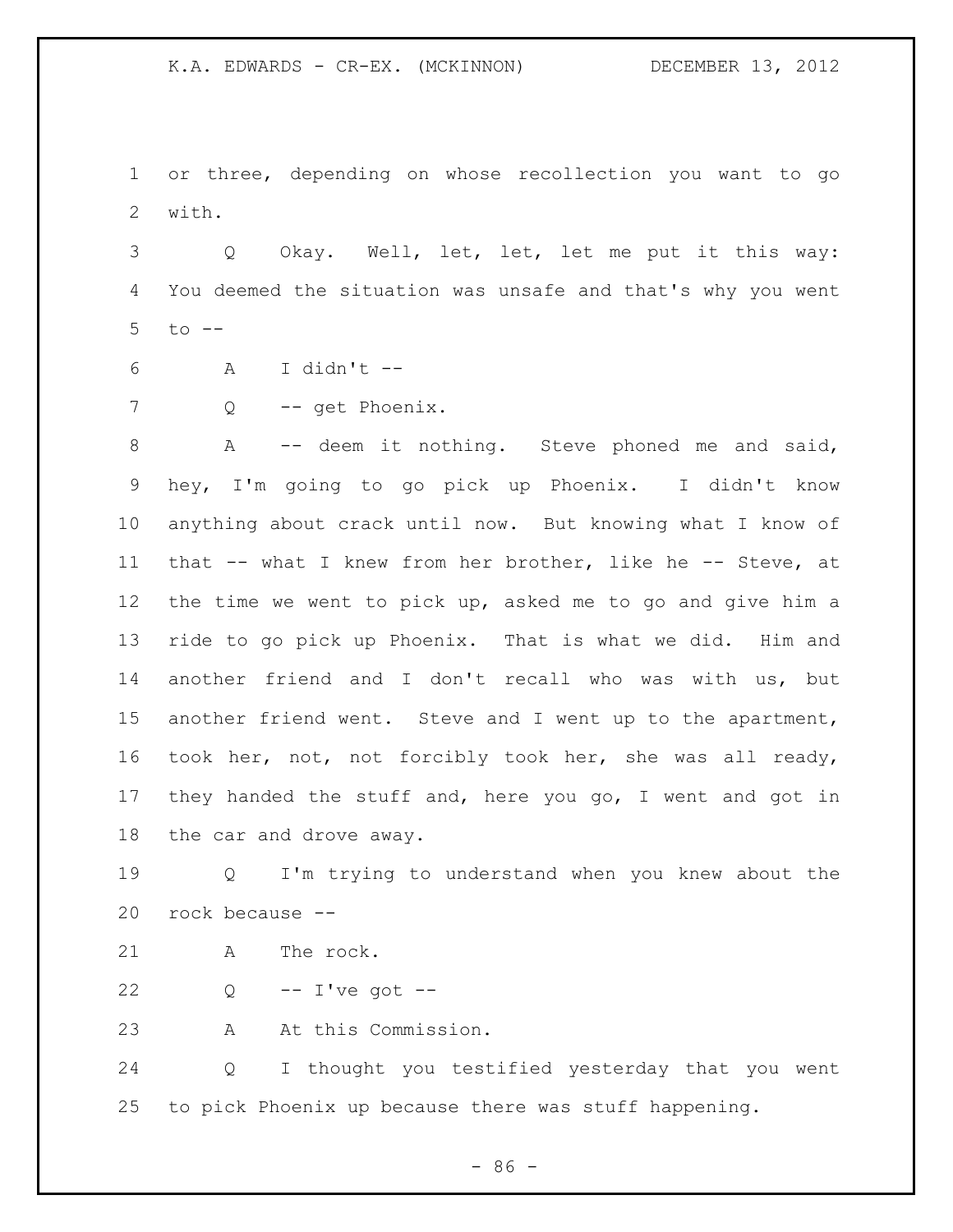A That's because the Commission told me there was stuff happening. I knew that Samantha's mother was a crack addict because I knew her brother very, very well. I knew, 4 I knew Steve and I knew about that, but the, the smoking of the rock and all that I did not know until the Commission disclosed it to me. Q Okay. A Steve didn't disclose it to me. He asked me to go pick up Phoenix. Q And Ron -- 11 A Bottom line. Q Ron testified that you picked up Phoenix in January of 2004, not Christmas. What's your recollection of that? A No. My recollection is we picked her up in January. Q Okay. A However, Samantha didn't have her for a few months. Q And it's your -- A She may have gone to her and come back and gone back to her and come back, and that's how we get to the day of us picking her up in January, but she didn't have her for no two months is what I'm saying. Q And it's Ron's evidence, as I've recorded it,

- 87 -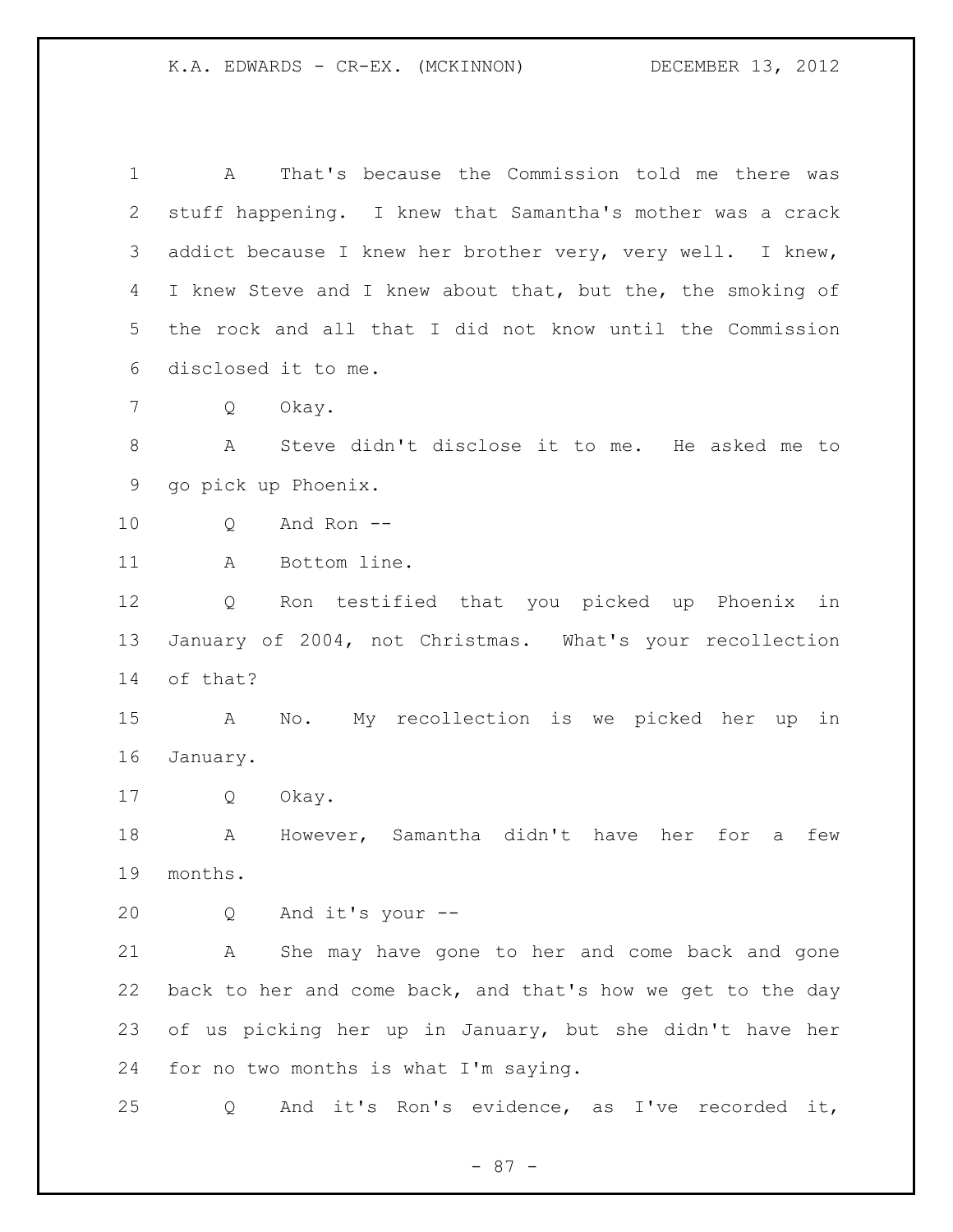that he'd heard Samantha was doing stuff and that he brought Phoenix back to 1331 Sinclair. So did Ron disclose to you what he had heard about what was going on in that house in 2004? MR. GINDIN: Mr. Commissioner, I don't think that Ron said he picked up -- 7 THE WITNESS: No, he didn't. He said I did. MR. GINDIN: -- the child. That wasn't his evidence. 10 MR. MCKINNON: Sorry, if I said that I misspoke. BY MR. MCKINNON: Q What I meant to say is that Ron knew that, that there was something happening in that house. A No, Ron didn't disclose it to me because, you know what, we never talked about Phoenix afterwards. It was something I did not know at the time and when it came to fighting this fight for Phoenix, I was on my own because everybody knew it was going to happen. We all want (inaudible) and I threw in (inaudible) and I want to keep that wound picked. So, no, Ron and I never discussed anything.

 Q Sorry, when you say we all knew what was going to happen, what are you referring to?

A I'm referring to this open a wound, that people

- 88 -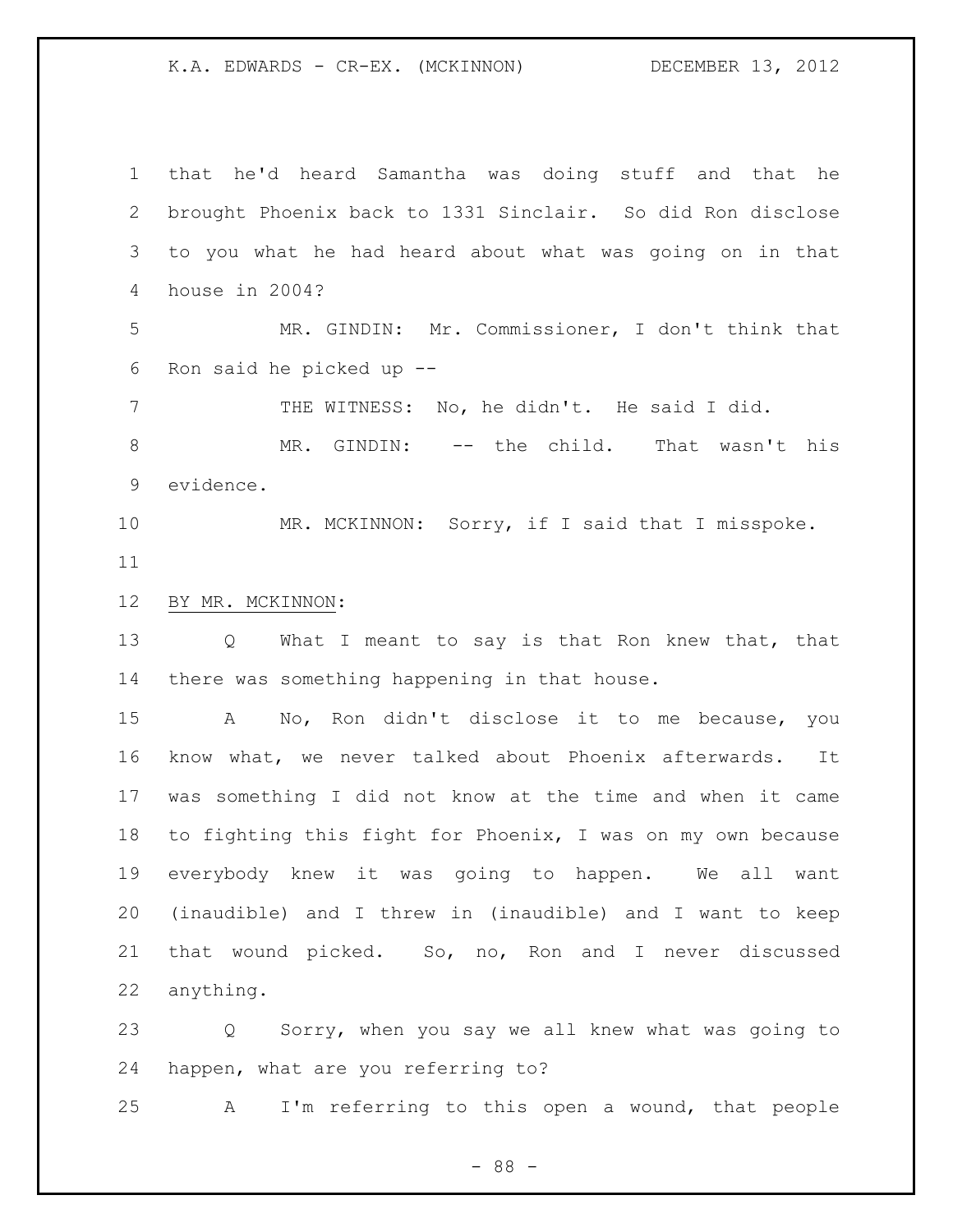-- and I'm sure you're all doing your jobs, keep picking at. My family has been a great support in my fight for justice of Phoenix but we didn't talk about it. My God, her family, the accused's family, they don't talk about it either. The -- THE COURT: All right. Now, Witness, I think it's time perhaps for another break and we, we've gone an hour, I'm sure, since the last one, so let's take another 10 to 15 minutes, whatever seems necessary. And then about how much longer will you be, Mr. McKinnon? MR. MCKINNON: I may go a little bit past 12:30. 12 THE COURT: Well, all right. We'll, we'll take a break now and, for 10 to 15 minutes, whatever is needed, and then we'll go for a half hour will 12:30 and then we'll take a break for lunch. So you, you just take -- 16 THE WITNESS: I, I can't go on, Your Honour. I,

 I, I'm very ... I'm a passion -- I don't mean to be passionate but I (inaudible) and --

19 THE COURT: No, no, that --

20 THE WITNESS: -- it happens.

 THE COURT: That comes through unquestionably, but I think it's -- I think you'd, you'd benefit for a break now, and so just to make it easier for everybody, I think we'll just adjourn for, for, for 15 minutes and then we'll carry on. Okay.

- 89 -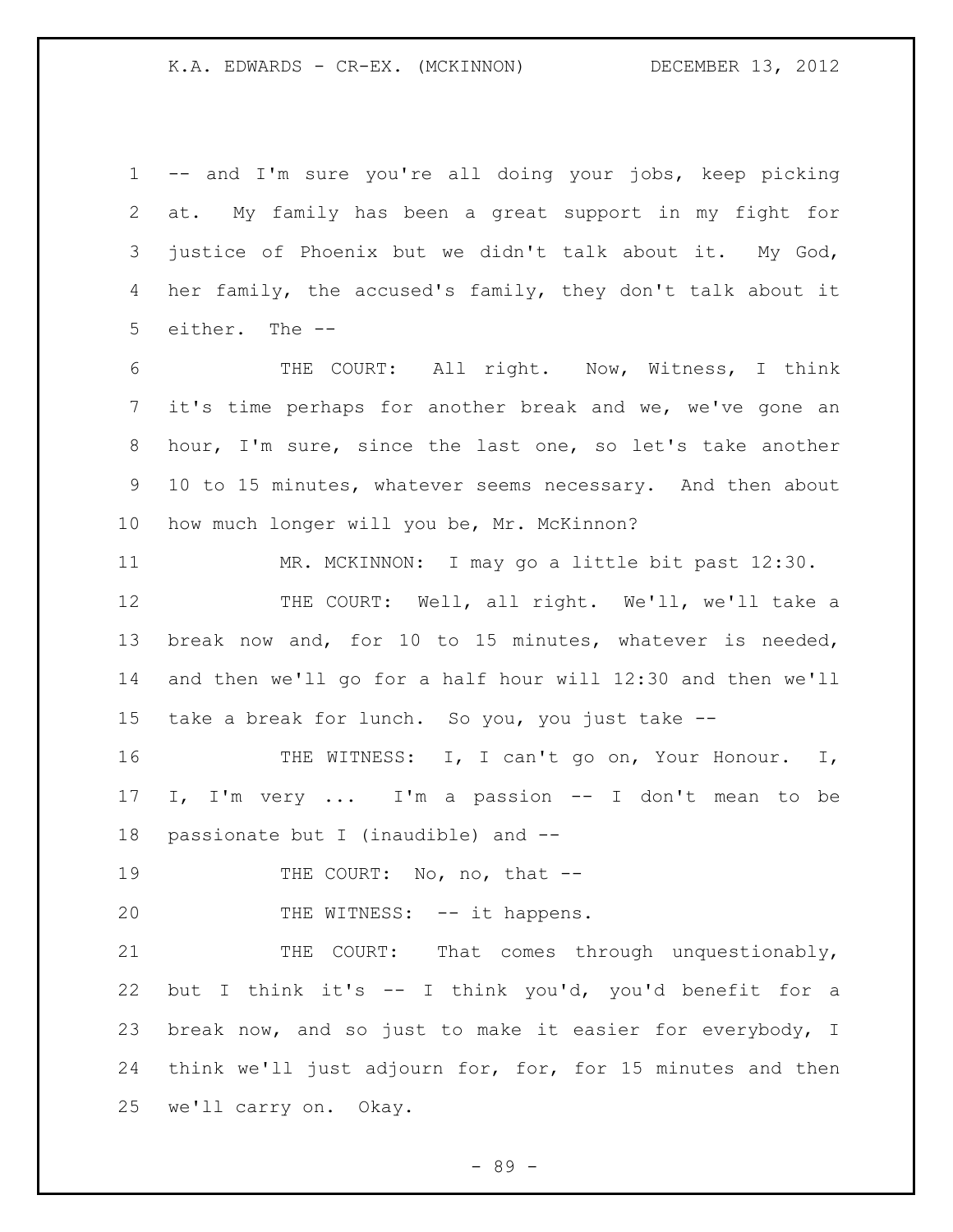1 THE WITNESS: Thank you, Your Honour. (BRIEF RECESS) THE COURT: Mr. McKinnon. MR. MCKINNON: We've had some discussion about possibly going till 1:00 to see if we can finish for the day, but we'll see where I am at 12:30. THE COURT: All right. I'll accommodate whatever seems sensible. 11 MR. MCKINNON: Okay. BY MR. MCKINNON: Q Ms. Edwards, we've talked about the fact that in, early in the new year Phoenix came back into the care of your former husband, Ron, who was still living at 1331 Selkirk Avenue. This was the time where, according to Ron's evidence, he was parenting Phoenix alone, and according to your evidence you were couch surfing. A The date, please? Q Early 2004, January 2004. A Yes. Q Subject to your -- A Yes. Q -- concern about perhaps that was 2003.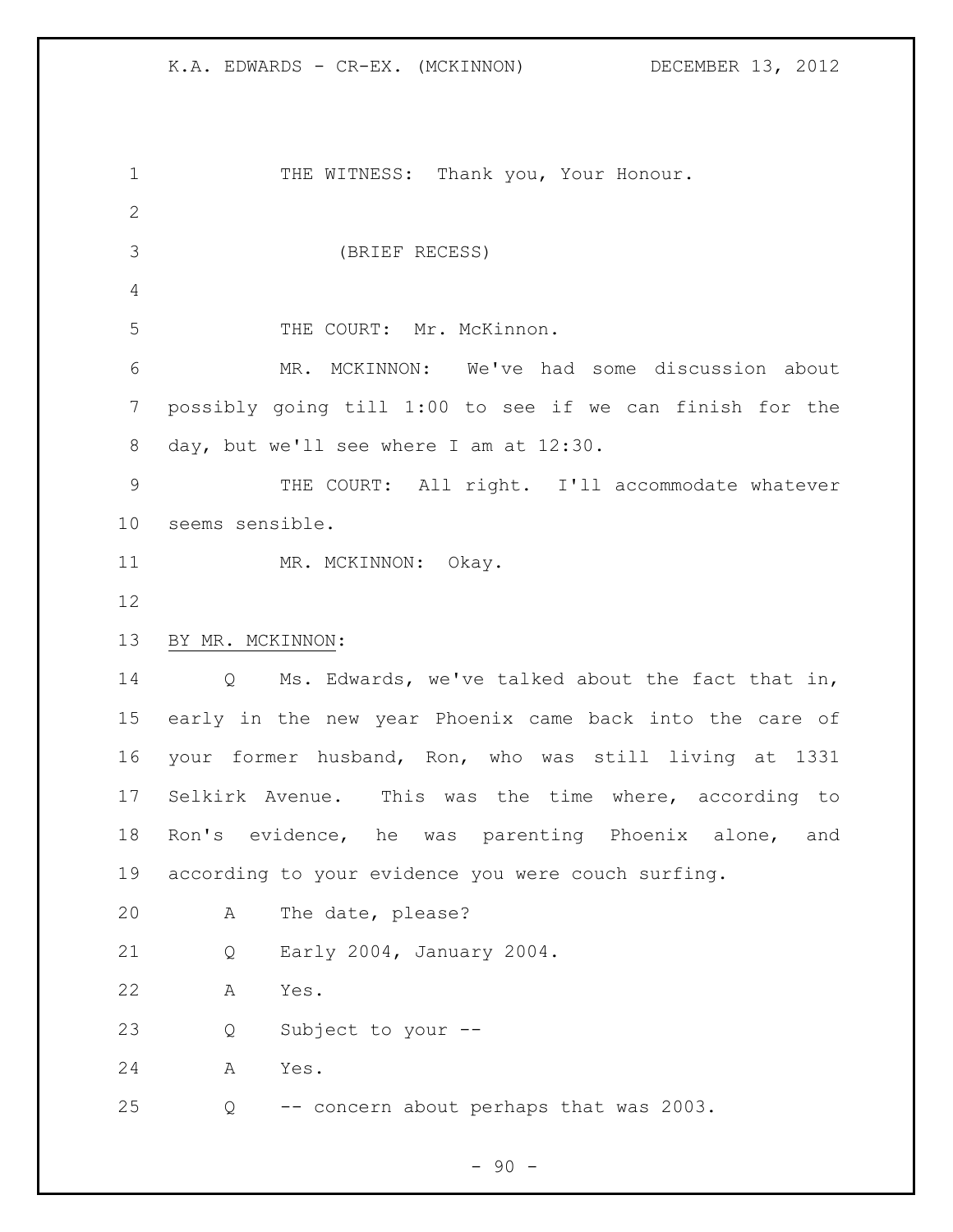A Subject to whose recollection you want to go with, yes.

 Q Now, Ron said you were not helping out, he was not getting support from you, and he was having a tough time caring for Phoenix. What's your evidence on that point?

 A Well, on the point that I wasn't helping out, that is not a true recollection. On the point that he was exhausted, he probably was. He had, for all the time that we were together, didn't have to do anything. I looked after my children, I looked after Phoenix, I looked after him. He would pack up a bag of his dirty laundry from McMunn, bring it in to me, I would wash it. And when I left, I stopped doing all that stuff, so for him to be exhausted and needing help, outside help, I'm sure he did.

Q Okay.

 A I helped him. I went to 1331 Selkirk, and Phoenix came to Winnipeg Avenue, so in him having no help, I don't think that it's an accurate recollection of Rohan.

 Q He says he was working nights and taking care of Phoenix during the day.

 A Oh, yeah. You know what, he was working nights. He would, you know, like anybody else would, come in and, you know, lay on the couch or lay on his bed and he'd go to sleep for a little while. And Phoenix -- let me

 $- 91 -$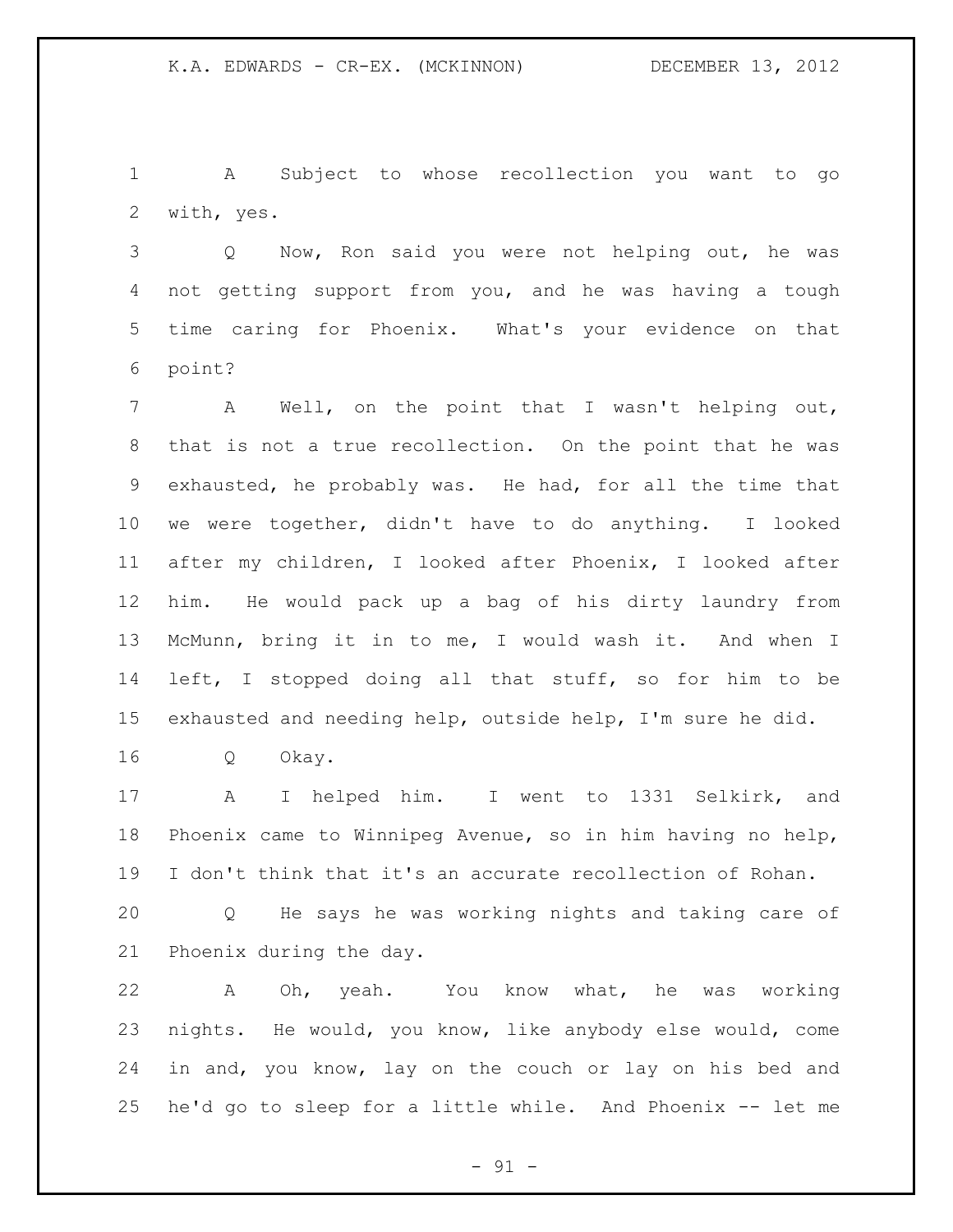finish my -- and Phoenix would lay in the bed beside him watching TV being a good girl, because that is what she was. So the fact that he was looking after her all day, yes, he was looking after her all day, but he was still getting his sleep. And as I said, I was around. And at any point when Ron wanted me to take Phoenix, he could phone me and say, would you come take Phoenix, and he did, and I did.

 Q Okay. And I understood your evidence yesterday, you're not a morning person so you wouldn't be there until about noon?

 A Not always a morning person. I've been a morning person for the last six years because I've had to be. If I have something that I have to do, I'll wake up in the morning. So if Ron says, hey, you know what, I'm tired -- and there were times when Ron was working, he's a night shift, phoning me saying, can you come pick me up and drive me home.

 Q And as I recall you evidence, you said that you came not every day. Sometimes it was every second day, sometimes it was every third day. Was that your evidence yesterday?

 A My evidence was that, yes, in some days I went more and some days, some days I, I saw them three and four times in a day because, again, I have a vehicle and I could

- 92 -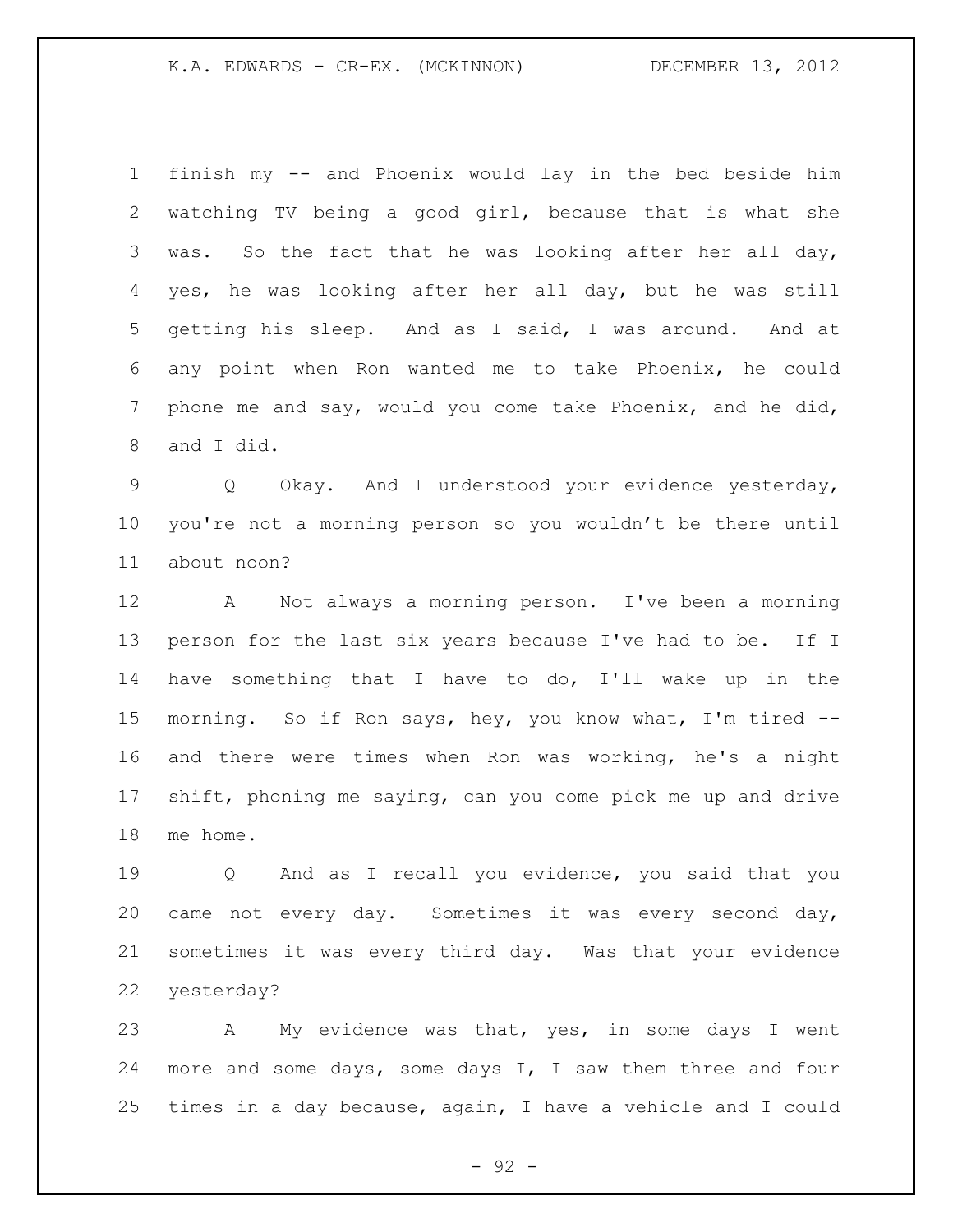drive, and even between Winnipeg Avenue and Selkirk Avenue is still only like 15 blocks.

 Q And, and we're talking about this window between January and April.

A Yes.

 Q And you weren't there in the evenings, that's clear?

 A I might have been in -- might have been there in the evening, but that's when I usually would leave. But 10 then again, on a day that I wasn't there during the day, I might be there in the evening.

 Q But you weren't sleeping over, you weren't residing. You were sleeping at friends' houses?

14 A I wasn't residing over. But you know what, one day that I go, go (inaudible) over there I may have slept over. Can I recall little details like that? No. But I was there a lot more than which Rohan recollected. And Phoenix was with me on Winnipeg Avenue on several occasions between January and April when she left.

 Q Okay. But on a regular basis, Phoenix was sleeping at 1331 Selkirk and Ron was working and Phoenix was in the care of a 13-year-old and an 11-year-old?

A Where's my 16-year-old daughter?

 Q Well, I thought you told us she was in McMunn looking after your father. Ron said there were only the

- 93 -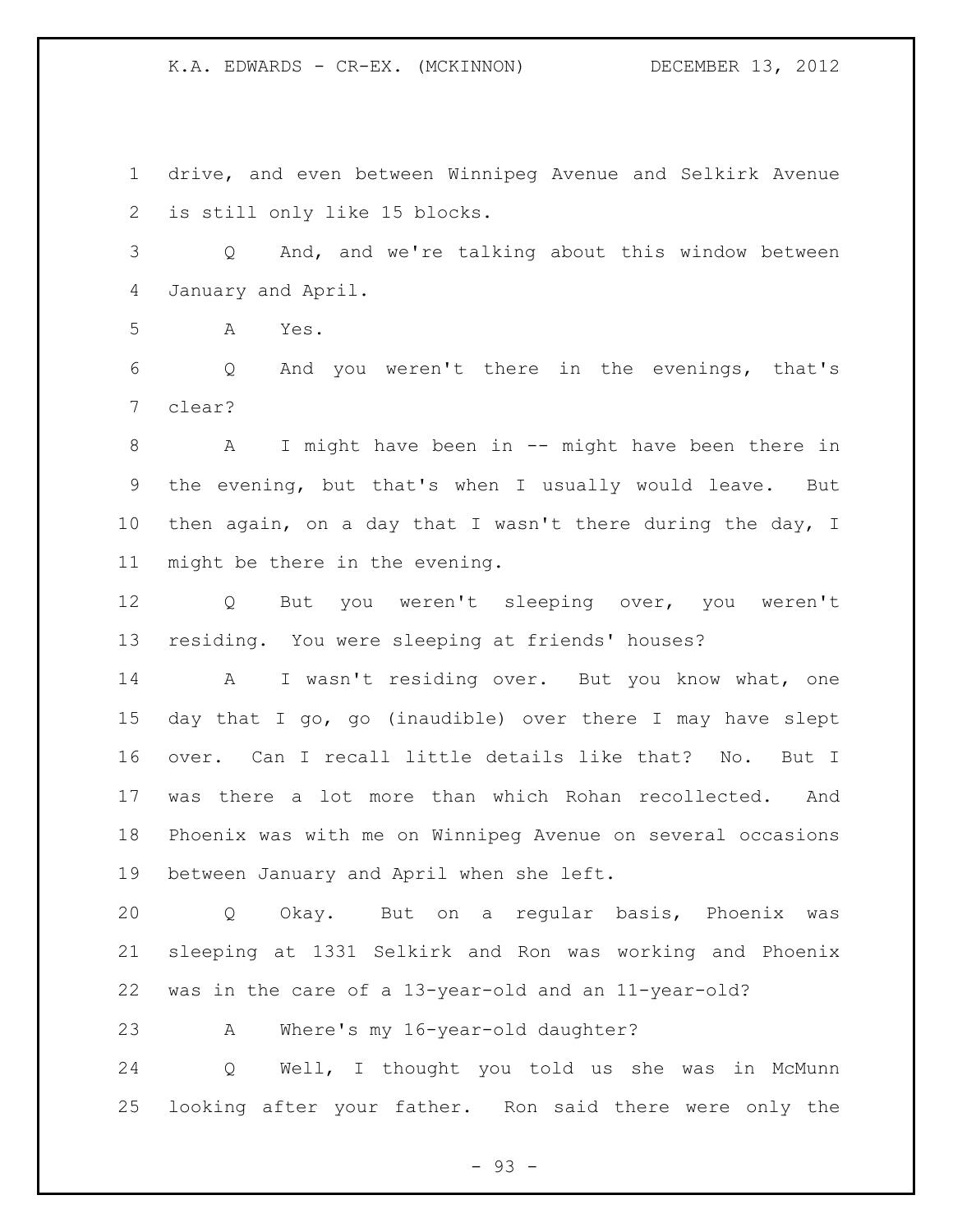two children there.

| 2               | See, this is where it gets confusing, Your<br>A             |
|-----------------|-------------------------------------------------------------|
| 3               | Honour, on the dates. You need to decide whether this       |
| 4               | happened 2002 or 2003 because this is where it<br>gets      |
| 5               | confusing.                                                  |
| 6               | Q<br>Okay.                                                  |
| 7               | Α<br>I can't answer that.                                   |
| 8               | All right. That's fair.<br>Q                                |
| $\mathcal{G}$   | Would you agree with me that this is not an ideal           |
| $10 \,$         | situation, having a three-year-old girl being cared for in  |
| 11              | the evenings by an 11-year-old and a 13-year-old?           |
| 12              | Well, for starters, my, my son would have been 12<br>A      |
| 13              | and as Ron stated, I've, I've hired babysitters of 12 years |
| 14              | old when I did leave my children with babysitters. And do   |
| 15 <sub>1</sub> | I think that it's appropriate? I don't know. Why don't      |
| 16              | you ask one of your professionals who hired my daughter, at |
| 17              | $13 - -$                                                    |
| 18              | THE COURT: No, no --                                        |
| 19              | WITNESS: -- years old to babysit from<br>THE                |
| 20              | morning till night.                                         |
| 21              | COMMISSIONER: -- Witness, Mr. McKinnon is<br>THE            |
| 22              | entitled to answer that -- you're entitled to give --       |
| 23              | THE WITNESS: Do I think it's an ideal situation?            |
| 24              | No. But there are many latch-key kids in this world.        |
| 25              |                                                             |

- 94 -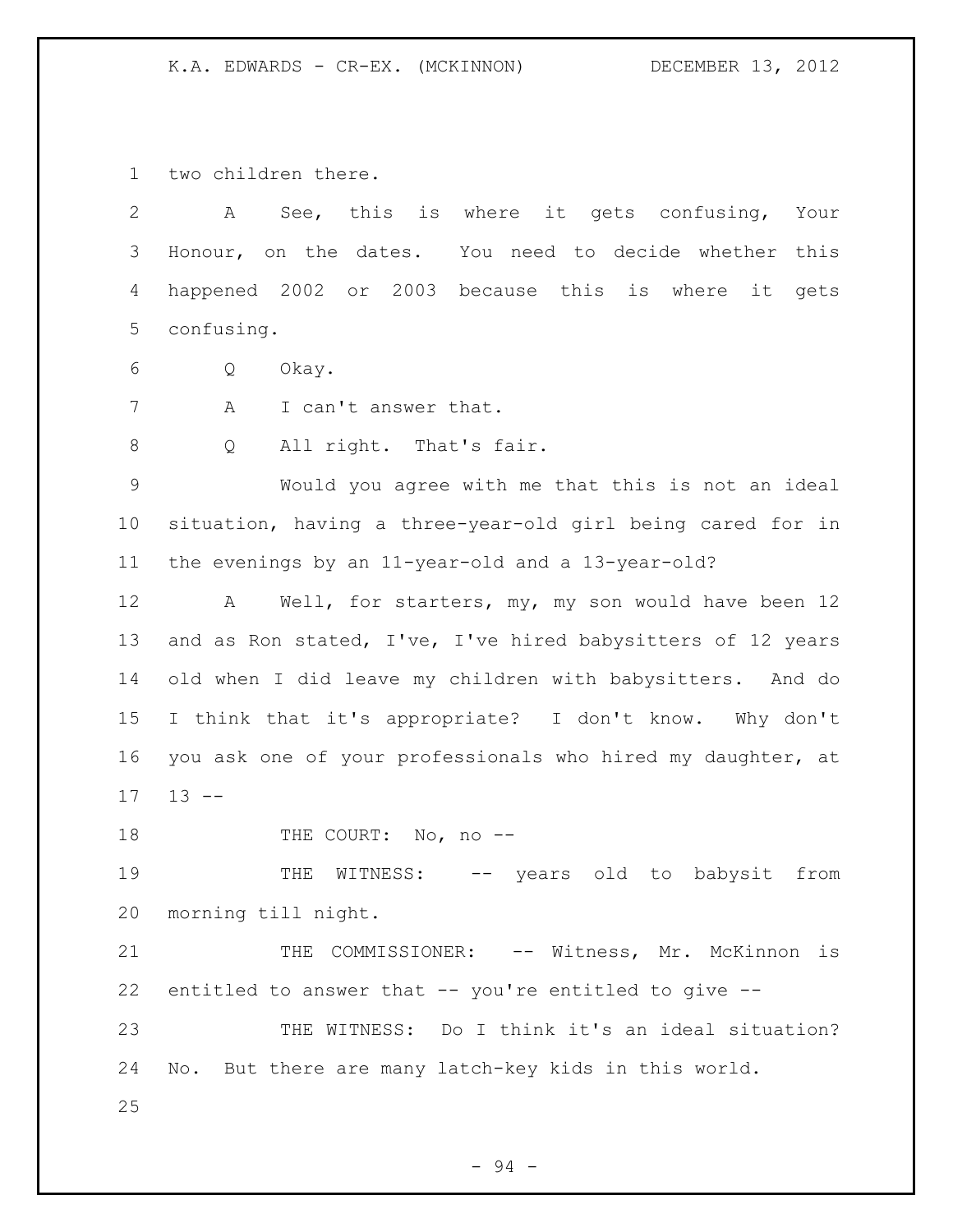BY MR. MCKINNON:

| $\mathbf{2}^{\prime}$ | Would you agree with me that there's a big<br>Q             |
|-----------------------|-------------------------------------------------------------|
| 3                     | difference between a 12-year-old babysitting and a 12-year- |
| 4                     | old caring for a three-year-old every night --              |
| 5                     | It didn't happen.<br>Α                                      |
| 6                     | -- seven nights a week?<br>Q                                |
| $\overline{7}$        | Yeah, there's a big difference but that didn't<br>Α         |
| 8                     | happen.                                                     |
| 9                     | Well, what do you say happened in the evenings?<br>Q        |
| 10                    | What do I say happened in the evenings?<br>Α                |
| 11                    | Q<br>Yes.                                                   |
| 12                    | I say that my 16-year-old daughter was there.<br>A          |
| 13                    | Ron, number one, is not irresponsible to, to put the        |
| 14                    | children in that situation considering that we were very,   |
| 15                    | very, very strict parents and we wouldn't let our children  |
| 16                    | -- like if we went to -- out for the evening, our children  |
| 17                    | didn't stay alone. They either went to my father's house,   |
| 18                    | here in, he lived here in the city, or they went to his     |
| 19                    | parents', good upstanding citizens, place. And as far as    |
| 20                    | every night wanting to sleep at -- going, going to work and |
| 21                    | leaving my children there? That wasn't happening because    |
| 22                    | there was a 16-year-old daughter there in 2004.             |
| 23                    | But Ron was living there and you weren't, and Ron<br>Q      |

said it was just the two boys.

A Right. And what this Commission has done has put

- 95 -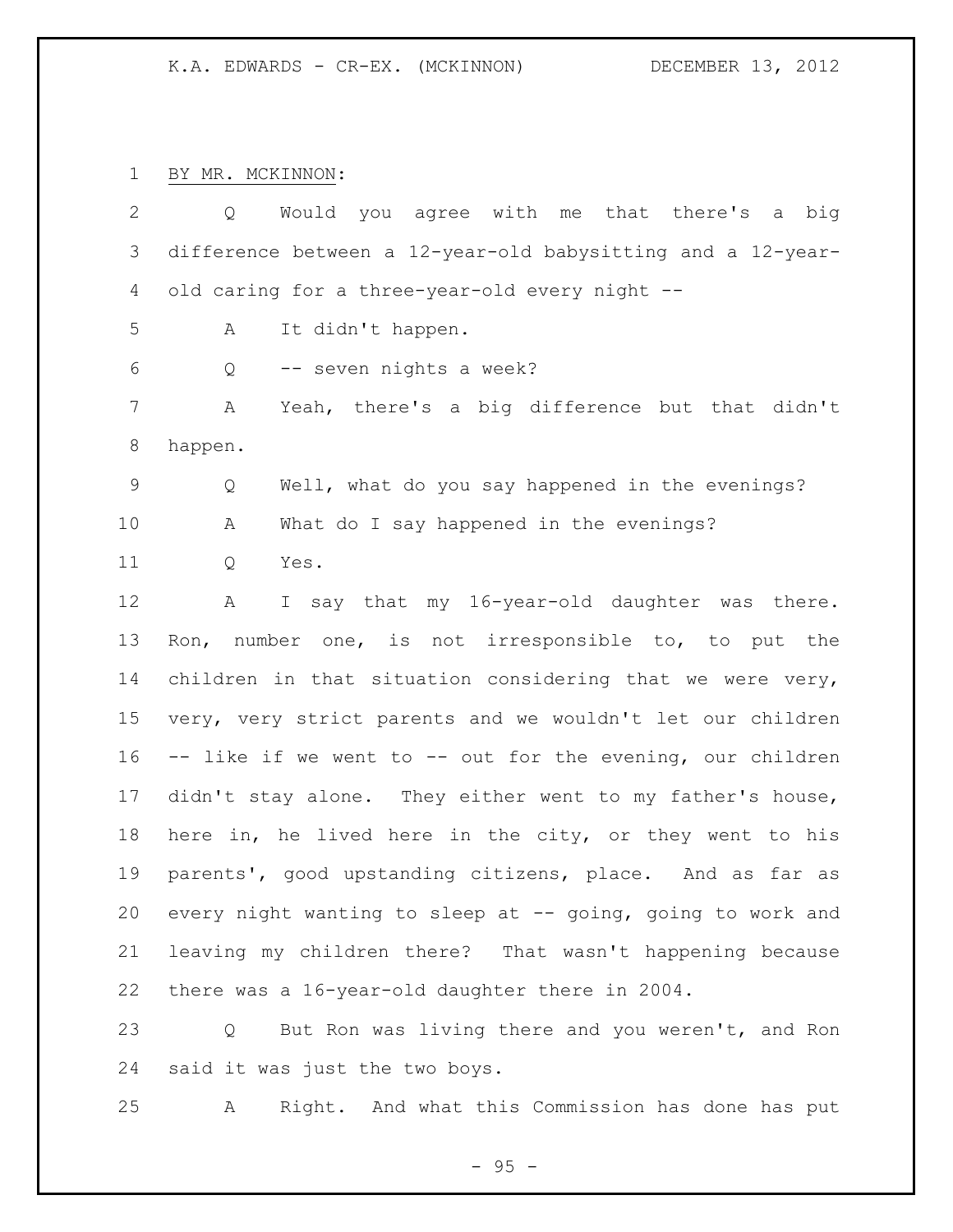my husband on the stand saying one thing and put me on the stand saying another thing. Had my daughter on the list to confirm some stuff but then took her off. So how about we call my daughter? My daughter can recollect what year she was at her grandfather's house and what year and whether she babysat her little brothers at night, at 16 years old for her dad.

Q All I can do is ask you questions --

A Well, all I can do is tell you --

 Q You have to listen to my question. All I can do is ask you questions based on what we've heard in this proceeding and what documents I've read, and I'm putting to you that you, you were not in the home and the person who would have the reliable memory is the person who was in the home, who was Ron.

 A Ron says in his police statement on dates, you'd 17 have to ask Kim on that; she knows the dates of everything regarding -- and if keep going, as all of us. She has better recollection in regards to all of us, not just this but all of us.

 Q Okay. Well, we'll, we'll move on. On January -- we've heard evidence in this proceeding that on January 21st of 2000 -- sorry, 2004, two CFS workers, Lisa Mirochnick and Monica Marx, attended at 1331 Selkirk Avenue. We heard that Phoenix was present in the home.

- 96 -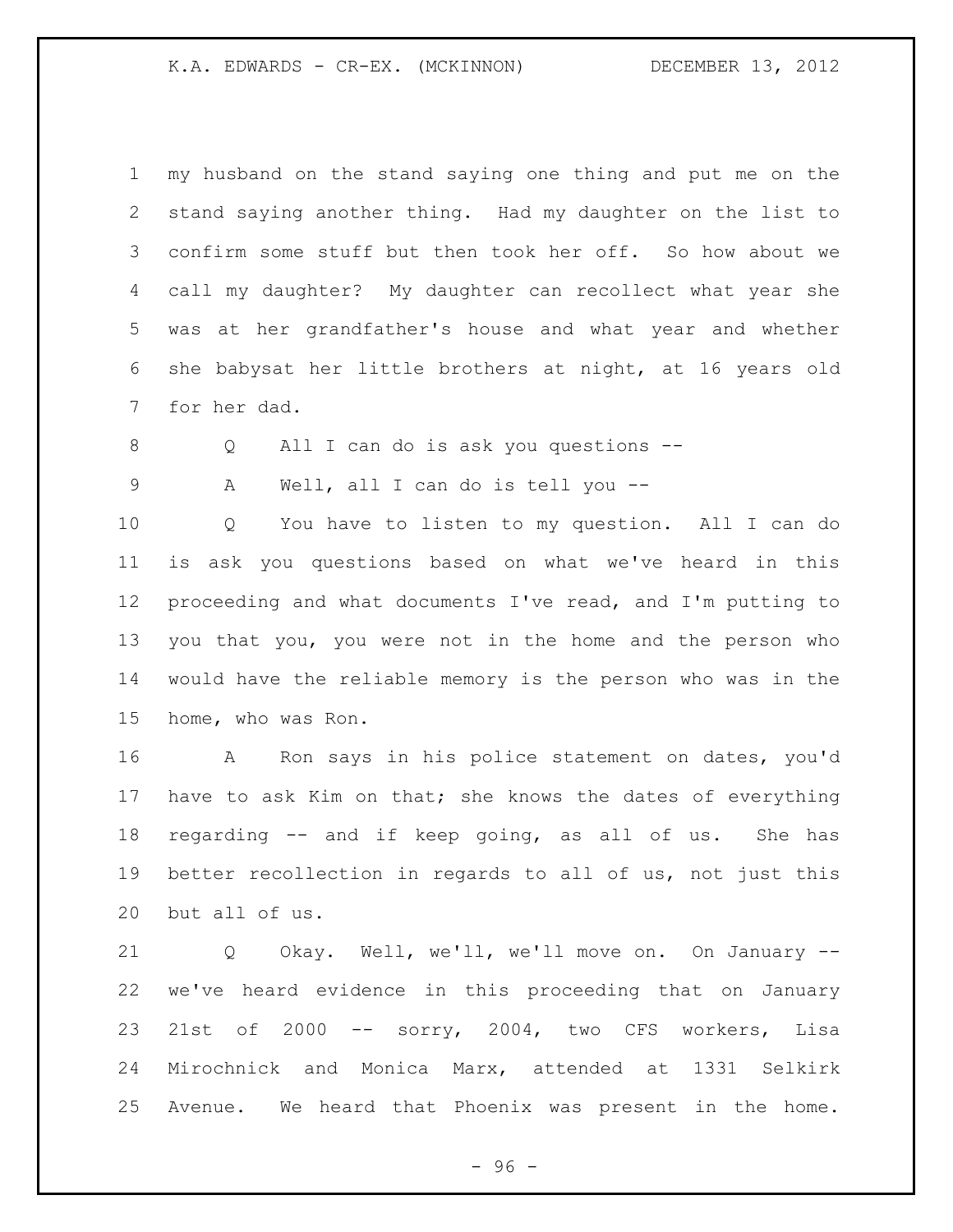And Ron told these workers that both you and Ron had been looking after Phoenix since the beginning of January and Ron testified, as I noted, that he misled CFS on this point.

 A I don't know. That's something you'd have to ask Ron.

 Q He did not tell them that you were not in the picture.

A But I was in the picture.

Q He didn't tell them that he worked nights.

 A This is again something that you would have to ask Ron. I wasn't there.

 Q He didn't tell them that the kids were looking after Phoenix while he was working. Ron acknowledged that if he told CFS these factors they might not have placed Phoenix in your home, in your former --

A You mean in his home.

Q In his home.

 A Yeah. You're talking about his home now because you're saying that I wasn't living there. I've already agreed that I was divorced, or I was separated from Ron December either year, whichever recollection you want to go with. And ...

Q He says he was --

A I don't know what Ron said to the worker. I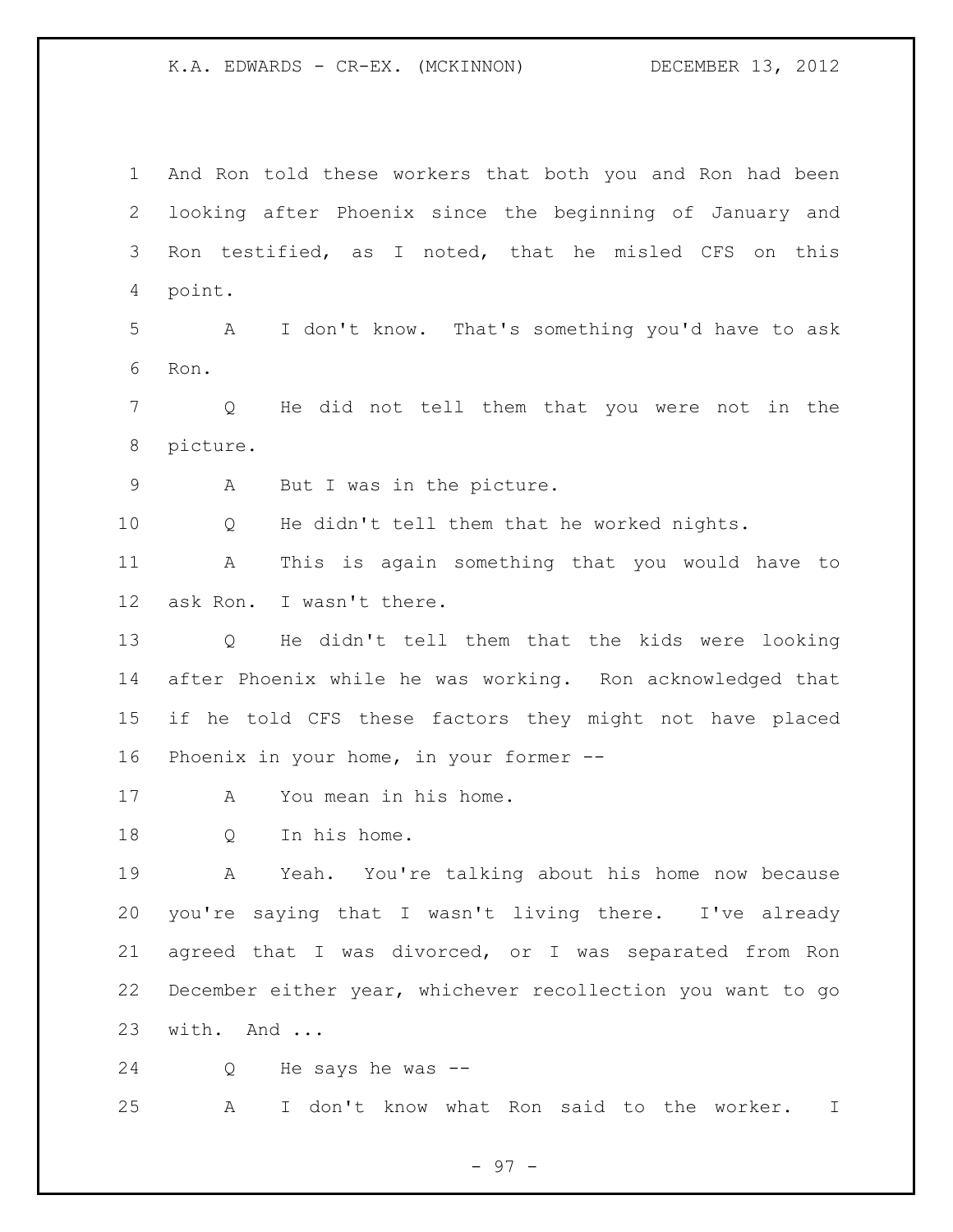don't know what he misled them on because I was not there. I can't answer for him and I won't.

 Q Okay. But he says that, at this time, a private arrangement was agreed to between him and Steve that Phoenix would be placed in your house as a private arrangement.

 A Again, I'm not there because that would be Ron's 8 house. Stop saying my house. My house was, was on Winnipeg Avenue.

 Q I'm hearing you, and I'm not intending to mislead you or trick you. My point is when -- this is a pretty important thing.

 A It is, but I can't comment on it because I wasn't there.

 Q I'm not asking if you were there. You've told us you weren't there. I'm asking you whether Ron made you aware of the fact that an agreement had been reached between Steve and Phoenix that Ron was going to keep Phoenix at the house.

A No.

 Q And did he make you aware of the fact that CFS had been to meet with him and that CFS had been involved in this private arrangement?

 A Well, no, he didn't, but you want to know something, had he done all this he probably didn't have the

- 98 -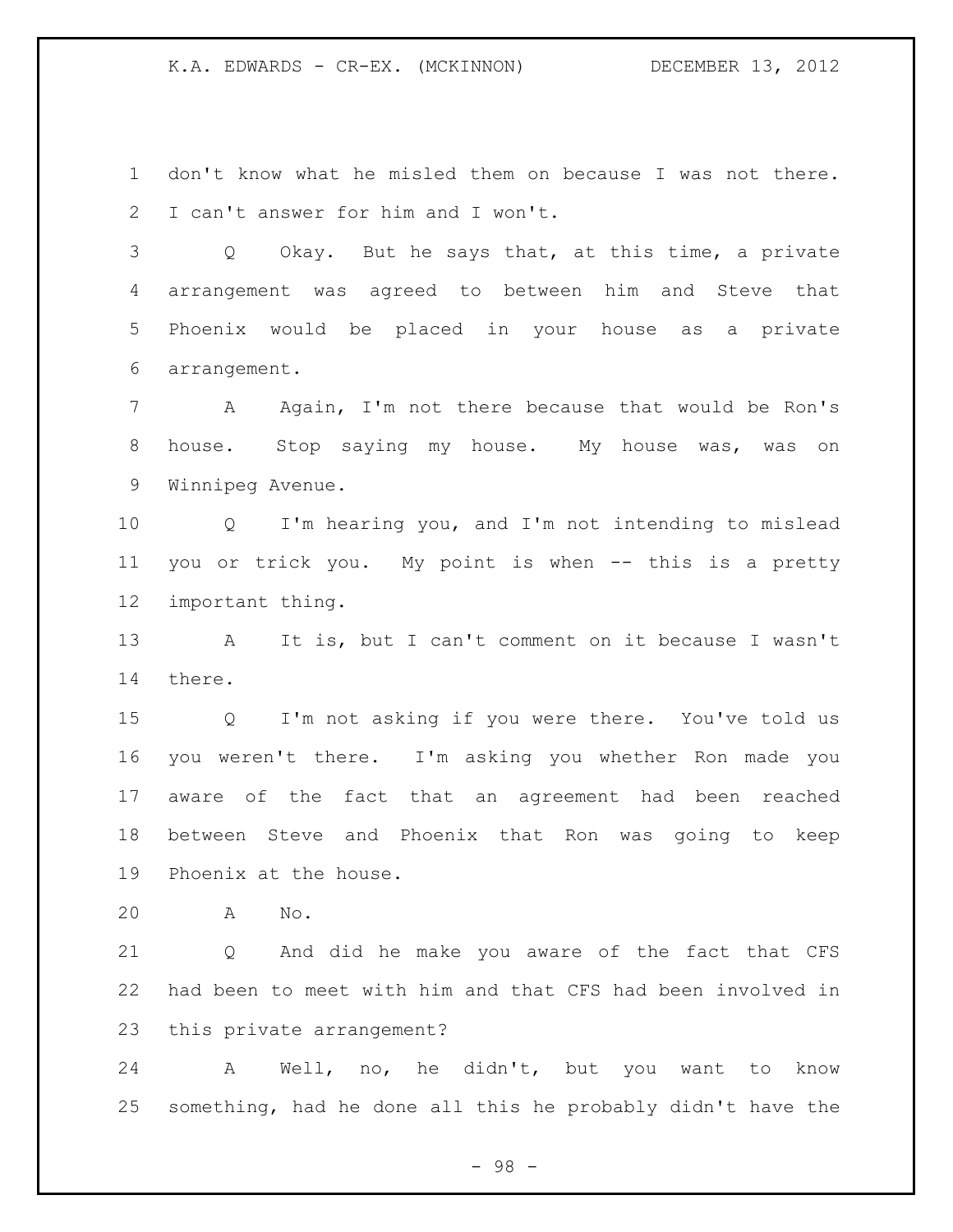time. He was working all night long and looking after the babies all day long with no rest, he wouldn't want to deal with any kind of suit in any kind and hush them out of the house as quickly as possible. That's what I would do, but that's just speculation --

 THE COURT: The, the question is whether he told you.

8 THE WITNESS: No, he did not. I, I, I said that. 

BY MR. MCKINNON:

 Q Okay. So you were unaware, in 2004, that CFS was relying upon you and Ron to provide shelter and, and, and safety to Phoenix?

14 A I'm suggesting that CFS wasn't relying upon us, that Phoenix was relying upon us and that CFS had no involvement with the child despite what your records say.

 Q In February, February 13th of 2004, CFS wrote a letter addressed to you and to Ron and, and to the address on 1331 Selkirk Avenue confirming that you were to care for Phoenix under a private arrangement. Your evidence is you never saw that letter?

 A I never saw that letter until the, the review team of Andy Koster showed --

Q Right.

A -- me that letter.

- 99 -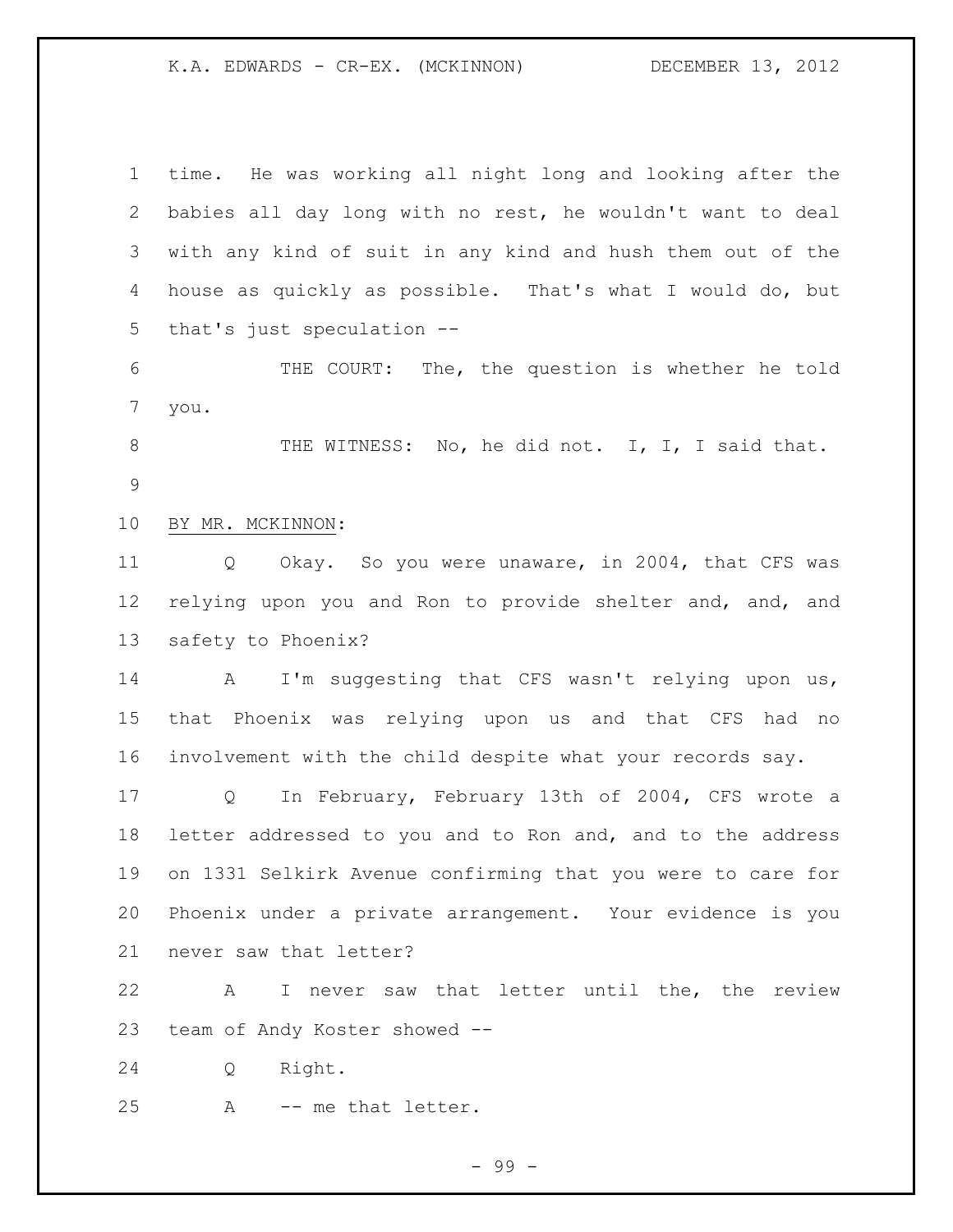Q And my suggestion to you is it makes some sense that you wouldn't have seen that letter because you weren't living at 1331? A It makes no sense to me because I still got my mail. It's a federal offence to withhold someone's mail from them, so when my mail came to, to the address of 1331 Selkirk, I got all my other mail. Why wouldn't I get this letter? Why would Ron hide this particular letter from me? Q Well, Ron -- 10 A I got all my other mail so ... Q Ron testified that he recalled this letter. 12 A Ron testified that he had a bad memory --13 MR. GINDIN: Excuse me. 14 THE WITNESS: He was a liar and your clients were incompetent. MR. GINDIN: Asking, asking her what Ron said or why he said it is not a proper question. She can only talk about herself. 19 THE COURT: Well, I think it's -- he can ask her what her reaction is to Ron's assessment of whether he got the letter or not. I see nothing wrong with him asking if she, if -- Ron told us, did he not, that he had no recollection of receiving that letter? THE WITNESS: He did. THE COURT: That's the, that's the evidence, is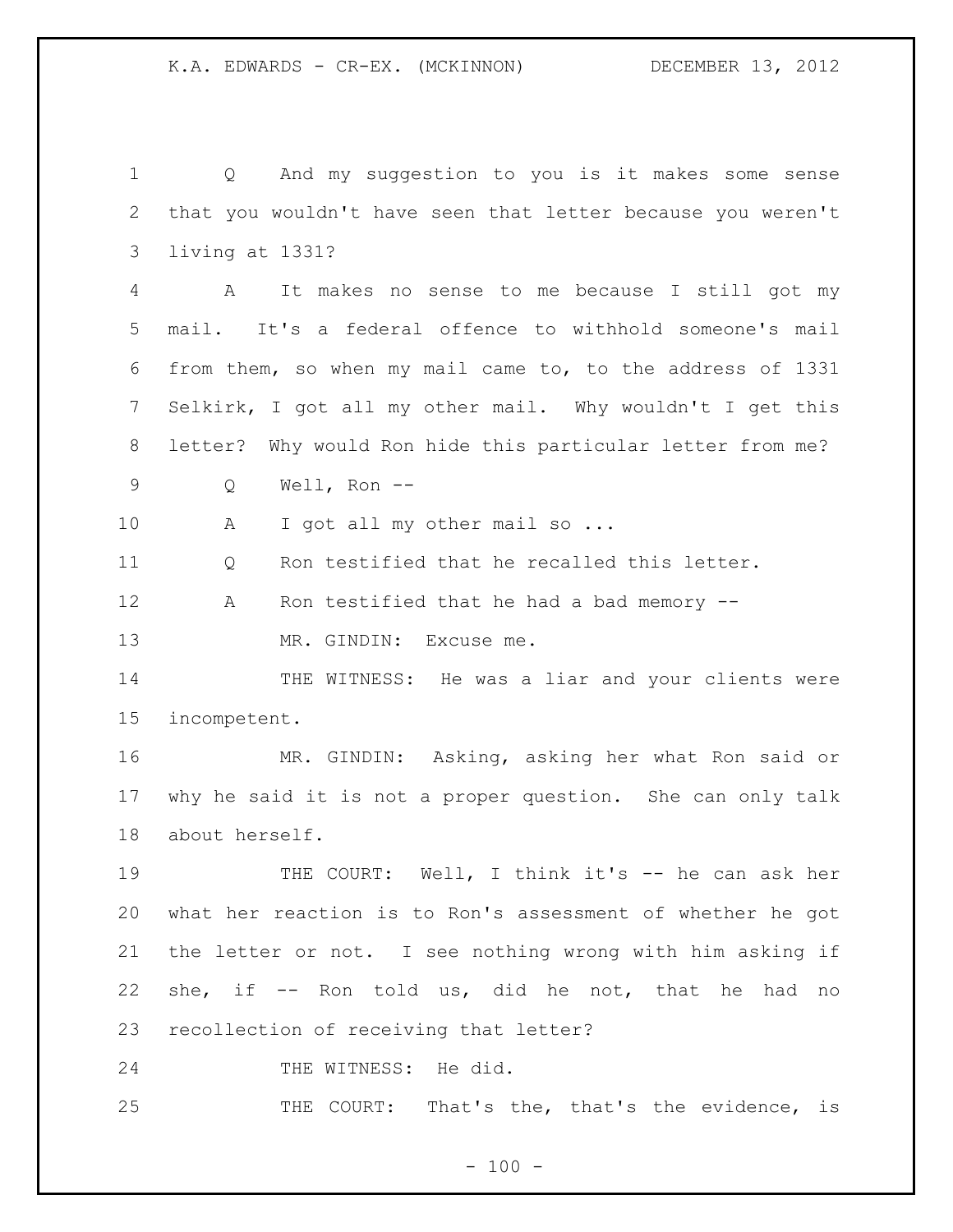it not?

 MR. GINDIN: Right. And this witness says she hasn't seen the letter, never received it. 4 THE COURT: Right. MR. GINDIN: So to ask her about what Ron's thinking or things of that nature, I don't see how that's appropriate. 8 THE COURT: What, what question are you going to ask her, Mr. McKinnon? MR. MCKINNON: My recollection of Ron's evidence is different, Mr. Commissioner. My recollection is, when he was shown this letter, he said it looks familiar. 13 THE COURT: Well, I -- you might be correct. I thought he -- MR. MCKINNON: I'm looking to Mr. Olson to -- and, and I see he's nodding that he's agreeing that that was Ron's evidence. 18 THE COURT: That it looks familiar? MR. MCKINNON: It looks familiar, and the content was familiar to him. 21 THE COURT: All right. I, I accept that. So you -- MR. MCKINNON: So, so my -- 24 THE COURT: You want -- that --MR. MCKINNON: The reason I'm asking questions is

 $- 101 -$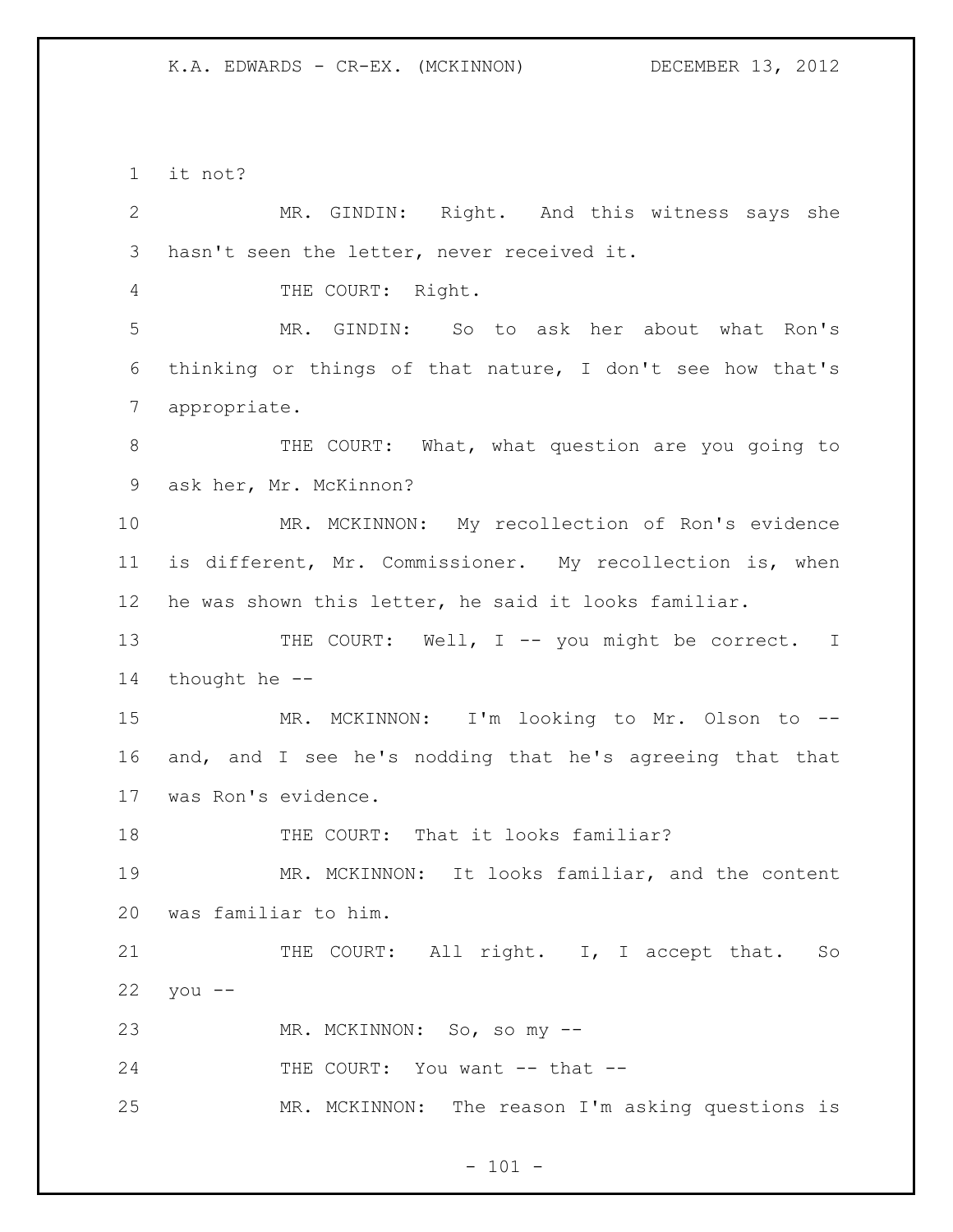1 she was quite strong yesterday in suggesting that Ron never 2 opened mail and she opened all the mail and -- 3 THE WITNESS: I never said that I opened all the 4 mail. 5 MR. MCKINNON: Well --6 THE WITNESS: I said that I open all my mail. 7 THE COURT: What do you want to ask her about the 8 letter? 9 MR. MCKINNON: Well, I want to ask her whether 10 Ron disclosed to her that they'd received this letter and 11 the significance of this letter. 12 THE COURT: Well, take it in two parts: Did Ron 13 disclose to her he'd received the letter. That's the first 14 half of your question, is it not? 15 MR. MCKINNON: Right. 16 THE COURT: All right. I'll rule that that's an 17 appropriate question to ask. 18 THE WITNESS: Did Ron tell --19 THE COURT: Tell you that he has --20 THE WITNESS: -- he has --21 THE COURT: -- received that letter. 22 THE WITNESS: No, he did not. 23 24 BY MR. MCKINNON: 25 Q Okay. Then I can't talk -- ask you the second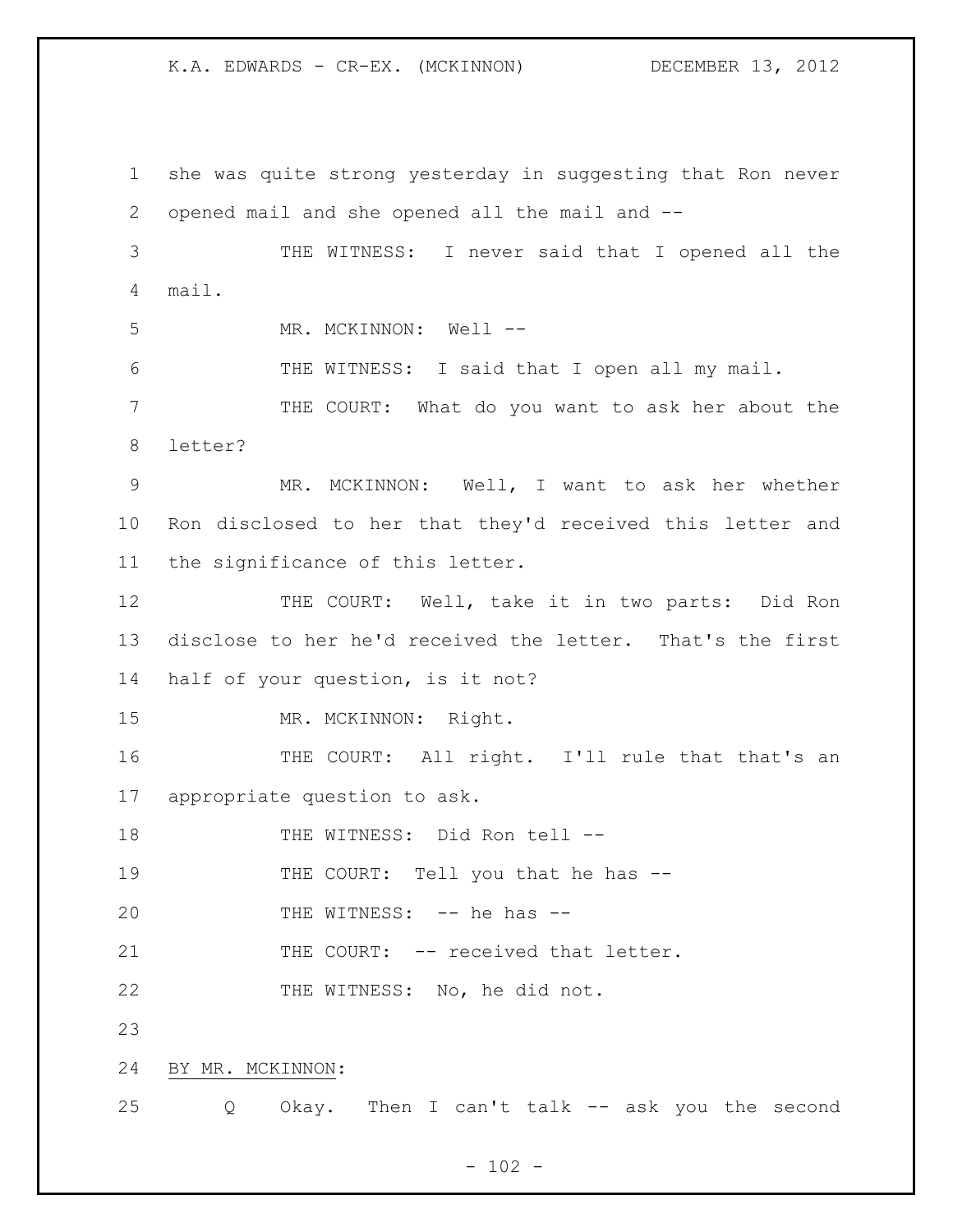part of the question.

| $\overline{2}$ | We're leading up to April, when Samantha came for                |
|----------------|------------------------------------------------------------------|
| 3              | the last time. And again, I'm relying upon my notes, but         |
| 4              | -- according to my recollection and my notes, Ron<br>$m_{\rm V}$ |
| 5              | testified that Samantha came and she was accompanied by her      |
| 6              | mother and she wanted to take Phoenix, and the mother was        |
| 7              | talking about being a family, words to those effect. Were        |
| 8              | you there when Ron gave that evidence?                           |
| 9              | I was there when Ron gave that evidence, yes.<br>A               |
| 10             | And my understanding is, until yesterday my<br>Q                 |
| 11             | understanding was that you had not been there in April of        |
| 12             | whatever year it was, when Samantha last picked up Phoenix.      |
| 13             | Until yesterday, your evidence was that you were not there.      |
| 14             | THE COURT: At the time of the pick-up?                           |
| 15             | MR. MCKINNON: The time that, that Samantha came                  |
| 16             | and took Phoenix for the last, on the last occasion.             |
| 17             | The question is, was the witness at<br>THE COURT:                |
| 18             | the house?                                                       |
| 19             |                                                                  |
| 20             | BY MR. MCKINNON:                                                 |
| 21             | Were you at the house?<br>Q                                      |
| 22             | A As I said yesterday, I have a fuzzy recollection               |
| 23             | of, of where she was being taken clear, but do I recall          |
| 24             | being at the house specifically? No. But I, I don't              |
| 25             | recall being told the story, but knowing firsthand that          |
|                |                                                                  |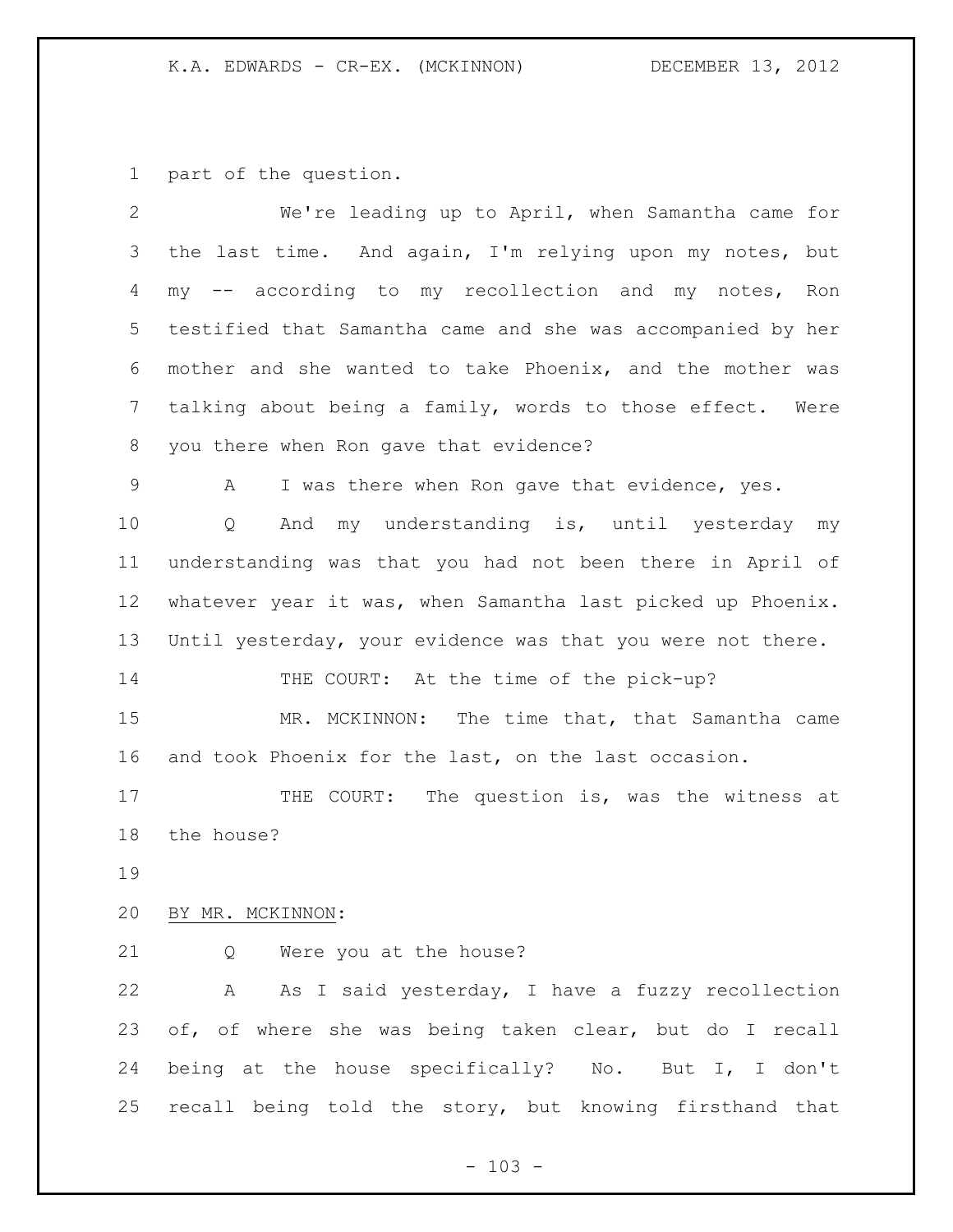Phoenix was -- Samantha was picking up Phoenix to take her to the park and down to do some, some birthday shopping for her birthday and that she would be bringing her back later. And I packed up her little, she had this little backpack, with just stuff that you would take on a stopping trip with a kid, like you know, munchies and so forth, and that she left that bag behind. It was very strong memory for six years.

Q Okay. And my point is --

A Of that bag being left behind.

 Q My point is that you and Ron have quite different recollections. Ron was under the impression that Samantha and her mother were taking Phoenix with the intent of making a family and he just assumed she would quickly tire of it and bring Phoenix back. That was Ron's evidence.

A Well, that is Ron's evidence.

 Q Your evidence is that Samantha was coming for the day, take her to the park, take her to Portage Place. Quite a different recollection.

A It is quite a different recollection.

Q Okay.

 A (Inaudible) Samantha's Kematch came two months prior and talked to me about taking, about -- to me, the same year, in February. The Crown's records have this.

Q Well --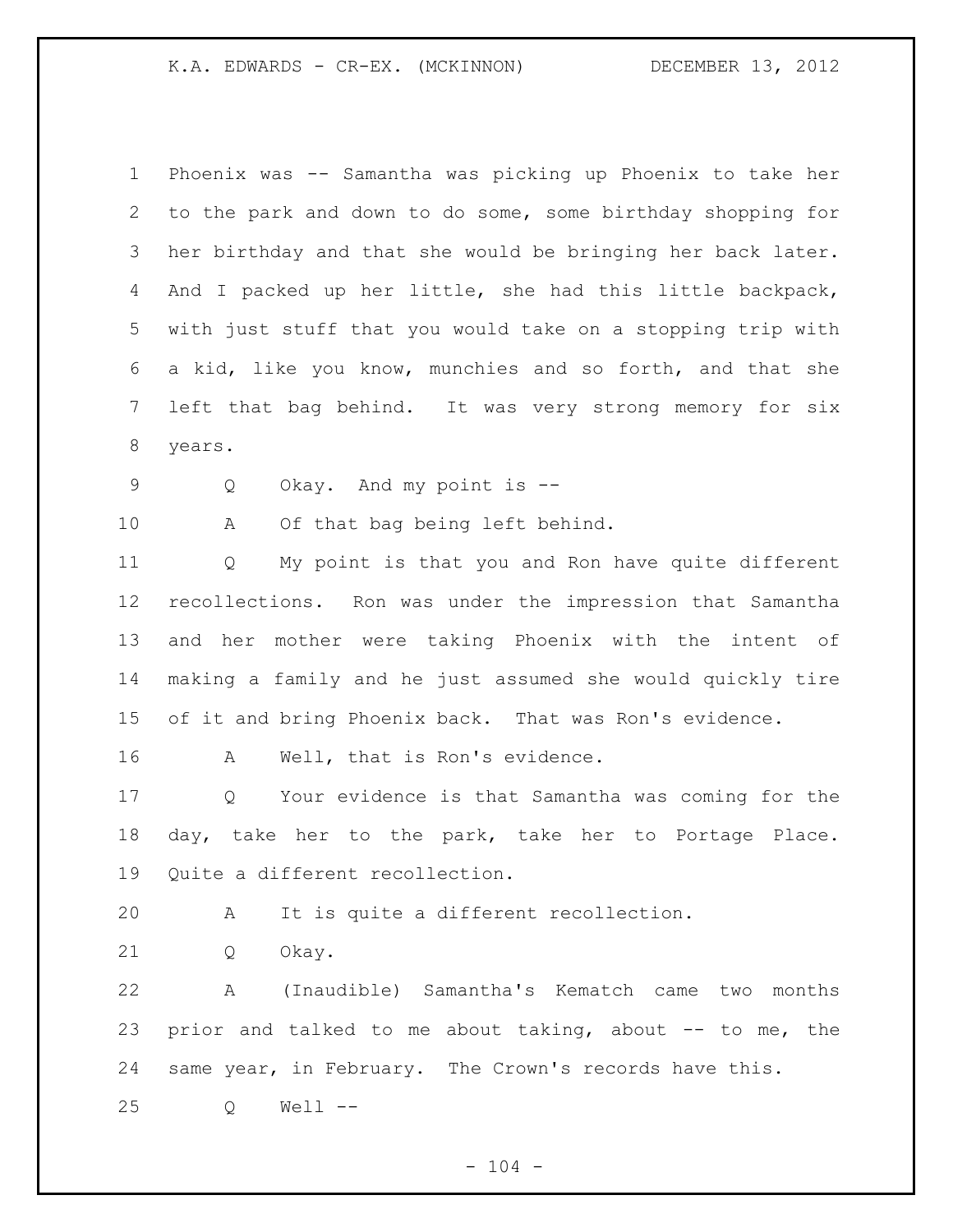A Talked to me in February about taking her on the road.

Q Again, I'm not asking you what somebody --

A No, of course --

Q -- else's records --

A -- you're not.

 $7 \qquad Q \qquad -- \text{ show.}$ 

8 A Of course you're not.

 Q Let me ... As I understand Steve's evidence, he agrees that he consented to this situation, that is, that Ron phoned him and Steve approved of Samantha taking Phoenix in April. He -- you, you have no knowledge of that?

 A Well, I have knowledge of it because I've been sitting here and I heard the testimony. But as far as it happening, can I testify as to whether it happened or not? No, I can't.

 Q And Steve testified that he wanted a couple of days before checking with you and Ron to see whether Samantha had brought Phoenix back. Does --

21 A And that was --

Q -- that conform to your recollection?

 A That's Steve, not me. I can't recollect for Steve.

Q I'm asking you --

 $- 105 -$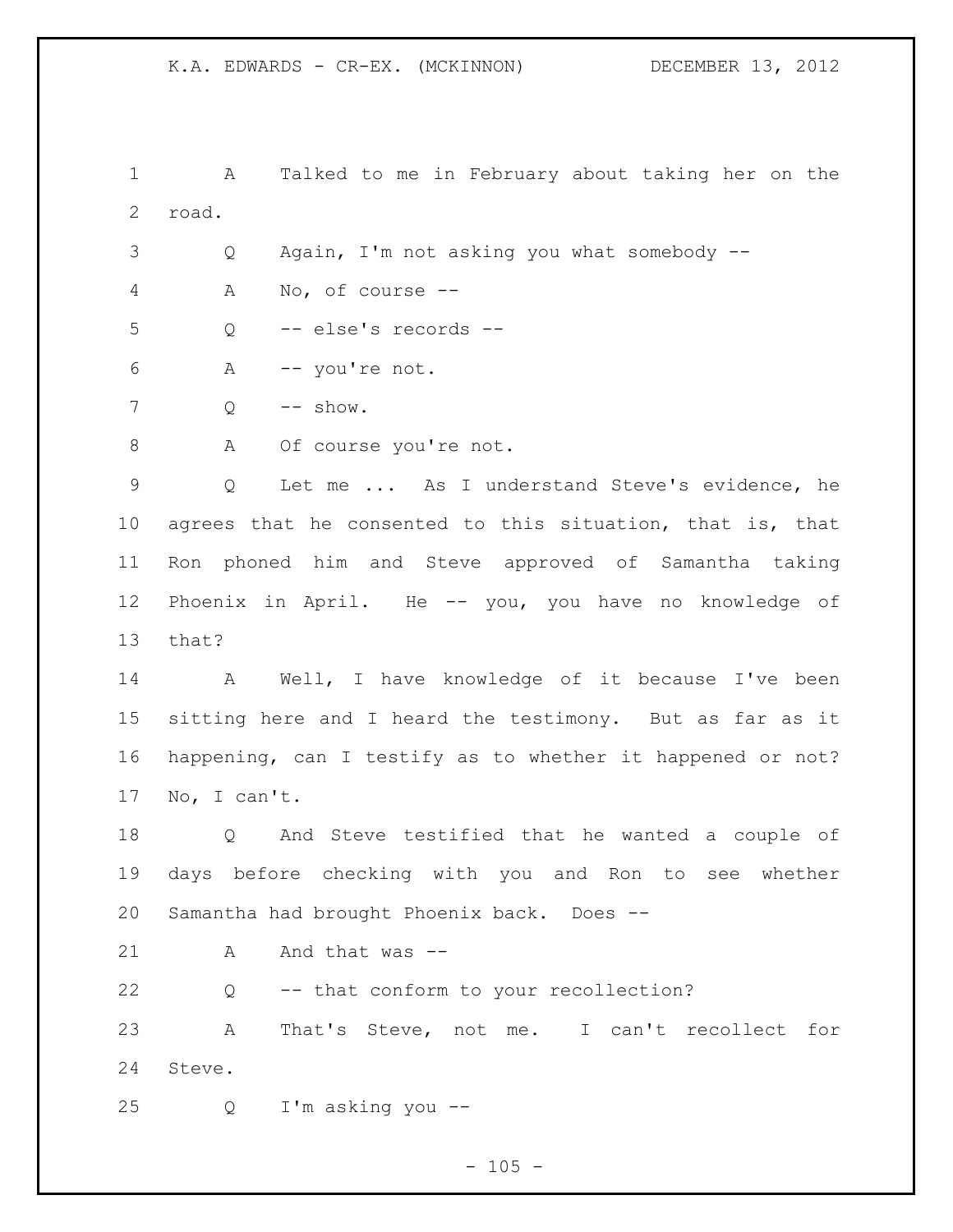A What Steve did. Did I know he'd be ... Q I'm asking you if it conforms with your recollection that a couple of days later Steve called you and asked whether Samantha had brought Phoenix back? A Well, what conforms with my recollection is after 7 a few days I -- Steve wouldn't have phoned us. He wouldn't have gone to the pay phone and phoned Ron or Kim. He would 9 have walked to either my house on Selkirk or walked -- or, sorry, walked to Ron's house on Selkirk or walked to my house on Winnipeg. 12 THE COURT: So you don't have any -- THE WITNESS: I have no recollection of Steve coming to us and saying, well, did Samantha come back. It would be more like us going and saying, is -- did -- would be more likely I would go to Ron or Steve and say, where's 17 Phoenix? And I, yeah, I want to take Phoenix for a -- THE COURT: But the question is, do you have a recollection of Steve phoning -- THE WITNESS: Phoning Ron?

21 THE COURT: -- two or three --

22 THE WITNESS: No.

 THE COURT: -- two or three days later and asking if, if Phoenix had come back.

THE WITNESS: He didn't ask me, and I believe

 $- 106 -$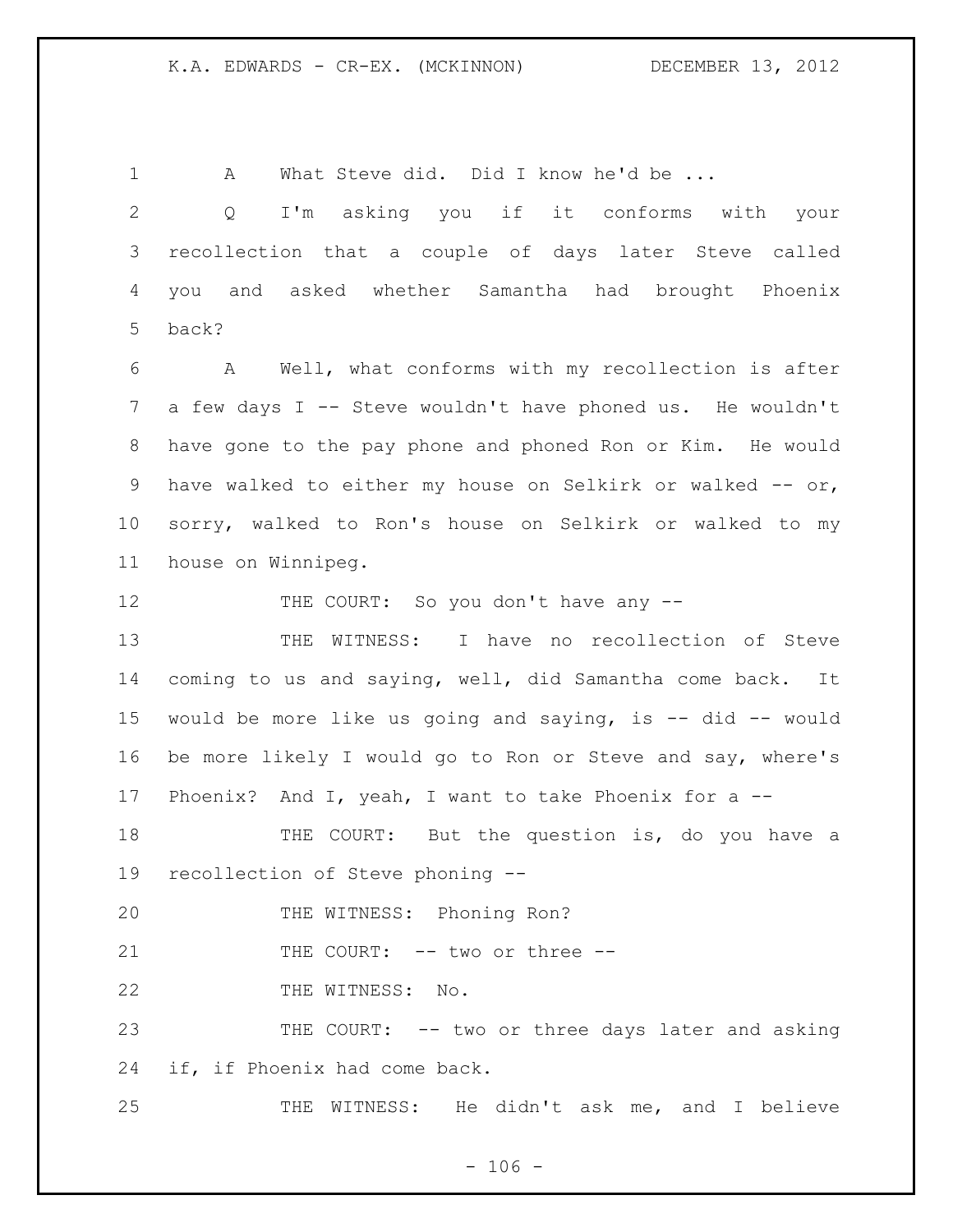that  $-$  THE COURT: You don't recollect that phone call? 3 THE WITNESS: No. I --4 THE COURT: Okay. THE WITNESS: -- I believe Mr. McKinnon is asking me to recollect a phone call Steve made to Ron. 7 MR. MCKINNON: No. 8 THE COURT: No. BY MR. MCKINNON: Q He said he phoned Ron and you. 12 THE COURT: And you don't recollect, so that's, that's  $-$ 14 THE WITNESS: I don't recollect Steve phoning me. I don't think Steve ever phones me unless, you know, he, he -- like I mean, like I mean at home in St. Anne, then he would phone me because he's not going to walk out to St. Anne's. Steve is a very, very much a face-to-face kind of person. He likes to talk face to face with someone. BY MR. MCKINNON: Q Okay. Steve also said that he and you phoned CFS and made some inquiries. A Yes. Q You did that together.

 $- 107 -$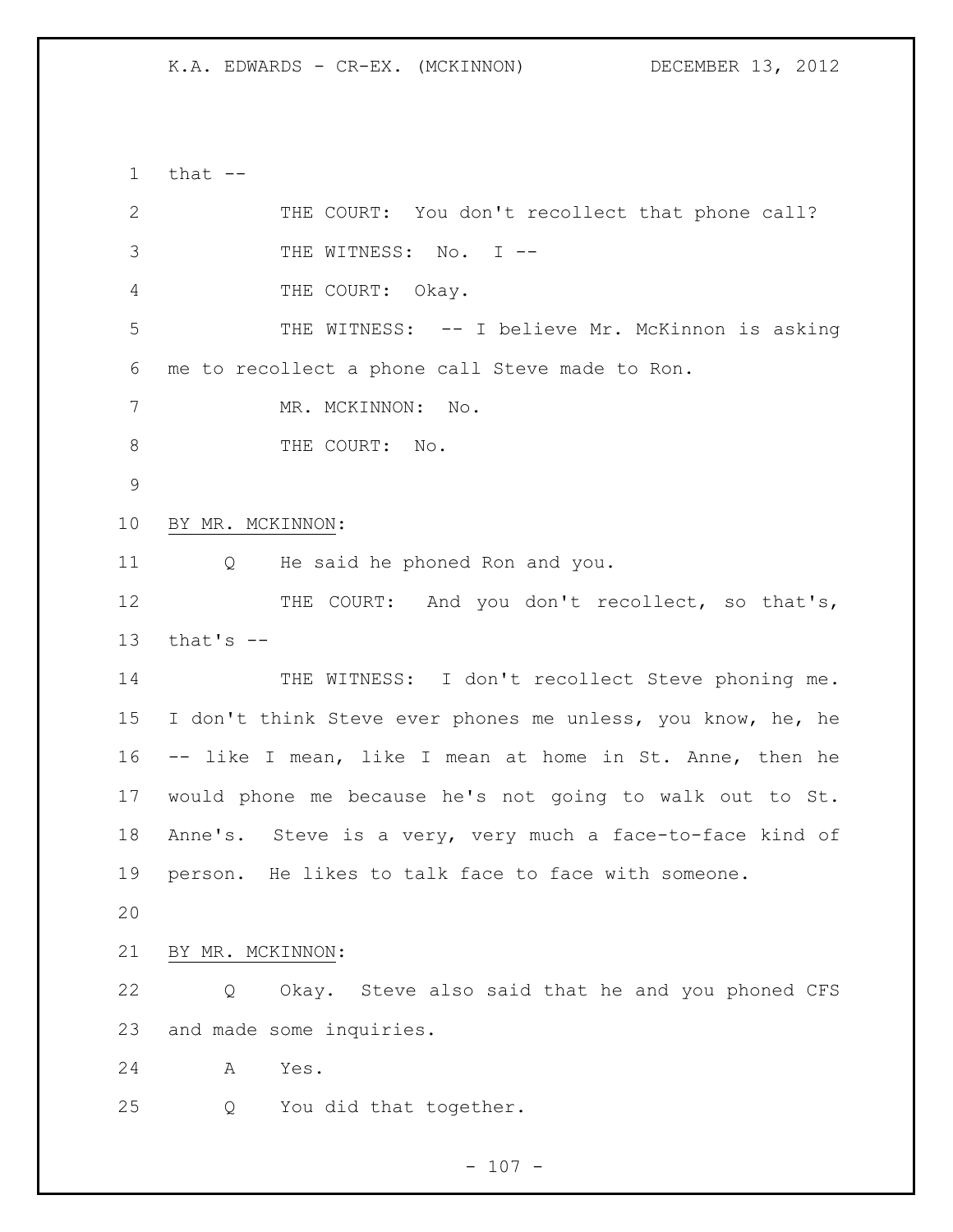1 A No. We did not do it together. Q He said that he did not report that Phoenix might be in danger. A To the police. I guess not. I don't know -- Q No, I'm talking -- A -- what Steve -- Q -- about CFS. I don't -- I'm not representing the police, I don't know about the police. Right now I'm talking about CFS. Steve said he did not report that Phoenix was a child in need of protection. Do you have any information about that? A You just said that we called them together. I corrected you, saying that we didn't do it together. And then you're telling me that Steve didn't call saying that he was looking for his daughter? Q No. I, I'm saying there's a difference between saying I'm looking for my daughter and saying my daughter is in danger. Did -- A Oh, okay. Yeah. Then we didn't, because you know what, we didn't think she was in danger because nobody knew that woman was a psychopath except for the CFS workers who had her in-care file. I didn't have her in-care file like all these social workers who went out and touched this case. Q So you testified yesterday about yourself, that

 $- 108 -$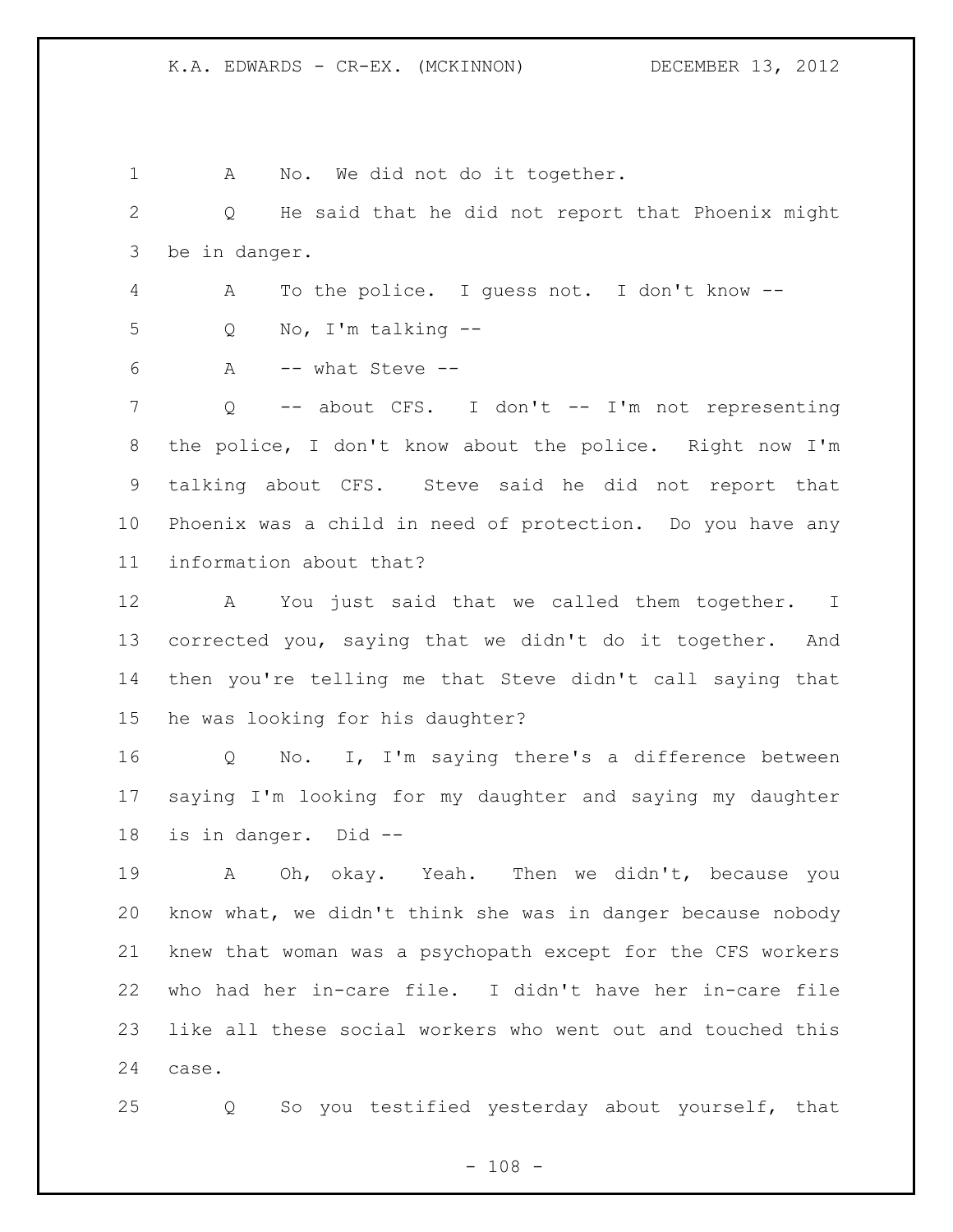you phoned CFS --

A Yes, I did.

 Q -- and you made some inquiries. And again, when you contacted CFS you did not report that Phoenix Sinclair was a child that was in danger?

 A Again, I did not have no (inaudible) -- I didn't know that Samantha would do this. Who could even imagine that this could happen, one, at this time, particular time that you're talking about? And two, I had no knowledge that this was going to happen. Did I think that Phoenix is in need of protection at this point? That's why I phoned CFS and said, can you bring her back. And when I did this, sir, I specifically asked for the social worker who placed her in my home, Mr. Stan Williams. A woman answered the phone, put me on hold, came back and said -- I'm sorry, I'll back up -- said that, that he was not available and I -- and took a message. Nobody phoned back. I phoned back the next day and got another woman on the phone. I don't know whether it was the same woman, and in hindsight I really wish I would have taken down those names, but the chances of me actually getting the worker's name is slim to none because apparently a worker's name is confidential when you ask for one.

 But that woman who answered the phone the second time gave me a little bit of information on Phoenix, that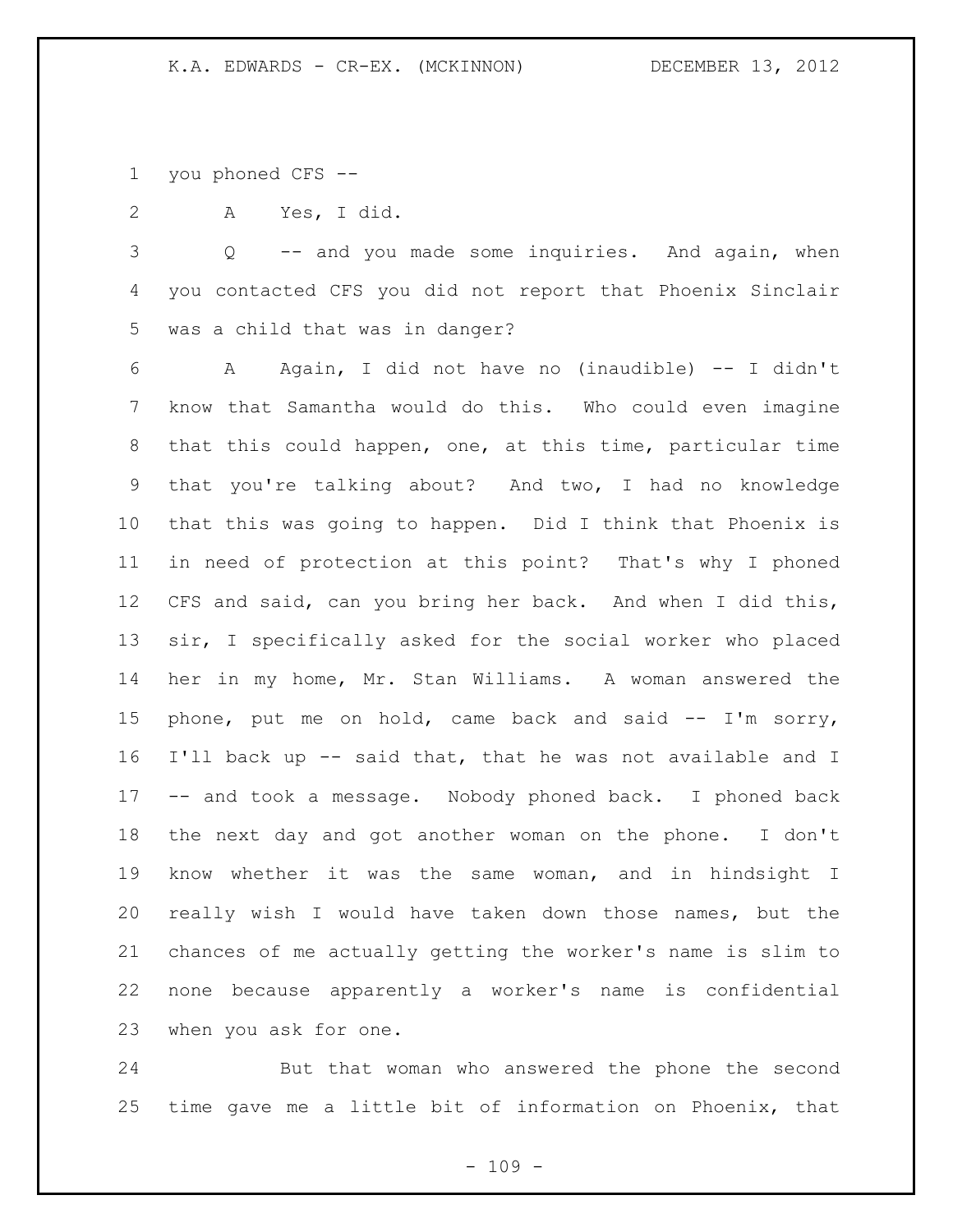Phoenix was with her mother who they had a child-in-care file that said that she was a psychopath.

Q You, you knew --

A And I did not.

 Q You knew already that she was with her mother because Ron had given her to her mother.

7 A I knew she was with her mother --

Q What was --

 A -- and I was telling CFS that she was with her mother and she's normally with either Steve or Ron or myself, and at which point that is when the worker says to me, if she is with her mother, what is the problem. You're no longer her foster mother, you have no concern.

 Q And that was correct, legally correct. You were not reporting that Phoenix needed to be apprehended from Samantha, were you?

 A Is it my job to report that Phoenix needed apprehension? The social worker --

19 THE COURT: Well --

20 THE WITNESS: -- got the phone call from me.

21 THE COURT: Witness, I guess the answer is no, isn't it? Is, is that he answer?

23 THE WITNESS: Yes. No.

24 THE COURT: Yeah.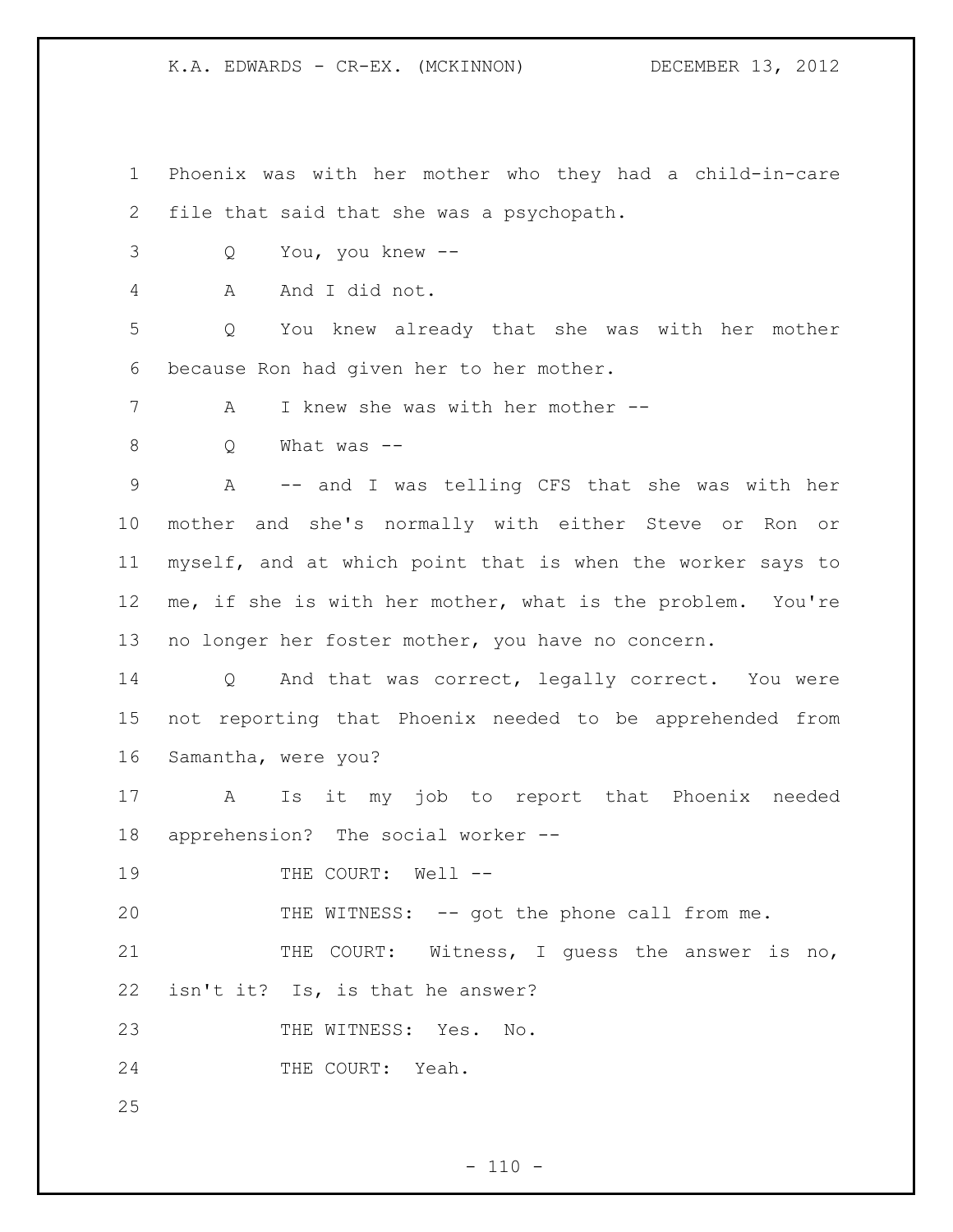BY MR. MCKINNON:

 Q Did you make attempts to find Phoenix after April of 2004? A Define attempts. Q Sorry? A Define attempts. 7 Q Did you call Mickey Kematch and say, where -- A Yes, I -- Q -- is Samantha living? A -- testified that I talked to Mickey, that I, I spoke with Mickey Kematch and Crystal Hill. Q Okay. A Two, two people that should be on, be on the witness list but are not -- well, one of them is but the other one isn't being compelled to tell anything. Q And once you knew where, you knew where -- who Phoenix was with -- 18 A Um-hum. Q -- you knew where Phoenix had been living in January, because you had picked Phoenix up from Samantha's in January, correct? A Um-hum. Q Did you go back to that apartment and check? A Why would I go back -- Q I --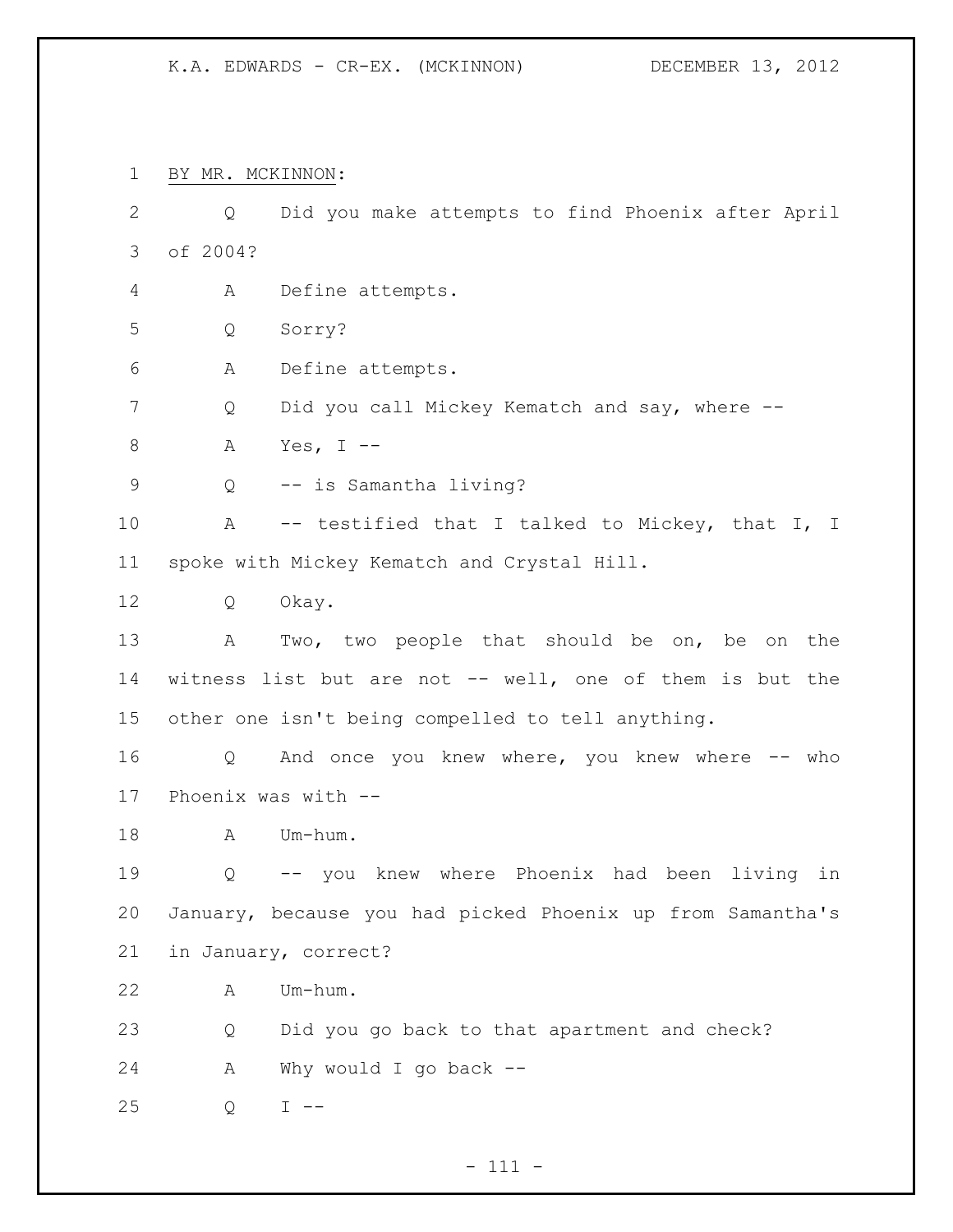1 A -- to that apartment? Q -- I think the answer, then, is no. A Samantha wasn't living with her mother at that time. THE COURT: Yeah, once, once again, Witness, the answer is no, I guess. 7 THE WITNESS: No. 8 THE COURT: Okay. BY MR. MCKINNON: Q So you didn't go back to that apartment and check? 13 A Well, number one, for safety reasons; and number two, Samantha wasn't living with her mom because I talked to Mickey, Mickey didn't say Samantha's living with her mom. Samantha wasn't living with her mom. She was living with Karl McKay. Q I want to take you back to your police statement, CD0112, page 5090. And in that middle of the page, starting with, well, at the time. Do you see that? A Yes. Q A couple of lines down you're referring to Samantha. You say: "... she was working. She was

### $- 112 -$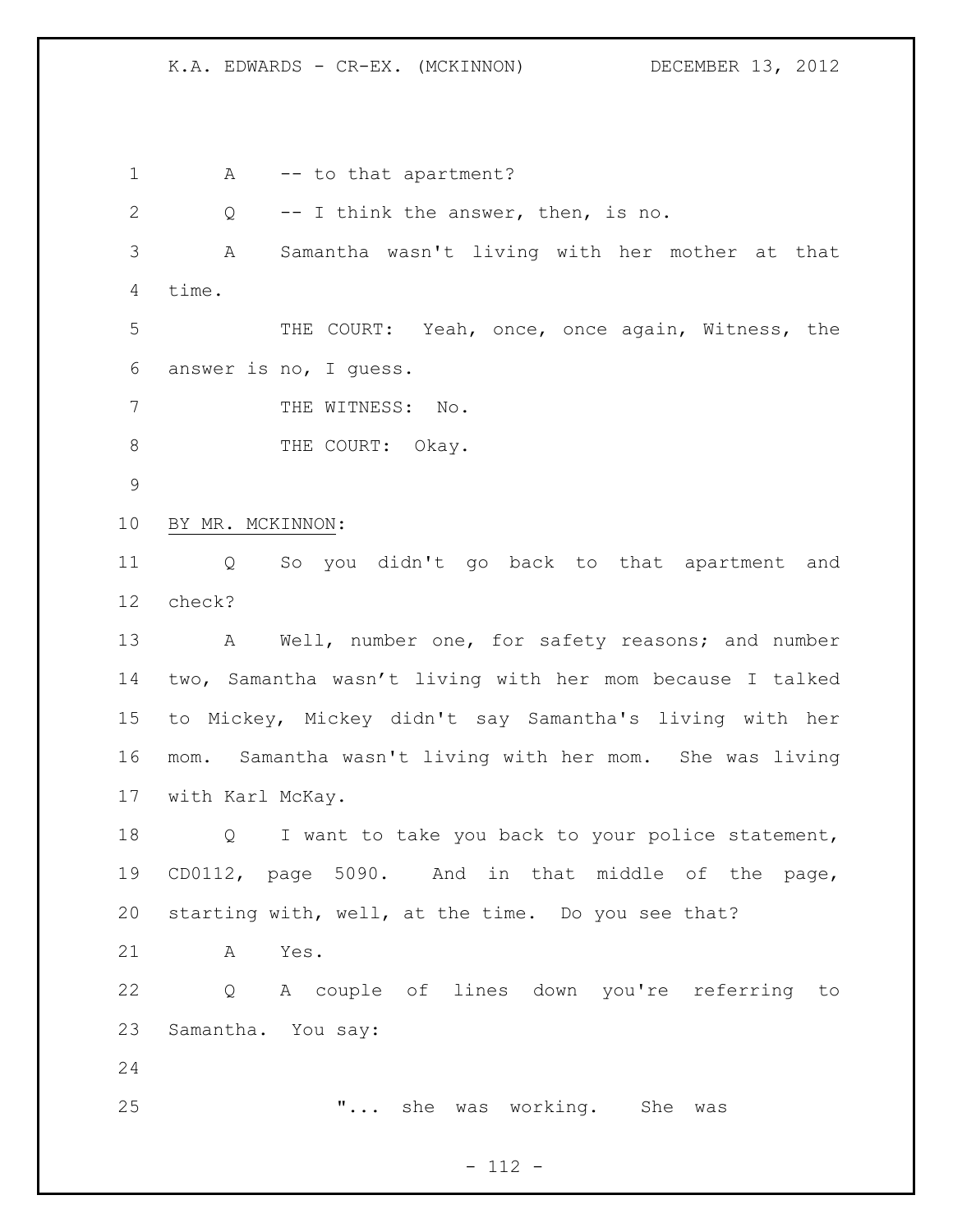involved with a man who had a good job. He's a truck driver ... or whatnot. And I thought that maybe she wanted to be a mother. And I 5 ... really didn't have any objection to that." That was how you felt in April. You're describing the situation in April; you didn't have any objection to Samantha mothering Phoenix. 11 A I've just testified to that now. Q Okay. A That she was with her mom. I didn't have objections. She didn't know Samantha was going to do this. Had I, I would have eliminated Samantha. Q You certainly didn't do anything to challenge Samantha's custody of Phoenix; is that fair? 18 A Absolutely fair. Q And in fact -- A Except for Samantha didn't have custody. Q Well, she had physical custody. A She had care and control. Q In fact, your children, in the fall of 2004, or whatever year this occurred in, but in the fall, after Samantha had taken Phoenix from Rohan's house, your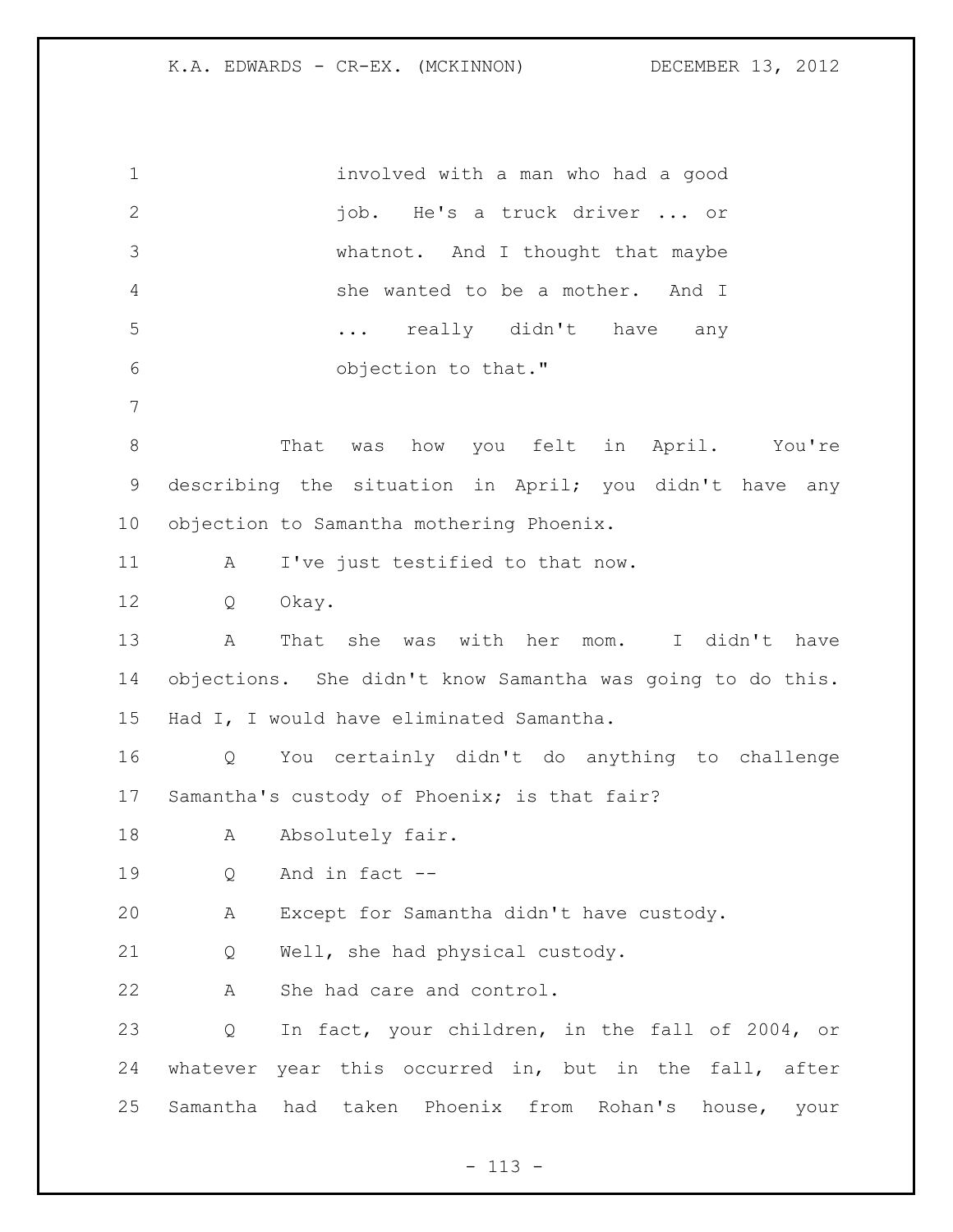children bumped into her on a couple of occasions?

A Well, once on a bus, my son on the bus.

 Q Once on a bus and once at the apartment where they were residing?

 A Yes. And I did -- I was not made aware of either one of those occasions until after it was disclosed by both my son and my daughter in the same, the same day that the police came to my house on College Avenue, where I lived, to do this interview. And it was told to them. That is 10 when I became aware to  $--$  I, I became aware that she was on Mickey's street: Remember when Dad when into the hospital? That's how I was told by my daughter, in 2006, after the death was discovered.

 Q Okay. So you didn't know about it in 2004. That means you couldn't have had much of a -- you weren't searching in 2004 or your children certainly would have told you that they bumped into her?

A You think like that.

19 THE COURT: Well --

BY MR. MCKINNON:

Q I do think like that --

A You --

Q -- and I'm suggesting that to you.

A Well, suggest it all you want but I'm not

 $- 114 -$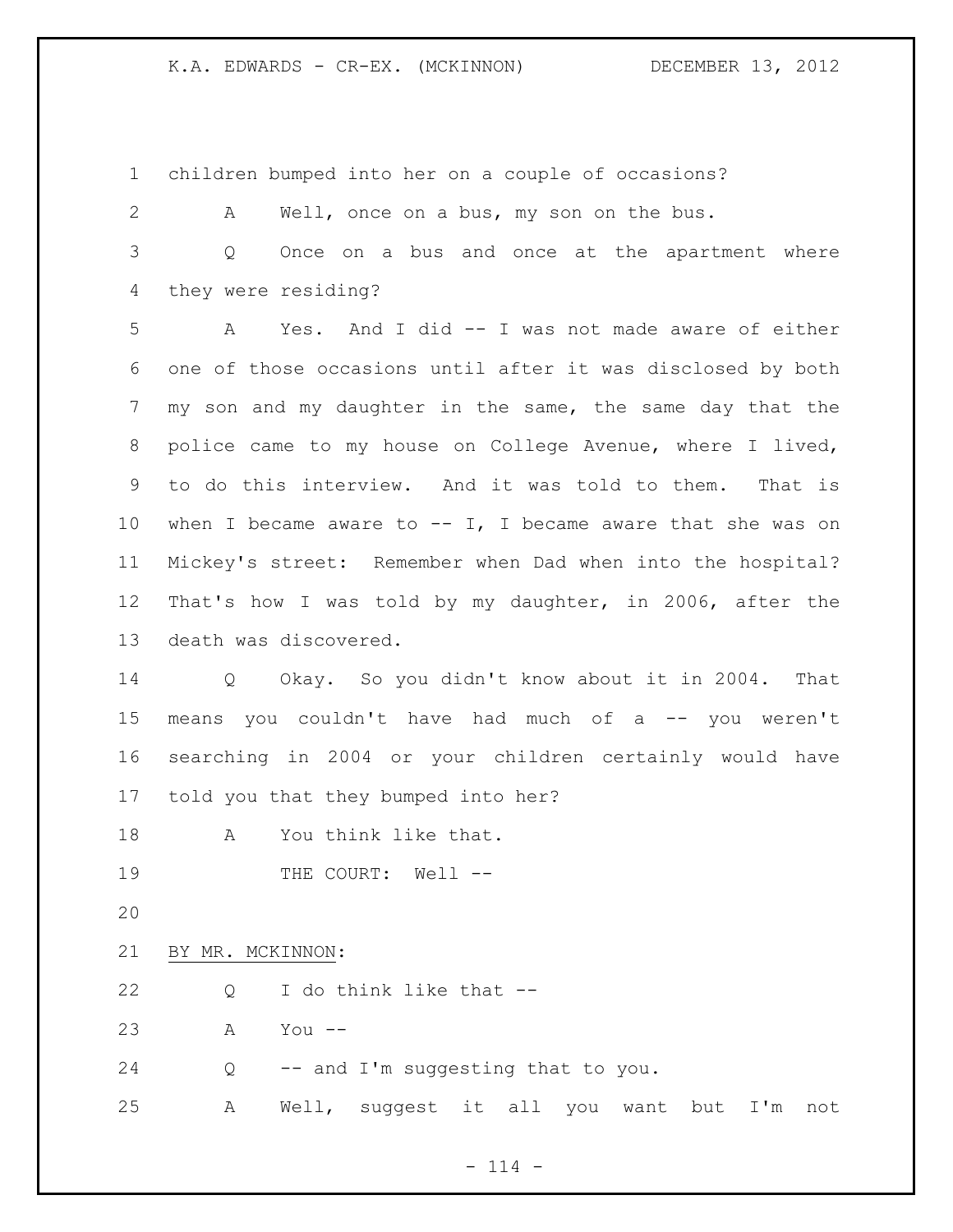responding to that.

| $\mathbf{2}$ |                  | THE COURT: I don't think she knows what her                |
|--------------|------------------|------------------------------------------------------------|
| 3            |                  | children might or might not have done, Mr. McKinnon.       |
| 4            |                  | MR. MCKINNON: Well, I'm asking if the --                   |
| 5            |                  |                                                            |
| 6            | BY MR. MCKINNON: |                                                            |
| 7            | Q                | If you were searching for Phoenix, would you have          |
| 8            |                  | discussed that with your children?                         |
| $\mathsf 9$  | A                | No, because I already testified that in, in, in            |
| 10           |                  | my world children do not get involved with adult business. |
| 11           | $\mathbb{I}$     | wouldn't discuss that with my children. Would you          |
| 12           |                  | discuss something like that with your children?<br>Would   |
| 13           | you?             |                                                            |
| 14           | Q                | $I'm not --$                                               |
| 15           | A                | A child we don't --                                        |
| 16           | Q                | $I$ $-$                                                    |
| 17           | Α                | -- know -- you're asking me, why can't I ask you?          |
| 18           | Would you --     |                                                            |
| 19           |                  | THE COURT: Okay.                                           |
| 20           |                  | THE WITNESS: Because I'm just like you, sir --             |
| 21           |                  | THE COURT: We've got the answer from you,                  |
| 22           |                  | Witness. That's okay. We've got the answer.                |
| 23           |                  |                                                            |
| 24           | BY MR. MCKINNON: |                                                            |
| 25           | Q                | Yesterday Ms. Walsh asked you to comment<br>on             |

- 115 -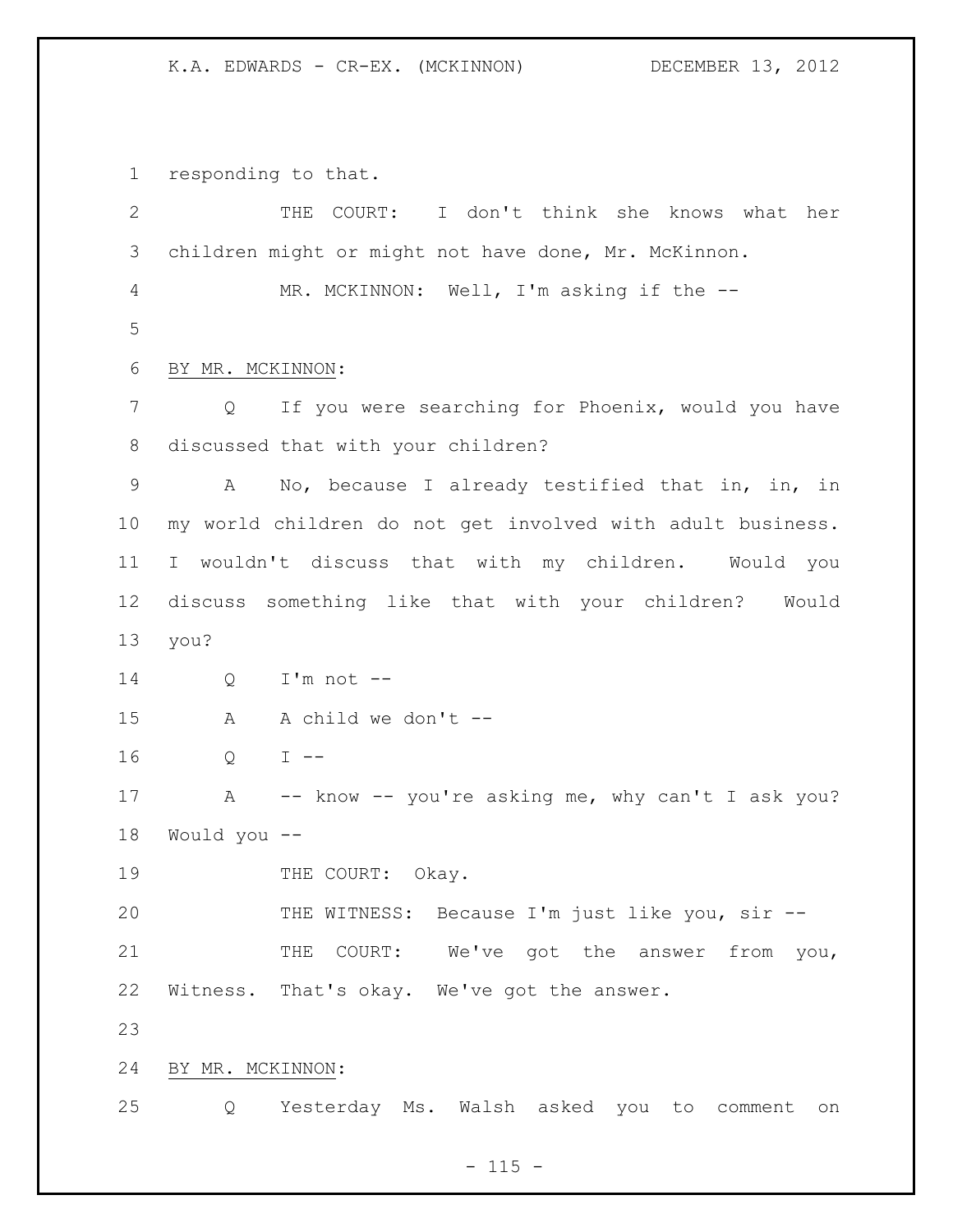whether you had a meeting with a place of safety worker by the name of Mario Rojas. Do you recall that? A Yes, I recall that. Q And you said it never happened? A I recall doing that, too, yes. Q She referred you to an internal memorandum from Mr. Rojas to Stan Williams; that's at 43572. If we could pull it up. A Yes, I remember that document from yesterday as well. Q And this is an internal e-mail that Mr. Rojas is sending to Mr. Williams. It's what I'm going to describe as an innocuous inter-office memorandum from one worker to another. A I know what inter-office means. Q Yes. A Yes. Q And you know what innocuous means? 19 A What if I said no, would that make me stupid? Q No, I'm just -- A Well, I know -- Q -- wanting to make sure I'm being fair. A -- what inter-office means and I told you that I remember this document and I can clearly see that it was written from, from Mr. Rojas to Stan Williams and it's a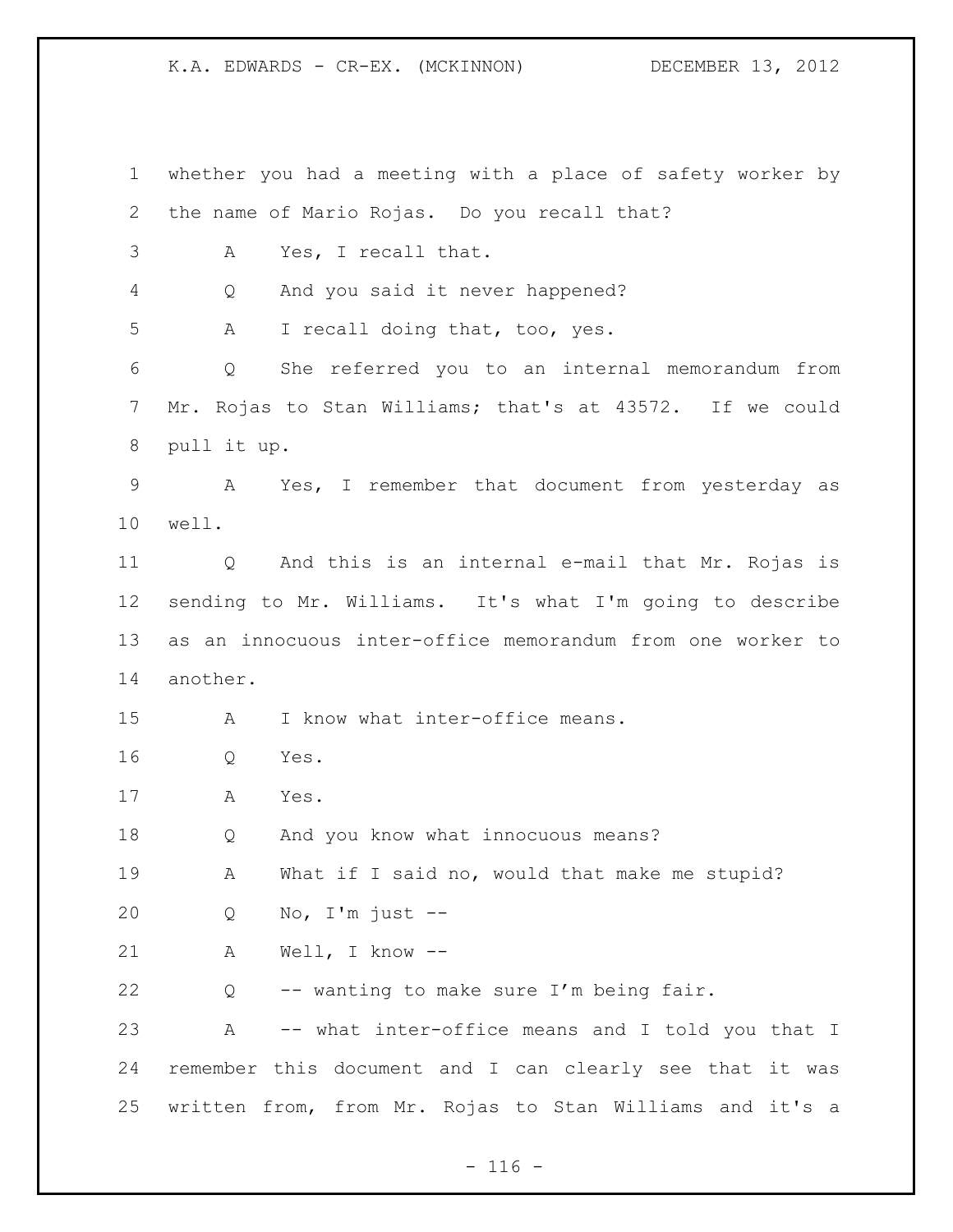direct letter to Stan Williams from, from Mario.

 Q And you deny that this happened, this event that's described in the memorandum? A Yes, I do. Q And you said yesterday that they say that they did things that never happened. That was my quote. 7 A That's what I said, yes. Q And you're suggesting that Winnipeg CFS workers fabricate documents? A That is what I'm definitely suggesting because I have seen it done myself, not in regards to this case. I have seen it being thrown out of court in CFS cases but not in this particular case. I can give you the particulars of that particular case and you can look it up in the, in the, in the courts. Q No, I'm not, not interested in that. 17 A I'm just saying that everything -- Q I just -- 19 A -- I'm saying up here, I can back my words. Q I just want, and I think I have your answer, that you're suggesting that this worker fabricated this

 documented, fabricated a meeting, wrote a false inter-office memorandum.

 A Cut and paste. However you want to put it, yes, that is, that is my position. My position is I never met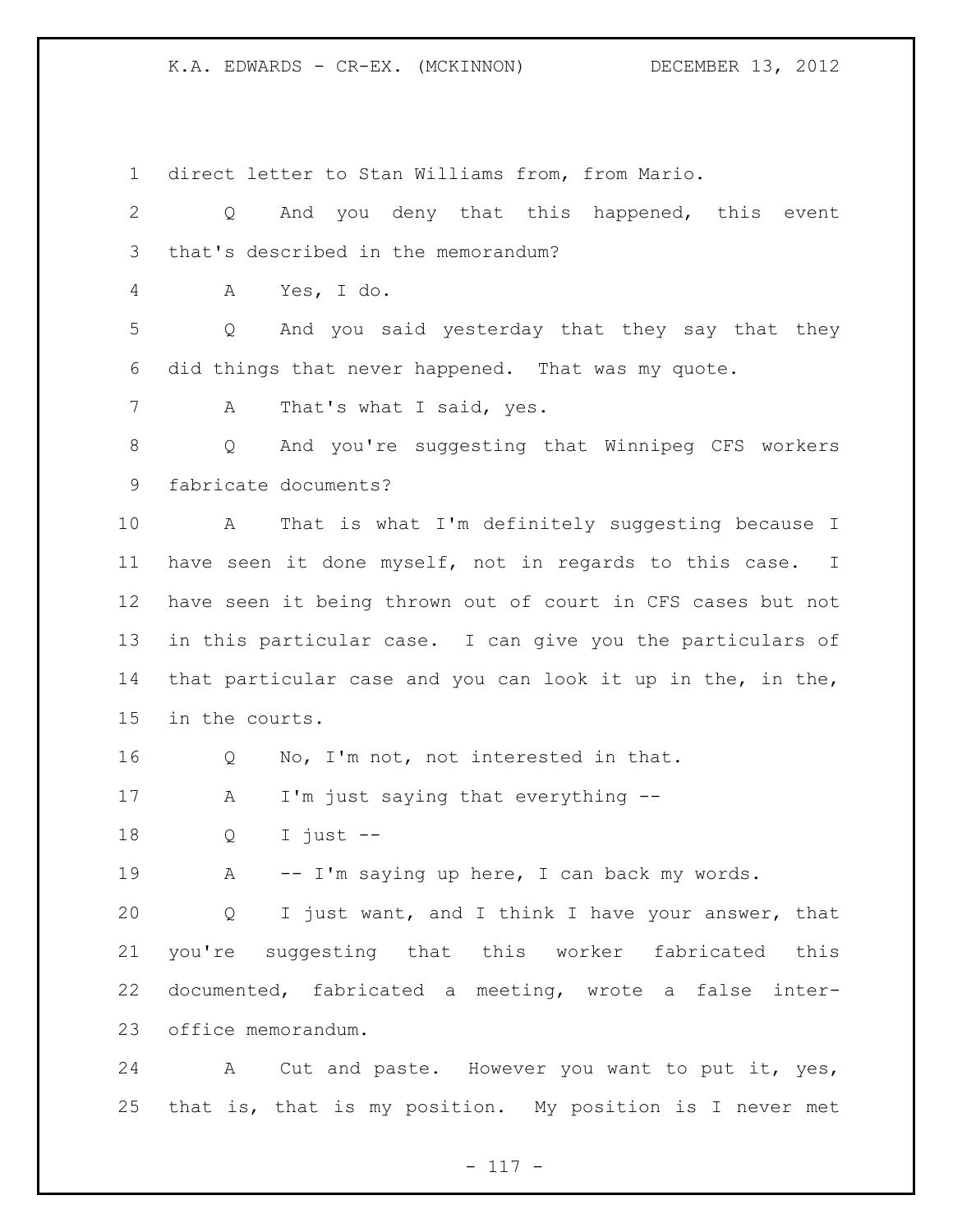| $\mathbf{1}$ | with Mr. Rojas, I never met the man. I -- up until the day  |
|--------------|-------------------------------------------------------------|
| 2            | that he took the stand and I saw him, I didn't even know    |
| 3            | what he looked like. I did not sit for an hour and fifteen  |
| 4            | or forty minutes, whatever he said, with this man because I |
| 5            | would remember sitting with someone for an hour and fifteen |
| 6            | minutes or an hour and forty minutes, and I would remember  |
| 7            | a meeting of this magnitude, and I don't.                   |
| 8            | Q<br>Okay.                                                  |
| $\mathsf 9$  | Α<br>So yes, I'm saying that this meeting in which he       |
| 10           | describes to the worker is false. Is the document false?    |
| 11           | Probably not. Is the facts in the document false?           |
| 12           | Probably. Well, I'm saying they are false because I never   |
| 13           | met him. So if he's saying that he met me and I'm saying    |
| 14           | that he didn't -- we -- I didn't meet him, one of us is     |
| 15           | lying and it is not me.                                     |
| 16           | MR. MCKINNON: Thank you. Mr. Commissioner, I'm              |
| 17           | about to wrap up, if I could have just a couple minutes to  |
| 18           | review my notes.                                            |
| 19           | THE COURT: Yes. Yes.                                        |
| 20           | MR. MCKINNON: I think -- I'm going to suggest               |
| 21           | you not rise, I'll just --                                  |
| 22           | THE COURT: Yes.                                             |
| 23           | MR. MCKINNON: -- see if there's anything I've               |
| 24           | missed.                                                     |
| 25           | THE COURT: Just take your time.                             |

## - 118 -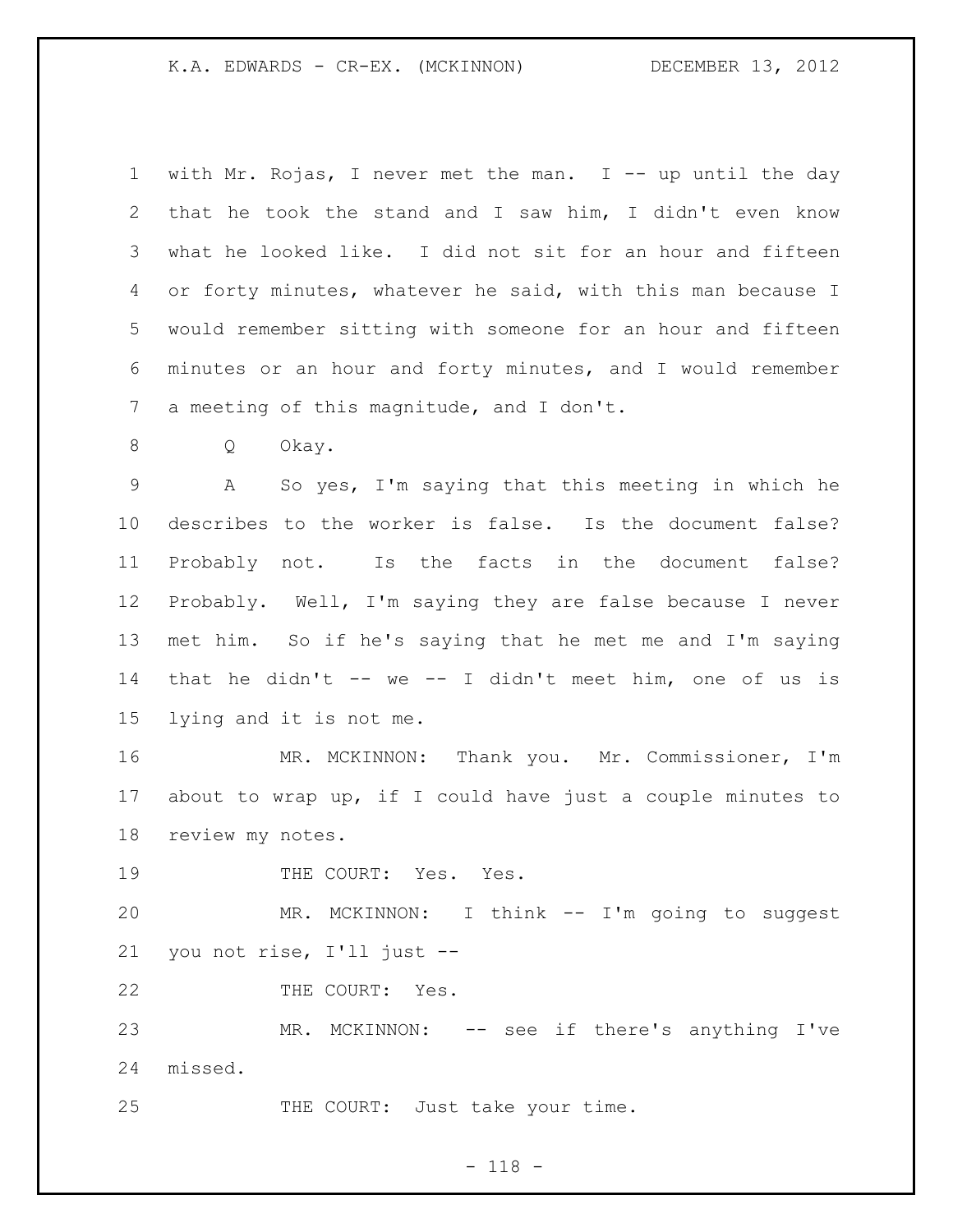1 MR. MCKINNON: Just one minute, Mr. Commissioner. Thank you for that brief moment. I have no other questions. THE COURT: Thank you. 5 MR. MCKINNON: Thank you, Ms. Edwards. THE COURT: Thank you, Mr. McKinnon. All right. Mr. Saxberg, are you going to -- now, okay, will you be long? You're entitled to be, but if it's going to be very short, I'll take you; if not, we'll adjourn till this afternoon. 11 MR. SAXBERG: (Inaudible). 12 THE COURT: All right. Is there anybody else besides Mr. Saxberg going to question? Mr. Ray? MR. RAY: At this point, Mr. Commissioner, I don't have questions but I'm just reviewing my notes (inaudible), thank you. 17 THE COURT: You're the same, Mr. Khan, I take it? MR. KHAN: No questions, Mr. Commissioner. 19 THE COURT: All right. MR. KHAN: Thank you. MR. SAXBERG: Thank you, Mr. Commissioner. CROSS-EXAMINATION BY MR. SAXBERG: Q My name's Kris Saxberg and I act for ANCR and three authorities other than the Métis authority.

### $- 119 -$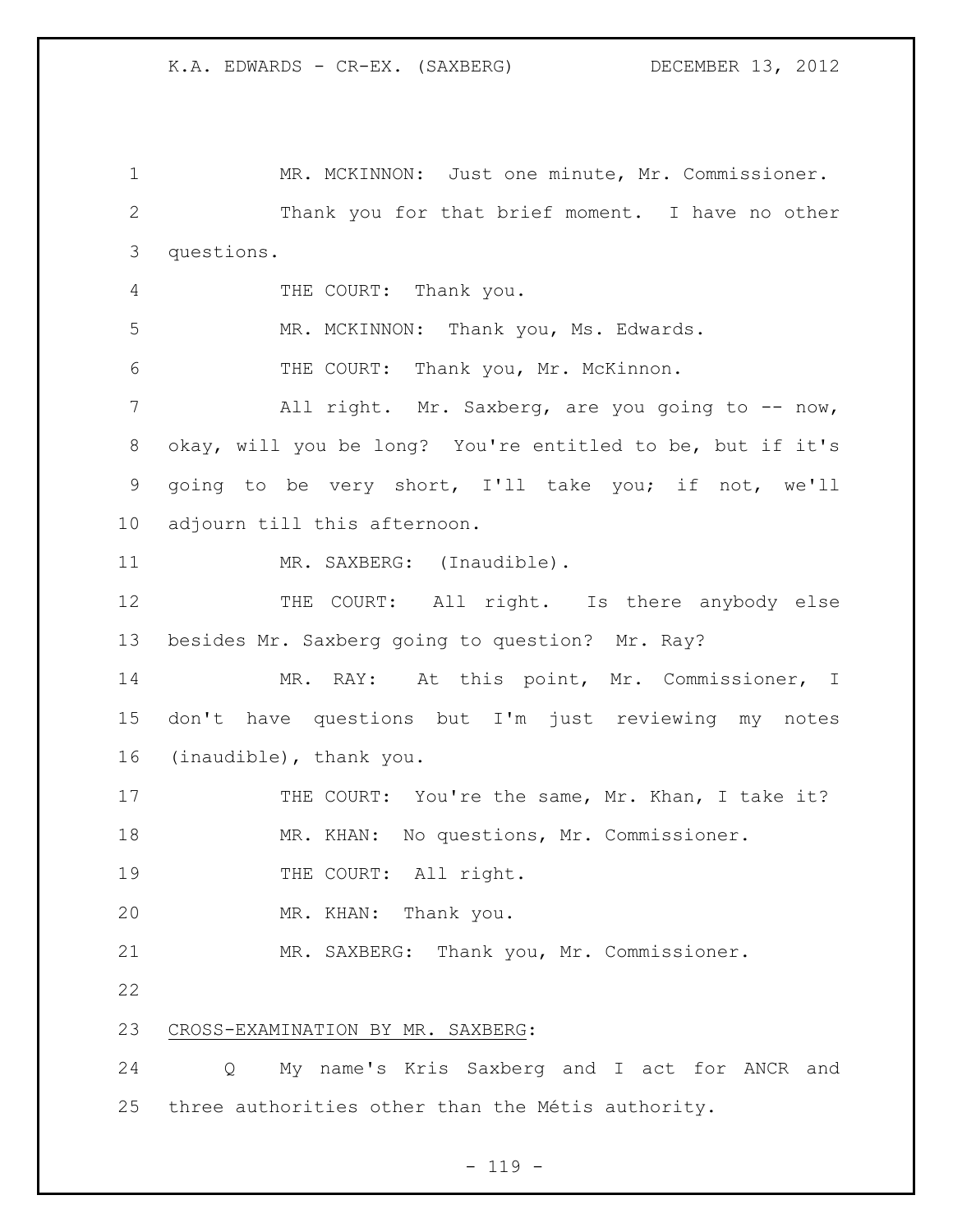I, I want to begin by calling up document CD770 and it's page number 17724. 3 THE COMMISSIONER: 17724? MR. SAXBERG: Yes. It's page number 17724. And if you could scroll down, yes, to the -- I'm, I'm looking at the paragraph that has the heading January 21, 2004. THE COURT: Which document is this? MR. SAXBERG: This is the closing summary on February 13, 2004 written, prepared by Lisa Mirochnick, now Lisa Conlin. 11 THE COURT: Well, I have one closing summary here. What, what date is this? 13 MR. SAXBERG: I'm sorry? THE COURT: What is the date of the closing? MR. SAXBERG: February 13th. 16 THE COURT: February? 17 MR. SAXBERG: 13, 2004. MS. WALSH: Mr. Commissioner, I don't know if this is the same document that Mr. Saxberg is referring to, but you have the hard copy of the February 13, 2004 intake. It starts at page 37350. 22 THE COURT: Oh. MR. SAXBERG: Yes, it's, it's -- it's precisely the same document. MS. WALSH: That's the one that we referred to.

 $- 120 -$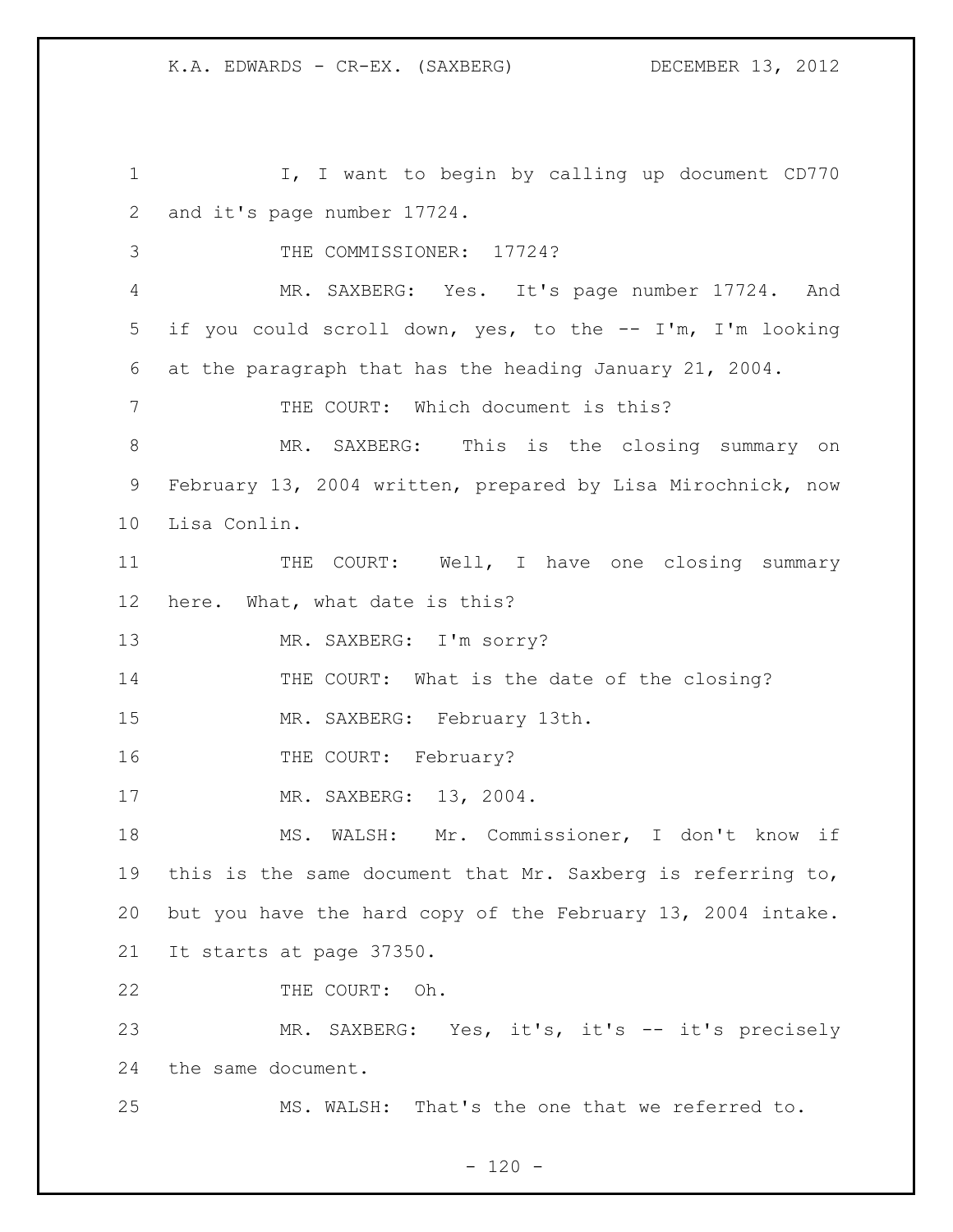1 MR. SAXBERG: Yeah. It's precisely the same document. It's just that it has its own CD reference in another place. THE COURT: All right. You go ahead. BY MR. SAXBERG: Q I -- my questions are going to be about the period between January 2004 and when Samantha picked up Phoenix, okay? A Okay. Q And we'll just, we'll leave out whatever year that is, but during that period -- 13 A Well, we can say the year, right. Just because I have a vague recollection that it might have been 2002 doesn't mean that the Commission has to not state the year, so we're dealing with the year for the timeframe between January 2004 and April of 2004, it can be said. Q Okay. I just want to make sure we're on the same page. We're -- A We're on the same page. Q We're talking about that period where you had moved out of the house. You, you had moved away from 1331 Selkirk Avenue, correct? A Yes. Q And during that entire period you were not living

- 121 -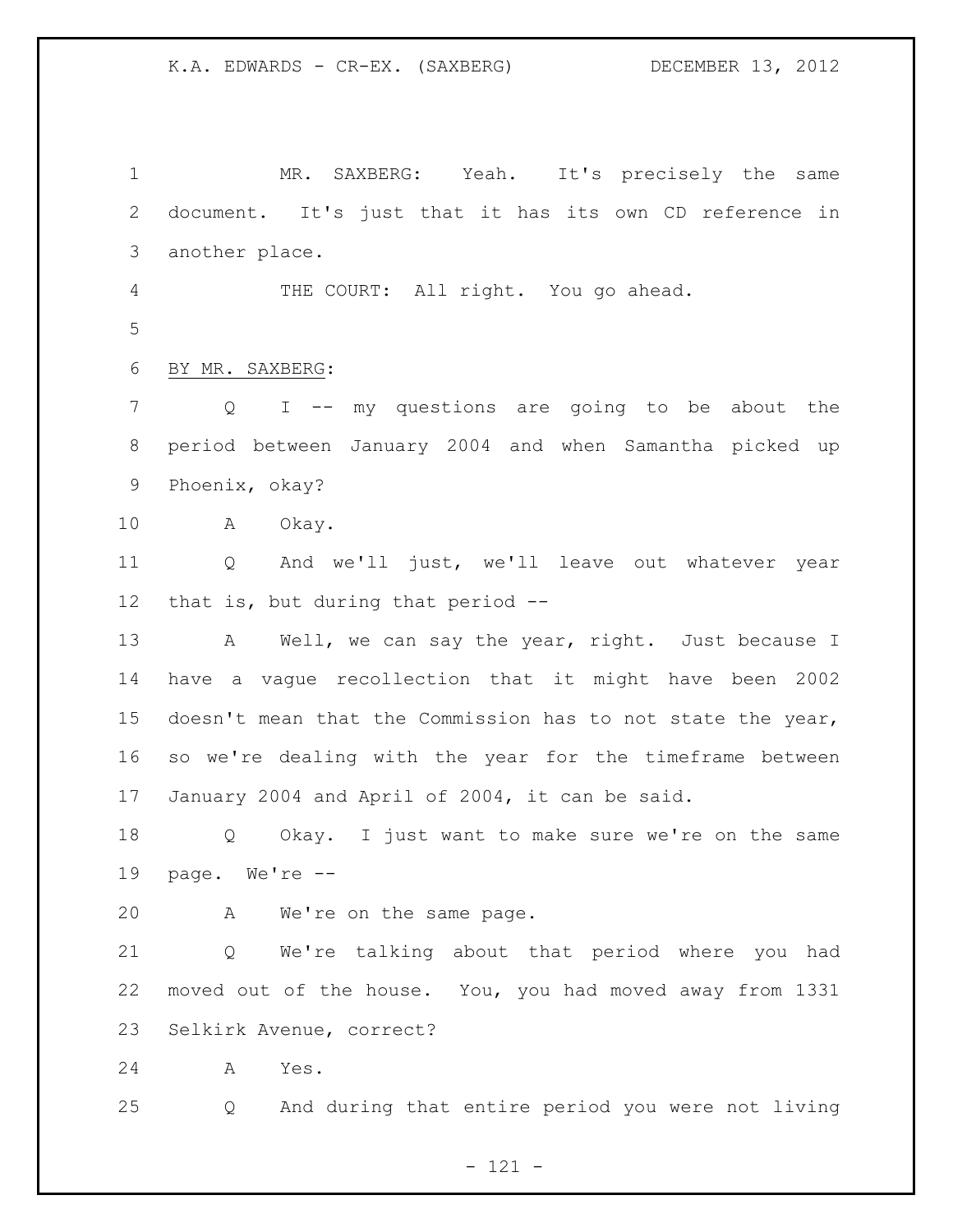at that residence, correct?

 A No, I wasn't living at the residence. I had my own residence on, on Winnipeg Avenue, yes. Q Well, what I believe your evidence yesterday was

 that you were couch surfing during that period and that you had five or six moves --

 A That was the place that I was couch surfing. Like be -- when I left in January, I left and I stayed in, with a friend in a rooming house. I slept on the, there was a bed and a couch. I slept on the couch. Once I left there, I was at Winnipeg Avenue and it was actually a house-sitting situation, an apartment-sitting situation, and that's where I was. So I did, I couch surfed for a month. Stayed on someone's couch for a month until I came to that situation, so I was on Winnipeg Avenue. Yes, I had my own address.

 Q Okay. So you're saying you couch surfed for a month, that would be January, and then you wound up in the Winnipeg Avenue around February?

 A Yes. As I said, it was another situation where, hey, I'm going away for a couple months, you want to watch my apartment for me? Don't have to worry about rent. Sure, absolutely. And then almost immediately after that I moved into a -- I moved back to Juneau for a moment, and then I was in, in a, in a permanent residence on College

 $- 122 -$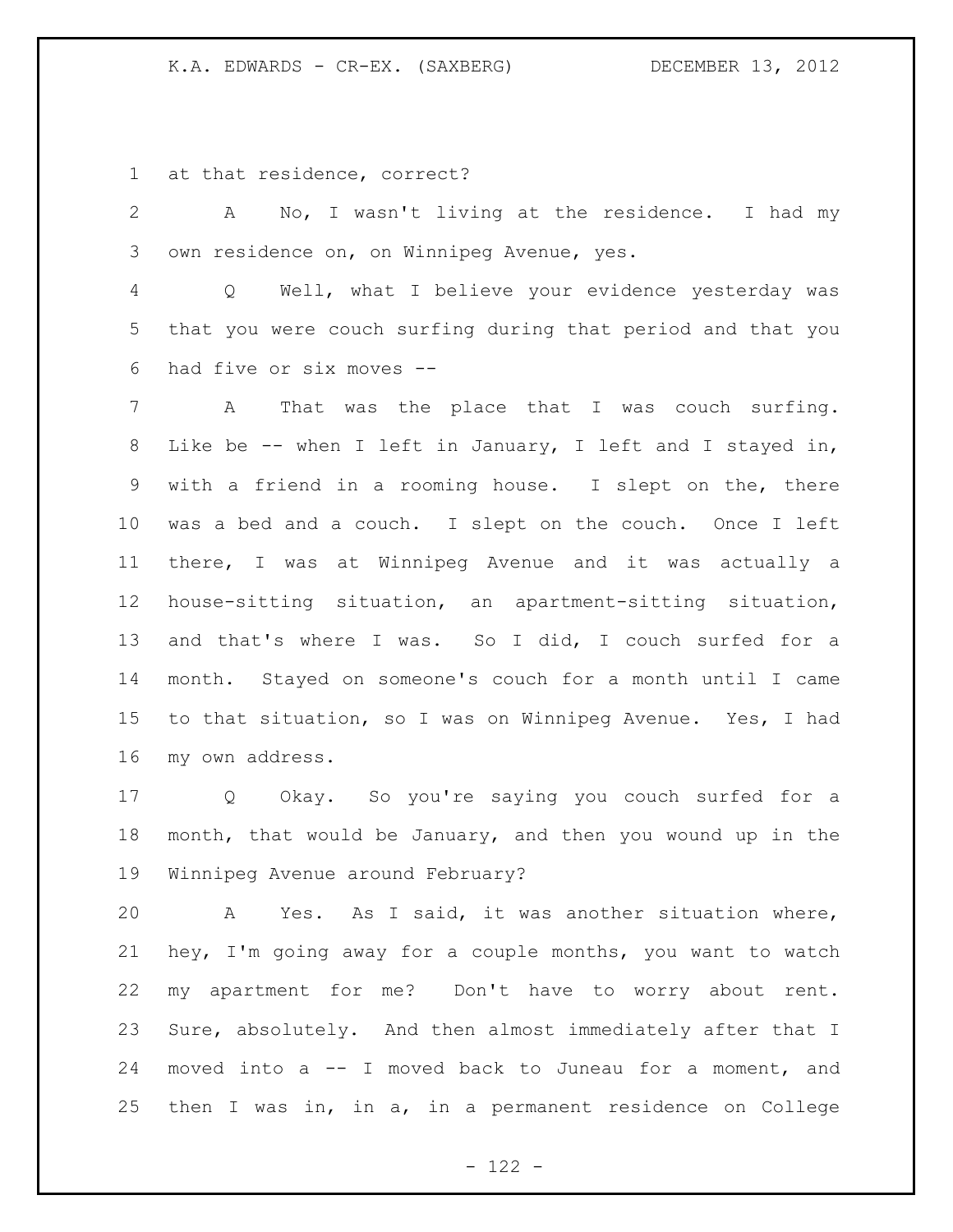Avenue, it's the College Avenue which Ron talks about in, in, in those welfare documents.

 Q Okay. So and College Avenue would have been which month during that, that four-month period?

A Wouldn't be.

Q Okay.

A Winnipeg Avenue would be.

 Q Okay. And that was also during the period that you said you were, I believe one of the terms you used to describe your particular situation at that point was mid-life crisis?

A Semi mid-life crisis. I'm not that old.

 Q But it was a difficult time for you? You had -- A Yes. That's, that's, that's a --

Q -- you expressed.

16 A -- that's a very accurate way of placing it, yes. It was very difficult.

 Q And it's fair that, of course, during that period I've been calling him Rohan but you've called him Ron. It's Ron?

 A It's Ron. It's R-O-H-A-N. It's actually pronounced Rowan (phonetic).

 Q Okay. I'll go with Ron, then. Ron was the primary care, caregiver for Phoenix at that point in time, correct, between January and April?

- 123 -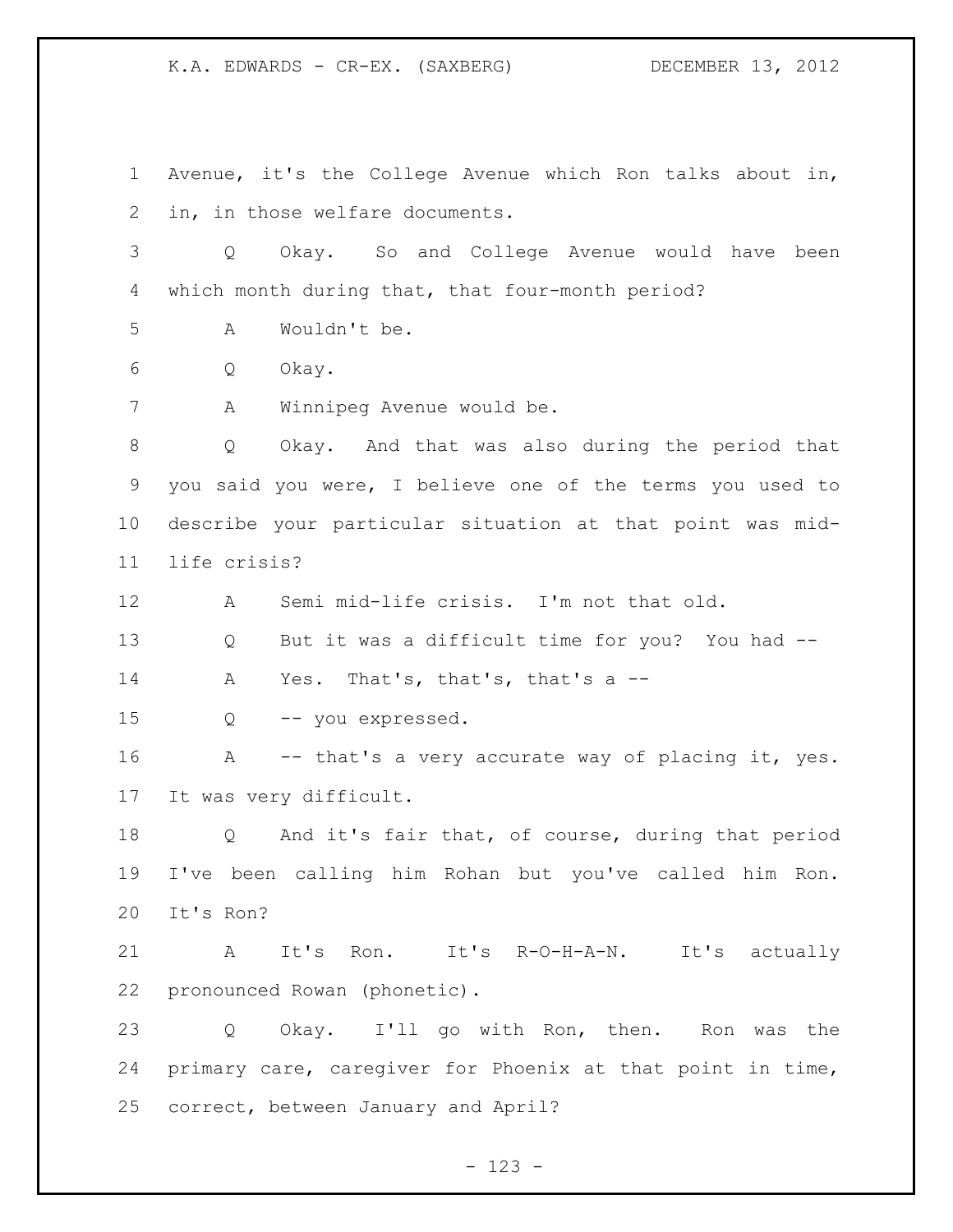A I will say it was her primary residence as far as where does Phoenix go to bed but as I said, I, I split the responsibility with him. Phoenix was sometimes on Selkirk Avenue and sometimes I would go down and pick her up and take her from him and spend the entire day with him at -- do you understand what I'm saying?

 THE COURT: Yeah. Witness, the question was whether you agreed that Ron was --

THE WITNESS: Was the primary caregiver.

10 THE COURT: -- the prime (inaudible) --

 THE WITNESS: No, I do not agree that Ron was the primary caregiver because I was pretty much in there, too, despite Ron's recollection.

### BY MR. SAXBERG:

 Q Notwithstanding that you weren't living within the home -- so I'm just getting your evidence. You're saying that you were the primary caregiver. Who was --

 A No, I'm not saying I was the primary caregiver either. I'm saying that neither Ron nor I were the primary caregiver. We balance the responsibility evenly is what I'm saying. She might have been at Ron's a little bit more one week and my house a little bit more the next week. That is what I'm saying.

Q Okay.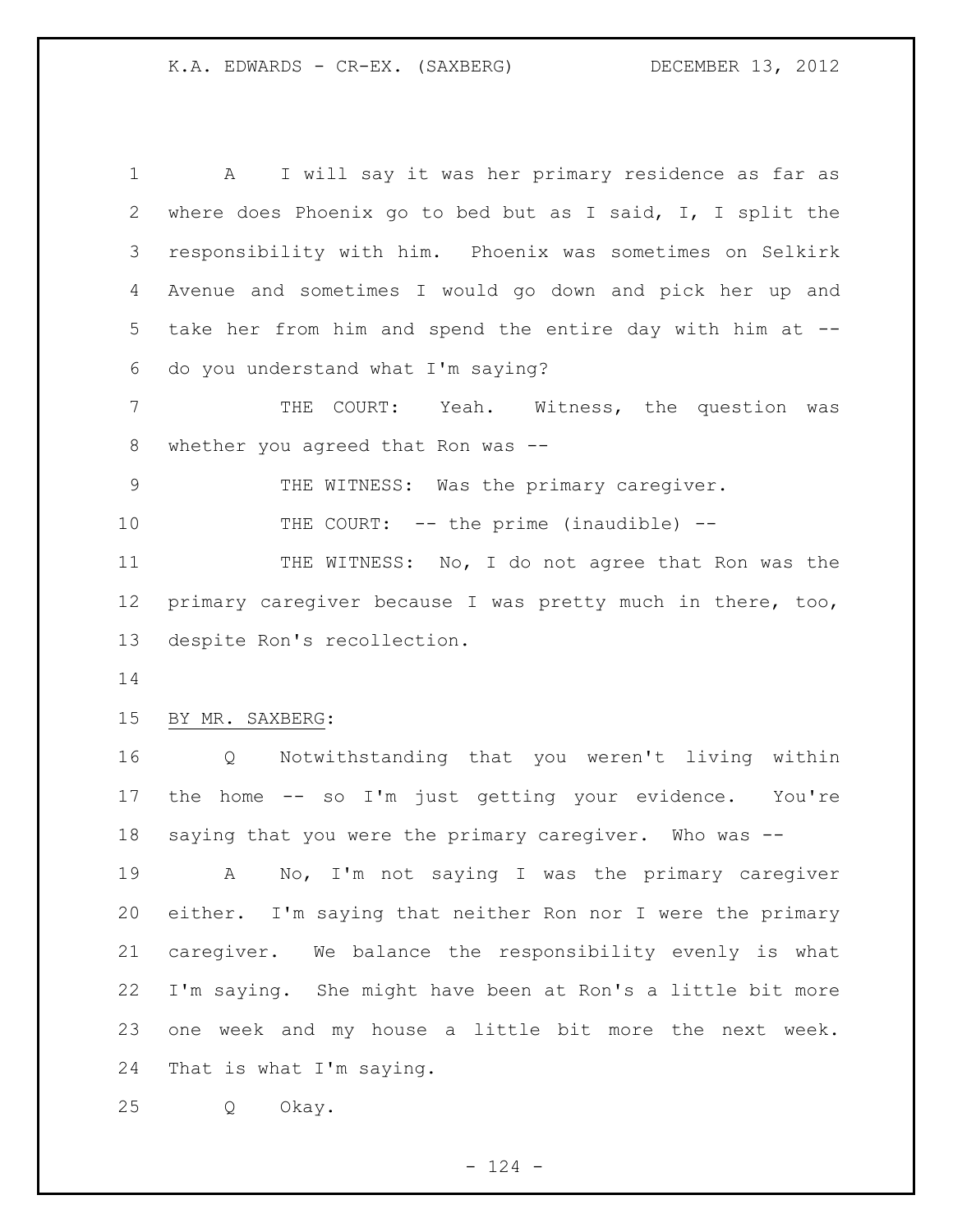A I've always remained that consistent. Q Okay. What, what about with respect to your own children? Now, you had two children at the same time and they were both residing with Ron. A I had three children at the same time. Q Two children that were residing with Ron at that period of time. A In 2004? Q Yes. A Three children. I have no children residing with me on Winnipeg Avenue. My daughter did not move back in with me until after she turned 18 and I lived -- and Phoenix was well gone for a year. That's why I said, where was my 16-year-old in all this. Q Yeah, and I'll, I'll come to that because I do believe her information is she's in Mumford, but -- or McMunn, sorry. But I was asking who the primary caregiver of your children was during that period while you were on the -- A I just told you. My daughter, Frankie. If we're going by the years of the record, Frankie was with her dad because she was there. Q Who was the primary caregiver of your children when you were couch surfing during that period of time? A I would say Ron was the primary caregiver.

 $- 125 -$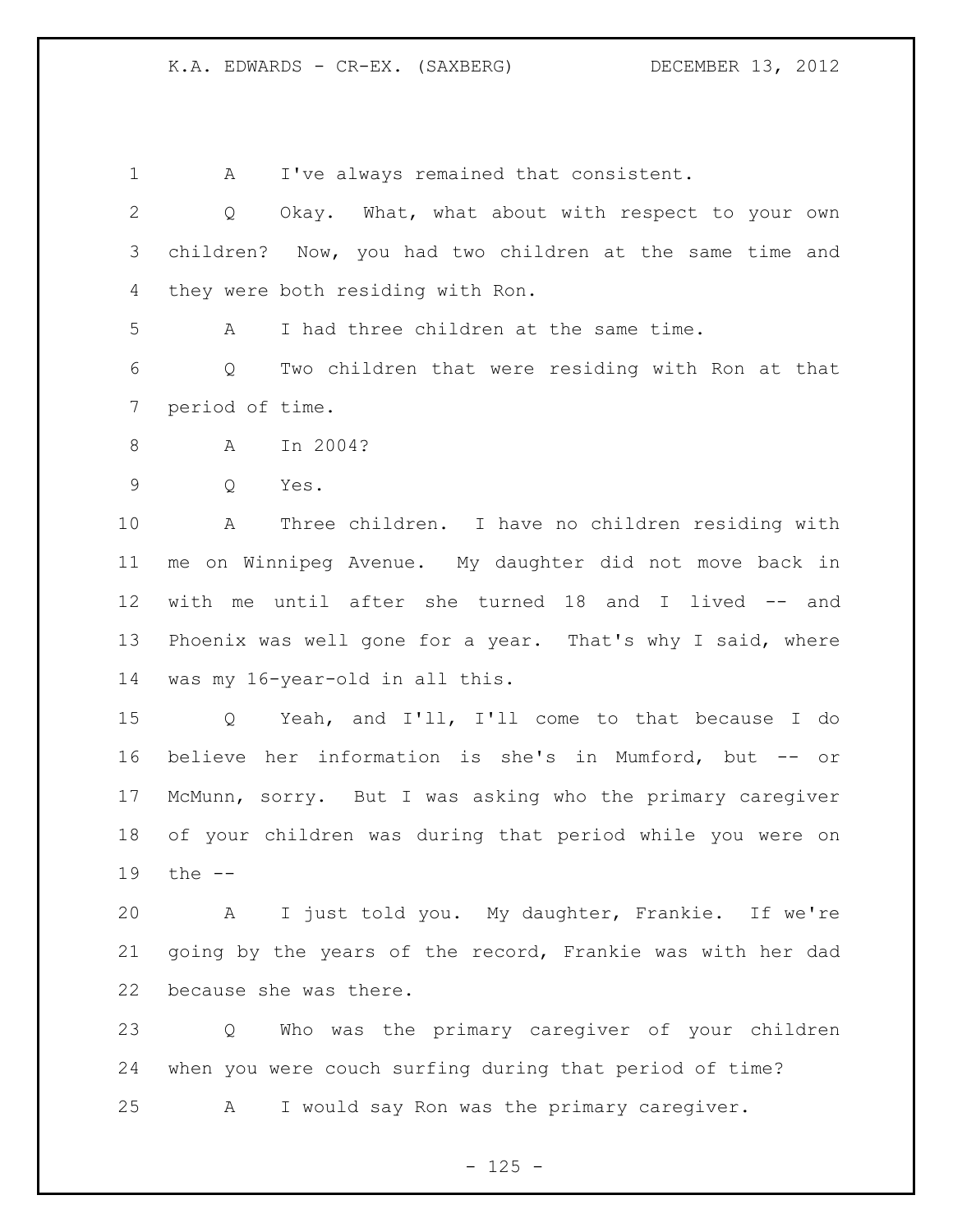1 Q Ron was at that point? Yes? A Yes. Q Okay. And then with respect to your daughter -- A Just get this done and over with. Q -- Frankie, you had said, you know, the Commission should hear from what Frankie -- hear what Frankie has to say about this. And her -- she did give a statement to the police. A She did -- Q And you're aware of that? 11 A -- give a statement to the police. Q And if we could turn to that. It's page 5062. A Um-hum. Q Five -- yeah. And so I'm just showing you the first page. This is a statement. That's your daughter's name, her full name, I guess. 17 A That's not her -- oh, yes, that is her full name. Q And the date appears to be March 16, 2006 that she's giving the statement. A Yes. Q And if we could turn to page 5066. And would you like a second just to quickly read over that, the page? A You want me -- Q And we could scroll down perhaps a bit. Yeah, that'd be fine. If you could stop there.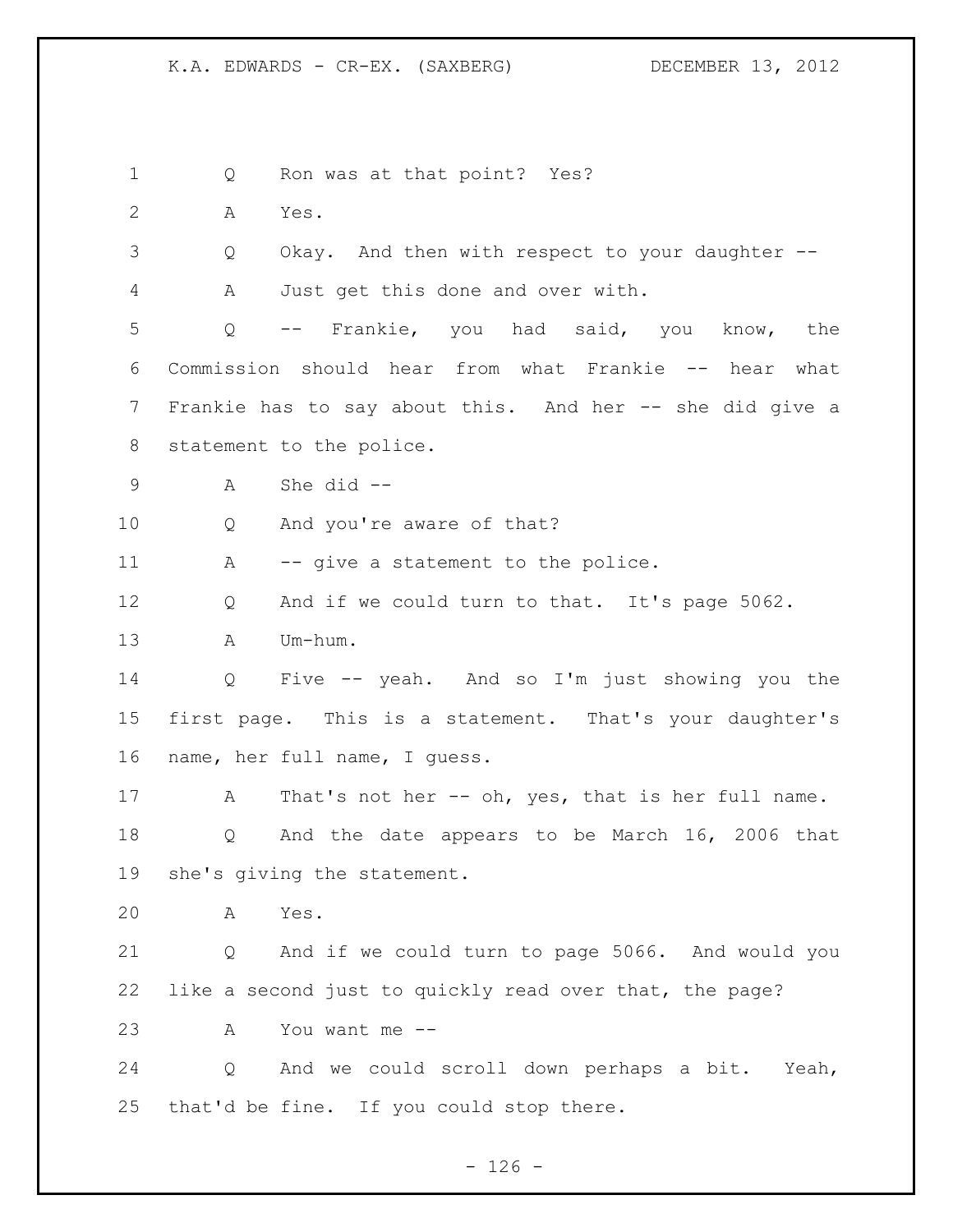Do you see that? A What am I looking for? Q I just wanted you to familiarize yourself with what she's told the police, then I'll put the question to you. A I'll -- okay. I am familiar -- I'm familiarizing myself with this document and, yeah, some of the things that are in here I'm sure she, sure she told the police all of it, and I'm not disputing any of it other than the fact that how my father could break his leg the following year. He broke his leg and my, my daughter went out and stayed with him. Q Okay. And -- A Pull my dad's medical record, see when my dad broke his leg and see whether it's 2003 or 2002. Q But we're going to just take the year out of the equation for a second. 18 A (Inaudible). Q And what she's saying is, to the police, is that she was not at the residence, 1331 Selkirk Avenue, when Phoenix was taken by Samantha. That's what she's saying here, correct? A Guess she was living at Grandpa's at that time because it was in April, and when she broke her -- he broke his leg, if it's that year. It was the spring.

- 127 -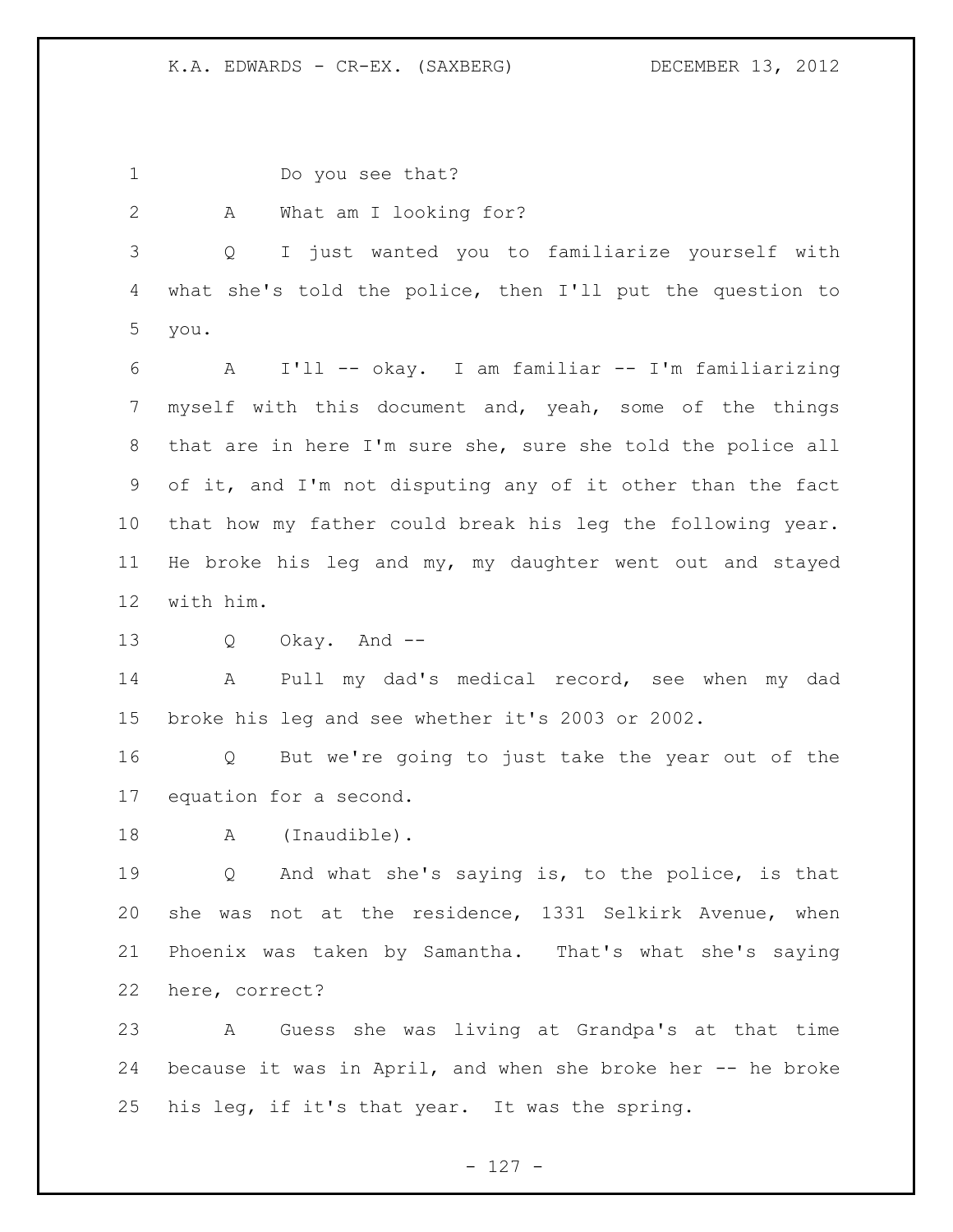Q So that's what she's saying and that's the period we're talking about, the period -- A Right. What did I just -- Q -- between January and April. A Yeah. So -- Q So she was in McMunn, then, and she wasn't living at the home during this period we're talking about between January and April. A Sure. Let's just say she wasn't living at the home. What's the point? Q Well ... THE COURT: Would you agree she wasn't living at the home? 14 THE WITNESS: No, I don't agree. 15 THE COURT: Well, then don't agree if you don't agree. 17 THE WITNESS: Well, Your Honour, it's either to agree or just keep having this and then get all that scab picking wound again, and me get angry and you have to take a break. THE COURT: I understand. Do you want a break now? 23 THE WITNESS: No, I can, I can keep going, just ... 25 THE COURT: Okay.

- 128 -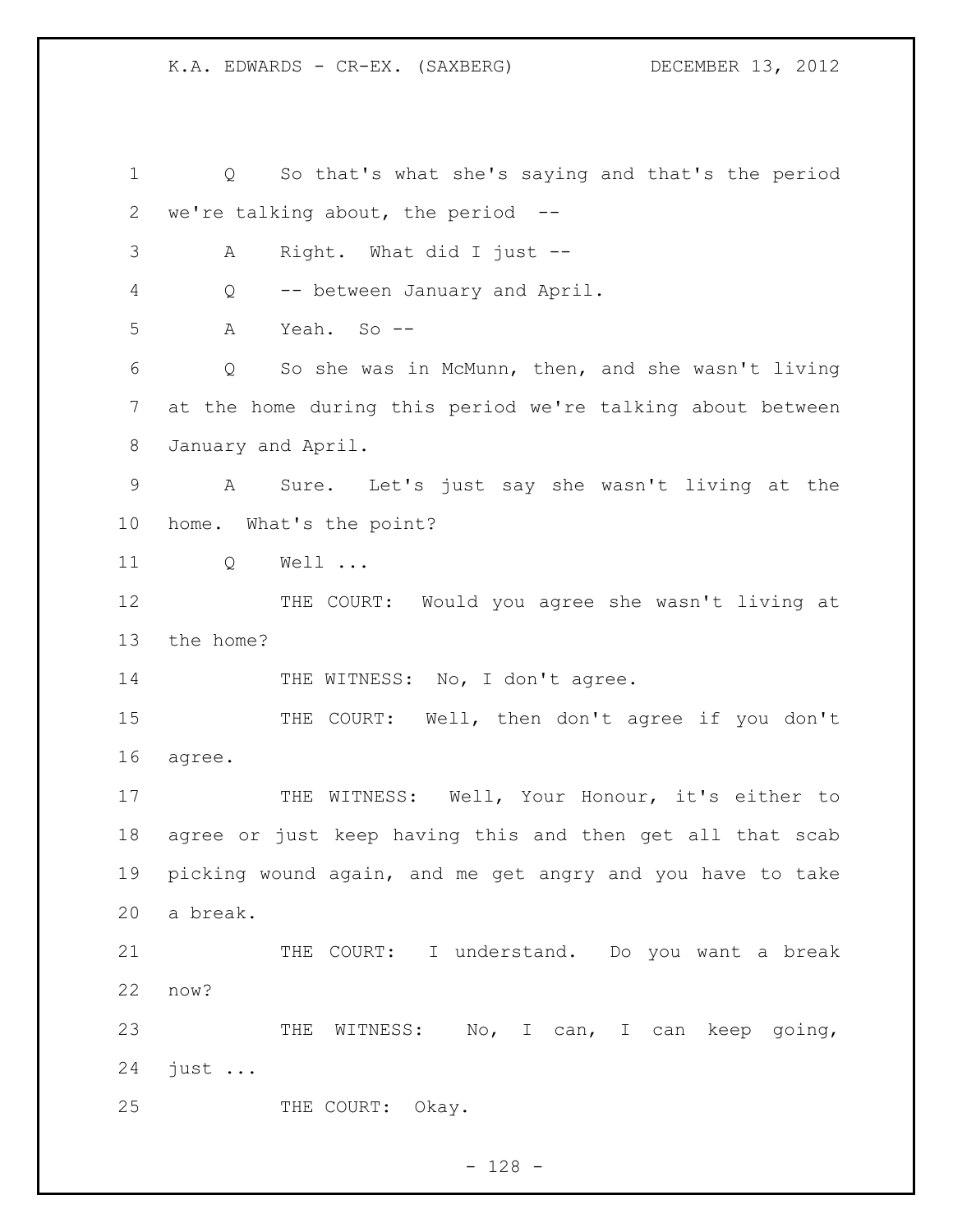THE WITNESS: My daughter was in the courtroom yesterday when I was up here telling everything, shaking her head, yes, that's how it went, because people, some people don't have photographic memories and they can't remember. Some people have really bad memories and all it takes is a little jar. And I'm tired of being up on the stand being attacked and people are telling me, you're not being attacked, you're not being attacked. Well, if I'm saying that these documents, that the information in this documents didn't exist to them in 2003 or 2002 in these documents, and, and I've given them this information after 12 the fact, like this is what I stand on. 13 THE COURT: All right. Next question. 14 MR. SAXBERG: Next question. Thank you. BY MR. SAXBERG: Q Mr. Stephenson said that, my understanding of his evidence was that he was working overnight, not nights or not evenings. A Okay. Q And that on occasion, as a result, the children would have to -- or one of them would -- A How old were my children? Q -- would have, would have to wait -- he said 11 and 13 at the time. That was his evidence.

 $- 129 -$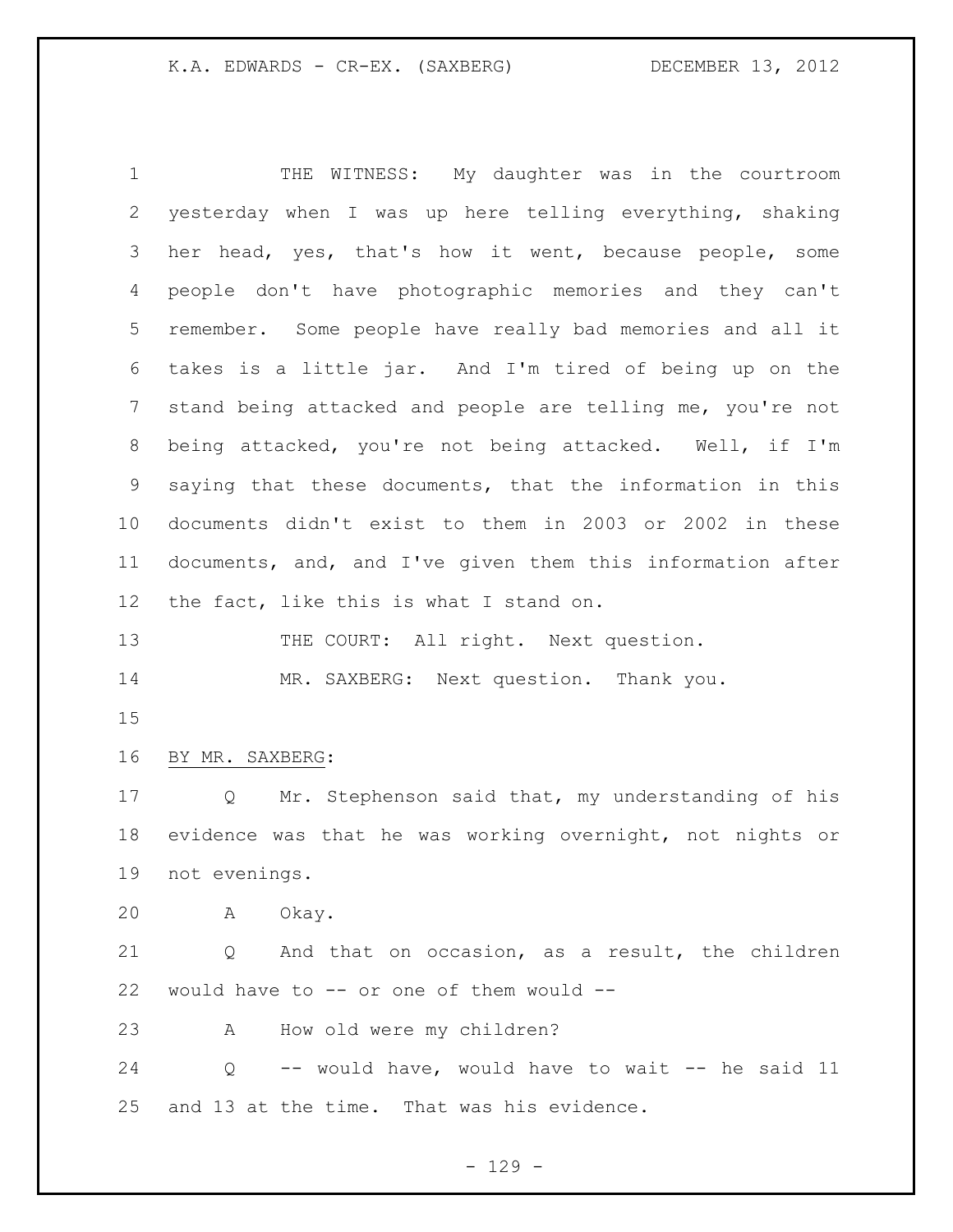A Well, if my daughter was 16 and I had one child in '86, one child in '89 -- well, the end of '86, well, let's say '87, one child in '89, how do I -- how is it that I had a 16-year-old and an 11-year-old? THE COURT: All right. Now, what's your question? BY MR. SAXBERG: Q In fairness, I think he, he also said, or 12 and 14. But, but the, the question -- A More like 14. Q Okay. The question was, he -- was it your understanding, as well, that during that period he was working overnights? A Um-hum. Q Yes? A Yes, it is. Q Yes. Okay. And so, because you'd been asked previously in the context that he was working evenings. So Phoenix was at home overnight alone with your two sons at that point in time, correct? A At 14 years old I would -- if I had a child today, I have a, I have a 14-year-old stepdaughter. If I had a child that would require overnight care and I had a night job, yes, I would leave overnight. I would put into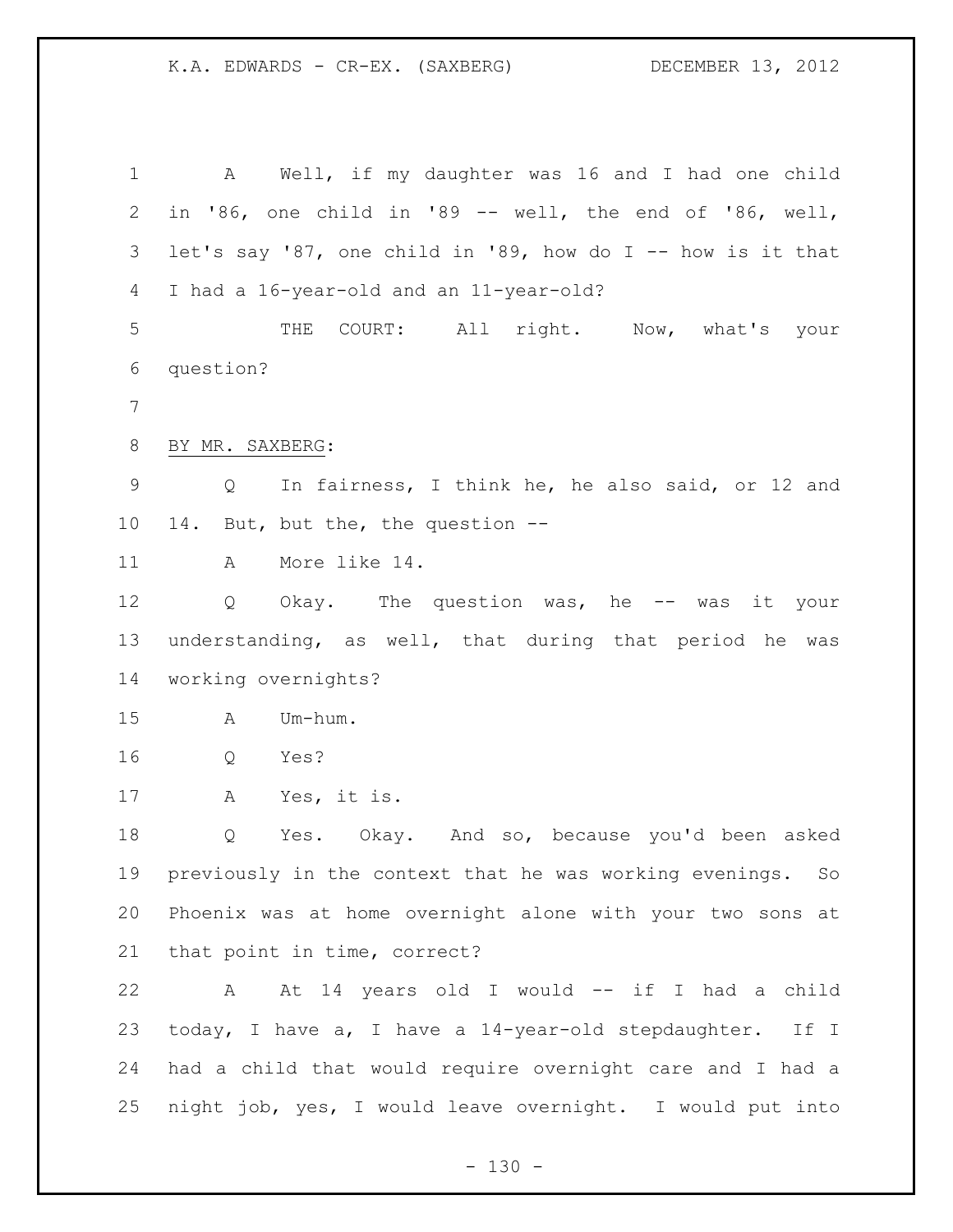place such as what Ron, what Ron doesn't mention is I was very close to both of my neighbours on either side. THE COURT: So, so -- THE WITNESS: So yeah. Fourteen years old. THE COURT: The answer is yes to the question? 6 THE WITNESS: Yes. 7 THE COURT: Okay. BY MR. SAXBERG: Q Okay. And, and Ron, I believe, had agreed with me in his evidence, he said that that, that was a situation that CFS probably wouldn't approve of in terms of agreeing to the private arrangement during that period of time. Would you agree with that? A That situation to private agreement. Yeah, no, I wouldn't agree with that because I'm pretty sure that what would have happened was CFS would have sat down with us, we would have told them the situation and I would have taken her with (inaudible) on Winnipeg or College, or wherever it was that I was couch surfing, and I would have gotten myself established in an apartment with furniture and all the things that Phoenix needed, and she would be placed in my care. That would be my -- I can't tell you what you're

looking for, sir.

Q If we could then turn back to that page that we

- 131 -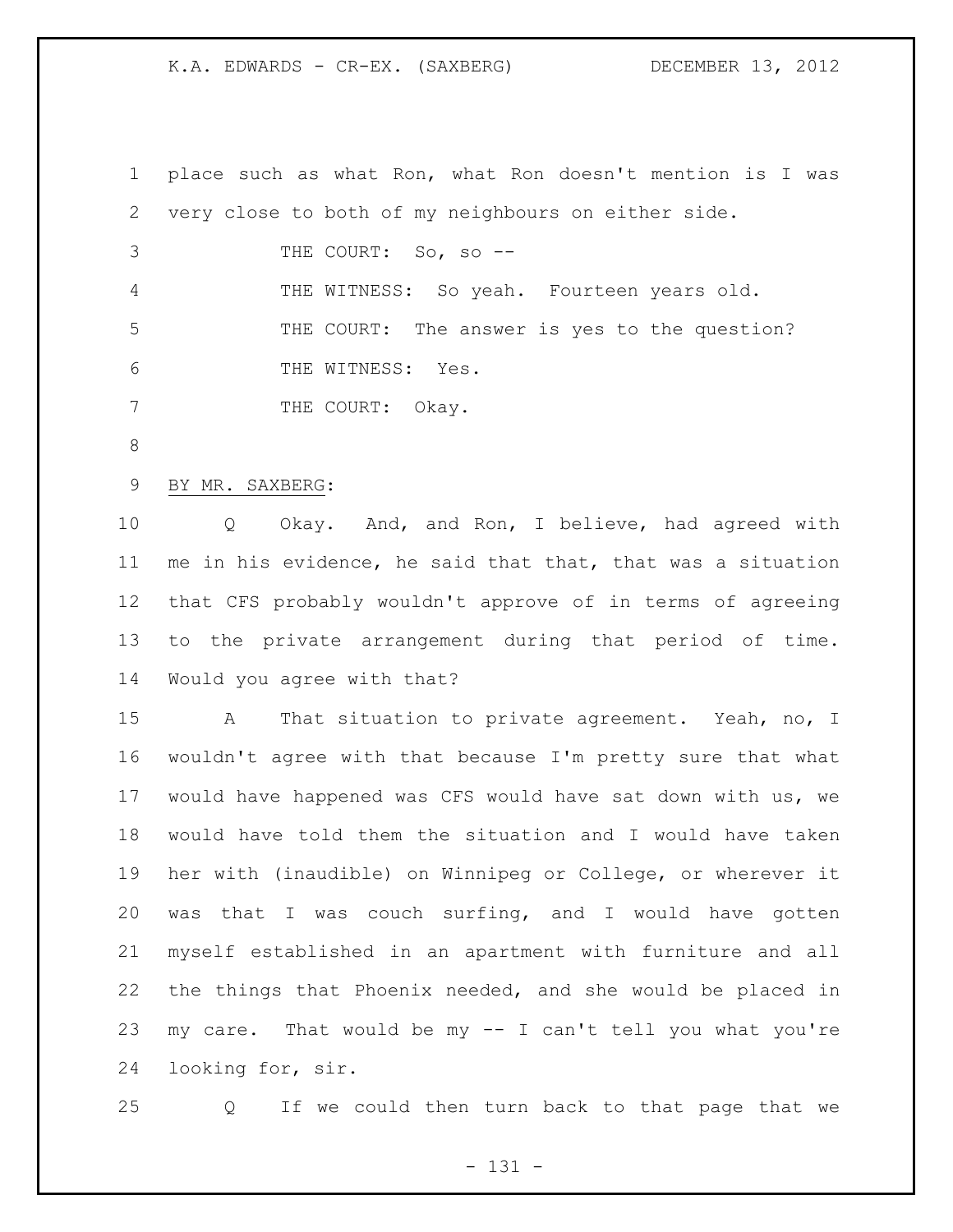started on. It's from CD770. It's the February 13th, 2004 transfer summary. THE COURT: What page is it? MR. SAXBERG: And it's page 17724. THE COMMISSIONER: Yeah, I don't think I have it. Anyway, go ahead. BY MR. SAXBERG: Q The, the page that you have is from Mr. Sinclair's CD1796 but I don't have the exact page number handy in that. MS. WALSH: 37352. 13 THE COURT: What is it? MS. WALSH: 37352. 15 THE COURT: Let me find -- I'll have that. 37350. You want to go to five two. MR. SAXBERG: Yeah. I want to turn to the part 18 of the report, it's on the third page of the report, where there's a note about a January 21st, 2004 -- 20 THE COURT: Yes. 21 MR. SAXBERG: -- meeting between --22 THE COURT: Yes. MR. SAXBERG: -- two social workers and Mr. -- and Ron Stephenson.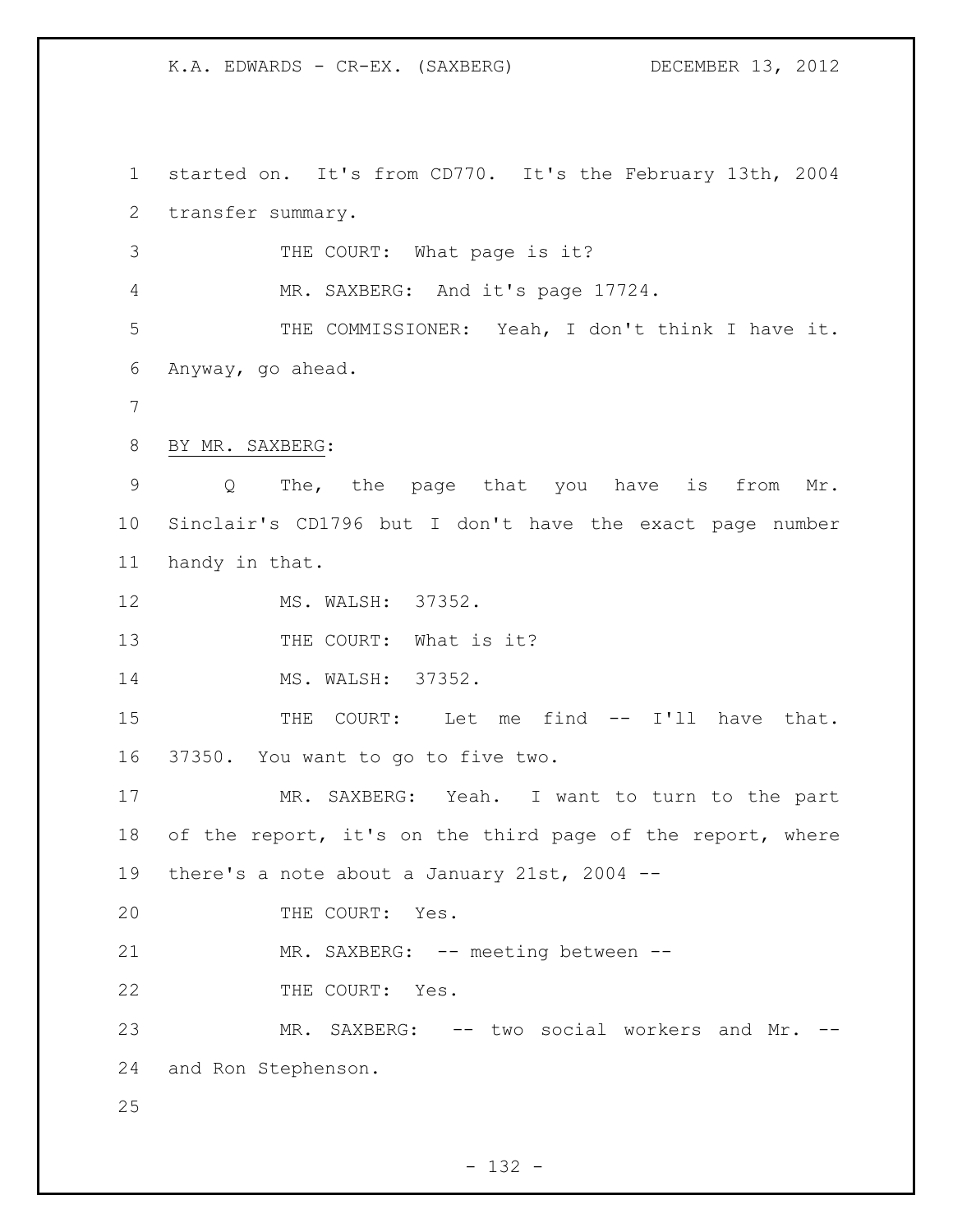BY MR. SAXBERG:

| 2  | Q And Mr. Stephenson's evidence, you'll recall, was         |
|----|-------------------------------------------------------------|
| 3  | he agreed that the recording that we're looking at now is   |
| 4  | likely accurate in terms of what was discussed. And you     |
| 5  | have testified that you weren't there so you don't know     |
| 6  | what was discussed, correct?                                |
| 7  | A Yes, but I do know because I know him and I've            |
| 8  | known him since I was 15 years old. Ron would not speak     |
| 9  | for me one -- I react not well when people put words in my  |
| 10 | mouth let alone speak for me when I'm not even present.     |
| 11 | And Ron said --<br>Q                                        |
| 12 | I also know that Steve's name isn't Steven, but<br>A        |
| 13 | that's also in your report. They should -- it's social      |
| 14 | workers. It's the agency, it's the government, and they     |
| 15 | should have his proper name of Nelson Draper Steve          |
| 16 | Sinclair. Steve doesn't let anybody call him Steven. So     |
| 17 | for him to allow a worker to call him Steven just to have a |
| 18 | typo wouldn't happen.                                       |
| 19 | THE COURT: All right. What's your question?                 |
| 20 |                                                             |
| 21 | BY MR. SAXBERG:                                             |
| 22 | Yes. And I'm looking at five lines up, where the<br>Q       |
| 23 | report indicates:                                           |
| 24 |                                                             |
| 25 | "They do not care about the money                           |
|    | $-133 -$                                                    |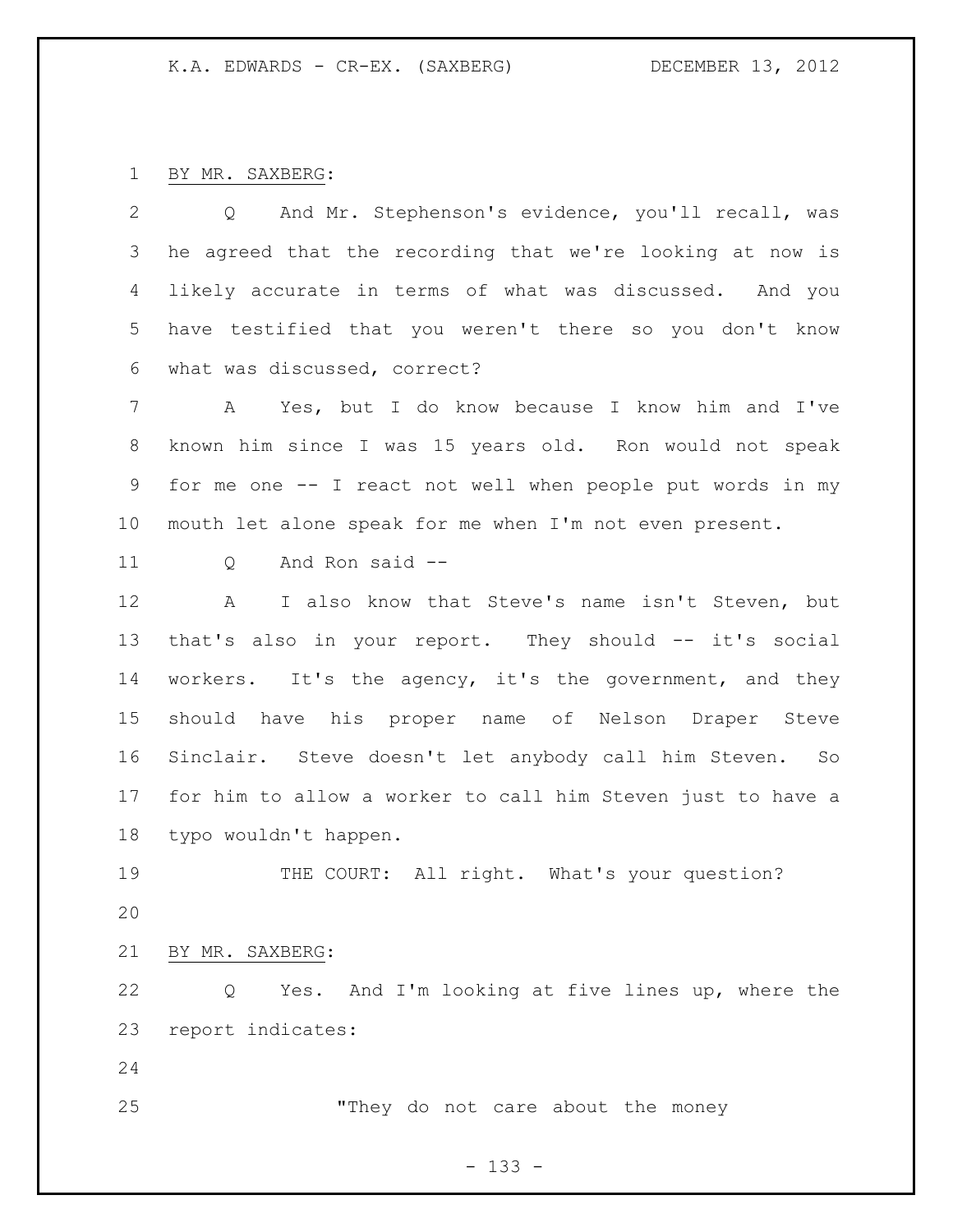| $\mathbf 1$     | from CFS in terms of being a                                |
|-----------------|-------------------------------------------------------------|
| 2               | [place of safety] again. They are                           |
| 3               | happy to look after her."                                   |
| 4               |                                                             |
| 5               | And I'll just stop there. That's true, though,              |
| 6               | right? You would have been happy --                         |
| $7\phantom{.0}$ | I would have been --<br>Α                                   |
| 8               | -- when you weren't (inaudible) --<br>Q                     |
| $\overline{9}$  | Α<br>-- ecstatic.                                           |
| 10              | Right. And you would be --<br>Q                             |
| 11              | In being -- no, I'm answering your question. I<br>A         |
| 12              | would have been ecstatic, being on welfare, below the       |
| 13              | poverty line, had somebody said, hey do you need any, do    |
| 14              | you need extra funding for -- I guess Phoenix didn't need   |
| 15              | diapers at that time, but do you need extra funding for     |
| 16              | clothes for Phoenix or toys or electric guitars or          |
| 17              | something for Phoenix. Nobody offered no money. Would we    |
| 18              | have said, oh, we don't need the money? Highly doubtful.    |
| 19              | Did we say that we would do it? We would be glad to take    |
| 20              | her and the responsibility that comes with a child,         |
| 21              | financial and/or otherwise, you bet you, sir.               |
| 22              | Okay. So then, so what you're saying is you<br>Q            |
| 23              | would have appreciated the money; you don't agree with that |
| 24              | statement. But you do agree with the statement that you'd   |

- 134 -

be happy to enter into that private arrangement and look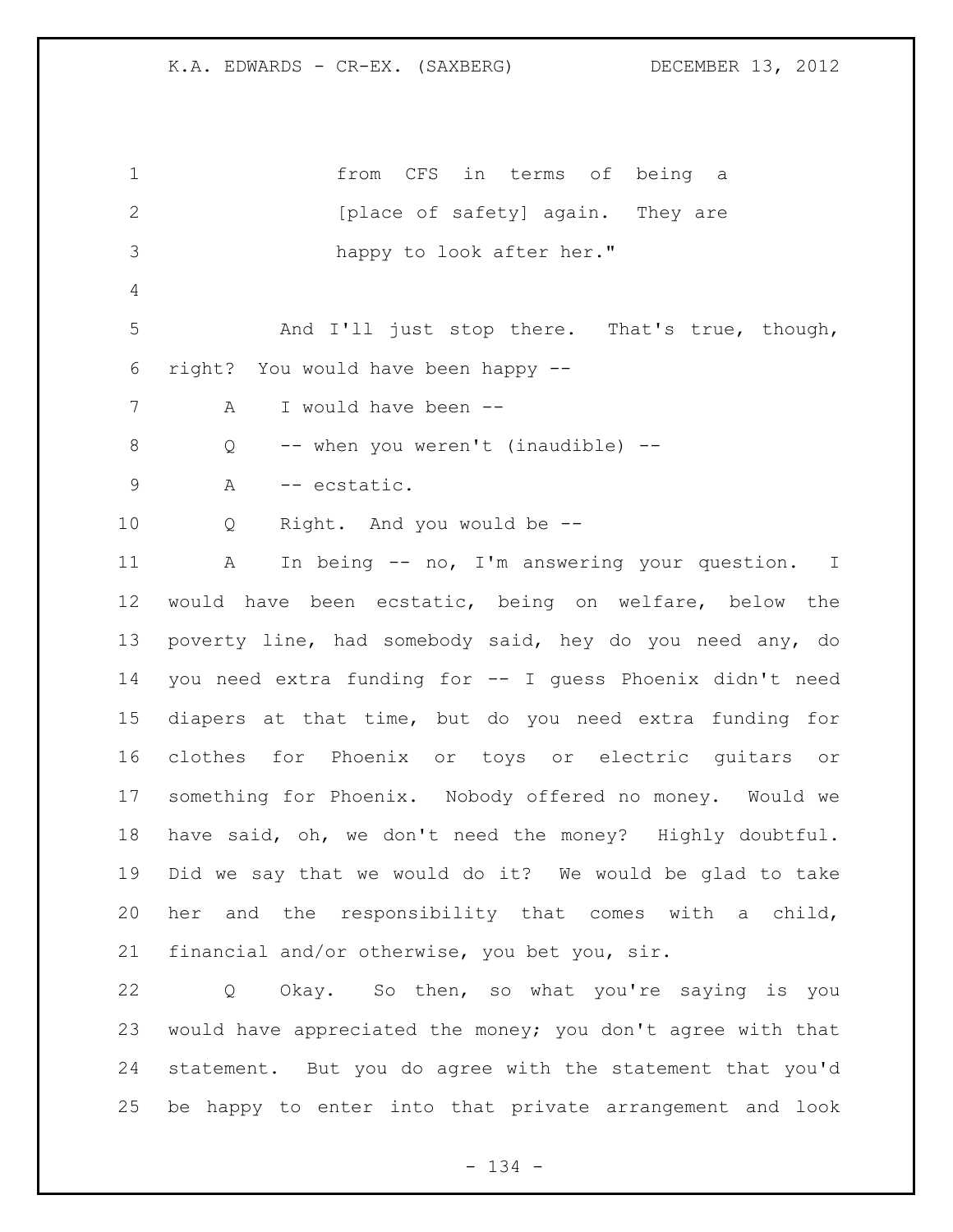after Phoenix, and that's what he's been -- he's indicating here. A Absolutely. Q Okay. And then the next line says that he, that: "Rohan states he doesn't actually 7 11ve here but [he] stays here sometimes." 10 Do you see that line? A I do. Q And you know that line is a lie? 13 A No. That line is true. Do -- did that -- do you not hear? I've been saying, he, he's telling the worker, in 2004, that he doesn't actually live there. I have records that I tried to bring forth to everyone since 2006 in regards to where Ron Stephenson was living and who lived in that house, but nobody took it. No, I'm not saying that's incorrect or that he lied in regards to that. I'm telling you that is the truth. Q Maybe we're flying at different altitudes. We're still in that period of January through April when you say you were living -- A January '04. Q -- in Winnipeg Avenue.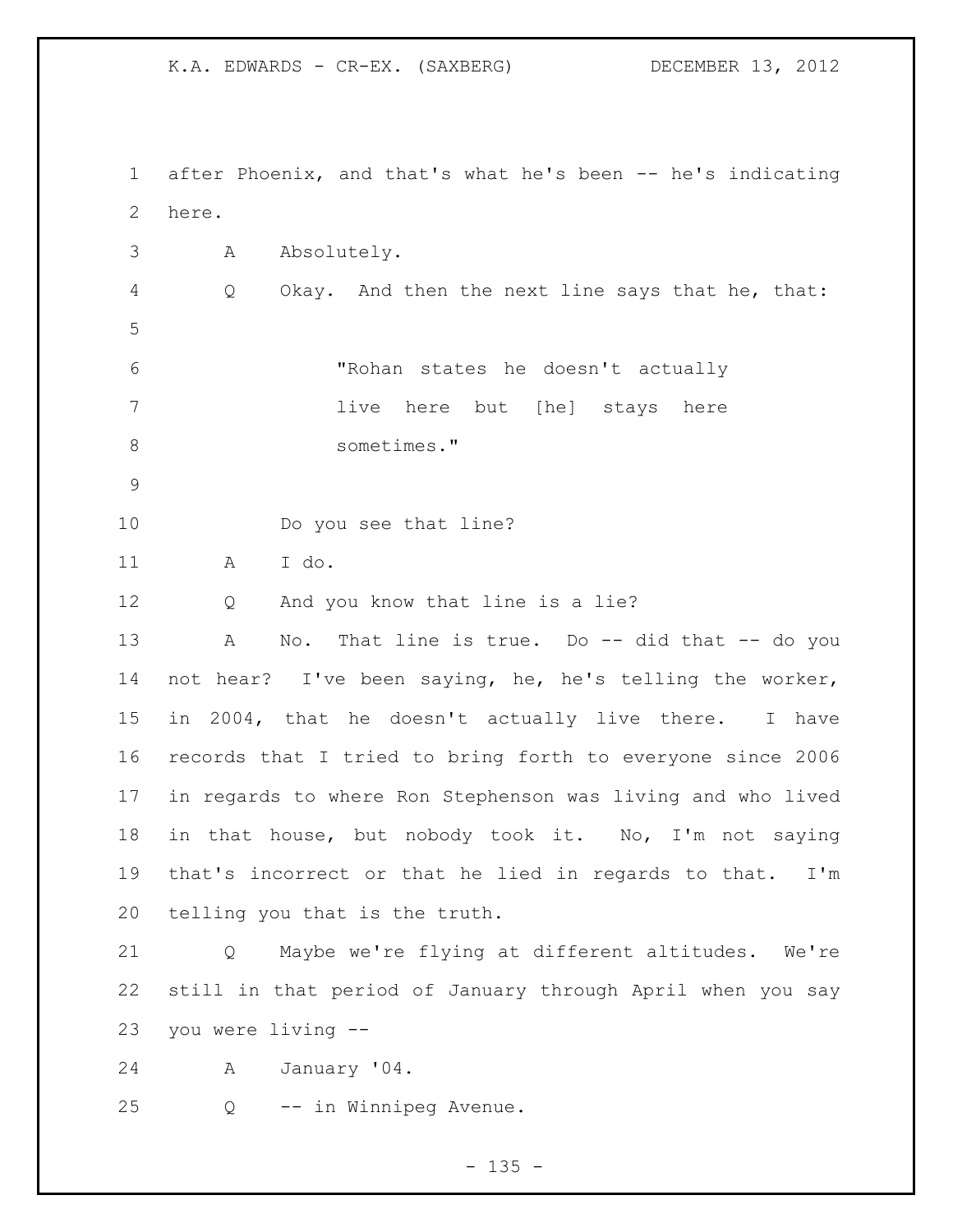A Right? Q Yeah. A I'm reading it along with you. "He would not elaborate. He said 6 [he was] willing to take Phoenix as long as ..." No, he said, he said: **...** they were willing to take Phoenix as long as necessary. They do not care about the money from CFS in [the in] terms of being a POS again. They are happy 16 16 to look after her. Rohan states 17 [that] he doesn't actually live **18** [there] but [sometimes stays 19 there  $\vert$ ." Q Right. A That is true. A lie for him? No. That is truth. Q Okay, good. A That's, that's your question, did he lie?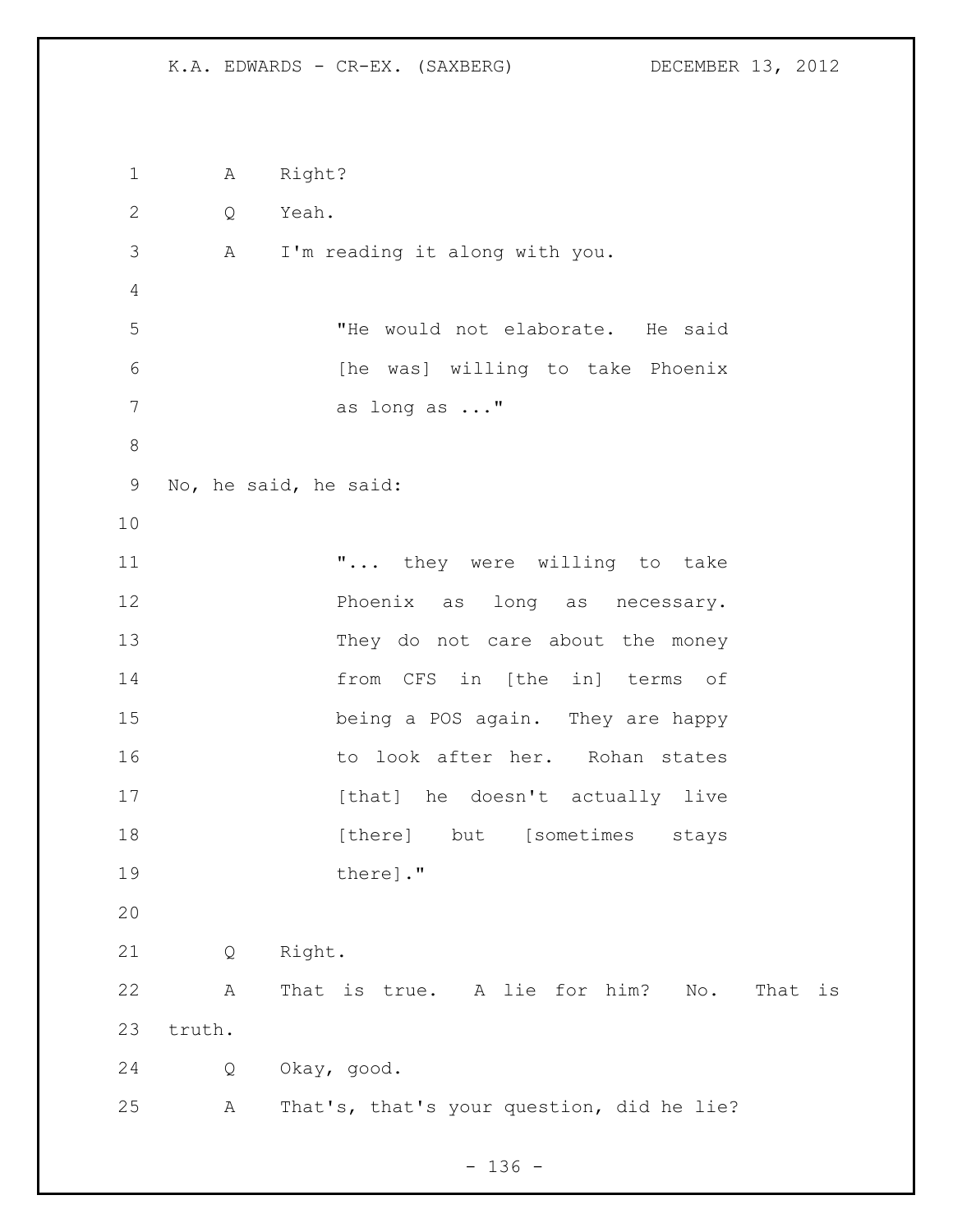Q I, no, I -- A No, he didn't. Q I want to be, I want to make sure we're on the same plain here, because you've been -- A We are -- Q -- testifying -- 7 A -- not, sir. Q You've been testifying quite consistently over the last -- all day today that you were not in the home between January and April of that period of time where, at the end of it, Samantha picks up Phoenix. A Oh, just in those last two months? Yeah. Q That you were not there, and that in fact Ron was living there with -- A I still have, I still -- the address still belonged to me. That address in McMunn, he was still receiving mail out in McMunn. So it wasn't my home and I didn't really live there that he was, whatever, he had stayed there for two months. Q But -- 21 THE COURT: Now, look, it's --22 THE WITNESS: From December. 23 THE COURT: -- it's --24 THE WITNESS: Do you want to split hair, sir, is because I can give you a run for you money.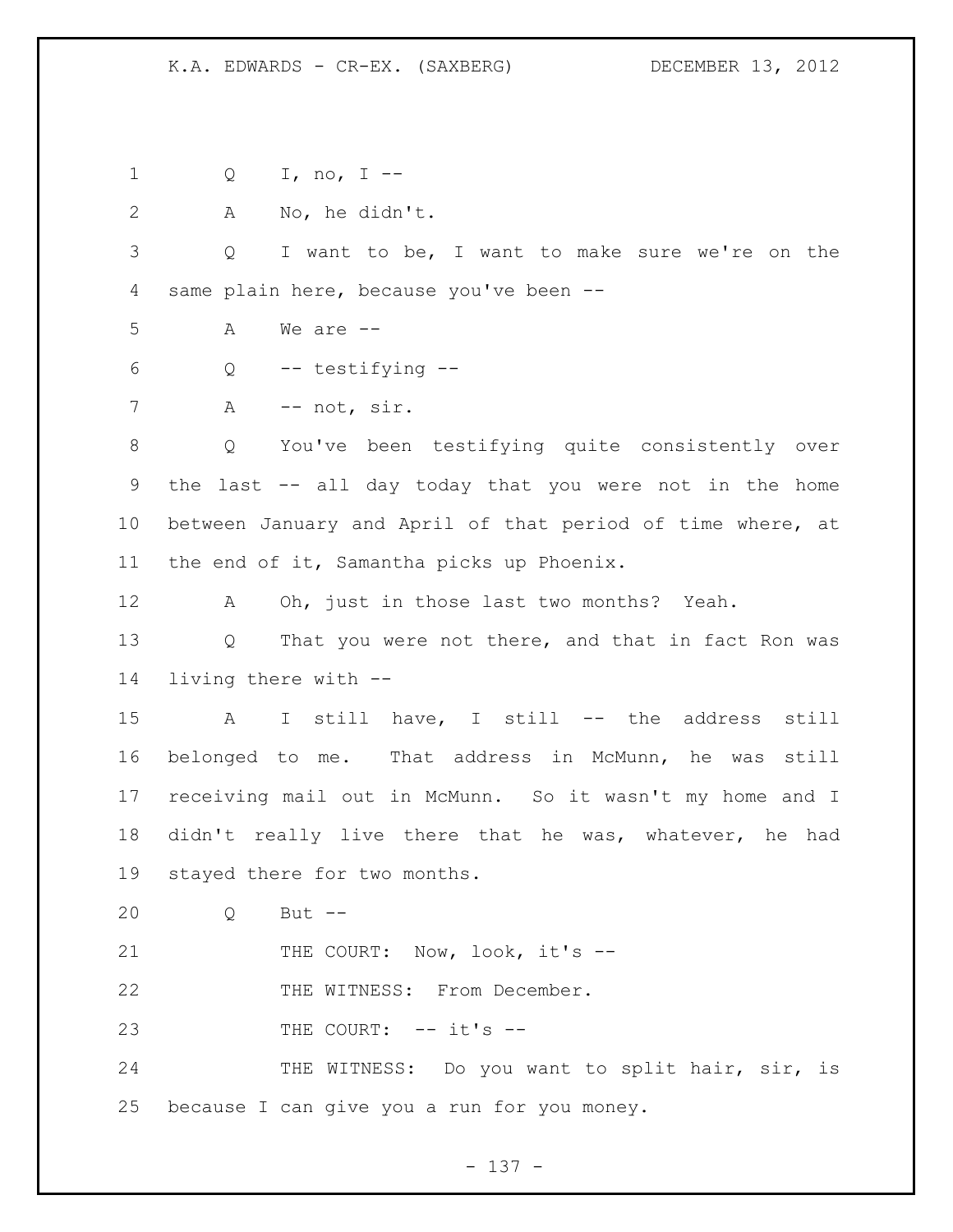THE COURT: It's five past one, and I think in fairness to this witness we should have a lunch break. I don't think it's going to be as short as you thought it was, Mr. Saxberg. 5 THE WITNESS: And I'm, I, I apologize for that -- THE COURT: Eh? 7 THE WITNESS: -- Your Honour, my lengthy answers. THE COURT: You -- it's time for lunch, isn't it, or do you want to get this finished? THE WITNESS: I would like to leave but, but -- 11 THE COURT: You'd like to leave. THE WITNESS: -- but I know that it's me that's causing the delay. 14 THE COURT: Well, let's, let's, let's adjourn now, then, until, what, 2:30 this afternoon? Does that sound all right to you? 17 THE WITNESS: That -- oh, it's not up to me, Your Honour, it's up to you. THE COURT: No, I know it isn't, but you're the witness. THE WITNESS: I need long enough to get lunch, so I -- the normal lunch hour is fine. THE COURT: All right. Well, we'll adjourn till 2:30. MR. SAXBERG: Thank you.

- 138 -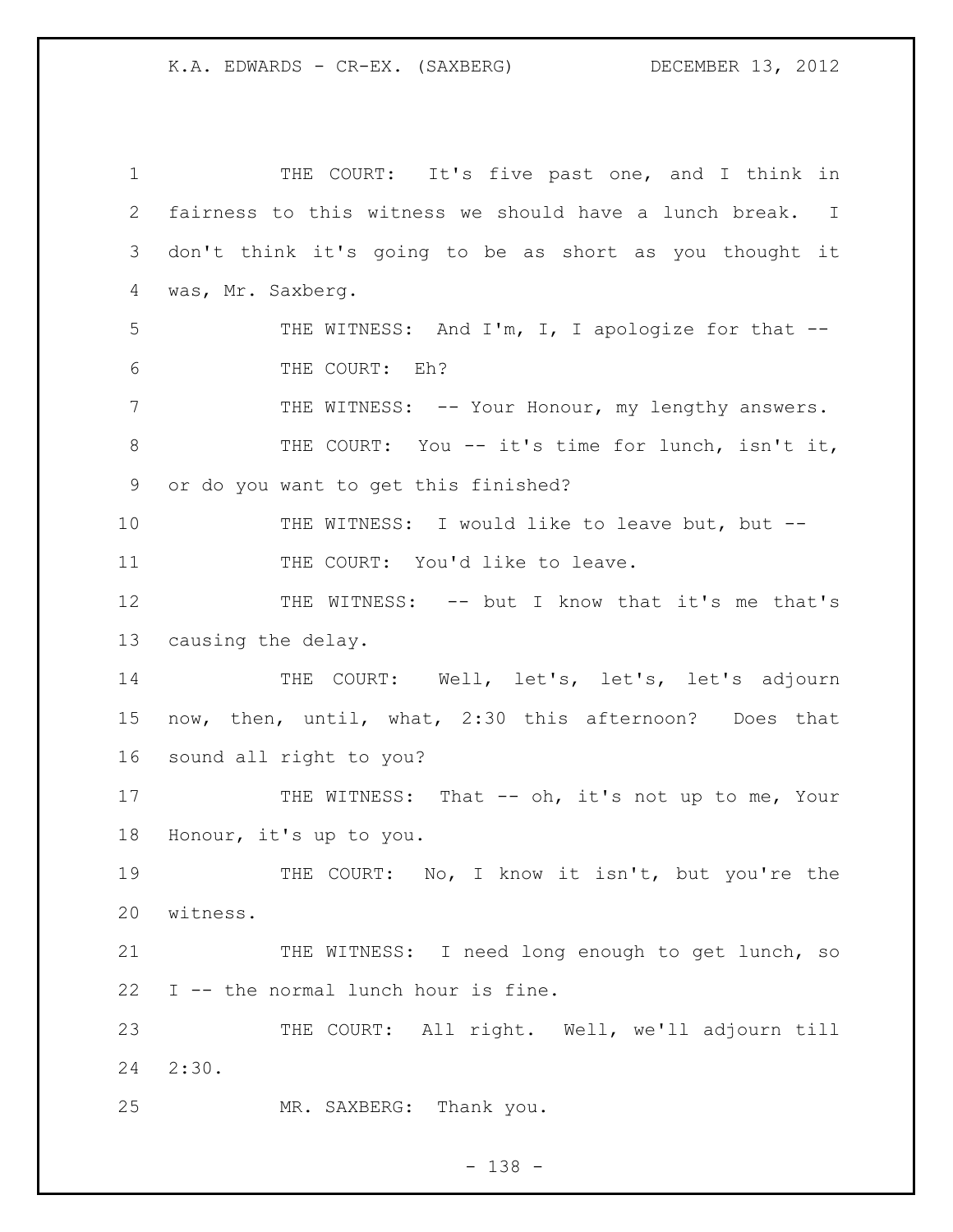K.A. EDWARDS - CR-EX. (SAXBERG) DECEMBER 13, 2012 1 THE WITNESS: Thank you, Your Honour. THE COURT: You can leave. I'm going to sort my papers. (LUNCHEON RECESS) 7 THE COURT: All right. 8 MR. PAUL: Mr. Commissioner ... 9 THE COURT: Yes, Mr. Paul. MR. PAUL: I'm not sure if you can hear me. 11 MR. SAXBERG: Oh, sorry (inaudible). MR. PAUL: Mr. Commissioner, I'm just here simply to inform that unfortunately Mr. McKinnon would like me to inform you that a personal matter has arisen so he can't attend this afternoon, so I'll be attending in his stead. 16 THE COURT: For Mr. McKinnon. 17 MR. PAUL: Yes. 18 THE COURT: Fine. MR. PAUL: Thank you. THE COURT: Yes. All right, Mr. Saxberg. MR. SAXBERG: Thank you, Mr. Commissioner. BY MR. SAXBERG:

 Q Want to return to the timeframe that we were talking about before and, and make sure that we're, we're

- 139 -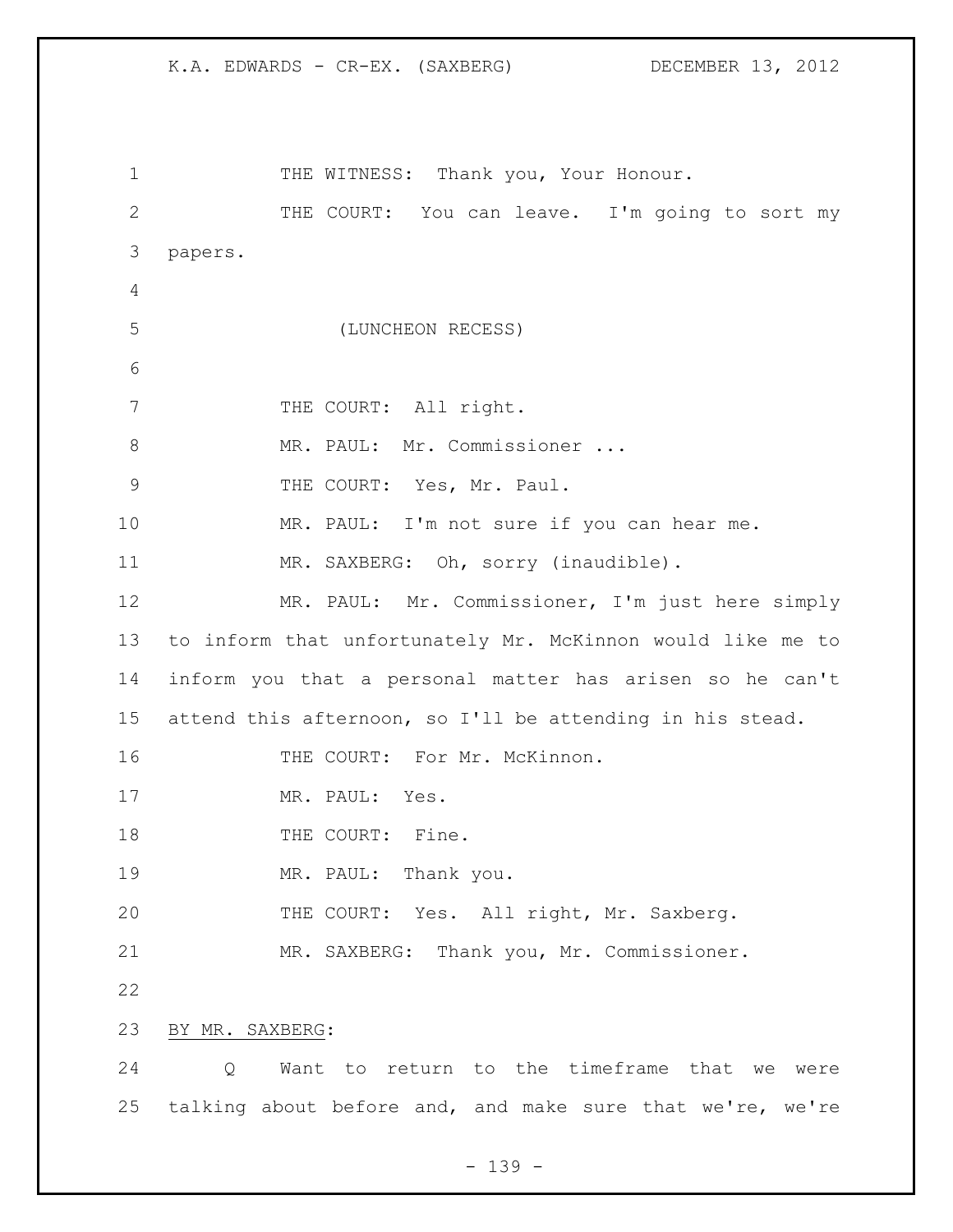on the same page there. So if we can just do it by virtue of events and you've testified very consistently that your final breakup, your final separation from Ron was right around Boxing Day, Christmas, correct? A Yes. Q Is that right? A Yes. Q And that it was the next April that you believe that Samantha came and picked up Phoenix from Ron, correct? A Yes. Q So I'm looking at -- forget the year, but those events. A Okay. Okay. Q And we agreed that during that period of time you weren't living at the home, correct? A No. No, I was not. Q And you've testified that you were living in a rooming house in January of that period, correct? A Yes, I was staying with a, a friend in a room. I wasn't, I was not renting the rooming house but, yes, I was staying at a rooming house with a friend who was renting that rooming house. Q Right. So the friend was renting the rooming house and you were using her couch? A I was using his couch.

 $- 140 -$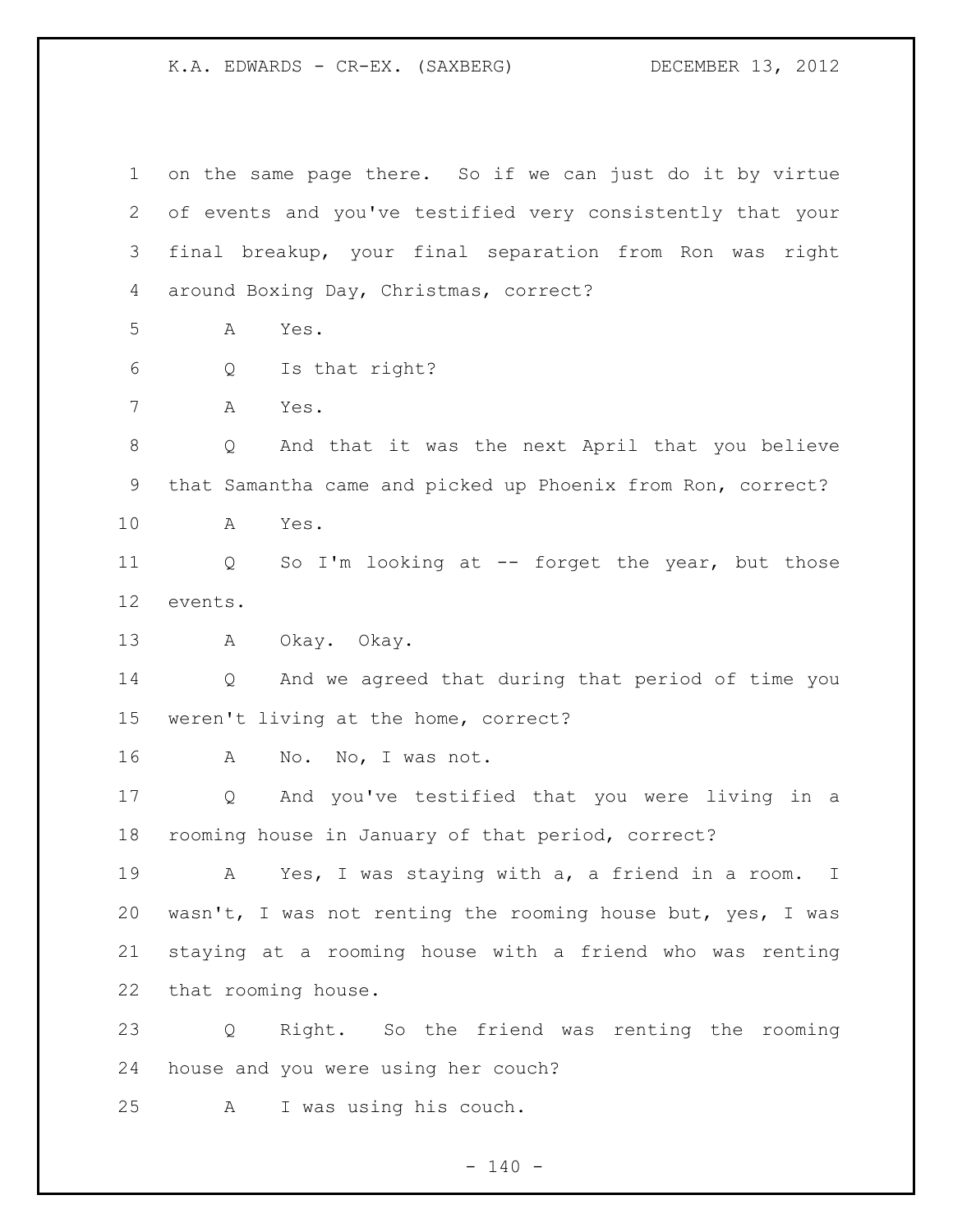1 Q His couch. So if we could turn, then, to page ... 3 THE COURT: Now, I want -- can you give me the same number as -- MR. SAXBERG: Yes. THE COURT: -- Commission counsel was using? MR. SAXBERG: I took the, took the time at lunch hour to find that -- 9 THE COURT: Good. 10 MR. SAXBERG: -- that number. So it's page 37352. 12 THE COURT: Three fifty-six. Three fifty-eight. Yes, I have it. BY MR. SAXBERG: Q So we're looking again at that note of the meeting between the two social workers and Ron on January 21st, 2004. And when -- in the third line from the bottom of that paragraph it indicates that Ron says: 21 THe works in the country." That statement wasn't true, correct? A Well, I don't think that Ron made that statement, moreover that someone made an error in hearing him talk

- 141 -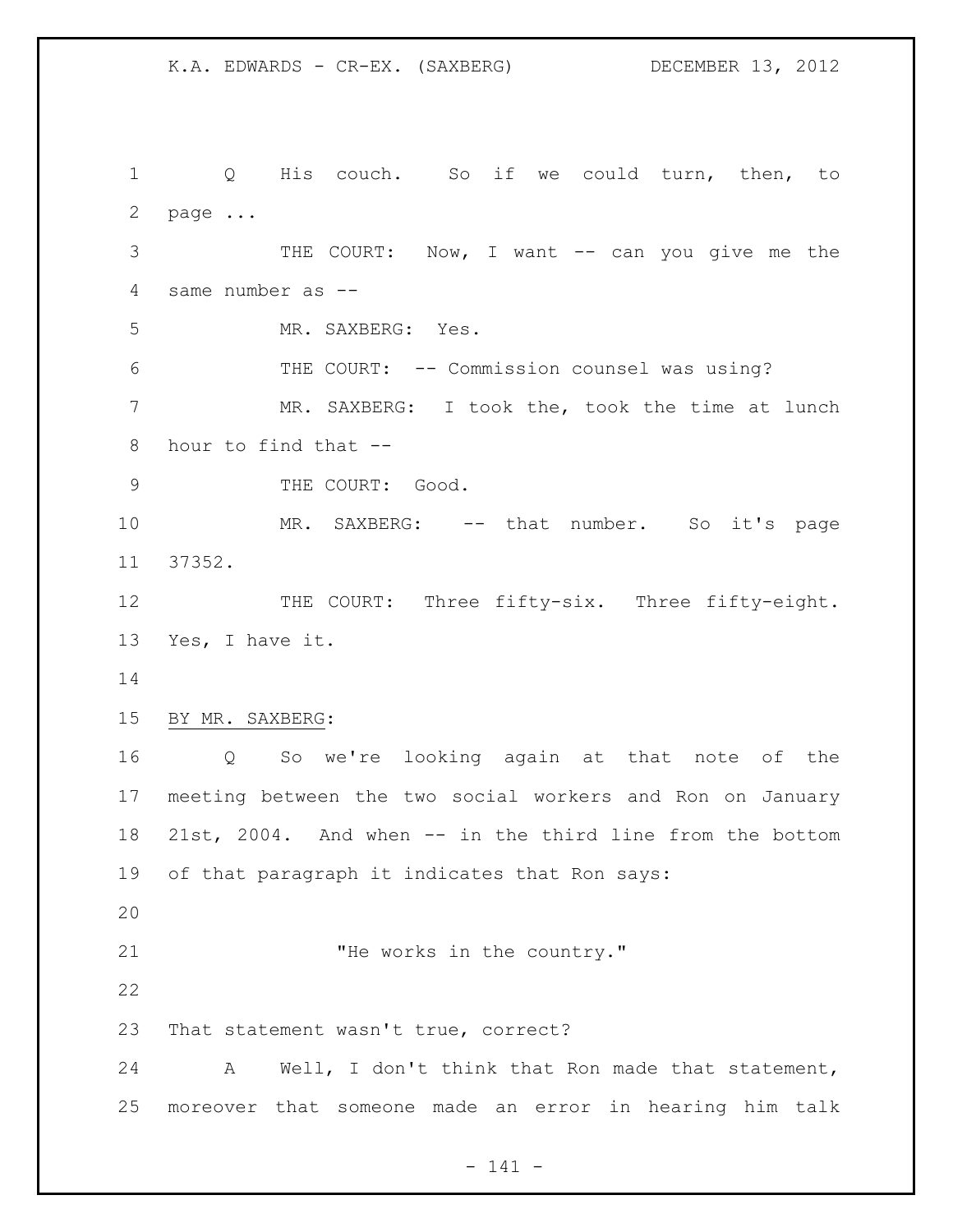because I don't think Ron would say that he worked in the country when there is really no work out there.

 Q Okay. Well, and in fairness, Mr. Olson had, had read this paragraph to Ron --

A To Ron.

Q  $-$  and he  $-$ 

A But I don't --

Q -- indicated --

A -- I don't --

10 0 -- it was accurate.

 A Yeah. Well, okay, well yeah. Ron lied to them and there's no possibility that someone may have misheard him say he lived in the country and worked in the city, because he worked for Ten Ten Sinclair. There's employment records, and that's in the city. And he has got mailing records, like in, in, in that where his address is McMunn. I can't recall the exact box number in which it was, but there are neighbours that seen Ron out in McMunn.

19 0 And, and the statement, then, that I've taken you to before that says that:

 "[Ron] states he doesn't actually **live** here but stays here sometimes."

- 142 -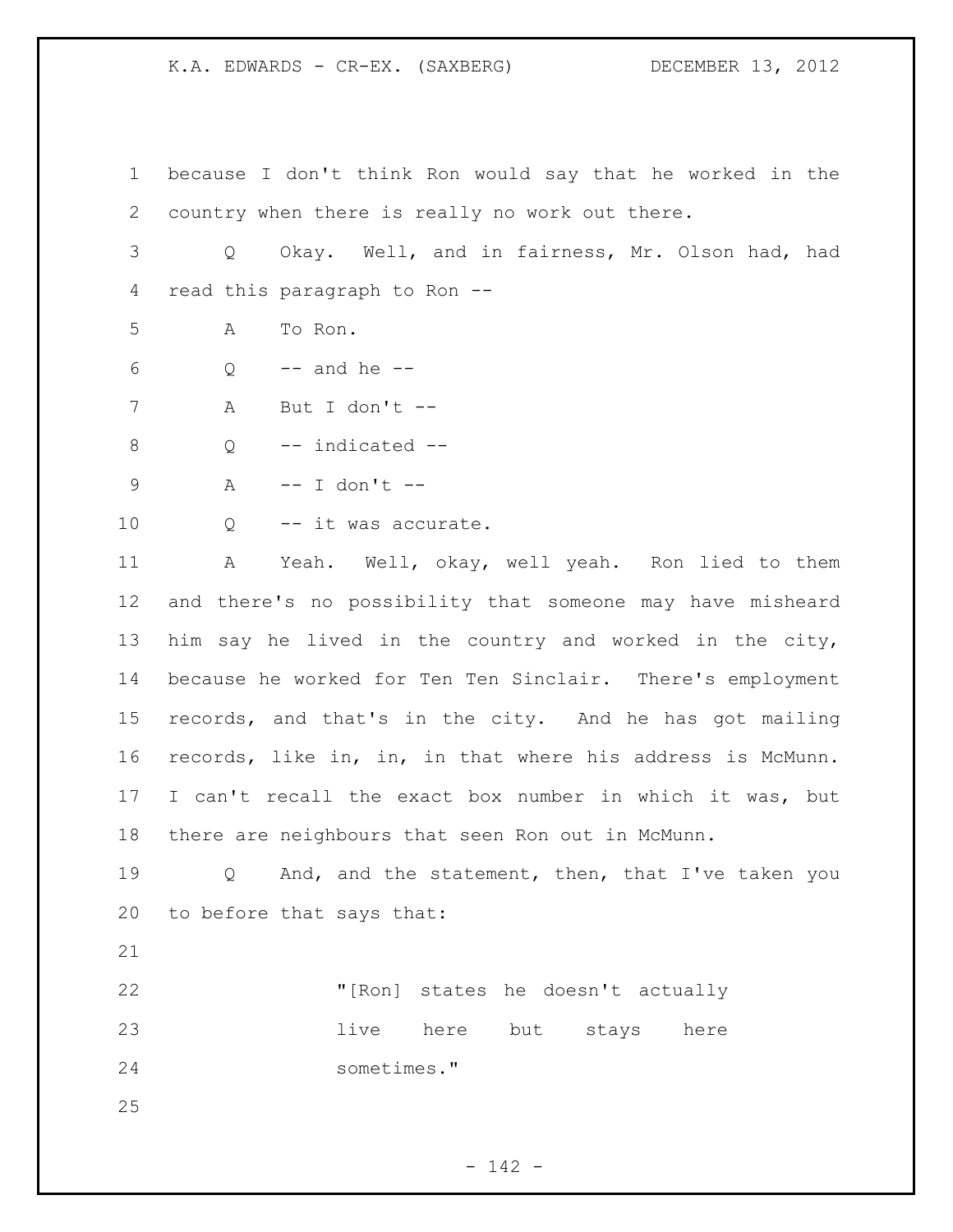A Yes. Q That statement was not true, correct? A No. At that time, I guess it was, it was sort of a half truth. Q A half  $-$  A If -- well, yeah. A half truth. Q And you were living in the rooming house, you've just confirmed? A In January, yes. Q Yeah. And, well -- A No, not at all. Q -- this is January 21st. A I was not living. I was staying there. I did not reside there, sir. What -- I'm, I hear the questions that you're asking me and I understand them, and I'm trying to explain what I mean by I guess a half truth. Can I do that, Your Honour? 18 THE COURT: Yes. 19 THE WITNESS: No, what I mean by a half truth is, as you've already heard me testify to, is that Ron and I spent a lot of time together both in the country and in Winnipeg. He did not live in my home. I have records on that point. He has records on that one. And at this time in January of 2004, when and if this meeting ever occurred, Ron was talking to them, he would maybe possibly, I'm just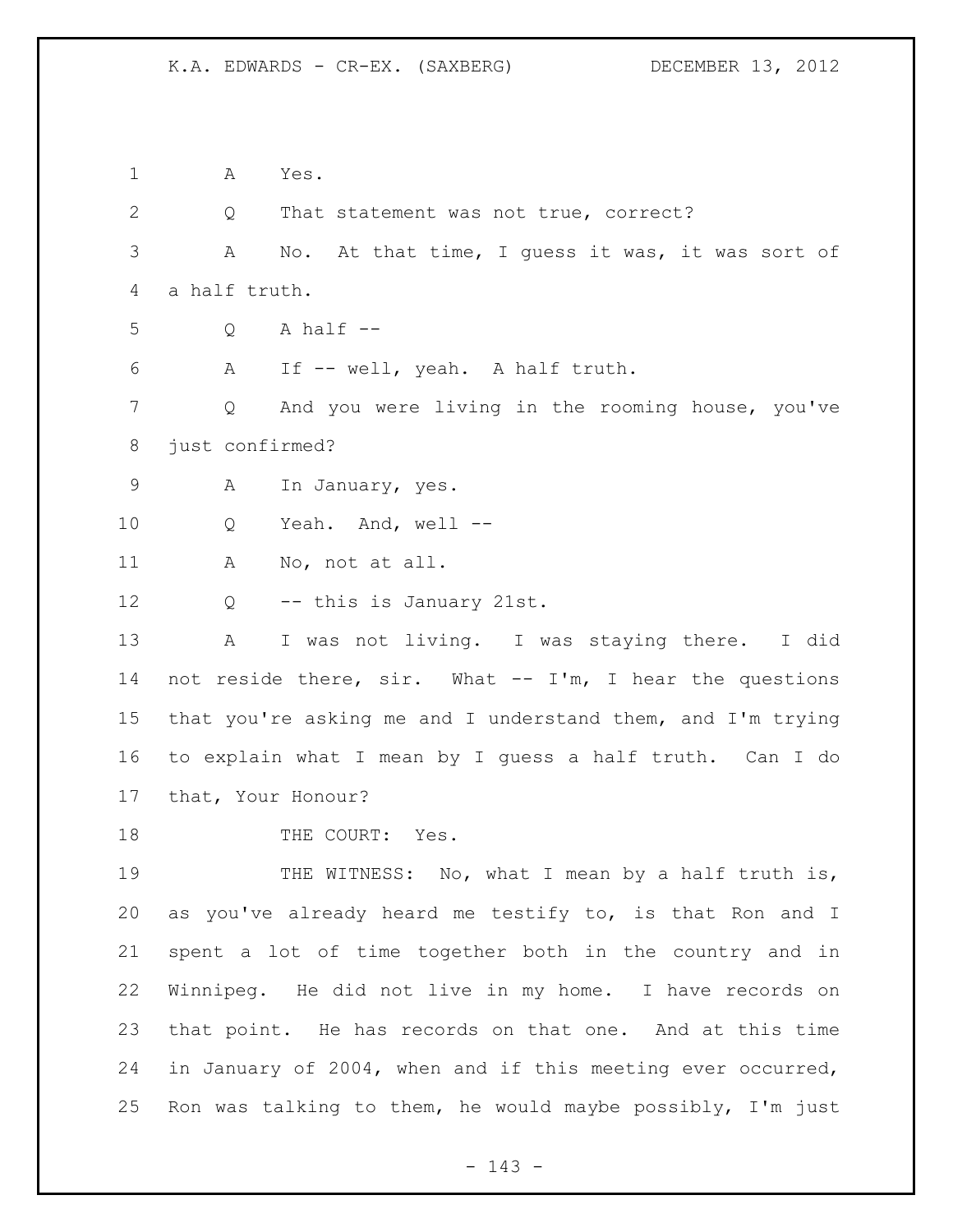speculating, tell them that he doesn't reside there, because I was still collecting welfare. BY MR. SAXBERG: Q Yeah. Okay. And that's because -- A Until May -- Q Right. A -- of the same year that we're dealing with, in which a welfare investigation was done on me, these welfare records show Phoenix was living with me, residing with me, a reason why I had to give up one child I was babysitting -- was providing daycare. All the -- it's all there and it was all presented in 2006, to the premier. Q Yeah. Okay. A So maybe that's what -- why it says that he, he -- that's why he said he wasn't living there all the time. Q I see. The reason -- 18 A I don't know why Ron said --19 THE COURT: Well, well -- THE WITNESS: -- what he said, sir. I've said this before. THE COURT: You've just agreed, it's speculation that you're dealing with now. 24 THE WITNESS: Yes. THE COURT: Yes. Well, I don't think there's

 $- 144 -$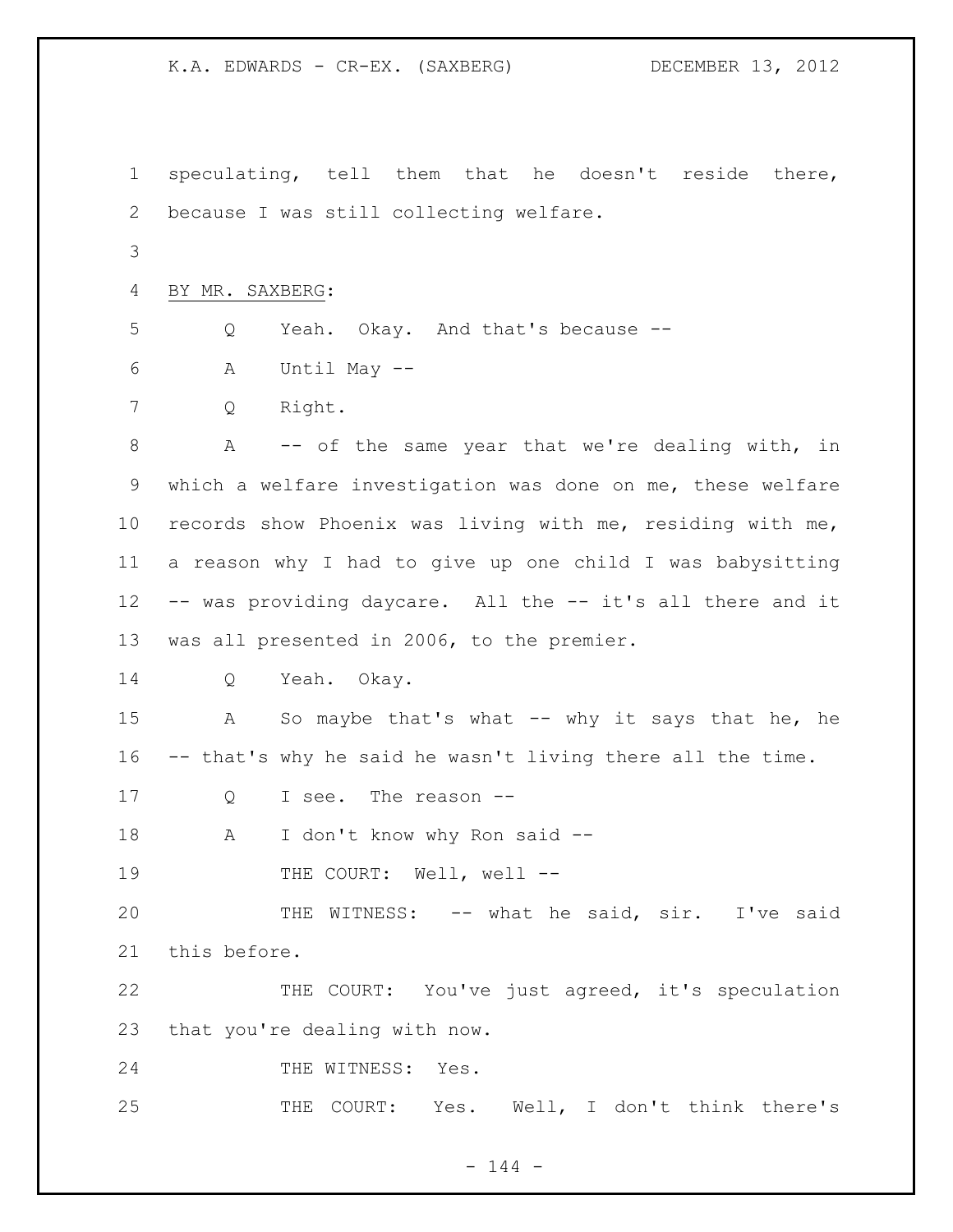much point in --

 MR. SAXBERG: And -- THE COURT: -- having her speculate further. BY MR. SAXBERG: Q As to the reason why he said something that was a 7 half truth. You, your answer was that it had -- might have had something to do with welfare? A No. I'm telling you, it had something to do with welfare. Because you want to know something? I had not collected -- I hadn't done my income tax for a few years, or one year I think it was. And (inaudible) when you don't collect your -- when you don't do your income tax you don't get to collect your, collect your child tax benefit or your GST or anything like that. And in January of '04 or -- yeah, in January of '04 a huge back payment from the Government of Canada came to me. Now, this was deducted from my welfare, but it's with that money that I used to move out of the residence permanently at 1331 Selkirk. Does that answer your question as to why he said it was a half truth? Because I was still on welfare, I lived below the poverty line. At the time he had maybe just started

 working shortly there before because he did not do anything, really. He lived out in the country, he lived off what he lived off of with the chickens and the farm

 $- 145 -$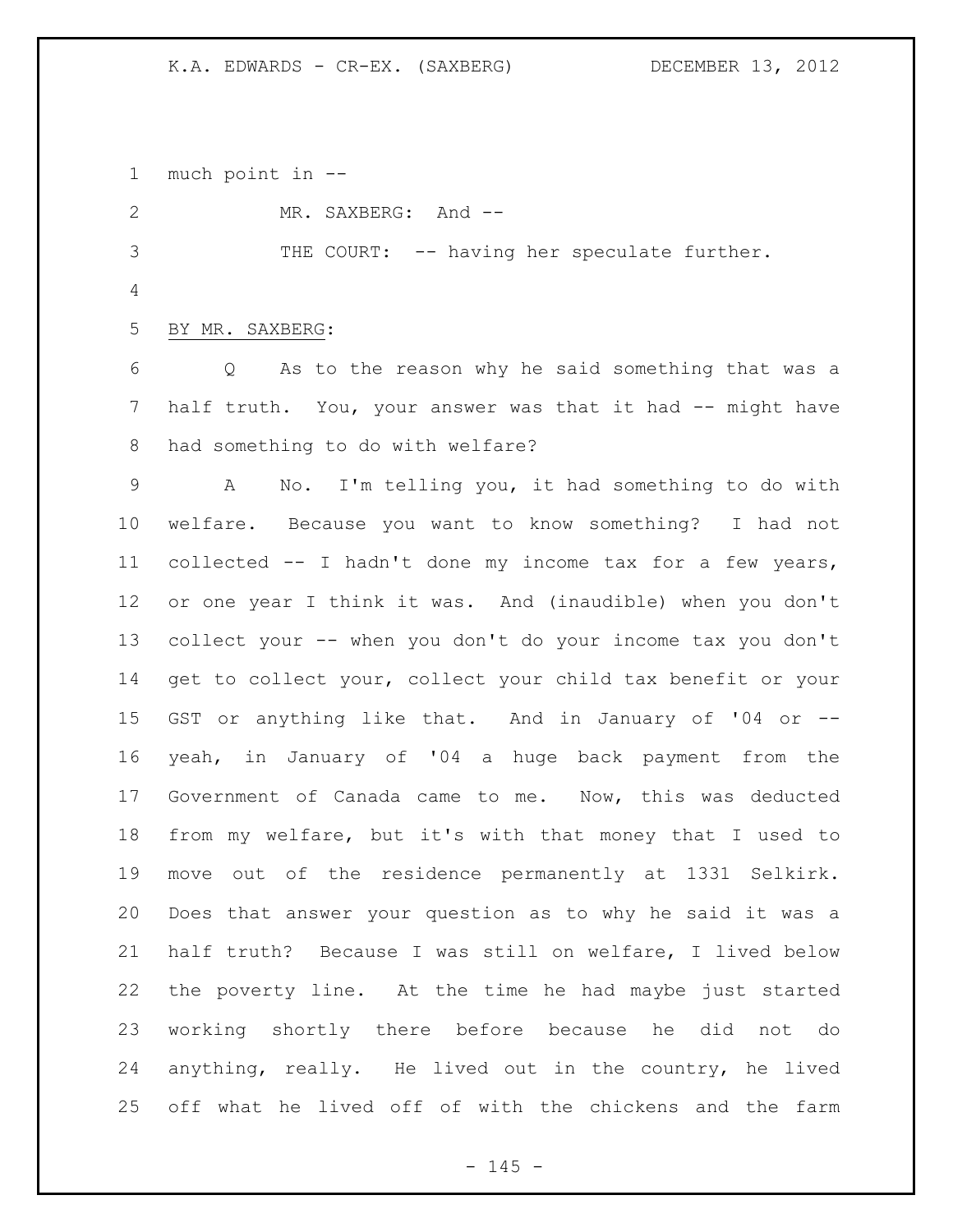animals in which he killed and, and fed himself with and the vegetables in which he grew on the garden. 3 THE COURT: Okay. I -- THE WITNESS: He wasn't the upstanding one. I may have been on welfare but I was the toiler, sir. THE COURT: Next question, Mr. Saxberg. BY MR. SAXBERG: Q Okay. Would you agree with me that the rooming house of your friend at which you were staying, that wouldn't have been a good place for Phoenix at that time? A I actually -- it wasn't a bad rooming house. It was just a bunch of people who couldn't afford an apartment, living in a rooming house because a room only cost \$200. And for the record, I brought Phoenix to the rooming house on several occasion. He himself brought his daughter and stayed with his daughter on occasions he visited in that rooming house. No, so I would not agree that it wasn't a safe place to bring Phoenix. Q You'd agree that it was no substitute for what you -- how you had described your home before, which -- A I wouldn't (inaudible) -- Q -- with your children and your family and your -- A Yeah. Q -- all your kids there, that it wasn't, wouldn't

 $- 146 -$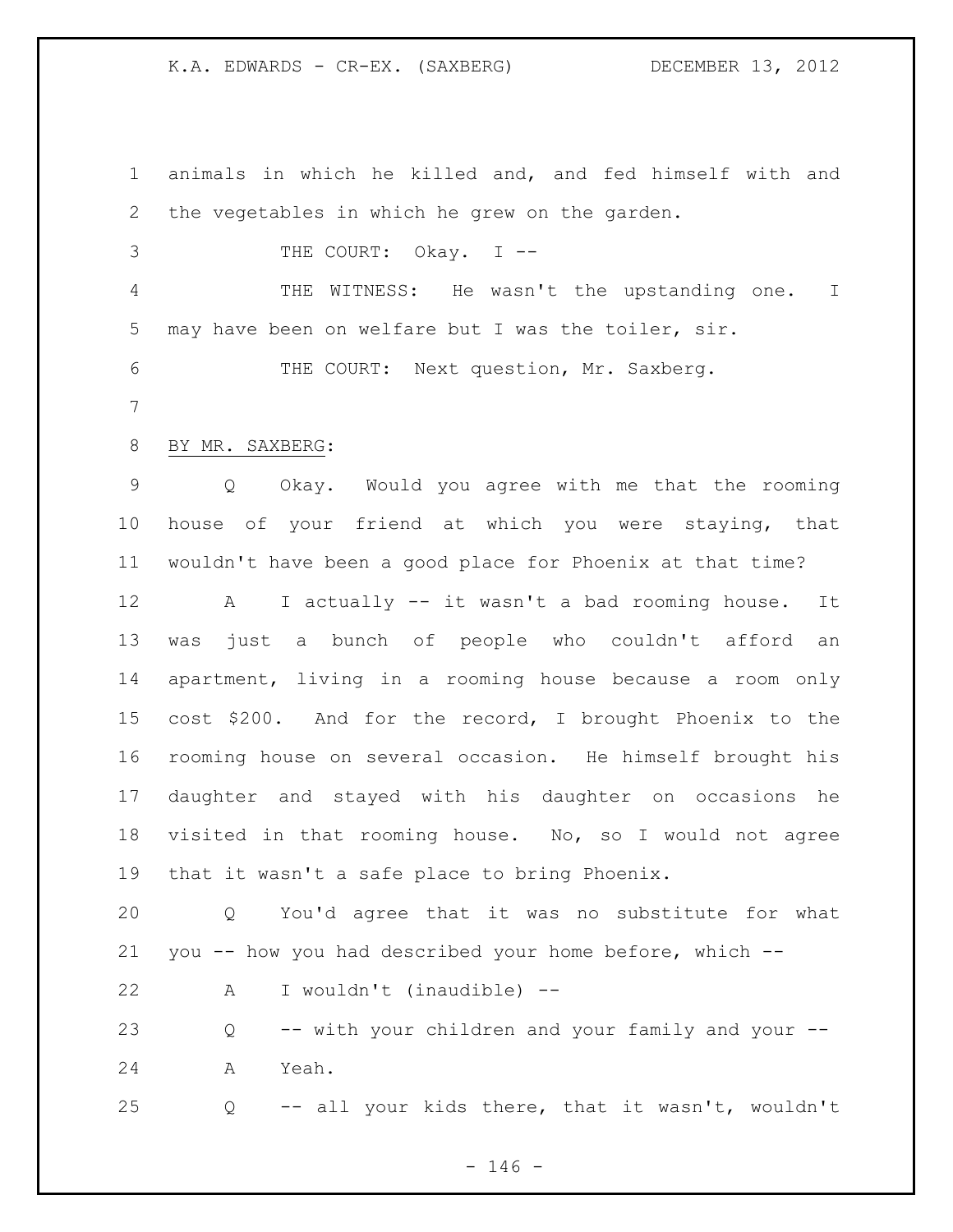have been the same for Phoenix in terms of the loving home that you described.

 A It wasn't the same for me either, as long as the love is there and the nurturing is there, and where doesn't matter as long as there's not, for instance, crack cocaine pipes being smoked in front of her. Doesn't matter whether it's a room or not. And to be honest with you, yes, it does, because there are a lot of single mothers, Your Honour, that don't have their children because all they can afford is a rooming house. And the system's mandated to help them provide so that you give back their children and be reunified. But that never happens. I have 13 cases, Your Honour -- I know this is not the point -- but in all 13 cases nobody has been reunified except for one case where criminal activity of the agency's foster mother.

16 THE COURT: All right. Now --

17 MR. SAXBERG: Now --

18 THE WITNESS: Next question.

## BY MR. SAXBERG:

Q I'm going to move on to the next question.

 Now, in this document that we're looking at on January 21st, 2004, in this description of what Ron is telling CFS, he's not telling CFS that Phoenix would be visiting or staying with you at another residence, in a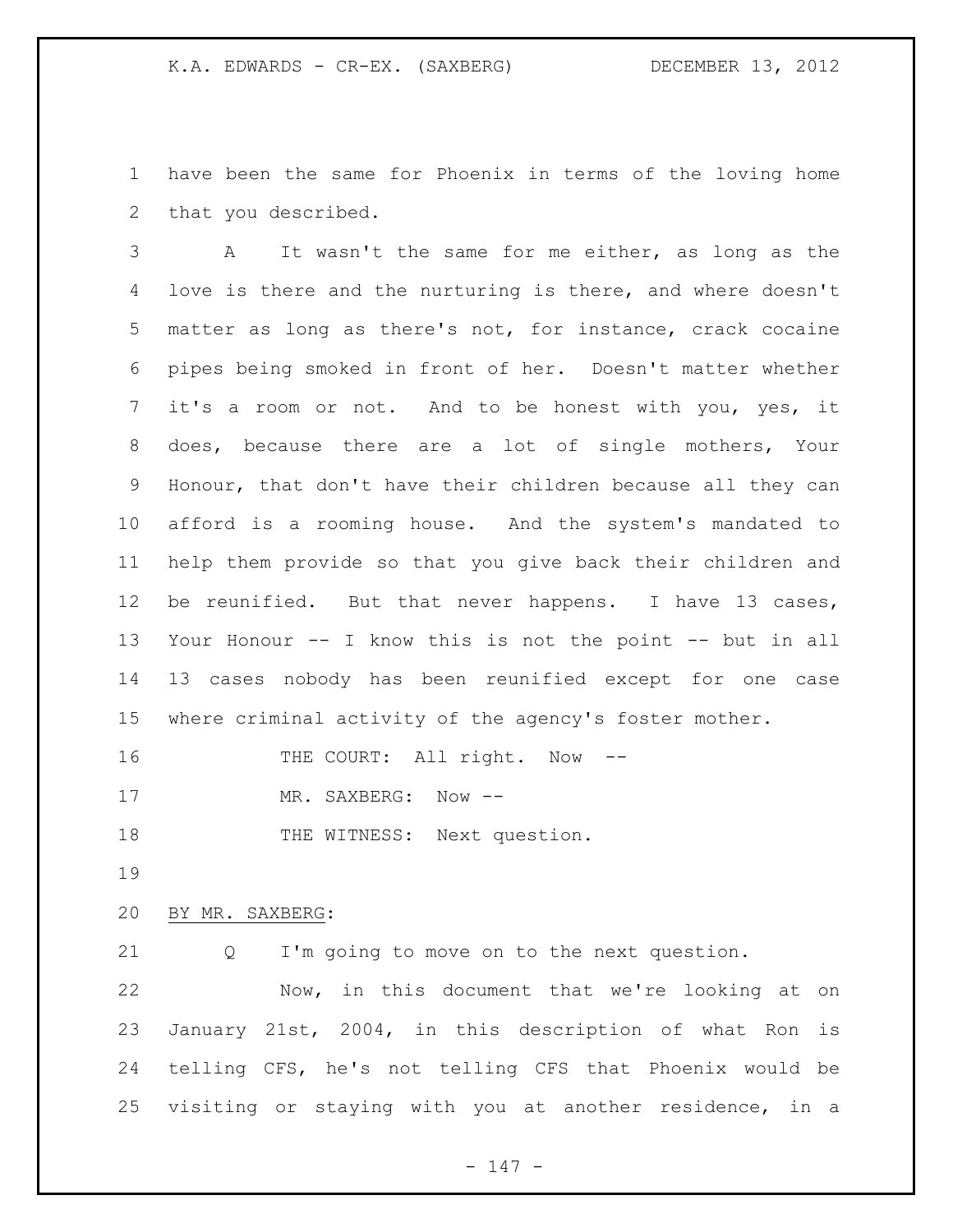rooming house; he was not telling that to CFS, was he?

 A Was CFS asking him? I don't know. I cannot speculate on what he did. I don't understand.

 Q Well, and you'd agree with me that if CFS was aware of the reality of the facts at the time, they wouldn't have give, given their blessing to the private arrangement --

8 A They didn't -- weren't involved. How can they give their blessing to anything? I'm telling you, I, I, I'm very questionable whether this interview even happened, whether Ron got up on the stand and said it happened or not, because the only person, or the only people that got to him to recall his memory are the people with the cold 14 hard CFS facts in which he says there are, are incompetent. So I won't, I don't -- I challenge the integrity of this document.

17 THE COURT: Mr., Mr. Saxberg --

 THE WITNESS: Can you move -- (inaudible), Your Honour.

 THE COURT: There's no point in posing questions that are mere -- dealing with matters that are mere speculation. This person, this witness doesn't even acknowledge that that meeting ever took place. So I think you should move on to some substance.

MR. SAXBERG: Could we turn up page 37449.

- 148 -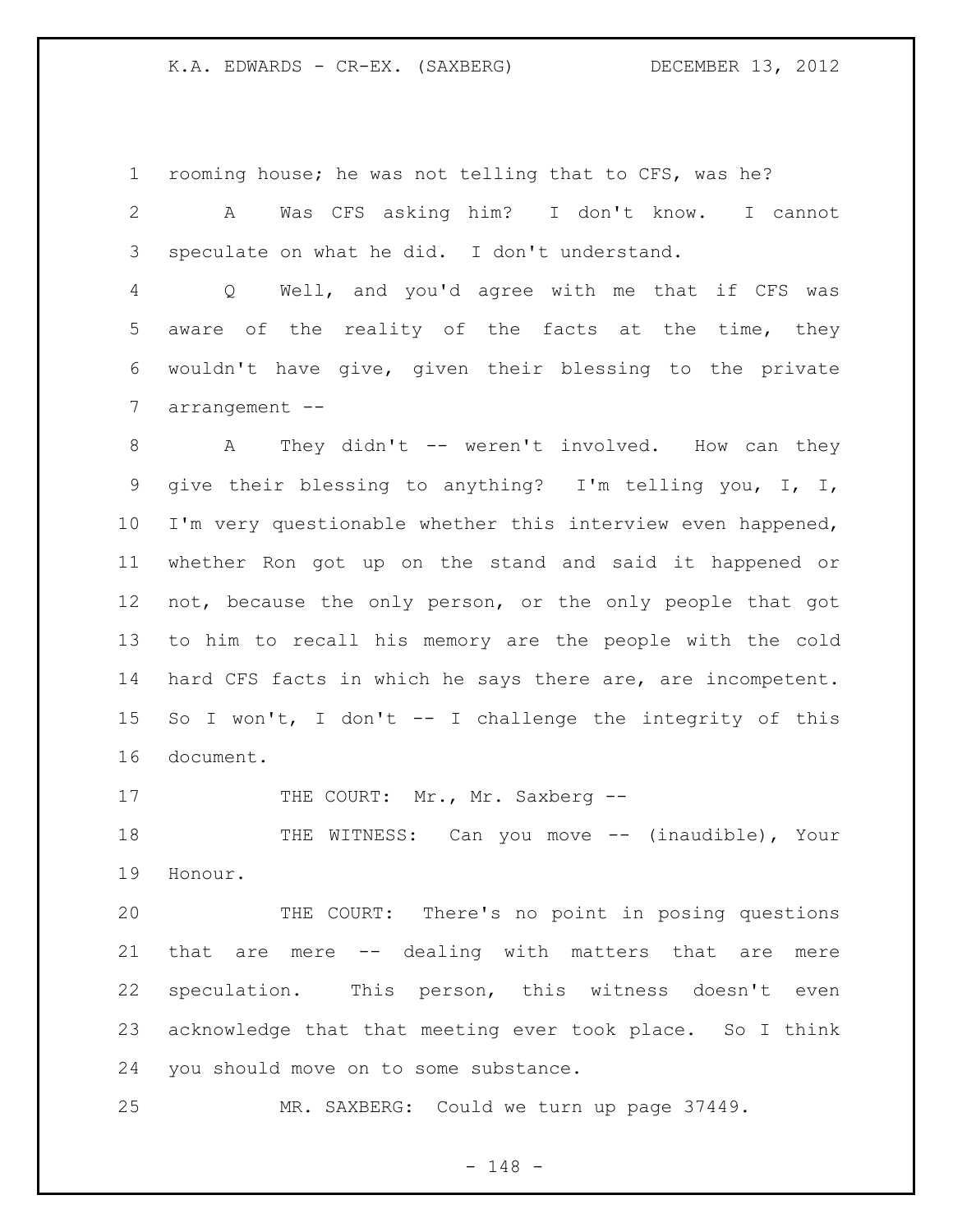1 THE COURT: Oh, that's -- it's that letter. Okay, go ahead. I'm familiar with that. BY MR. SAXBERG: Q I just want to make sure that I understand your evidence that this document here is a document that Mr., that Ron Stephenson said that was familiar to him, appeared familiar to him. And it speaks of a private arrangement wherein Phoenix is going to be placed at 1331 Selkirk. And my question to you is I just want to -- 11 THE COURT: Just a minute. Mr. Gindin has something to say. MR. GINDIN: Mr. Commissioner, this question has been asked about as many times as it can be asked. She says she never got that letter. MR. SAXBERG: I'm not asking about whether she got the letter. MR. GINDIN: The contents of the letter have been explored by previous counsel. MR. SAXBERG: Not asking about the content of the letter. 22 THE COURT: I, I agree with you -- MR. SAXBERG: That's not the question. 24 THE COURT: -- Mr. Gindin, but I will hear what Mr. Saxberg's question is.

 $- 149 -$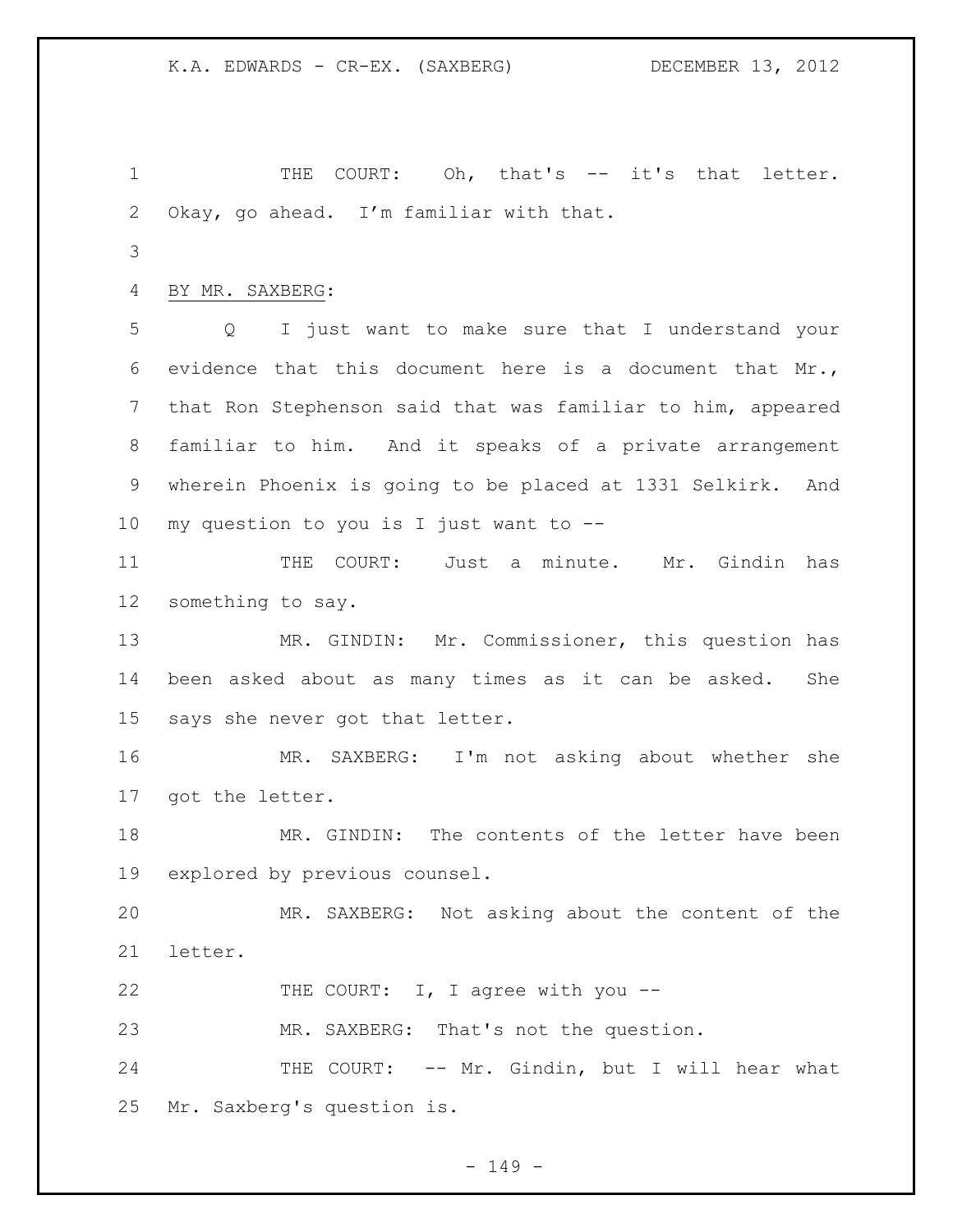BY MR. SAXBERG:

| 2               | I just wanted to make sure that I understood the<br>Q           |
|-----------------|-----------------------------------------------------------------|
| 3               | evidence that you were never aware, at the time, until          |
| 4               | these proceedings, that there was even a private                |
| 5               | arrangement; is that what you're saying?                        |
| 6               | I was very well aware of a private<br>A<br>$\mathbb N$ o.       |
| 7               | arrangement made privately between me and Ron and Steve and     |
| 8               | me giving the Manitoba government, before this letter was       |
| 9               | even produced to me I had to fight for six weeks and            |
| 10 <sub>o</sub> | telling them about the EIA records that I just spoke about,     |
| 11              | won't go into that, stating that we had private<br>$\mathbf{I}$ |
| 12 <sup>°</sup> | arrangement to look after Steve -- Phoenix, and that Steve      |
| 13              | put her in our home and not CFS.                                |
| 14              | Okay.<br>Q                                                      |
| 15              | That is what I'm saying.<br>A                                   |
| 16              | Q<br>Okay.                                                      |
| 17              | I never received this document before -- I never<br>Α           |
| 18              | seen this document, I never heard about this document. I        |
| 19              | was never made aware of this document until 2006 when Andy      |
| 20              | Koster took me into a room, threw the paper at me<br>SO         |
| 21              | disrespectfully and said, this is why CFS left --               |
| 22              | THE COURT: All right. Mr. --                                    |
| 23              | THE WITNESS: (Inaudible) lost her.                              |
| 24              | THE COURT: Mr. Gindin is quite correct that                     |
| 25              | that, we've heard all that before a number of times.<br>Are     |

- 150 -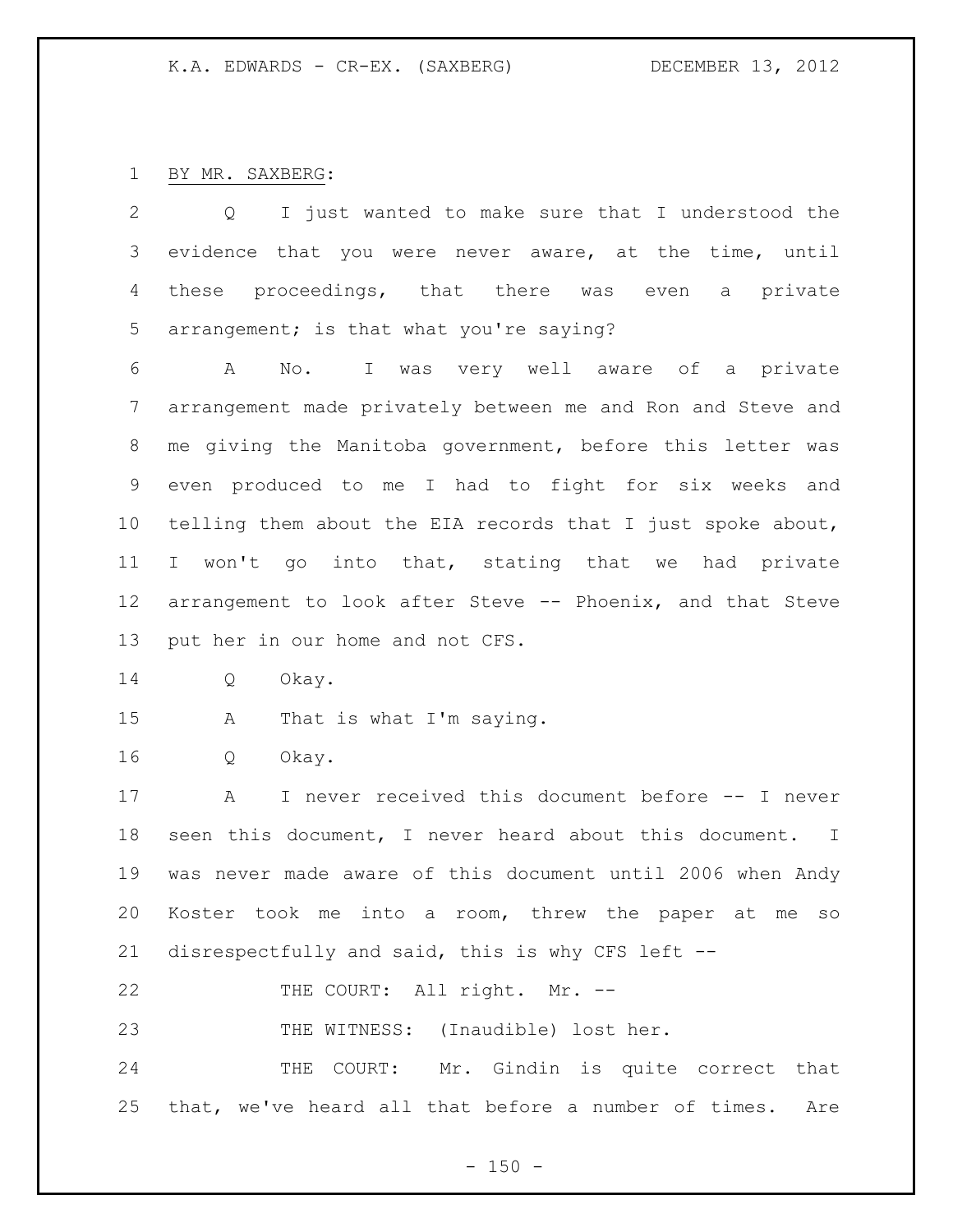you -- have you got some --

| $\mathbf{2}$   | MR. SAXBERG: Well, the question wasn't -- she's,            |
|----------------|-------------------------------------------------------------|
| 3              | with respect, I think that she's equating the private       |
| 4              | arrangement being the arrangement that we've heard of all   |
| 5              | the way from 2000 throughout where privately she's looking  |
| 6              | after Phoenix. I was referring to the private arrangement   |
| $\overline{7}$ | in more specific terms, the actual arrangement between CFS  |
| $\,8\,$        | through $--$                                                |
| $\mathcal{G}$  | THE COURT: Well, she --                                     |
| 10             | THE WITNESS: Sir --                                         |
| 11             | MR. SAXBERG: -- that November 21st meeting.                 |
| 12             | THE COURT: -- says, she says she knows nothing              |
| 13             | about it.                                                   |
| 14             | MR. SAXBERG: Okay. If that's --                             |
| 15             | THE WITNESS: No, sir, I'm -- that's not what I'm            |
| 16             | saying.                                                     |
| 17             | MR. SAXBERG: That's --                                      |
| 18             | THE WITNESS: I'm saying that there<br>was<br>no             |
| 19             | private arrangement made with CFS on behalf of<br>me,<br>on |
| 20             | behalf of Ron, on behalf of anyone. There was -- the        |
| 21             | arrangement in which he was talking about was disclosure    |
| 22             | information in which I gave (inaudible) after the fact.     |
| 23             | Nobody knew Phoenix was in my home until 2002. I'm saying   |
| 24             | 2002 going by my recollection because I thought we were     |
| 25             | going on what a witness recalls. Now, your, your records    |

- 151 -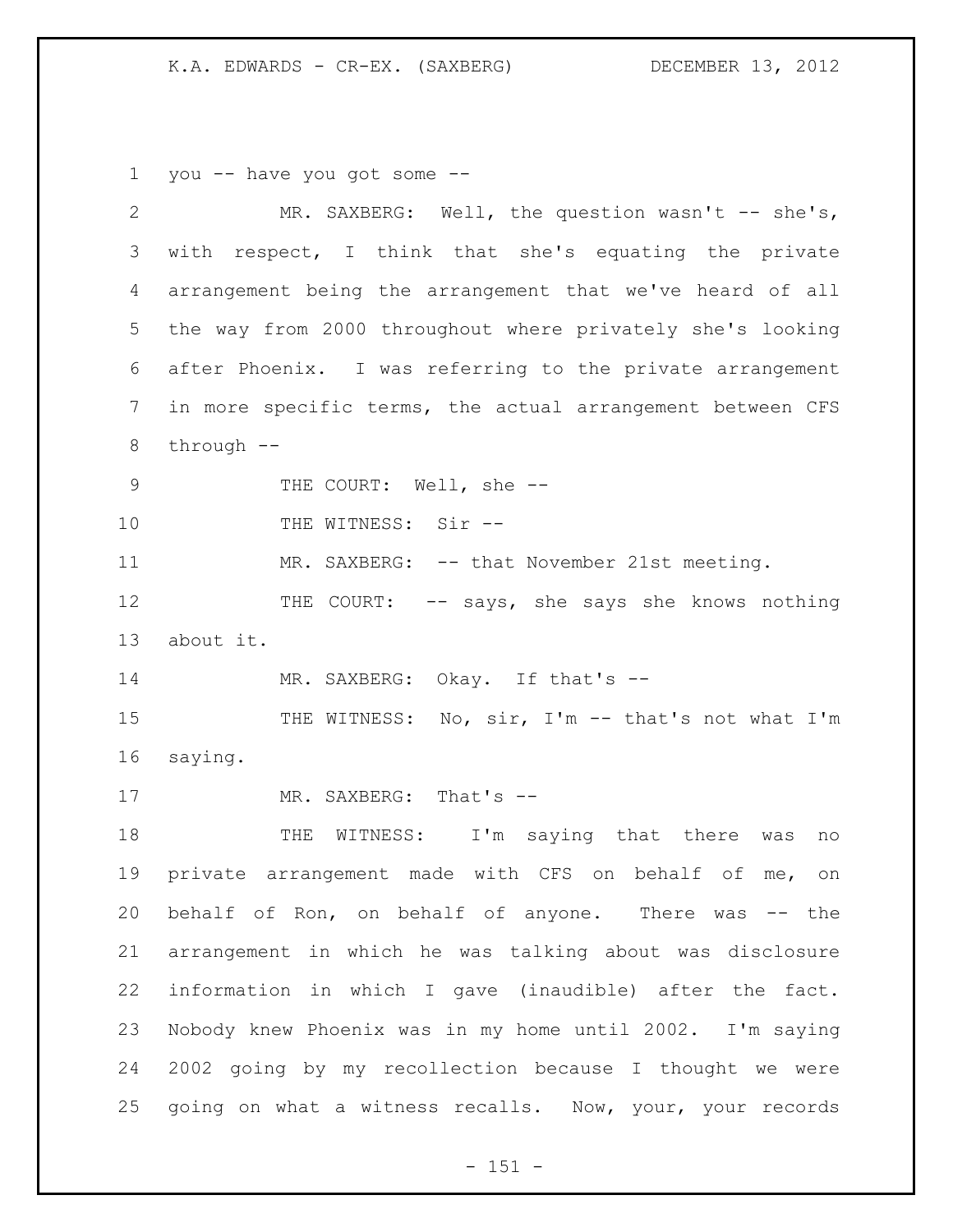that are in front of you, Mr. Commissioner --

2 THE COURT: Pardon? THE WITNESS: -- they -- the records that are in front of you, Mr. Commissioner, they say 2003, so we'll go with 2003 because I may be wrong. And I'm saying that CFS didn't know about Phoenix being with me until the second apprehension. 8 THE COURT: Well, Mr., Mr. Saxberg's questions revolve around -- 10 THE WITNESS: This matter. THE COURT: -- the, the content of this letter that was sent in February 2004 and an arrangement that allegedly was put in place on or around about that time. THE WITNESS: Exactly. Allegedly. And I'm saying that, that the -- they asked me about the accuracy of this letter, what would be -- 17 THE COURT: And the first time you saw that was at the time of your interview with Koster? THE WITNESS: Yes. And at that time I stated all this, the things that I'm stating today here. MR. SAXBERG: Those are all my questions. Thank you. 23 THE COURT: Thank you, Mr. Saxberg. All right. I think from having canvassed the group this morning, Mr. Gindin, there's nobody else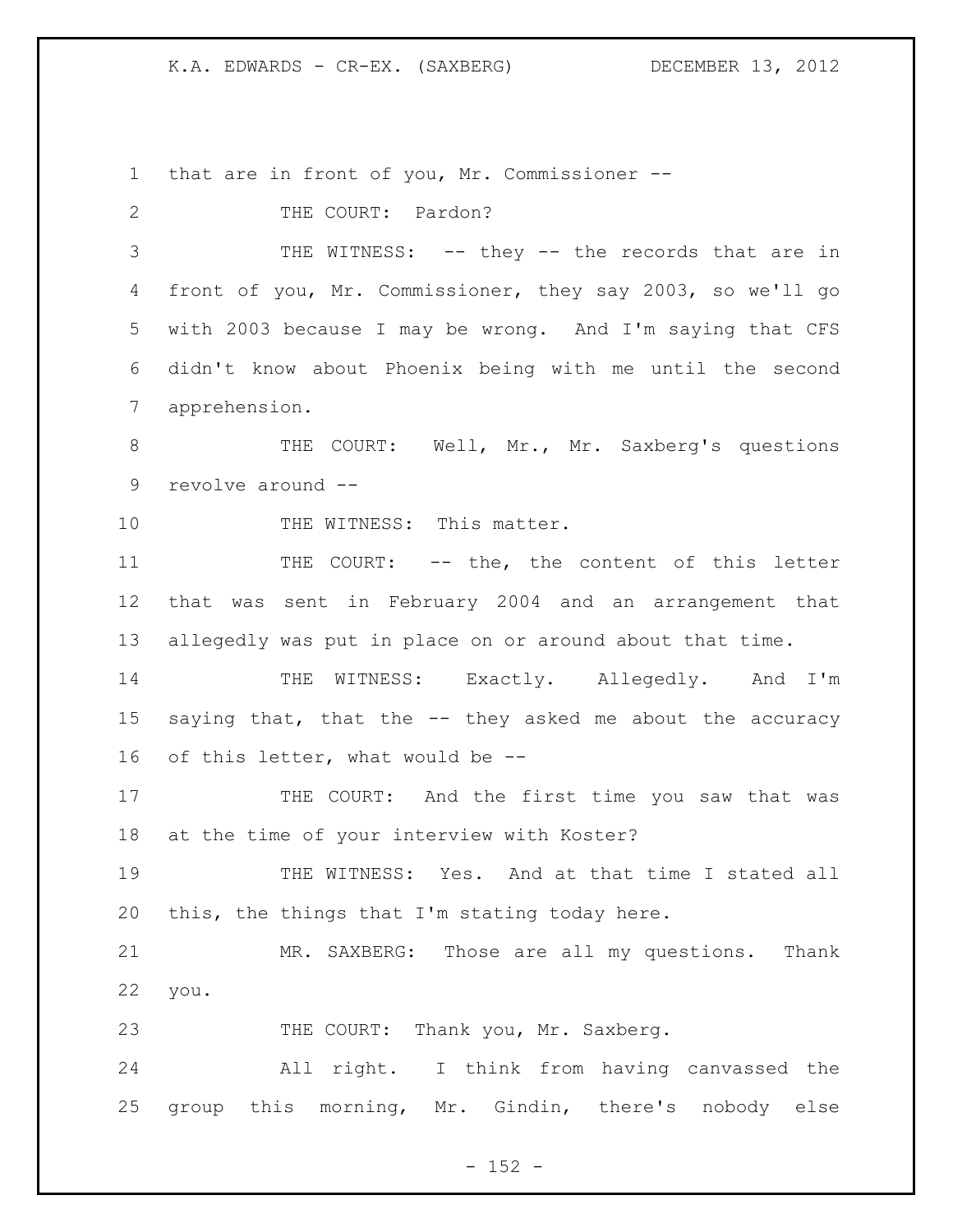stepping forward. MR. GINDIN: I have nothing further, Mr. Commissioner. THE COURT: Thank you, Mr. Gindin. MS. WALSH: Neither do I, Mr. Commissioner. THE COURT: All right. Witness, you are completed your examination. I thank you very much for the time you've given to us. THE WITNESS: And thank you very much for allowing us to testify. 11 THE COURT: You can leave your chair. (WITNESS EXCUSED) 15 THE COURT: So with that, we're adjourning till 9:30 Monday morning? 17 MS. WALSH: We are. THE COURT: And does it look as though we'll have a full four days? MS. WALSH: I think so. There's still some uncertainty about the exact schedule. THE COURT: Have we got Ms. Verrier back to complete -- MS. WALSH: I'm not aware of her having confirmed anything yet, so that's part of the uncertainty, whether